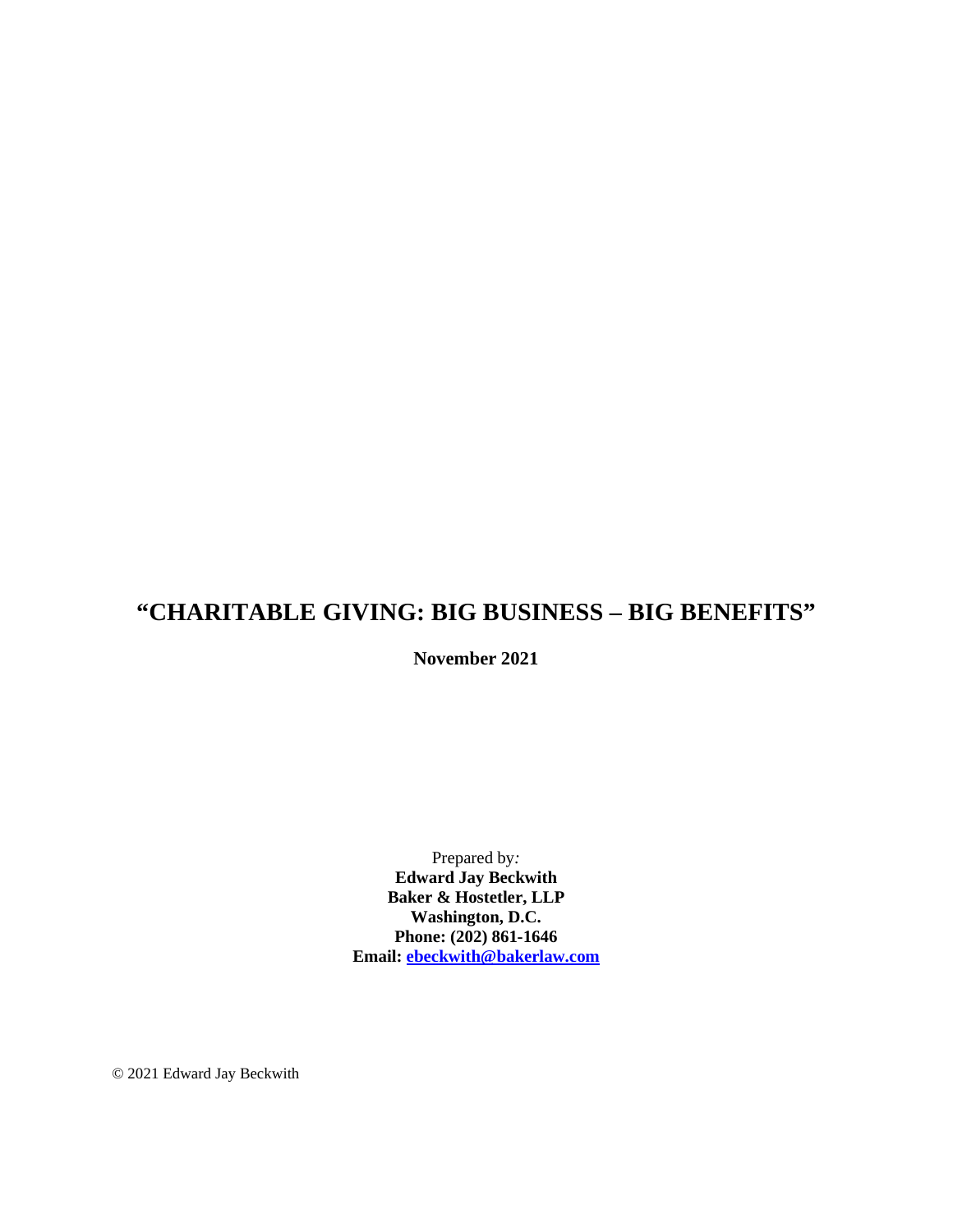# TABLE OF CONTENTS

| Ι.   |           |                                                                                   |  |  |  |
|------|-----------|-----------------------------------------------------------------------------------|--|--|--|
|      | A.        |                                                                                   |  |  |  |
|      | <b>B.</b> |                                                                                   |  |  |  |
|      | C.        |                                                                                   |  |  |  |
|      | D.        |                                                                                   |  |  |  |
|      | Е.        |                                                                                   |  |  |  |
|      | F.        | Correlation Between the Tax Price of Charitable Contributions and the Quantity of |  |  |  |
|      | G.        |                                                                                   |  |  |  |
| Π.   |           |                                                                                   |  |  |  |
|      | A.        |                                                                                   |  |  |  |
|      | <b>B.</b> |                                                                                   |  |  |  |
|      | C.        |                                                                                   |  |  |  |
|      | D.        |                                                                                   |  |  |  |
|      | Ε.        |                                                                                   |  |  |  |
|      | F.        |                                                                                   |  |  |  |
| III. |           |                                                                                   |  |  |  |
|      | A.        |                                                                                   |  |  |  |
|      | B.        |                                                                                   |  |  |  |
|      | C.        |                                                                                   |  |  |  |
|      | D.        |                                                                                   |  |  |  |
|      |           |                                                                                   |  |  |  |
|      | E.        |                                                                                   |  |  |  |
| IV.  |           |                                                                                   |  |  |  |
|      | A.        |                                                                                   |  |  |  |
|      | <b>B.</b> |                                                                                   |  |  |  |
| V.   |           |                                                                                   |  |  |  |
|      | A.        |                                                                                   |  |  |  |
|      | <b>B.</b> |                                                                                   |  |  |  |
|      | C.        |                                                                                   |  |  |  |
|      | D.        |                                                                                   |  |  |  |
|      | Ε.        |                                                                                   |  |  |  |
| VI.  |           |                                                                                   |  |  |  |
|      | A.        |                                                                                   |  |  |  |
|      | <b>B.</b> |                                                                                   |  |  |  |
| VII. |           |                                                                                   |  |  |  |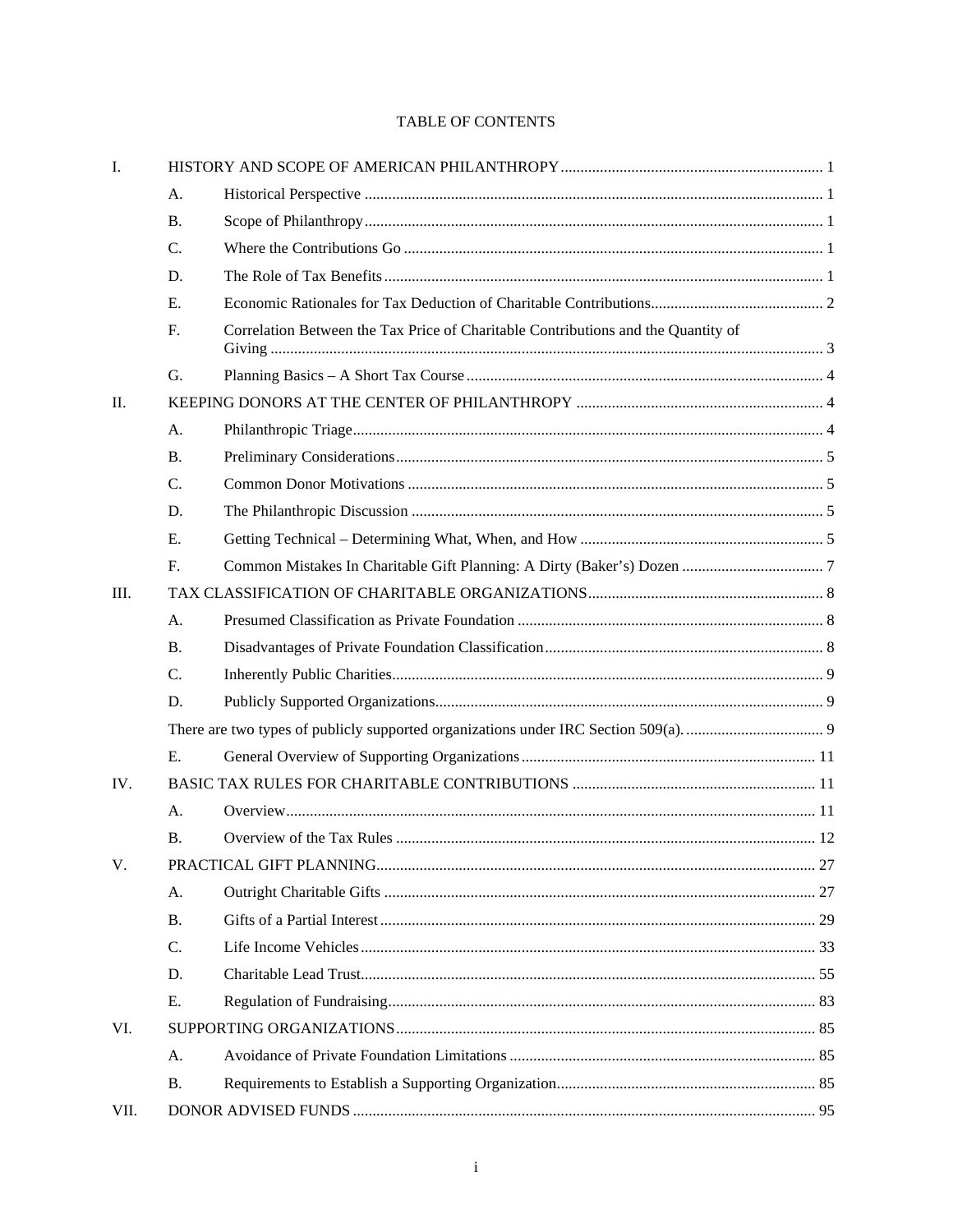|       | A.              |                                                                                                                                                                        |  |
|-------|-----------------|------------------------------------------------------------------------------------------------------------------------------------------------------------------------|--|
|       | <b>B.</b>       |                                                                                                                                                                        |  |
|       | $\mathcal{C}$ . |                                                                                                                                                                        |  |
|       | D.              |                                                                                                                                                                        |  |
|       | E.              | Application of Excess Benefit Transaction Rules to Donor Advised Funds and                                                                                             |  |
|       | F.              | Application of Excess Business Holdings Rules to Donor Advised Funds  98                                                                                               |  |
|       | G.              |                                                                                                                                                                        |  |
|       | H.              |                                                                                                                                                                        |  |
|       | I.              |                                                                                                                                                                        |  |
| VIII. |                 |                                                                                                                                                                        |  |
|       | A.              |                                                                                                                                                                        |  |
|       | <b>B.</b>       |                                                                                                                                                                        |  |
|       | C.              |                                                                                                                                                                        |  |
|       | D.              |                                                                                                                                                                        |  |
|       | Е.              |                                                                                                                                                                        |  |
|       | $F_{\cdot}$     |                                                                                                                                                                        |  |
|       | G.              |                                                                                                                                                                        |  |
| IX.   |                 |                                                                                                                                                                        |  |
|       | A.              |                                                                                                                                                                        |  |
|       | <b>B.</b>       |                                                                                                                                                                        |  |
| X.    |                 |                                                                                                                                                                        |  |
|       | A.              |                                                                                                                                                                        |  |
|       | <b>B.</b>       |                                                                                                                                                                        |  |
|       | C.              |                                                                                                                                                                        |  |
|       | D.              | Donor's willingness to relinquish control over management, investments, or grant making 111                                                                            |  |
|       | E.              |                                                                                                                                                                        |  |
|       | F.              | Potential application of excess business holdings rules to assets to be contributed 111                                                                                |  |
|       | G.              | Limitations on income tax charitable deduction associated with gifts of certain types of                                                                               |  |
|       | H.              | Donor's current need for an income tax charitable deduction without certainty of ultimate                                                                              |  |
|       | I.              | Donor's desire to have family involvement on board and length of time of involvement 111                                                                               |  |
|       | J.              | Donor's desire to use the charitable donee as a training vehicle to promote good<br>stewardship and investment management among younger generations of the family  111 |  |
|       | K.              | Donor's desire to use the charitable donee as a vehicle for coordinated family                                                                                         |  |
|       | L.              |                                                                                                                                                                        |  |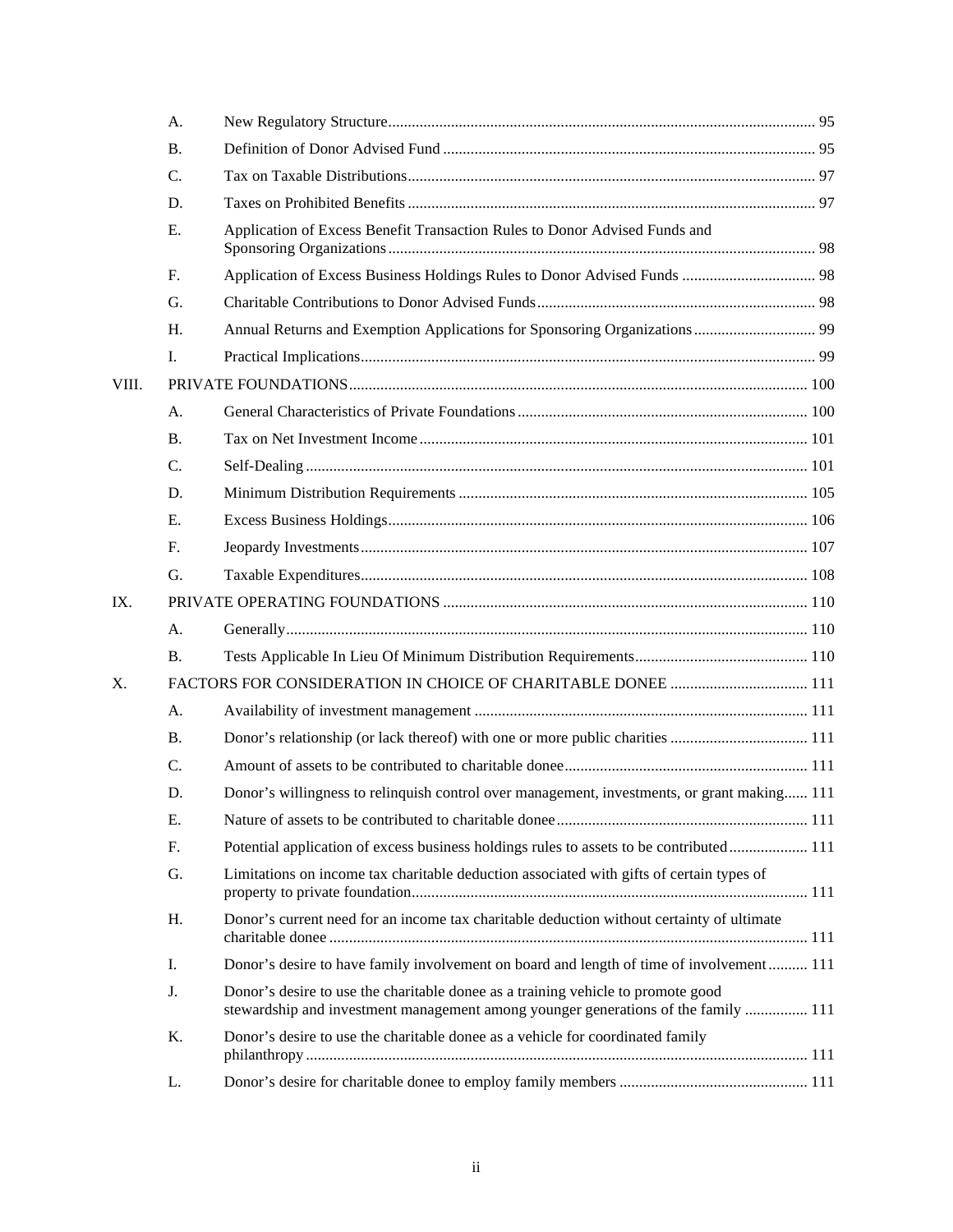|       | M.        | Donor's desire for future generations to have a vehicle to continue the family's                                                                                           |  |
|-------|-----------|----------------------------------------------------------------------------------------------------------------------------------------------------------------------------|--|
|       | N.        | Donor's expectation that funds may be raised from third parties (i.e., the general public) 111                                                                             |  |
|       | O.        | Donor's desire for anonymity or privacy (in connection with funding or in connection                                                                                       |  |
|       | P.        |                                                                                                                                                                            |  |
|       | Q.        |                                                                                                                                                                            |  |
|       | R.        | Donor's expectations that charitable donee will carry on a direct charitable activity, such                                                                                |  |
|       | S.        |                                                                                                                                                                            |  |
|       | T.        | Donor's desire to use planned giving vehicles, such as charitable remainder trusts or                                                                                      |  |
|       | U.        | Donor's willingness to bear cost and burden of administration, tax filings, and                                                                                            |  |
|       | V.        |                                                                                                                                                                            |  |
|       | W.        |                                                                                                                                                                            |  |
|       | X.        |                                                                                                                                                                            |  |
| XI.   |           |                                                                                                                                                                            |  |
| XII.  |           |                                                                                                                                                                            |  |
| XIII. |           |                                                                                                                                                                            |  |
|       | A.        |                                                                                                                                                                            |  |
|       | <b>B.</b> |                                                                                                                                                                            |  |
| XIV.  |           |                                                                                                                                                                            |  |
|       | А.        |                                                                                                                                                                            |  |
|       | <b>B.</b> |                                                                                                                                                                            |  |
|       | C.        |                                                                                                                                                                            |  |
|       | D.        |                                                                                                                                                                            |  |
|       | Ε.        |                                                                                                                                                                            |  |
|       | F.        |                                                                                                                                                                            |  |
|       | G.        |                                                                                                                                                                            |  |
|       | Η.        |                                                                                                                                                                            |  |
|       | I.        |                                                                                                                                                                            |  |
| XV.   |           | ADVISORS AND THE PHILANTHROPIC QUESTION (by Joseph C. Imberman) Reprinted<br>from the August 2004 issue of Planned Giving Today. Copyright © 2004. All rights reserved 119 |  |

## *Endnote:*

*Joseph C. Imberman was Associate Vice President of Planned Giving and Endowments for Jewish Federations of North America. He has over 40 years of experience in philanthropy and resource development, and an extensive track record of work with professional advisors.*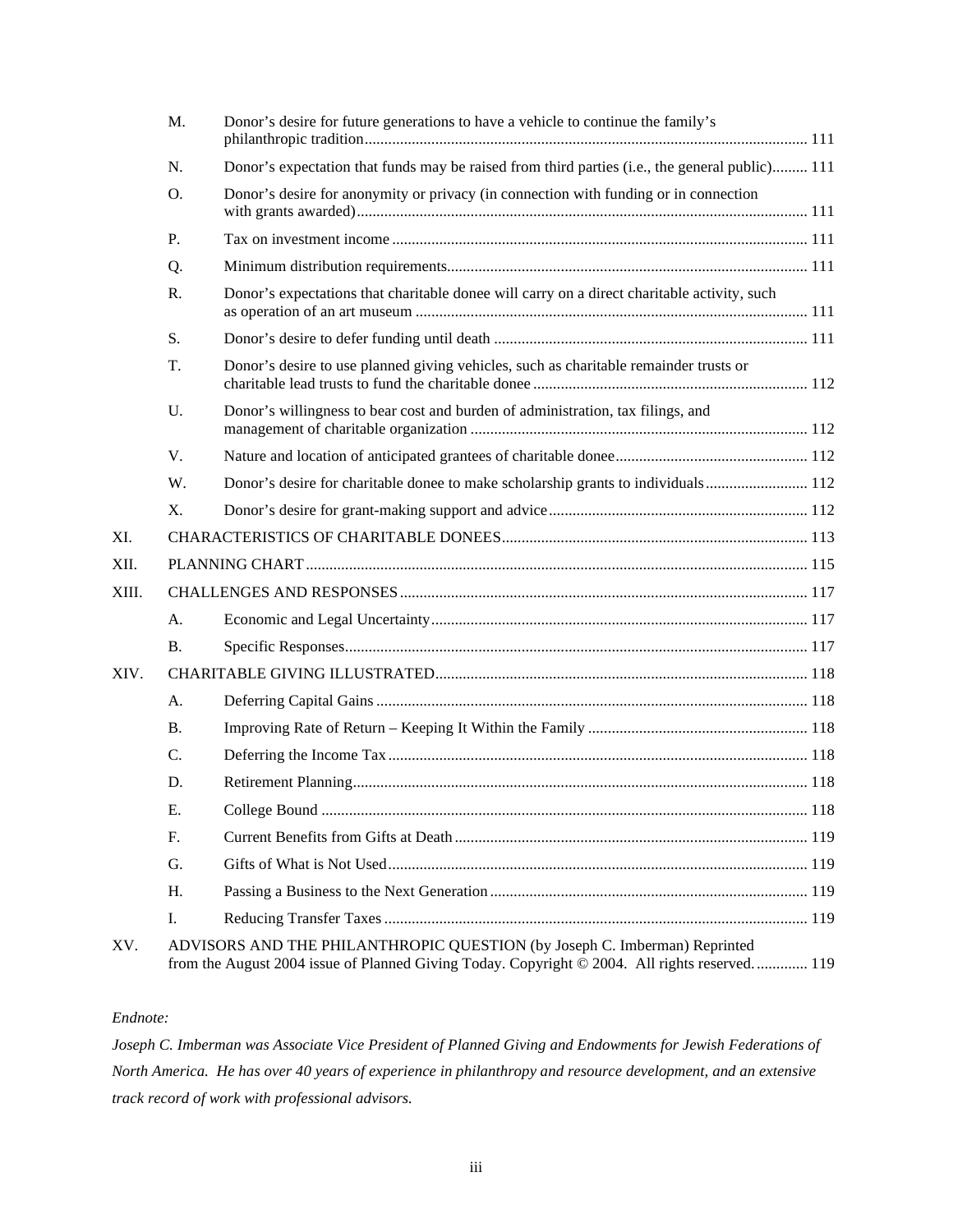## **Edward Jay Beckwith Baker & Hostetler LLP Washington, D.C.**

### <span id="page-4-1"></span><span id="page-4-0"></span>**I. HISTORY AND SCOPE OF AMERICAN PHILANTHROPY**

- A. Historical Perspective
	- 1. Colonial period Community-based effort to create a better life
	- 2. Industrial philanthropy of the late 19th and early 20th centuries (esp. Andrew Carnegie and John D. Rockefeller)
	- 3. Entrepreneurial philanthropy DotCom millionaires
- <span id="page-4-2"></span>B. Scope of Philanthropy
	- 1. In 2020, \$471.4 billion dollars were donated to charitable causes. GIVING USA 2021: THE ANNUAL REPORT ON PHILANTHROPY FOR THE YEAR 2019.
	- 2. Individuals gave the lion's share (77.5%): \$324.1 billion (68.8%) in lifetime gifts and \$41.2 billion (8.7%) in bequests.
	- 3. Corporations: \$16.9 billion (3.6%)
	- 4. Foundations: \$88.6 billion (18.8%)
- <span id="page-4-4"></span><span id="page-4-3"></span>C. Where the Contributions Go
	- 1. Religious organizations: \$131.1 billion (27.8%)
	- 2. Educational institutions: \$71.3 billion (15.1%)
	- 3. Human services: \$65.1 billion (13.8%)
	- 4. Health care: \$42.1 billion (8.9%)
	- 5. Arts, culture and humanities: \$19.5 billion (4.1%)
	- 6. Public/society benefit groups: \$48.0 billion (10.2%)
	- 7. International affairs: \$25.9 billion (5.5%)
	- 8. Environment/wildlife: \$16.1 billion (3.4%)
	- 9. Individuals: \$16.2 billion (3.4%)
	- 10. Foundations: \$58.2 billion (12.3%)
	- 11. Unallocated giving: -\$22.1 billion (-4.7%)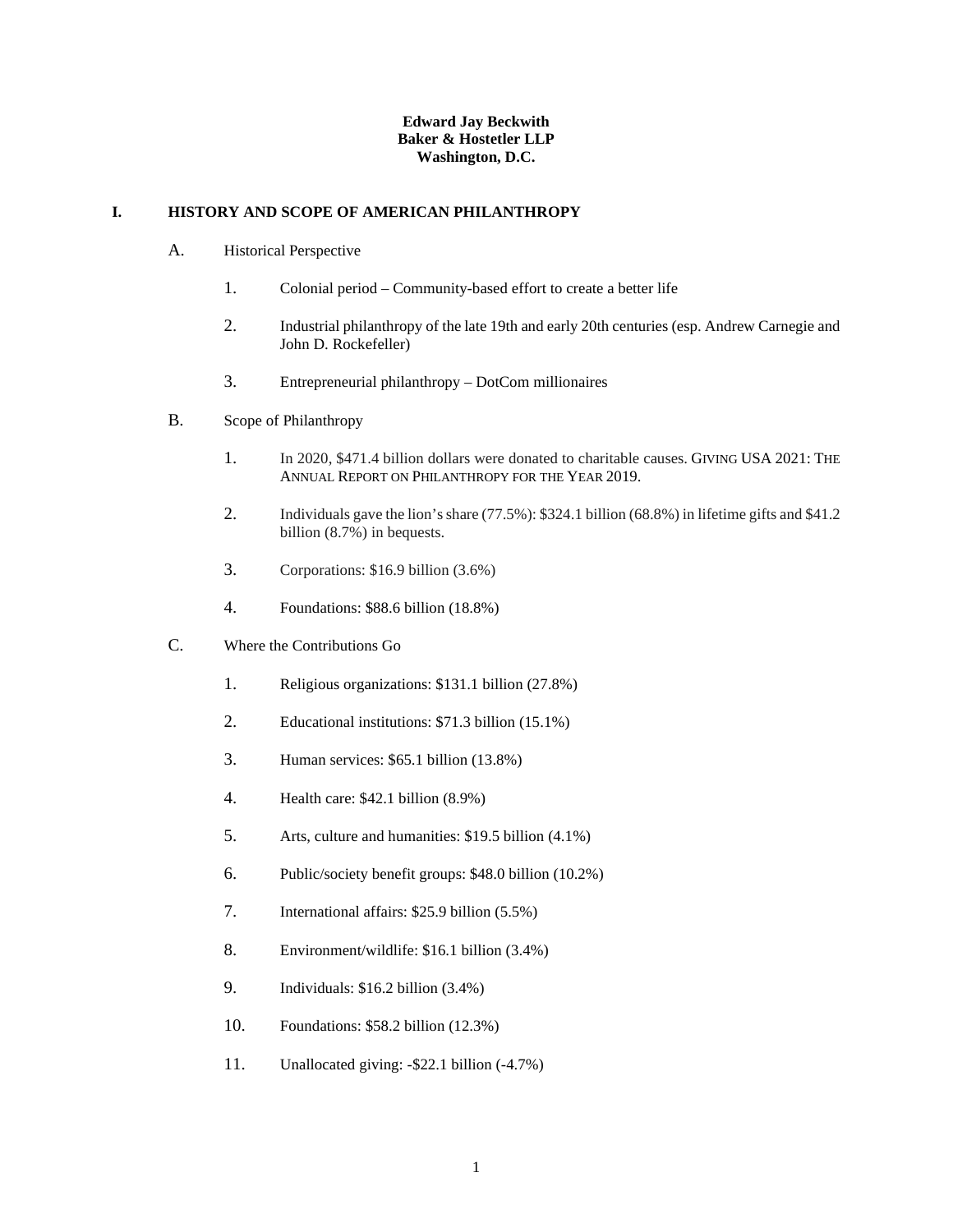## D. The Role of Tax Benefits

1. Basic Premise

Our tax laws are so complex that often even the seasoned tax professional does not fully understand all of the tax aspects of charitable giving. Time learning the area is time well spent. Within the subject of charitable giving exist a number of planning opportunities that can help a wide variety of taxpayers satisfy their interest in assisting a favorite charity.

2. National Policy

The tax laws reflect national policy to encourage, impede, or channel the use of income or property.

- a. High estate and gift taxes have made it difficult to pass on the benefits of family assets and business holdings.
- b. Inflation and capital gains taxes reduce real capital available for the production of future income.
- 3. The Role of the Charitable Deduction
	- a. As a matter of national policy, tax savings spur voluntary giving in a pluralistic society.
	- b. A charitable tax deduction provides a sharing of cost between the donor and the government.
	- c. There is a multiplier effect of increasing funds for charity.
- 4. Historical Perspective
	- a. Income Tax Deduction

In 1917, only four years after enacting the modern income tax, Congress created the charitable contribution deduction. Then, as now, the deduction was subtracted from gross income to determine the base against which tax rates were applied. Despite extensive debate since 1917 about the practical and theoretical underpinnings of the charitable deduction, the scope of the deduction generally has been expanded. However, true fundamental tax reform could have a substantial impact on historic patterns of charitable giving.

b. Transfer Taxes

The Revenue Act of 1918 provided, in part, that the value of the net estate be determined by deducting the amount of all bequests, legacies, devises, or gifts (for religious, charitable, scientific, literary or educational purposes) from the value of the gross estate.

- <span id="page-5-0"></span>E. Economic Rationales for Tax Deduction of Charitable Contributions
	- 1. See Present Law and Background Relating to the Federal Tax Treatment of Charitable Contributions, Senate Committee on Finance, Joint Committee on Taxation, JCX-55-11, Oct. 14, 2011.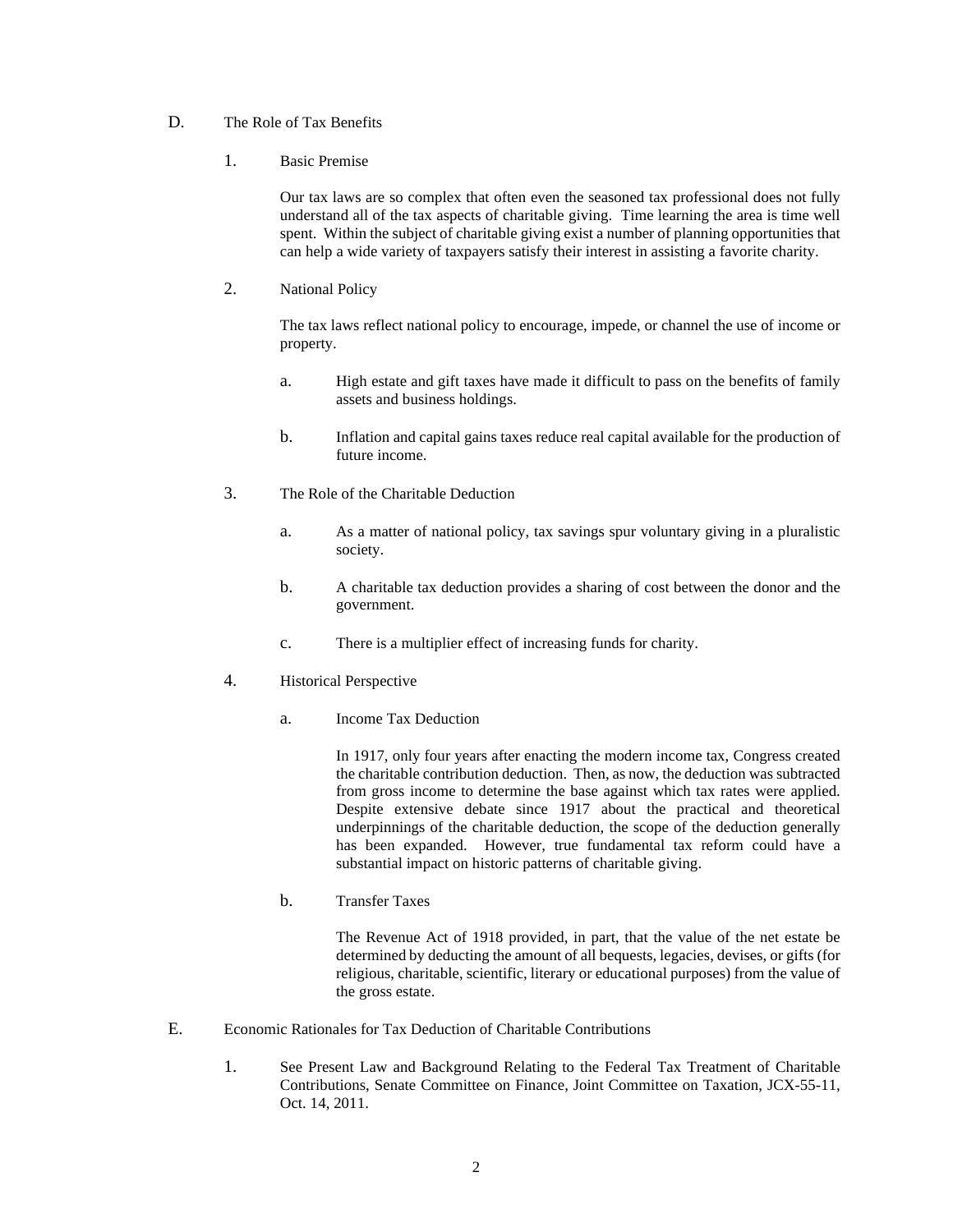- 2. Tax deductibility of charitable contributions reduces the economic cost to the donor and therefore encourages charitable giving.
- 3. The community may derive value from donations made to charity.
	- a. Many charitable organizations provide goods and services with significant spillover benefits to the public at large.
	- b. EXAMPLES:
		- i. Charity that provides vaccinations to individuals indirectly helps prevent the spread of disease.
		- ii. Individuals who donate artwork to a museum, enables the public to view and enjoy the artwork.
- 4. Charitable organizations provide goods or services that the government might otherwise provide, hereby alleviating some of the burden on the government.
- <span id="page-6-0"></span>F. Correlation Between the Tax Price of Charitable Contributions and the Quantity of Giving
	- 1. The deduction for charitable contributions lowers the after-tax cost of giving; theoretically, this should increase the ability and willingness of donors to increase donations.
	- 2. Short-term Effects: Taxpayers may shift the timing of their charitable giving in anticipation of changes in tax rates and their overall tax exposure.
	- 3. Distributional Effects
		- a. The amount of charitable giving generally increases as a taxpayer's income increases.
		- b. Charitable contribution deductions can only be taken if a taxpayer itemizes deductions.
			- i. In general, a taxpayer who does not itemize receives no tax benefit from charitable contributions.
			- ii. Charitable deduction favors higher bracket taxpayers because they are typically the taxpayers that otherwise benefit from itemizing deductions.
			- iii. Individual charitable deductions claimed as itemized deductions generally have grown annually since 1984 and have grown more rapidly than the rate of inflation over this period of time.
			- iv. Those who do not itemize still give generously. In 2017, nearly \$45 Billion in charitable contributions were made by individuals that were not claimed as itemized deductions. Among other changes, the 2017 Tax Cuts and Jobs Act ("TCJA") doubled the standard deduction for income tax purposes, creating uncertainty as to whether and to what extent charitable giving by individuals who previously itemized their charitable deductions would reduce their future giving. Initial reports appear mixed, with the Treasury Department concluding charitable giving was largely unchanged, but with independent analysts expressing concerns about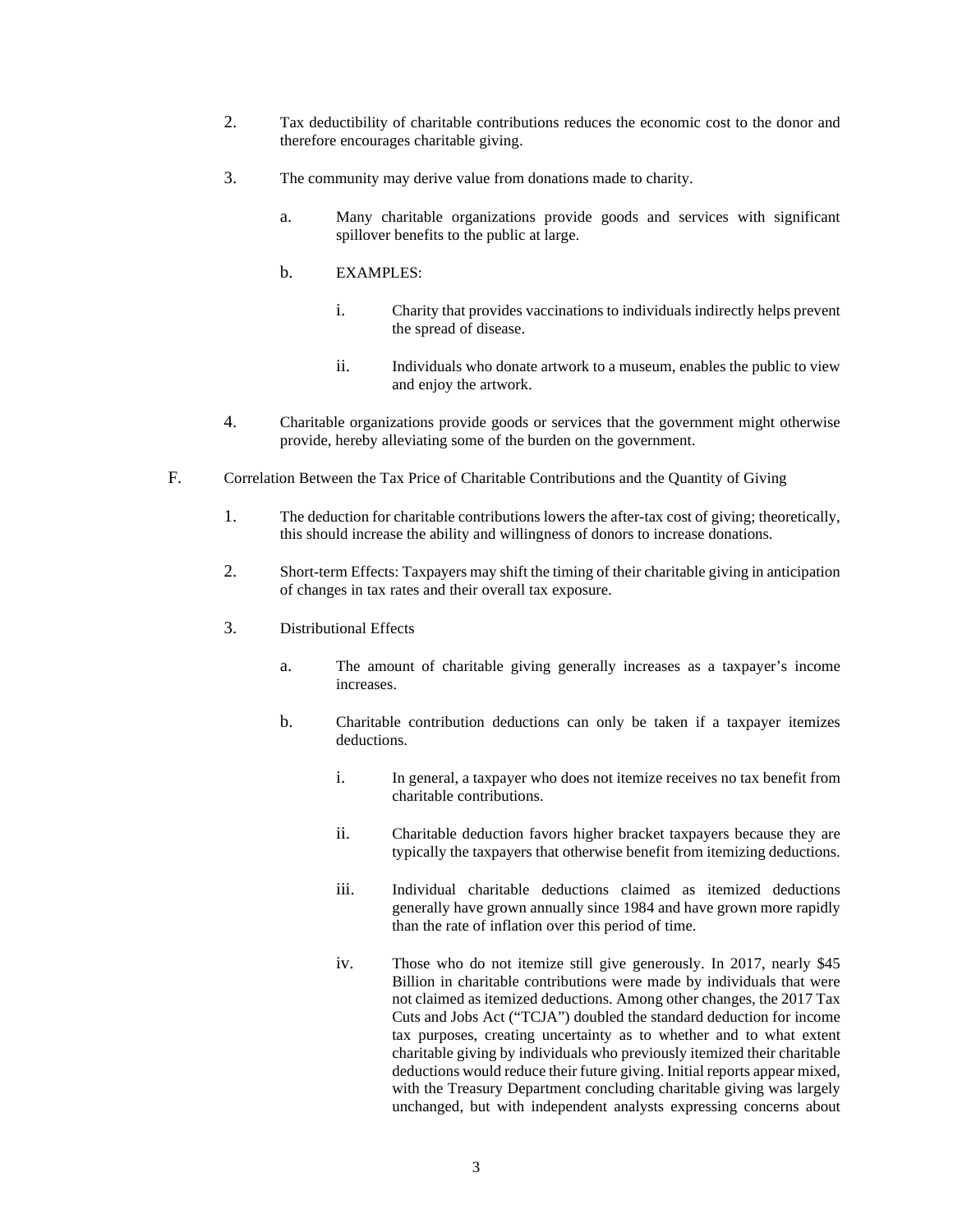negative impacts of the TCJA. An understanding of the actual impacts will likely require an analysis of several more years of charitable giving data to reach any firm conclusions.

- c. The higher the applicable marginal tax rate, the more valuable the charitable deduction becomes to a taxpayer; therefore, higher income taxpayers generally have a lower tax cost of giving than lower income taxpayers.
- d. Some studies suggest high-income taxpayers are more responsive to tax incentives associated with charitable giving than low-income taxpayers.
	- i. Low-income taxpayers often give to churches and religious organizations.
	- ii. High-Income taxpayers often donate to education, health care, and arts institutions.
	- iii. Result: Education, health care, and arts institutions may be more impacted by tax policy.
- <span id="page-7-0"></span>G. Planning Basics – A Short Tax Course
	- 1. What Do I Want to Give?
		- a. Ordinary Income Property
		- b. Capital Gain Property
		- c. Income in Respect of a Decedent
	- 2. To Whom?
		- a. Public Charity
		- b. Private Foundation
	- 3. How Is the Gift To Be Arranged?
		- a. Outright or in Trust
		- b. Partial Interest
		- c. Benefits to Donor and/or Other Noncharitable Beneficiaries
		- d. Fulfilling a Pledge

## <span id="page-7-2"></span><span id="page-7-1"></span>**II. KEEPING DONORS AT THE CENTER OF PHILANTHROPY**

- A. Philanthropic Triage
	- 1. Begin with the Donor Setting Goals
	- 2. Identify the Donee(s) Matching Resources to Needs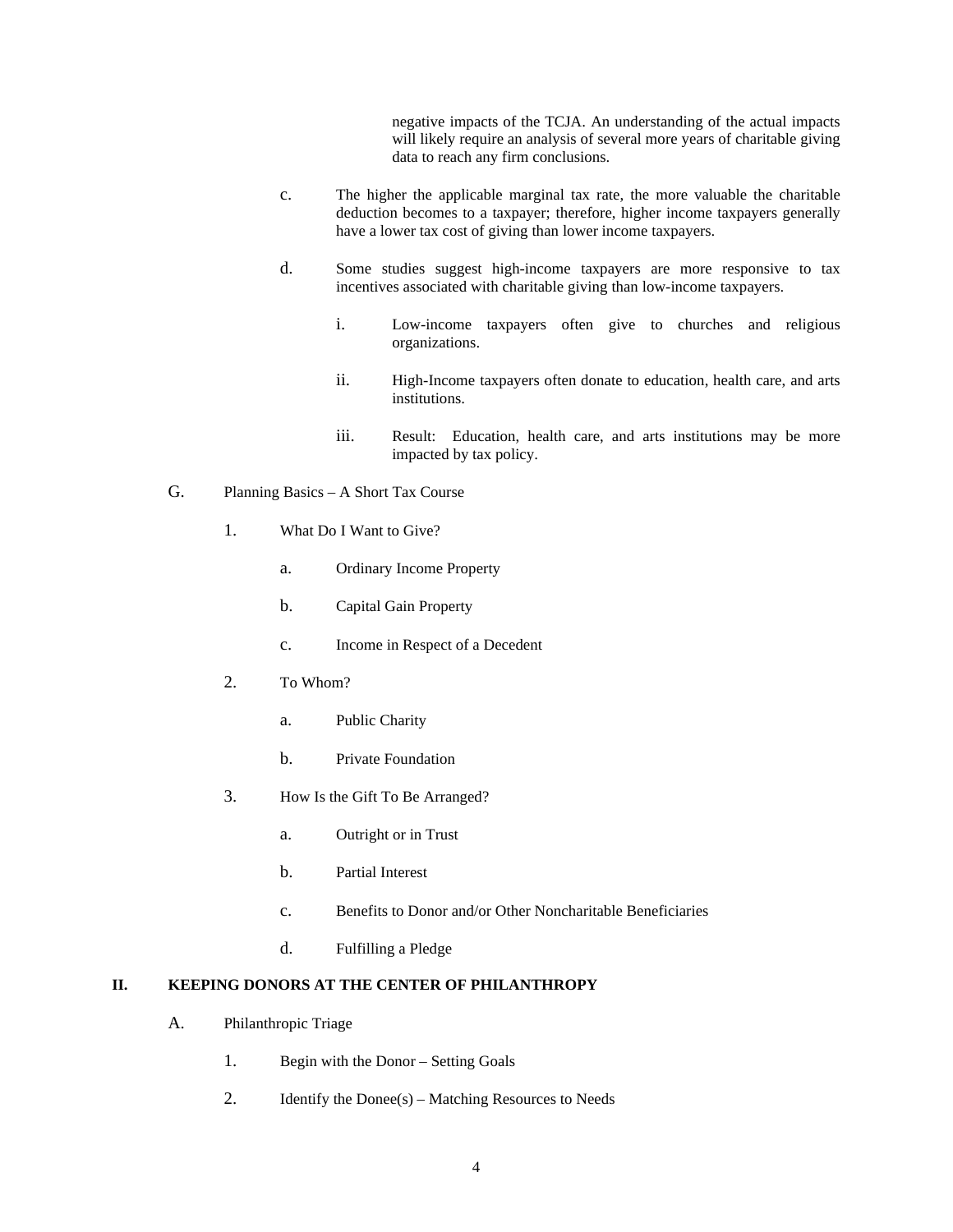- 3. Select the Best Planning Vehicle(s)
- <span id="page-8-0"></span>B. Preliminary Considerations
	- 1. The Donor's Values
	- 2. The Donor's Prior Philanthropic Experience
	- 3. The Donor's Motivation
- <span id="page-8-1"></span>C. Common Donor Motivations
	- 1. It's Simply the Right Thing to Do
	- 2. Somebody Helped Me Now It Is My Turn to Help Others
	- 3. Religious or Family Tradition
	- 4. Doing Well (In Business) by Doing Good
	- 5. It Keeps Me Busy and I Enjoy It
- <span id="page-8-2"></span>D. The Philanthropic Discussion
	- 1. A Charitable Gift Is Not a Product It Is Part of a Comprehensive Process
	- 2. The Planning Team Charitable Donees Working with the Donor's Advisors
	- 3. Developing a Vision: Reflecting a Family's Values "If You Could Change Just One Thing in the World, What Would It Be?"
	- 4. Matching Resources with Needs
	- 5. Evaluating Potential Charitable Donees
- <span id="page-8-3"></span>E. Getting Technical – Determining What, When, and How
	- 1. Component Funds at a Public Charity
		- a. Unrestricted Funds
		- b. Designated Funds
		- c. Field of Interest Funds
		- d. Donor Advised Funds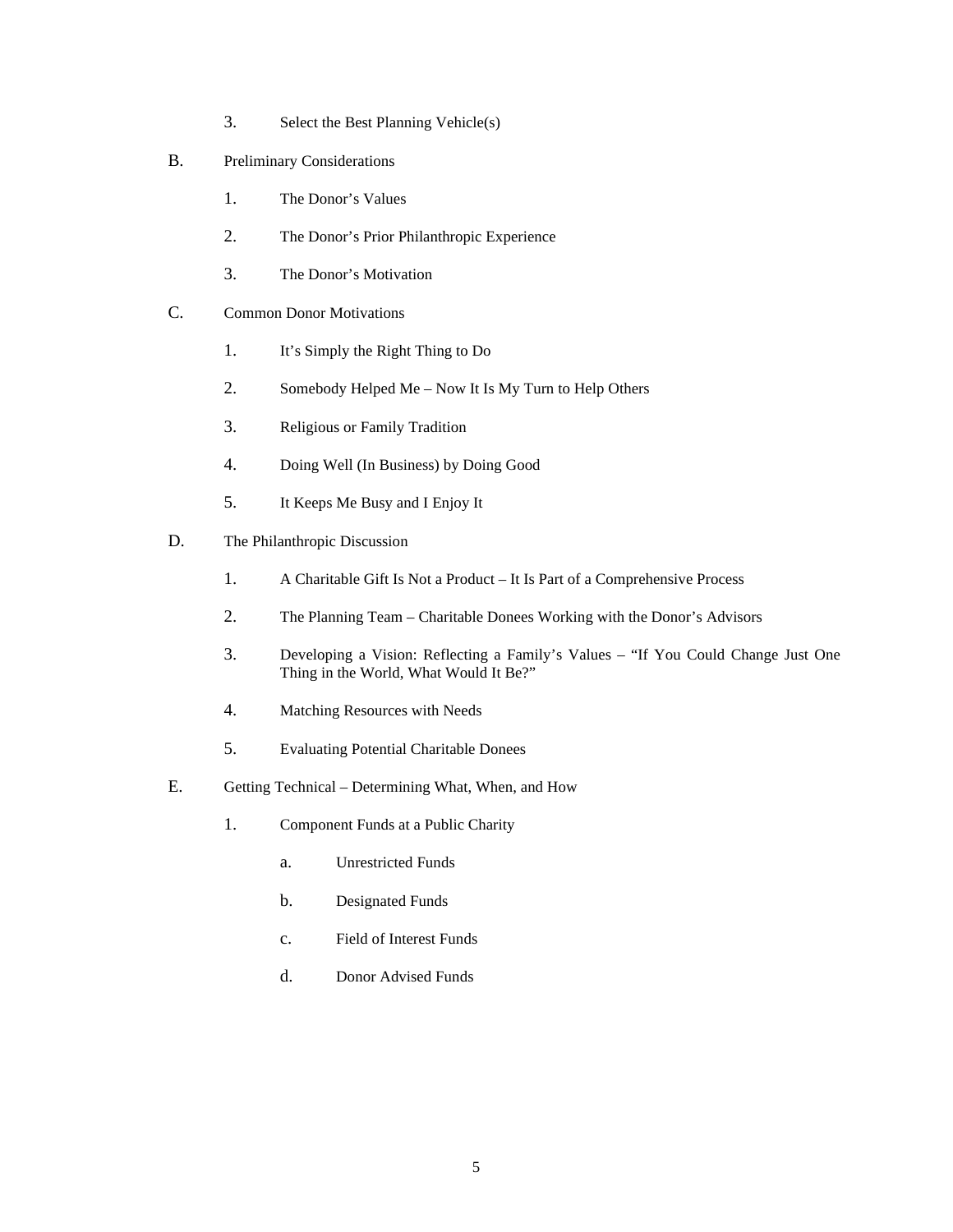- 2. Separate Donor-Centered Charitable Entities
	- a. Private Foundations
		- i. Types
			- A. Operating
			- B. Grant-making
		- ii. Private Foundation rules
			- A. Limitations of income tax charitable contribution deductions
	- b. Supporting Organizations
		- i. Types
		- ii. Functional integration
- 3. Funding Mechanisms
	- a. Outright Gift
	- b. Gifts of Partial/Fractional Interests
	- c. Life Income Vehicles
	- d. Charitable Lead Trusts
	- e. Charitable Remainder Trusts
	- f. Charitable Gift Annuities
	- g. Pooled Income Funds
- 4. Fashioning Restrictions
	- a. How Rigid Can They Be? The Donor's Perspective
	- b. How Rigid Should They Be? Gift Acceptance Policies
	- c. How Can Restrictions Be Modified or Deferred?
	- d. Who Can Enforce Restrictions?
		- i. Donor
		- ii. Persons benefited by gift
		- iii. State Attorney General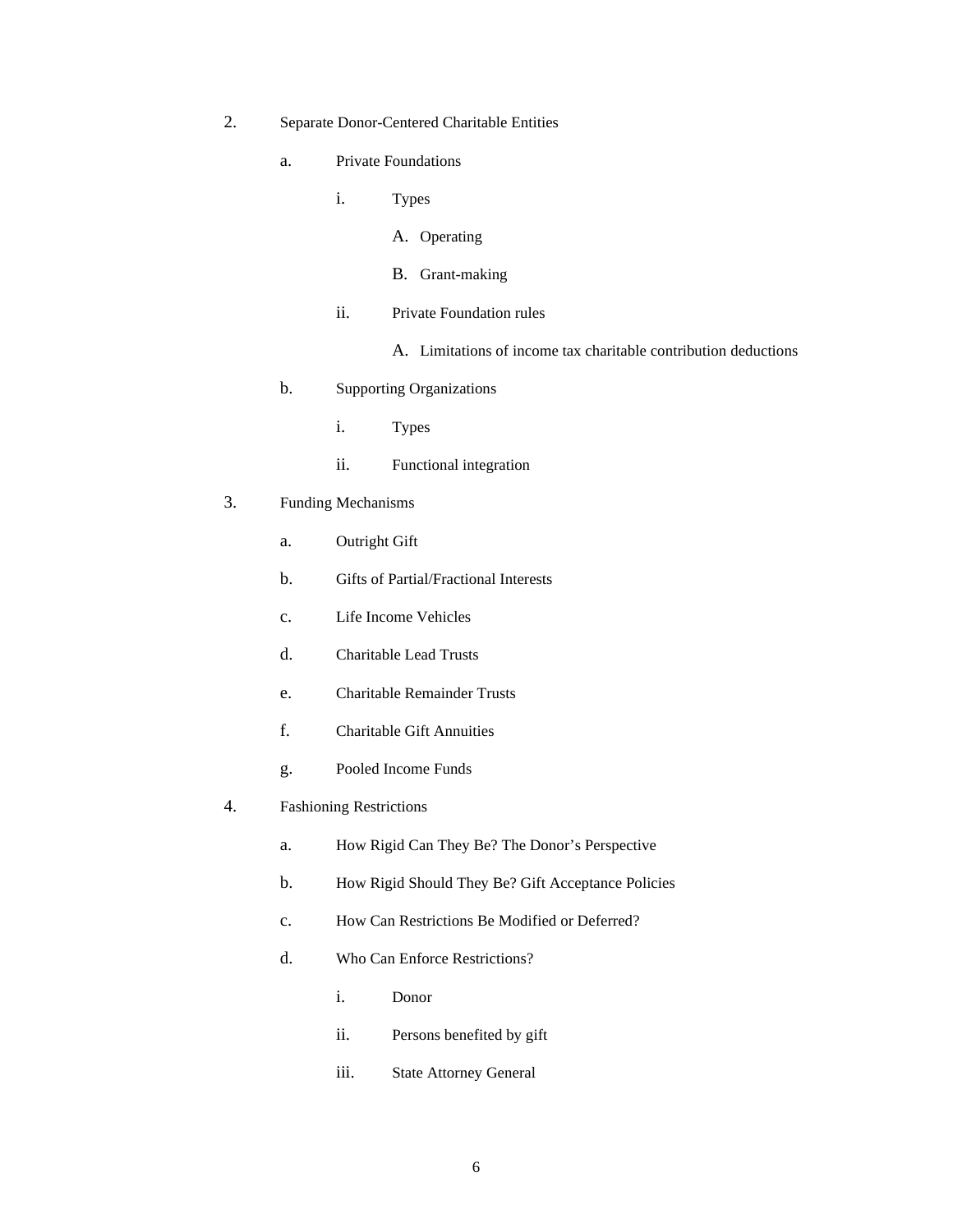- 5. Source of Restrictions
	- a. Donor
	- b. Donee
	- c. Solicitation materials
	- d. Board resolution
	- e. Operation of Law
- 6. Court Modification
	- a. Doctrine of Cy Pres (To prevent failure of charitable purpose)
	- b. Doctrine of Deviation (To remove administrative obstacles to accomplishing charitable purposes)
- <span id="page-10-0"></span>F. Common Mistakes In Charitable Gift Planning: A Dirty (Baker's) Dozen
	- 1. The Role of the Advisor
		- a. Ethics
			- i. Competence, Diligence, and Clients with Diminished Capacity (Model Rules of Professional Conduct "MRPC" 1.1, 1.3 and 1.14)
			- ii. Confidentiality and Conflicts (MRPC 1.6, 1.7, 1.8 and 1.9)
		- b. Client Expectations.
			- i. *See* The U.S. Trust Study of the Philanthropic Conversion: Understanding Advisor Approaches and Client Expectations.
	- 2. Exempt Organizations (Catching)
		- a. Proper Entity Selection
			- i. Fund Creation
			- ii. Separate Entities
		- b. Taxes
			- i. The Donor
			- ii. The Donee
		- c. Not Just Taxes
			- i. Good Governance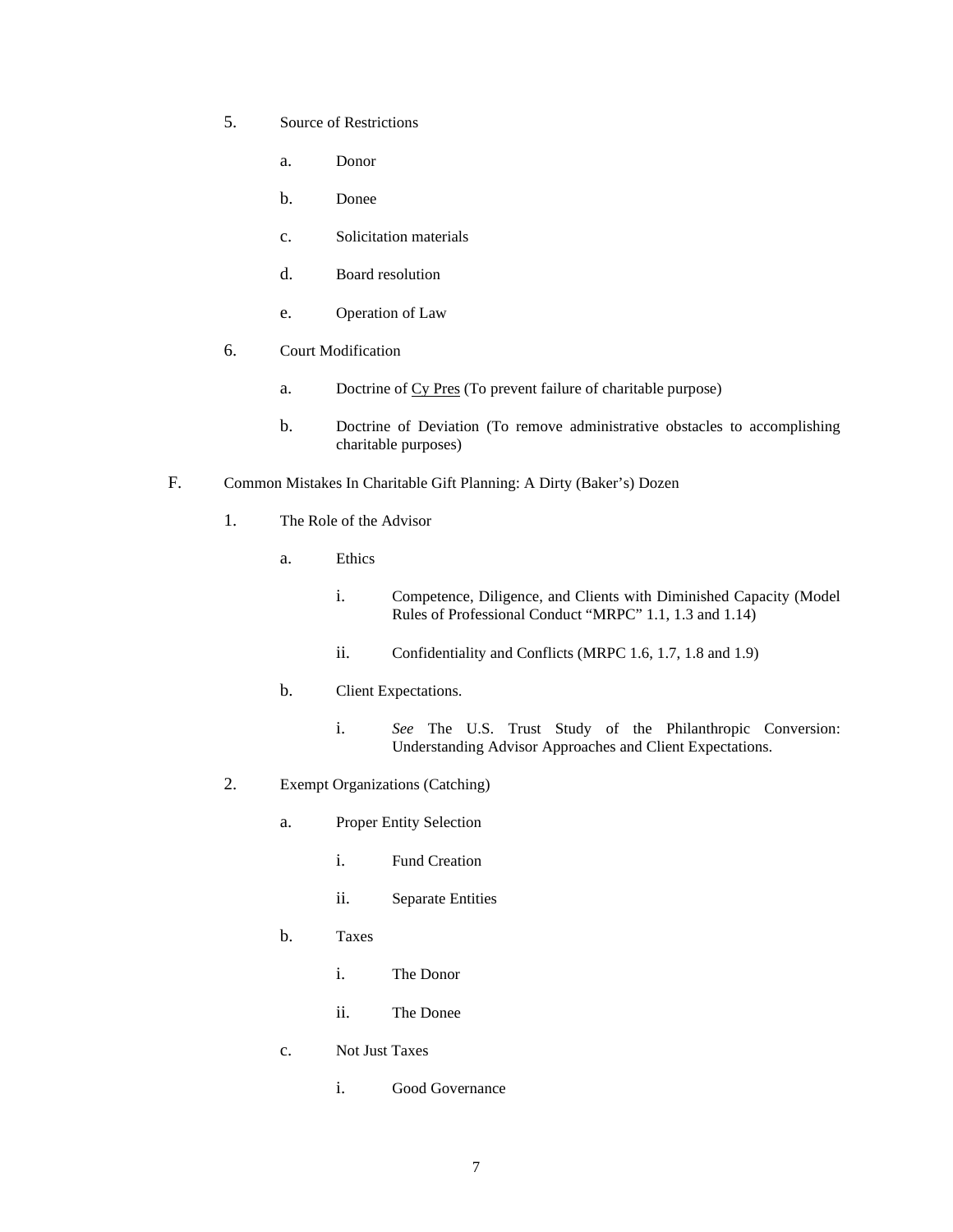- ii. Fiduciary Duties
- 3. Giving (Pitching)
	- a. Design
	- b. Explanation
	- c. Implementation
	- d. Substantiation and Valuation

#### <span id="page-11-1"></span><span id="page-11-0"></span>**III. TAX CLASSIFICATION OF CHARITABLE ORGANIZATIONS**

- A. Presumed Classification as Private Foundation
	- 1. Types of 501(c)(3) Organizations
		- a. There are essentially four types of Section  $501(c)(3)$  organizations:
			- i. Private foundations;
			- ii. Organizations engaging in inherently public activity;
			- iii. Publicly supported organizations; and
			- iv. Supporting organizations.
	- 2. Presumed Classification

A charitable organization is presumed to be a private foundation unless it can establish that it meets the requirements of one of the categories of public charities. Internal Revenue Code "IRC" § 509(a).

- <span id="page-11-2"></span>B. Disadvantages of Private Foundation Classification
	- 1. As a general rule, status as a private foundation is not preferred given a multitude of rules that apply to private foundations, including, but not limited to:
		- a. Limitations on the income tax charitable deduction for contributions to a private foundation (IRC  $\S 170(b)(1)(B)(i)$ , (D)(i));
		- b. A two-percent excise tax on net investment income (IRC § 4940);
		- c. Excise taxes on self-dealing transactions, excess business holdings, jeopardy investments and taxable expenditures (IRC §§ 4941, 4943, 4944, 4945);
		- d. A prohibition against any lobbying activities (IRC § 4945); and
		- e. A mandatory charitable distribution requirement in each year (IRC § 4942).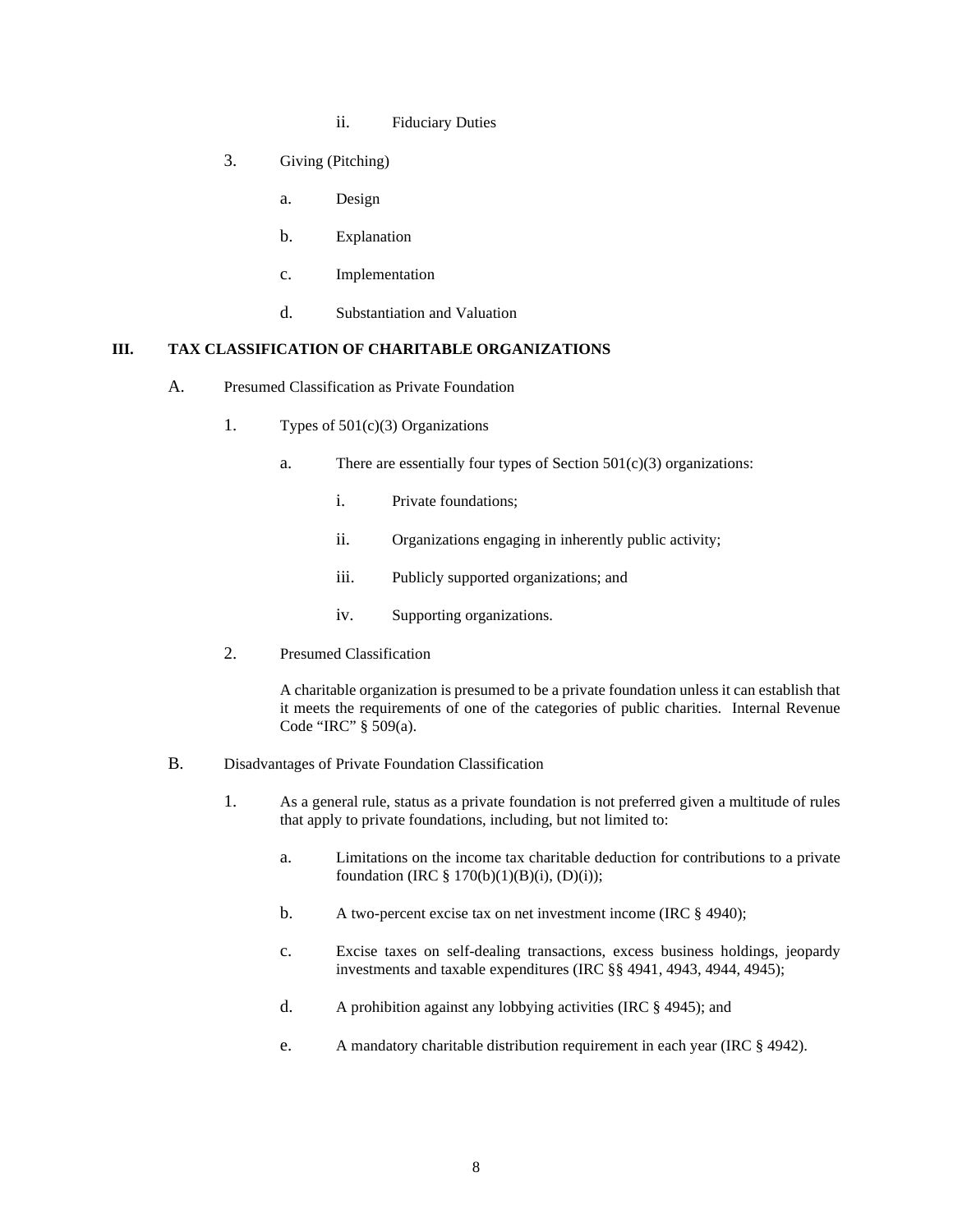## <span id="page-12-0"></span>C. Inherently Public Charities

Inherently public charities are those that are considered public by virtue of the type of activity they conduct and include churches, qualified educational organizations—such as colleges, universities, and private schools—qualified hospitals, and foundations and other organizations that support a public college or university.

<span id="page-12-2"></span><span id="page-12-1"></span>D. Publicly Supported Organizations

There are two types of publicly supported organizations under IRC Section 509(a).

- 1. Publicly Supported Organizations. IRC §§ 170(b)(1)(A)(vi), 509(a)(1).
	- a. The Public Support Test

An organization described in IRC Sections  $509(a)(1)$  and  $170(b)(1)(A)(vi)$  is treated as publicly supported if the total amount of support that it normally receives from governmental units or the general public is at least one-third of the total support received by the organization. For purposes of this support test, support does not include amounts received by the charitable organization for services rendered or "gross receipts."

- i. The public support test is computed over a five-year period on the organization's annual information return (Form 990).
- ii. Gifts from "disqualified persons" (generally persons or businesses contributing \$5,000 or more and officers and directors of the organization) are counted in full in the denominator of the support fraction.
- iii. Public support includes support from governmental units and contributions from other publicly supported organizations described in IRC Section  $170(b)(1)(A)(vi)$  and certain other Section  $170(b)(1)(A)$ organizations (numerator value).
	- A. Direct or indirect contributions from any other source, such as an individual, trust, business entity, or private foundation, are included within public support (i.e., the numerator) only to the extent that those contributions do not exceed 2% of the organization's total support. Treas. Reg. § 1.170A-9(e)(6).
	- B. This limitation ensures that support will come from a broad crosssection of the general public rather than from a few substantial donors.
- iv. The public support test under Section  $170(b)(1)(A)(vi)$  can be met on either the objective basis of actual public support or a more subjective facts and circumstances test.
- b. Facts and Circumstances Test

Even if an organization cannot meet the public support test, it can still be treated as a publicly supported organization under IRC Section  $170(b)(1)(A)(vi)$  if it can meet the facts and circumstances test. To meet the facts and circumstances test,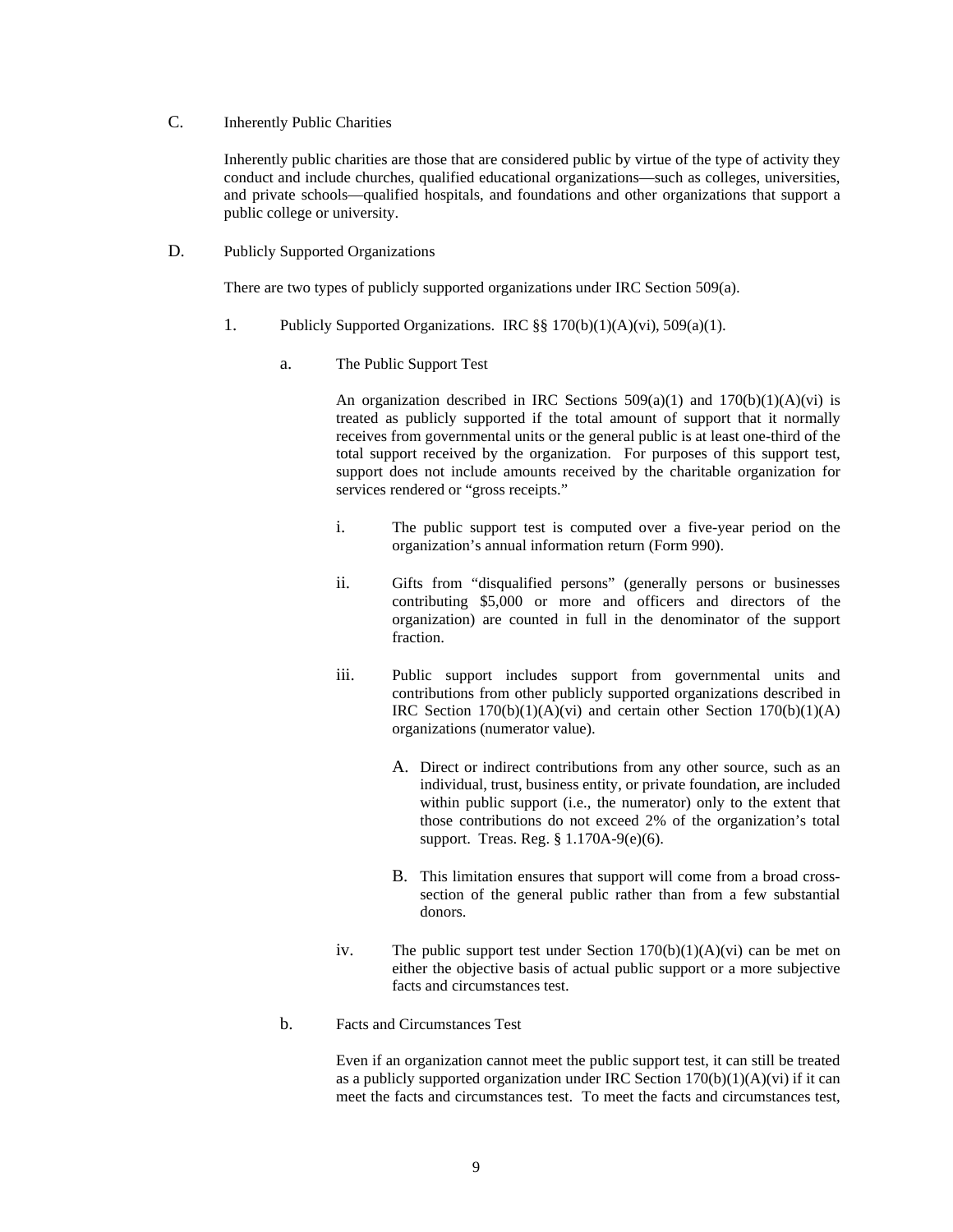the organization must establish that it normally receives a substantial part of its support from governmental units, from direct or indirect contributions from the general public, or from a combination of these sources. There are two facets of meeting this test:

- i. The organization must show that, under the facts and circumstances, it normally receives a substantial part of its support from these sources.
	- A. Under this requirement, the required public support under the public support test can be as low as 10%.
	- B. In addition, the organization must be so organized and operated as to attract new and additional public or governmental support on a continuous basis, which requires a continuous and bona fide program for solicitation of funds from the general public. Treas. Reg. § 1.170A-9(e)(3)(i) & (ii).
- ii. In addition, the organization must establish that it is in the nature of a "publicly supported" organization taking into account certain factors set forth in the regulations. Treas. Reg. § 1.170A-9(e)(3). Relevant factors for consideration include:
	- A. Percentage of financial support from public or governmental units;
	- B. Sources of support;
	- C. Representative governing body; and
	- D. Availability of public facilities or services and public participation in programs or policies.
- c. Definition of Support
	- i. The following items are included in the organization's total support as used in the denominator of the support calculation:
		- A. Gifts, grants (including governmental grants), and contributions;
		- B. Membership fees;
		- C. Gross income from interest, dividends, and amounts received from payments on securities loans, rents, royalties, and unrelated business taxable income;
		- D. Net income from unrelated business activities to the extent not included in item (iii) above;
		- E. Tax revenues levied for the organization's benefit and paid to or expended on behalf of the organization; and
		- F. The value of services or facilities (exclusive of services or facilities furnished to the public without charge) furnished by a governmental unit to the organization without charge.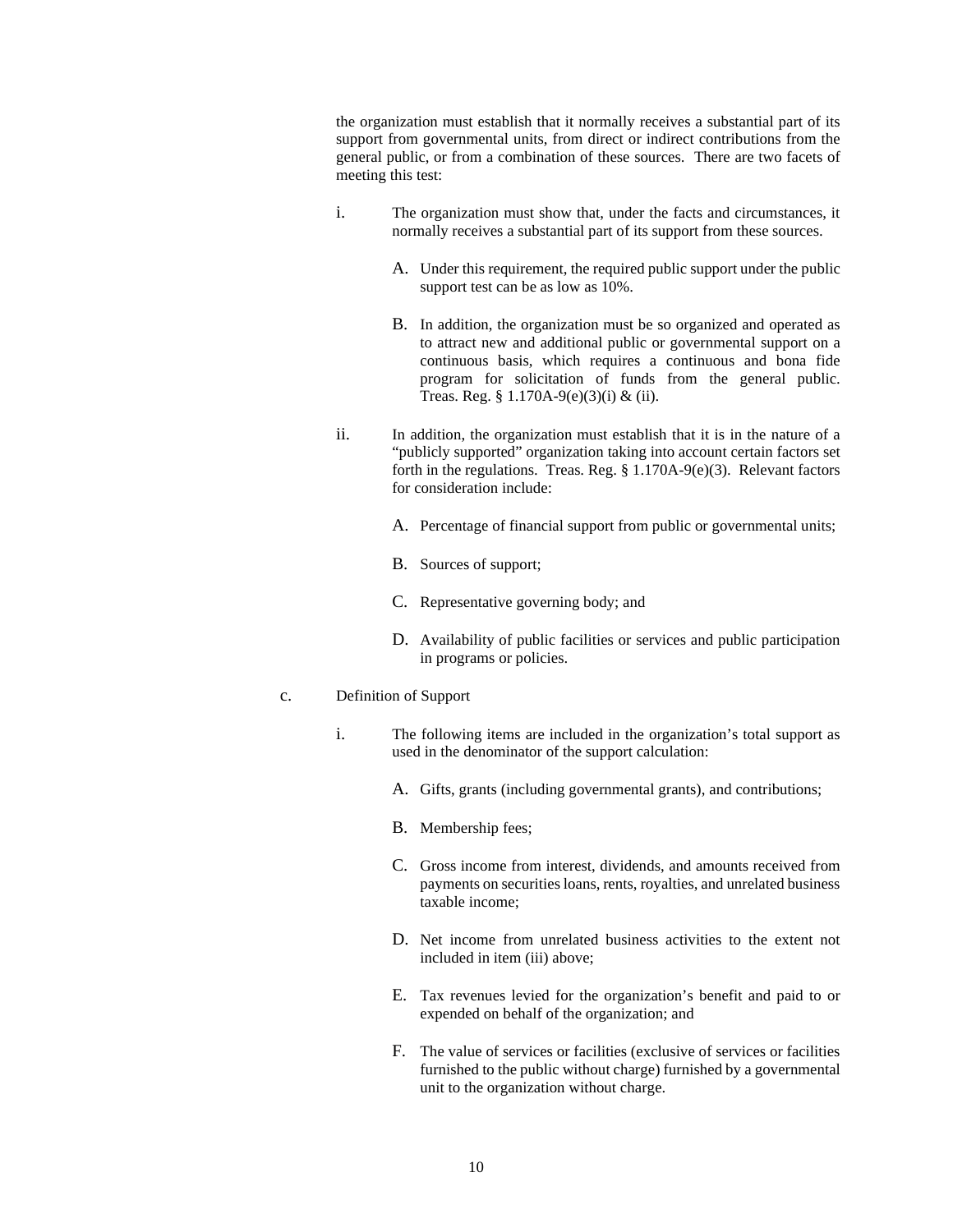- d. Total support does not include contributions of services for which a deduction is not allowable, exempt function income, the value of any exemption from any federal, state, or local tax, capital gains, loan repayments, and unusual grants.
- 2. Publicly Supported Charities Under IRC Section 509(a)(2)
	- a. These organizations must meet two support tests.
		- i. Investment income cannot exceed one-third of the organization's total support.
		- ii. Over one-third of the organization's total support must be received from one or more of the following sources:
			- A. Gifts, grants, contributions, and membership dues from nondisqualified persons;
			- B. Admission fees to exempt function facilities or performances;
			- C. Fees for the performance of exempt function services;
			- D. Sales of goods related to the organization's activities.
	- b. An organization that receives the majority of its support from activities related to its exempt functions (such as a museum charging admission fees) rather than from contributions from the general public will usually try to qualify under IRC Section 509(a)(2).
	- c. Rules similar to those described for the IRC Section  $170(b)(1)(A)(vi)$  facts and circumstances test described above also apply under IRC Section 509(a)(2) with the exceptions noted.
- <span id="page-14-0"></span>E. General Overview of Supporting Organizations
	- 1. A supporting organization is a tax-exempt organization described in Section  $501(c)(3)$  that supports one or more tax-exempt organizations described in Sections  $509(a)(1)$  or 509(a)(2) (hereinafter referred to as "publicly supported organizations" or "public charities" respectively).
	- 2. For tax purposes, the supporting organization receives the favorable tax treatment afforded to public charities without being required to meet the strenuous public support tests that must be met by some publicly supported organizations and all public charities because of the close relationship between the organizations. *Roe Found. Charitable Trust v. C.I.R.*, T.C. Memo 1989-566.

## <span id="page-14-2"></span><span id="page-14-1"></span>**IV. BASIC TAX RULES FOR CHARITABLE CONTRIBUTIONS**

- A. Overview
	- 1. No One Gives to Charity Solely to Get a Tax Deduction
		- a. A person may refuse to make a gift if he or she cannot obtain a charitable deduction for tax purposes, but under today's tax rates, no one gives solely to get a deduction.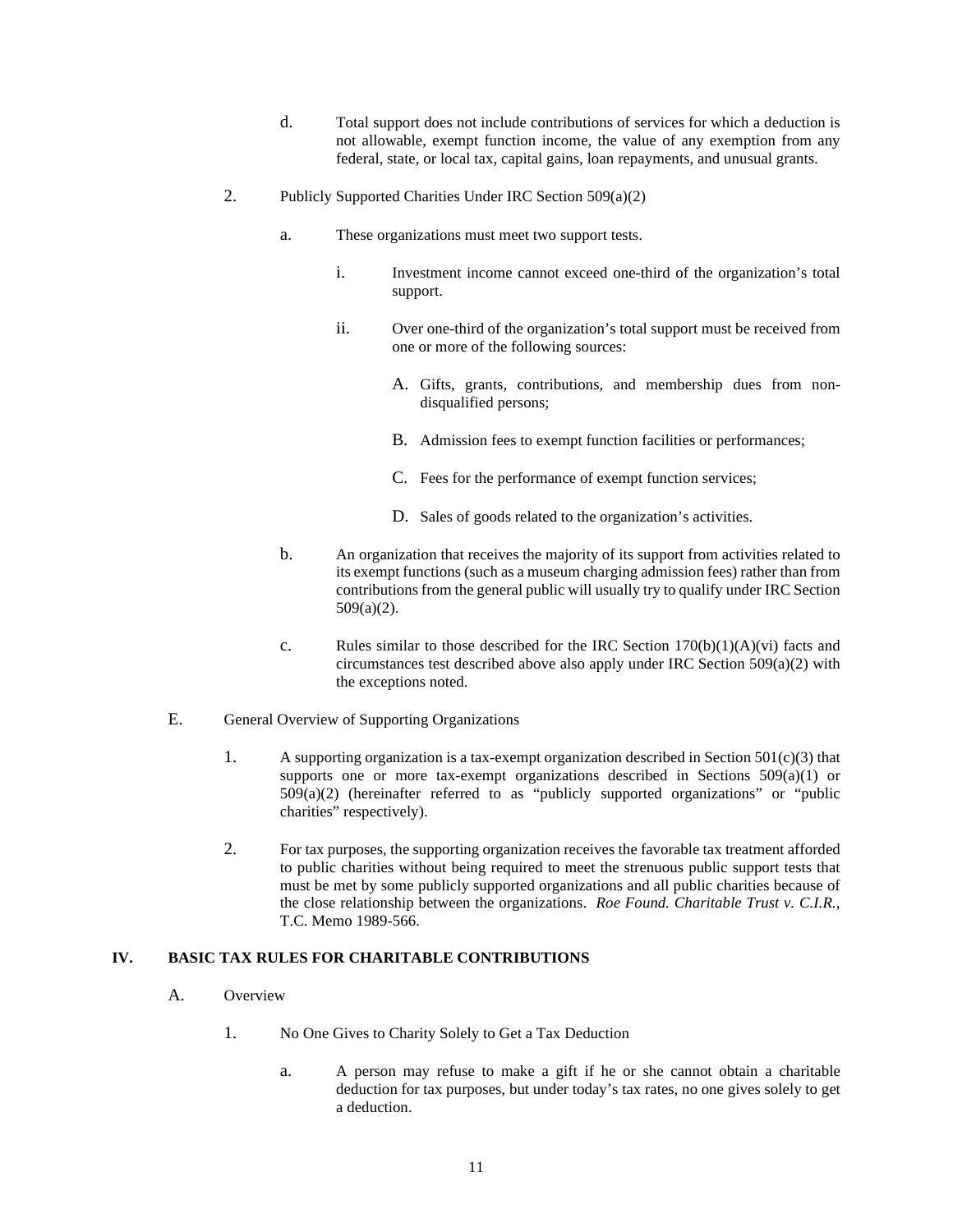- b. Some charitable motivations must be present before a person will give.
- c. A charitable gift is unlikely to be made if it does not fit the donor's overall estate and financial planning objectives.
- 2. The Complexity of the Tax Laws Discourage Many Donors and Their Advisors
	- a. Gifts in kind frequently require qualified appraisals and reporting requirements.
	- b. Predicting the exact taxes to be saved through a charitable gift is almost impossible.
	- c. More complex substantiation rules further complicate the availability of a charitable deduction for even the simplest gifts.
	- d. Rules which reduce the itemized deductions (including the charitable deduction) of certain higher income taxpayers further discourage charitable gifts by limiting the tax benefits associated with the gift.
- <span id="page-15-0"></span>B. Overview of the Tax Rules
	- 1. Applicable IRC Section
		- a. Section 170: Income tax charitable deduction rules and percentage limitations.
		- b. Section 501: Enumeration of categories of exempt organizations, for example, Section 501(c)(3).
		- c. Section 509: Rules classifying Section 501(c)(3) organizations as private foundations or public charities.
		- d. Section 642(c): Income tax charitable deduction rules for trusts and estates.
		- e. Section 2055: Estate tax charitable deduction rules.
		- f. Section 2522: Gift tax charitable deduction rules.
		- g. Sections 4940 through 4947: Private foundation excise tax rules that apply to private foundations and in some cases to supporting organizations and donor advised funds.
		- h. Section 4948: Excess benefit transactions.
	- 2. Income Tax Charitable Deduction for Individuals
		- a. Donor Must Itemize Deductions

A donor who itemizes deductions is entitled to an income tax charitable deduction for contributions to qualified charitable organizations. IRC  $\S 170(a)$ .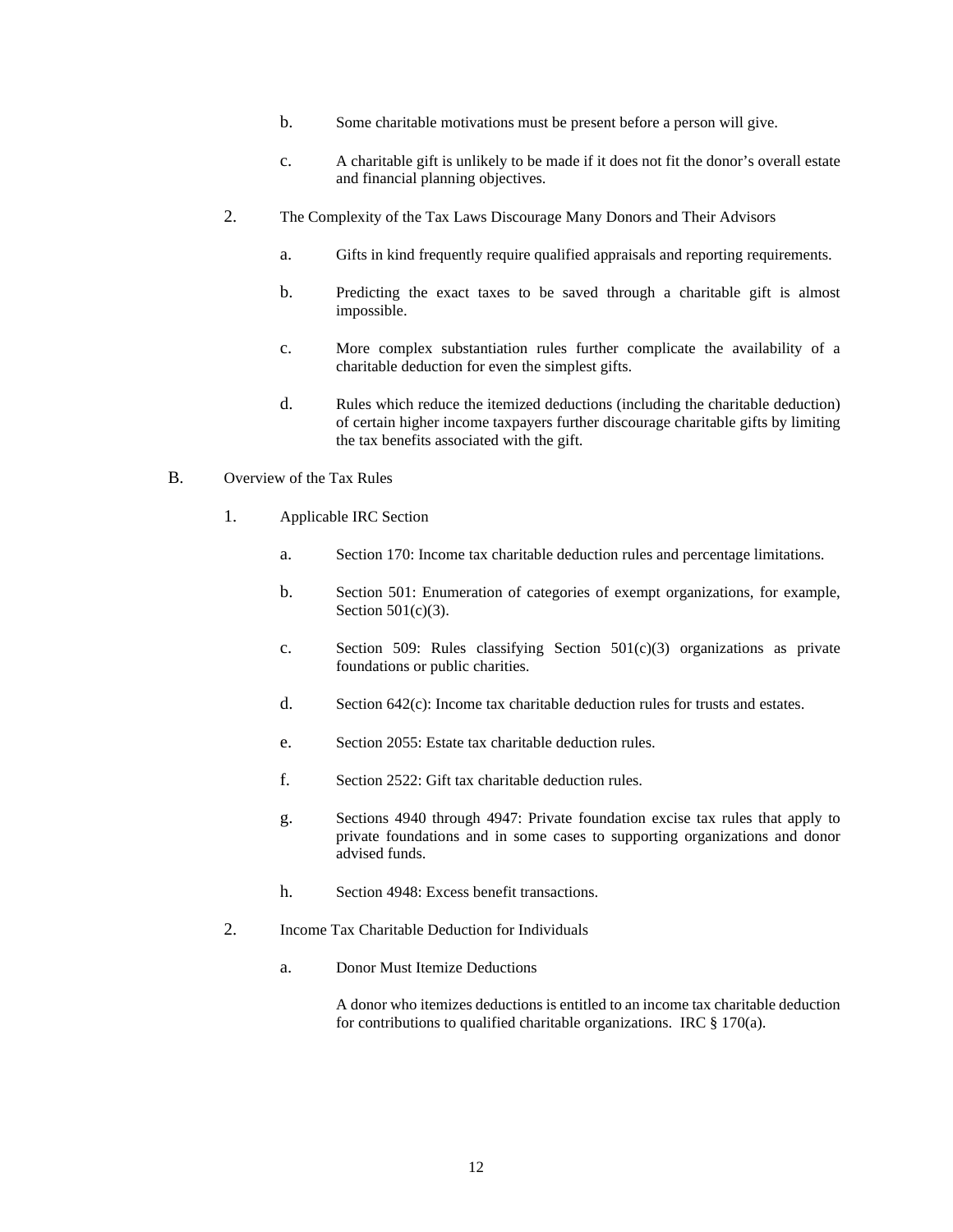b. Pease Limitation on Itemized Deductions Repealed

Prior limitation on itemized deductions was repealed by the Tax Cuts and Jobs Act applicable in 2018 through 2025. IRC § 68(f).

- c. Not all tax-exempt organizations qualify as charitable organizations.
- d. 50% Limitation

For a gift of cash or unappreciated property to a "50 percent-type" organization (generally 509(a)(1), (2), or (3) organizations, private operating foundations, and conduit private foundations but not private foundations), the donor is generally entitled to deduct the full amount of the contribution up to 50% of the donor's contribution base (essentially adjusted gross income) (the "50 percent ceiling"). IRC § 170(b)(1)(G).

For taxable years beginning after December 31, 2017 and ending before January 1, 2026, the 50% deduction is increased to 60% but only for contributions of all cash. IRC § 170(b)(1)(G). In addition, the Coronavirus Aid, Relief, and Economic Security Act temporarily allows a taxpayer to deduct up to 100% of the taxpayer's contribution base for tax year 2020 but only for contributions of all cash. This incentive was extended again for 2021 only.

e. Rockefeller Case

The 50% limit also applies to an individual's non-reimbursed out-of-pocket expenses incurred in rendering services to charity. In *Rockefeller*, the Tax Court held that the non-reimbursed expenses incurred by Mr. Rockefeller in paying employee salaries and for travel and entertainment expenses connected with conducting his charitable activities constituted gifts "to" charity (and were thus deductible in the same manner as direct contributions). *Rockefeller v. C.I.R.*, 76 T.C. 178 (1981), *aff'd.*, 676 F.2d 35 (2d Cir. 1982); *see also* Rev. Rul. 84-61, 1984-1 C.B. 39.

- f. Charitable deduction is denied for travel expenses (including amounts expended for meals and lodging) while away from home, whether paid directly or by reimbursement unless there is no significant element of personal pleasure, recreation or vacation in such travel. IRC § 170(j).
- g. For purposes of computing the charitable deduction for the use of a passenger automobile, the standard mileage rate under Section 170(i), most recently amended by the Taxpayer Relief Act of 1997, is 14 cents per mile effective for taxable years beginning after December 31, 1997. *See* Rev. Proc. 2002-61, 2002- 2 C.B. 616, *mod. by* Rev. Proc. 2010-51 and Notice 2019-02, 2019-2 I.R.B. 281.
- h. 30% Limitation for Private Foundations

For a gift of cash or unappreciated property to a "30%-type" organization (a private foundation other than a private operating foundation or a conduit private foundation) and gifts for the use of a 50%-type organization, the donor is generally entitled to deduct the full amount of the contribution up to 30% of the donor's contribution base.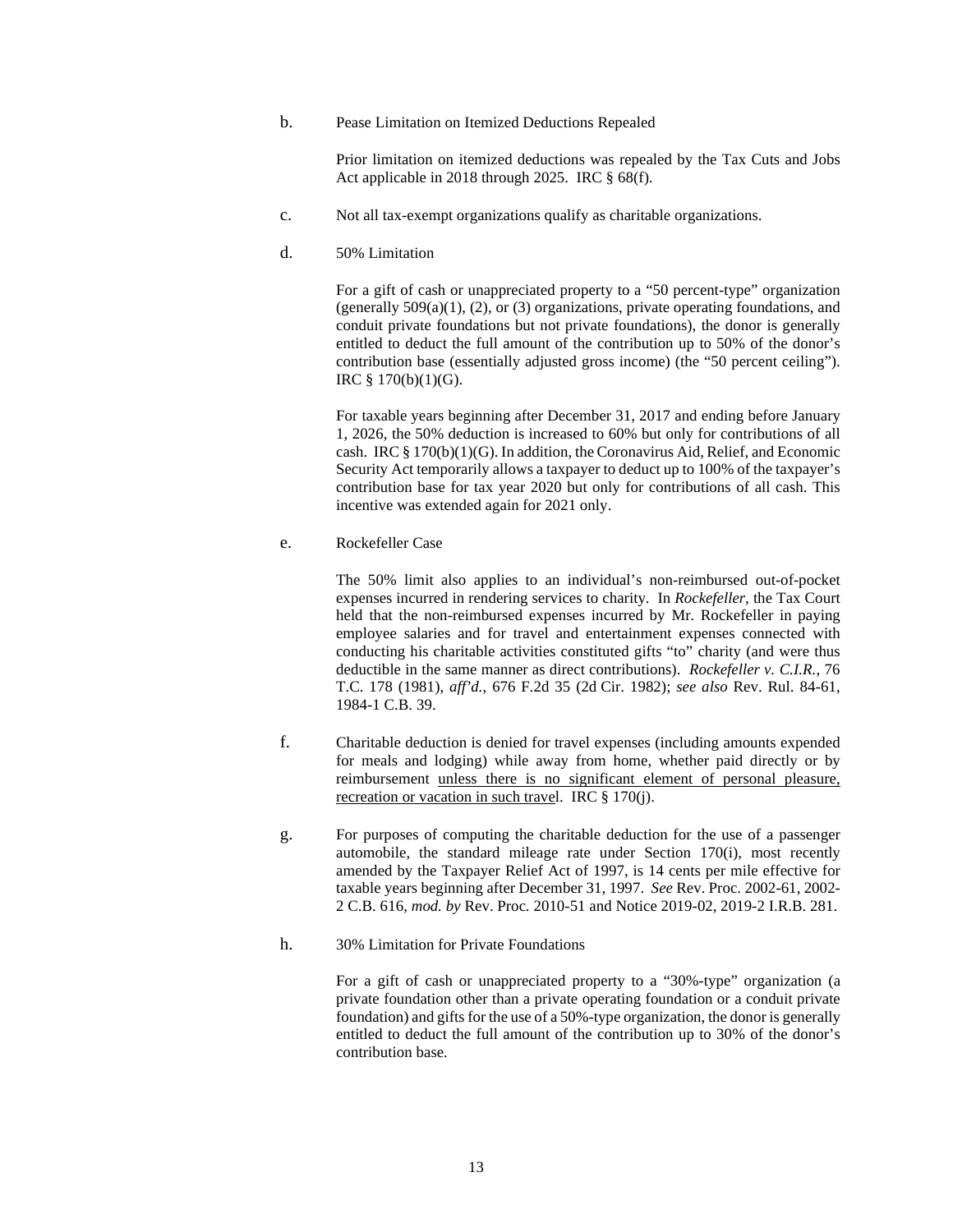i. Limitations for Gifts of Capital Gain Property

For gifts of long-term capital gain property (which has appreciated) to a 50 percent-type of organization, the donor may deduct the full fair market value of the gift only up to 30% of the donor's contribution base.

j. Definition of Capital Gain Property

Capital gain property is any capital asset the sale of which at its fair market value at the time of contribution would have resulted in gain that would have been longterm capital gain. IRC  $\S 170(b)(1)(C)(iv)$ . In turn, long-term capital gain is defined as property held more than one year. IRC § 1221.

k. Election Out

In the case of a gift to a 50%-type Organization, a donor can elect to use the 50% limitation, instead of the 30% limitation, if the donor reduces the value of the gift by the amount of gain which would have been long-term capital gain had the contributed property been sold. IRC  $\S 170(b)(1)(C)$  and  $\S 170(e)(1)(B)$ .

i. Generally, depreciated property should be sold rather than given to charity because this gives rise to a Section 165 loss deduction. *See Withers v. C.I.R.*, 69 T.C. 900 (1978).

|                         | Ordinary Income   | Capital Gain    | Ordinary Income          |
|-------------------------|-------------------|-----------------|--------------------------|
|                         | Property and Cash | Property to the | Property and Cash for    |
|                         | to the Recipient  | Recipient       | the use of the Recipient |
| <b>Public Charities</b> | 50%/60%/100%      | 30%             | 30%                      |
| Private Operating       | 50%               | 30%             | 30%                      |
| Foundations.            |                   |                 |                          |
| Pass-through            |                   |                 |                          |
| foundations, Pooled     |                   |                 |                          |
| Income Funds            |                   |                 |                          |
| Private Grant-          | 30%               | 20%             | 30%                      |
| making Foundations      |                   |                 |                          |

l. Table: Charitable Contribution Percentage Limits for Individual Taxpayers:

#### m. Five-Year Carryover

A five-year carryover generally applies to any portion of a charitable deduction that cannot be deducted because of the percentage limitations. IRC § 170(b)(1)(D) (ii).

- n. Special Rules for Gifts of Appreciated Property to Private Foundations
	- i. In addition to the deduction limitation discussed above, the contribution deduction for gifts of appreciated property to a private foundation is further limited. If an individual contributes capital gain property, such as real estate held for more than one year, the amount of the deduction is limited to the lesser of the property's basis and its fair market value. IRC  $§ 170(e)(1)(B)(ii).$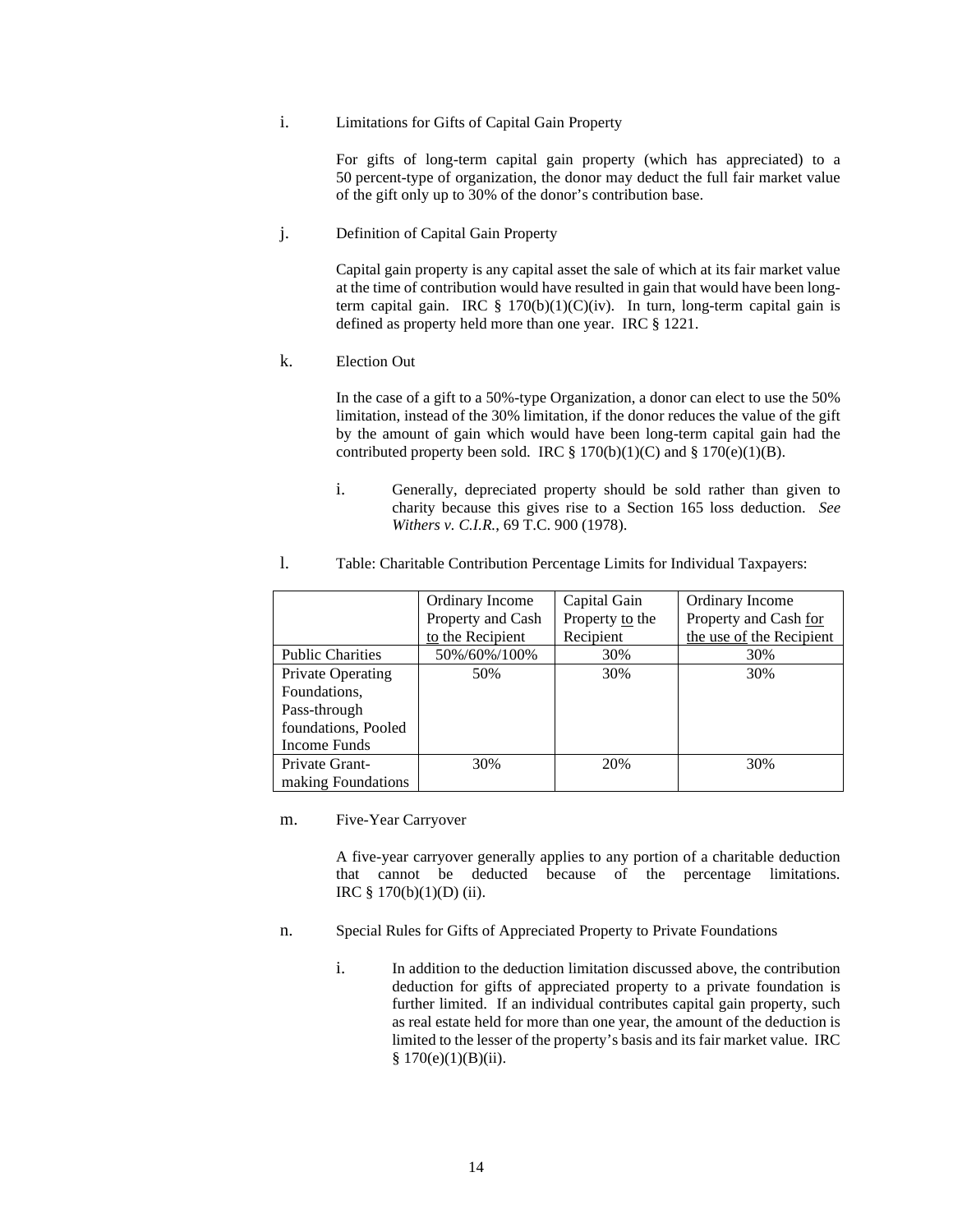- ii. There is a special rule, however, that allows a deduction at fair market value (rather than tax basis) for a contribution of "qualified appreciated stock," which is stock for which market quotations are readily available on an established securities market. The value of such gifts for purposes of a charitable contribution deduction is the fair market value of the stock. IRC § 170(e)(5).
- o. Contributions of Related Use Tangible Personal Property
	- i. A donor is entitled to a charitable deduction equal to the greater of fair market value or basis for a contribution of tangible personal property the use of which is related to the donee's exempt purpose.
		- A. If the property is not related to the donee's exempt purpose, the donor's deduction is limited to the basis (or FMV if less).
	- ii. To prove "related use" of tangible personal property, a written statement is required, signed by an officer of the donee under penalty of perjury either:
		- A. Certifying that the use of the property was related to the donee's exempt purpose or function and describing how the property was used and how such use furthered such purpose or function of the donee; or
		- B. Stating the intended use of the property by the donee at the time of contribution and certifying that such use has become impossible or infeasible to implement.
	- iii. If the property is disposed of after the close of the taxable year of the contribution and within three years of the date of the contribution (unless the donee makes the certification described above), the charitable deduction must be recaptured in an amount equal to the difference between the amount claimed as a deduction and the property's basis. IRC § 170(e)(7).
		- A. The donor must include this amount in ordinary income in the year in which the disposition occurs.
	- iv. The rule applies to property that was identified as related use property by the donee on Form 8283 (Noncash Charitable Contributions) and for which a deduction of more than \$5,000 is claimed by the taxpayer.
	- v. A \$10,000 penalty (in addition to any criminal penalties) is imposed on any person who identifies property as exempt use property knowing that the property is not intended for such a use.
- p. Limitations for Gifts of Ordinary Income Property
	- i. The amount of the charitable deduction for gifts of property, the sale or exchange of which would produce a gain, other than a long-term capital gain, is reduced by the amount of the non-long-term gain. IRC § 170(e).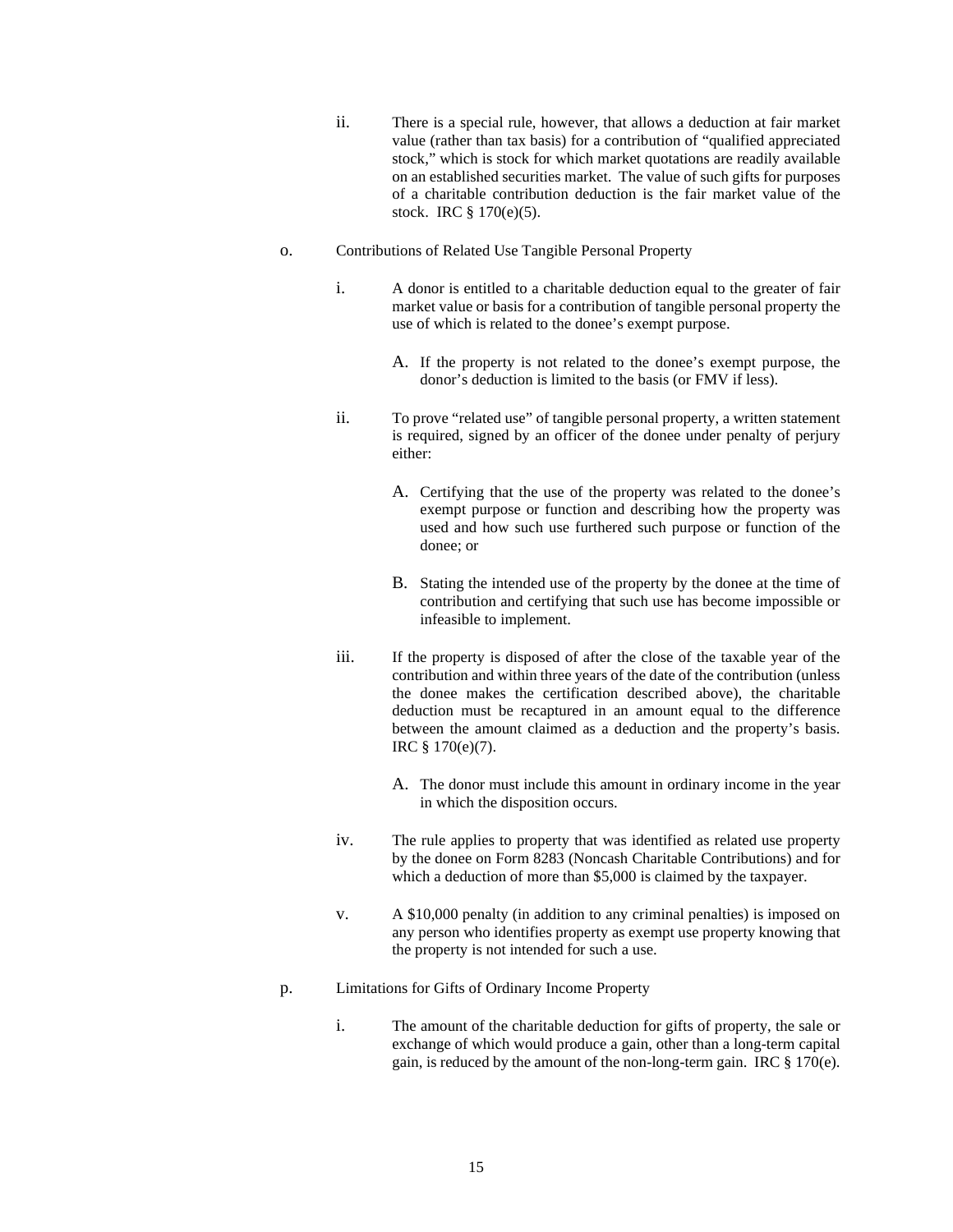- ii. Included in this category are inventory, crops, dealer property, and works created by the donor.
	- A. In the case of a painting donated by the artist, for example, the deduction is limited to the artist's cost of materials.
- iii. *Note*: This applies to property that would yield a short-term capital gain, as well as to property that would yield ordinary income.
- iv. Normally, this means that if the asset is not a long-term capital asset, a charitable deduction is limited to basis (fair market value, less potential non-long-term capital gain).
- q. Capital Gain/Ordinary Income Property, (e.g., personal property with Section 1245 recapture potential)
	- i. Both the capital gain and the ordinary income rules apply.
	- ii. This is the one situation in which the deduction may be more than basis, because it would be basis plus the potential capital gain, but without the potential recapture income. *See* Treas. Reg. § 1.170 A-4(d) (ex. 2).
- r. Special Rules for Certain Contributions
	- i. Gifts of Clothing and Household Items

IRC Section 170(f)(16) denies a deduction for charitable contributions of clothing and household items after August 17, 2006, unless such items are in "good used condition or better." This provision does not apply to items which are the subject of a qualified appraisal.

ii. Taxidermy

Section 170(e)(1)(B) limits a charitable contribution of so-called taxidermy property, after July 25, 2006, to the donor's basis in such property if the donor was the taxidermist or paid the taxidermist.

- iii. Inventory and Scientific Property
	- A. Contributions of inventory property by corporations for the care of the ill, the needy, or infants are deductible. IRC  $\S 170(e)(3)$ .
	- B. Certain corporate contributions of scientific equipment constructed or assembled by the taxpayer may be deducted provided the initial use of such donated equipment is by the donee (post-secondary educational institutions, scientific research organizations, and certain other organizations that support scientific research) for research or research training in the United States in physical or biological sciences. IRC § 170(e)(4).
	- C. Under these special rules, the amount of the augmented deduction available to a corporation making a qualified contribution is equal to its basis in the donated property plus one-half of the amount of ordinary income that would have been realized if the property had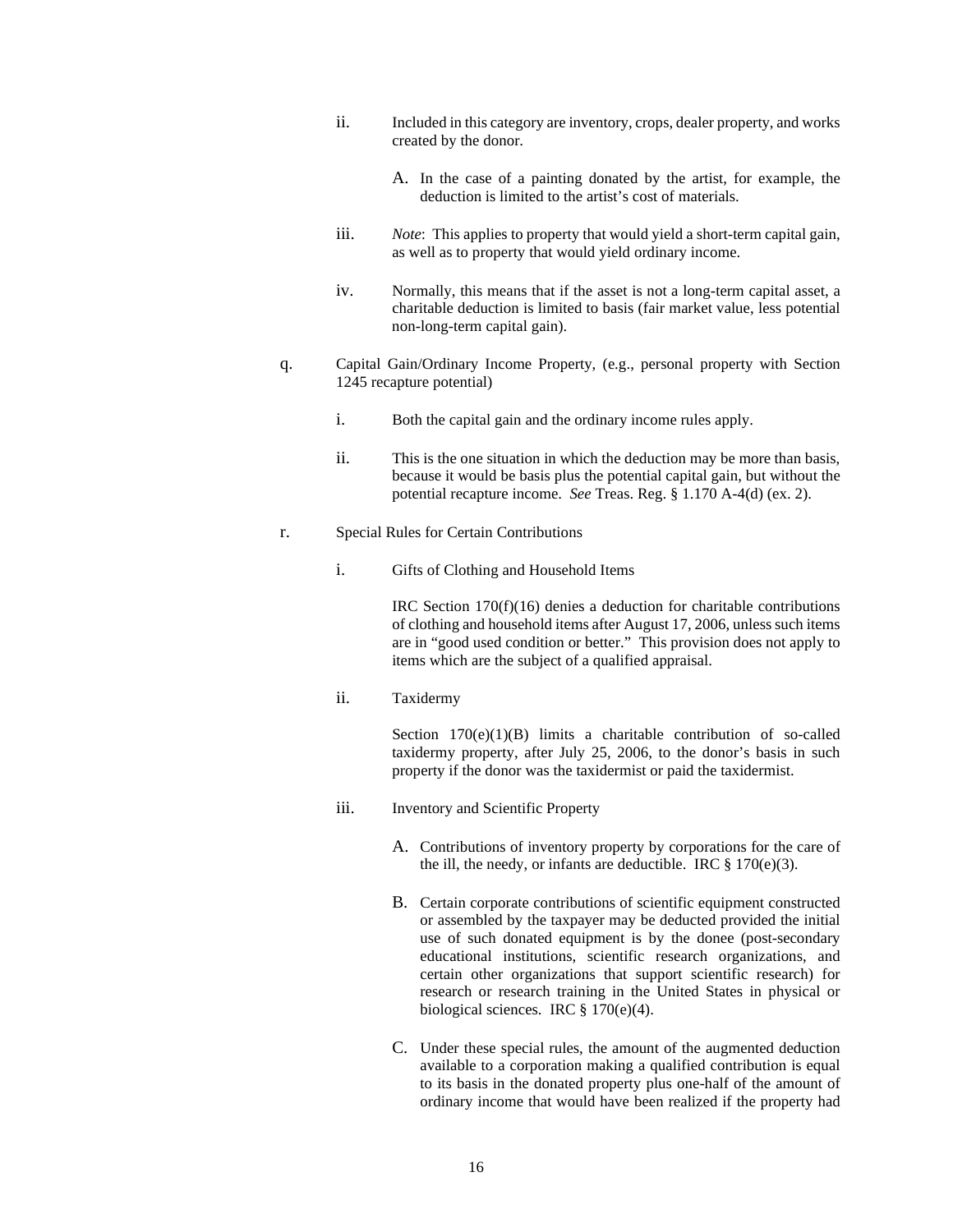been sold. However, the augmented deduction cannot exceed twice the basis of the donated property.

- iv. Guidance on Automobiles Donated to Charity
	- A. On June 3, 2005, the Treasury and the IRS announced new rules on the tax treatment of donations of automobiles to charity. Notice 2005-44, 2005-25 I.R.B. 1287. Additional guidance is found in Notice 2006-1, 2006-4 I.R.B. 347; *see also* Notice 2007-70, 2007- 40 I.R.B. 735.
	- B. The American Jobs Creation Act of 2004 generally limits the deduction for vehicles to the actual sales price of the vehicle when sold by the charity and requires donors to get a timely acknowledgement from the charity in order to claim the deduction.
	- C. Limited exceptions exist under which a donor may claim a fair market value deduction:
		- 1) If the charity makes a significant intervening use of vehicle – such as regular use to deliver meals on wheels – the donor may deduct the full fair market value. The guidance explained what a significant intervening use may include, for example, driving a vehicle a total of 10,000 miles over a one-year period to deliver meals.
		- 2) A donor may claim a fair market value deduction if the charity makes a material improvement to the vehicle. Under the guidance, a material improvement means major repairs that significantly increase the value of a vehicle, and not mere painting or cleaning.
		- 3) The guidance also provided an additional exception to the sale price limit that was not included in the legislation itself. The guidance permits a donor to claim a deduction for the fair market value of a donated vehicle if the charity gives or sells the vehicle at a significantly below-market price to a needy individual, as long as the transfer furthers the charitable purpose of helping a poor person in need of a means of transportation.
	- D. The guidance also explains how to determine fair market value if one of these three exceptions applies. Generally, vehicle pricing guidelines and publications differentiate between trade-in, privateparty, and dealer retail prices. The guidance provided that the fair market value for vehicle donation purposes will be no higher than the private-party price.
	- E. A donor is required to substantiate a deduction with an acknowledgement from the charity that the deduction either reflects the sale price or that one of the three exceptions applies. There is a penalty on the charity for failure to provide a proper acknowledgement. The guidance also explains the requirements for the content and the due dates for acknowledgements.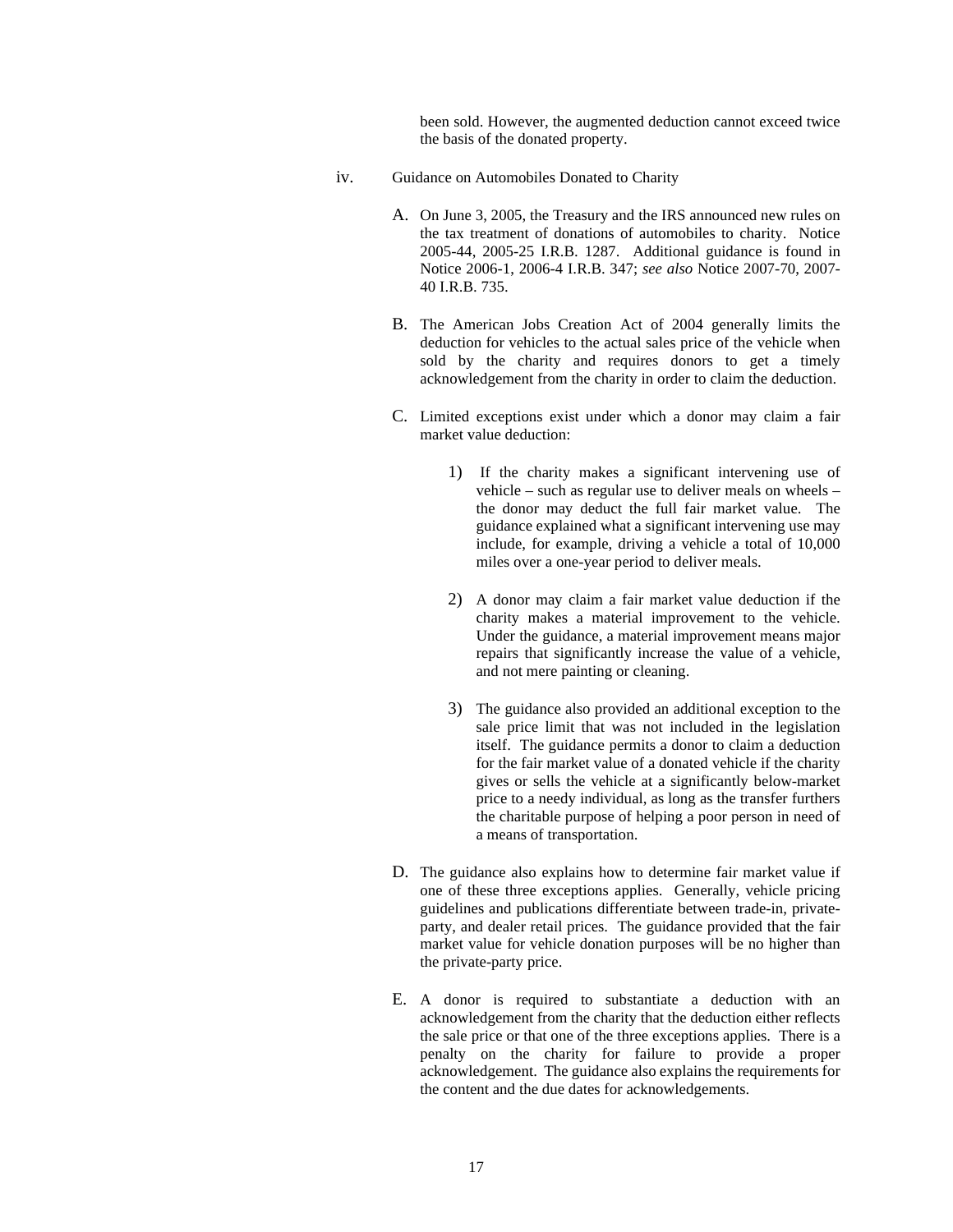- v. Regulations on Qualified Intellectual Property Contributions
	- A. A taxpayer who contributes a "patent, copyright (other than a copyright described in Section  $1221(a)(3)$  or  $1231(b)(1)(C)$ ), trademark, trade name, trade secret, know-how, software (other than software described in Section 197(e)(3(A)(i)), or similar property, or applications or registrations of such property," to a donee described in Section 170(c) (other than to a private foundation referred to in Section  $170(e)(1)(B)(ii)$  may be allowed an initial charitable contribution deduction limited to the lesser of the taxpayer's basis or the fair market value of the qualified intellectual property. IRC  $\S 170(e)(1)(B)(iii)$ .
		- 1) The American Jobs Creation Act of 2004 provided rules that enable taxpayers who donate qualified intellectual property to receive additional charitable contribution deductions if and when their donated property produces net income for the donee (qualified donee income) under specified conditions. IRC  $\S 170(m)(2)$ , (8), (9).
	- B. The IRS has issued final regulations that provide guidance to recipients of qualified intellectual property contributions on filing information returns. In addition, the IRS issued related guidance, including notification requirements, on additional deductions for contributions of qualified intellectual property. Notice 2005-41, 2005-23 I.R.B. 1203.
	- C. Section 6050L requires a donee to make an annual information return that reports the qualified donee income for the taxable year and other specified information relating to qualified intellectual property contributions. The IRS has issued Form 8899 on which a donee will report qualified donee income.
	- D. Under Section 170(m)(8)(B), a donor must notify the donee of the donor's intent to treat a charitable contribution as a qualified intellectual property contribution under Sections 170(m) and 6050L. Unless timely notice is provided, the donor has not made a qualified intellectual property contribution, and the donee has no reporting obligation under Section 6050L or these regulations.
	- E. The donee is not required to make an information return if the qualified intellectual property produced no net income for the donee's taxable year.
		- 1) Under Section 170(m)(5) and (m)(6), income received or accrued during the donee's taxable year is not treated as allocated to qualified intellectual property if such income is received or accrued after the 10-year period beginning on the date of the contribution or after the expiration of the legal life of the qualified intellectual property.
		- 2) Thus, the donee is not required to make a return with regard to a qualified intellectual property contribution for taxable years beginning after the expiration of the legal life of such qualified intellectual property.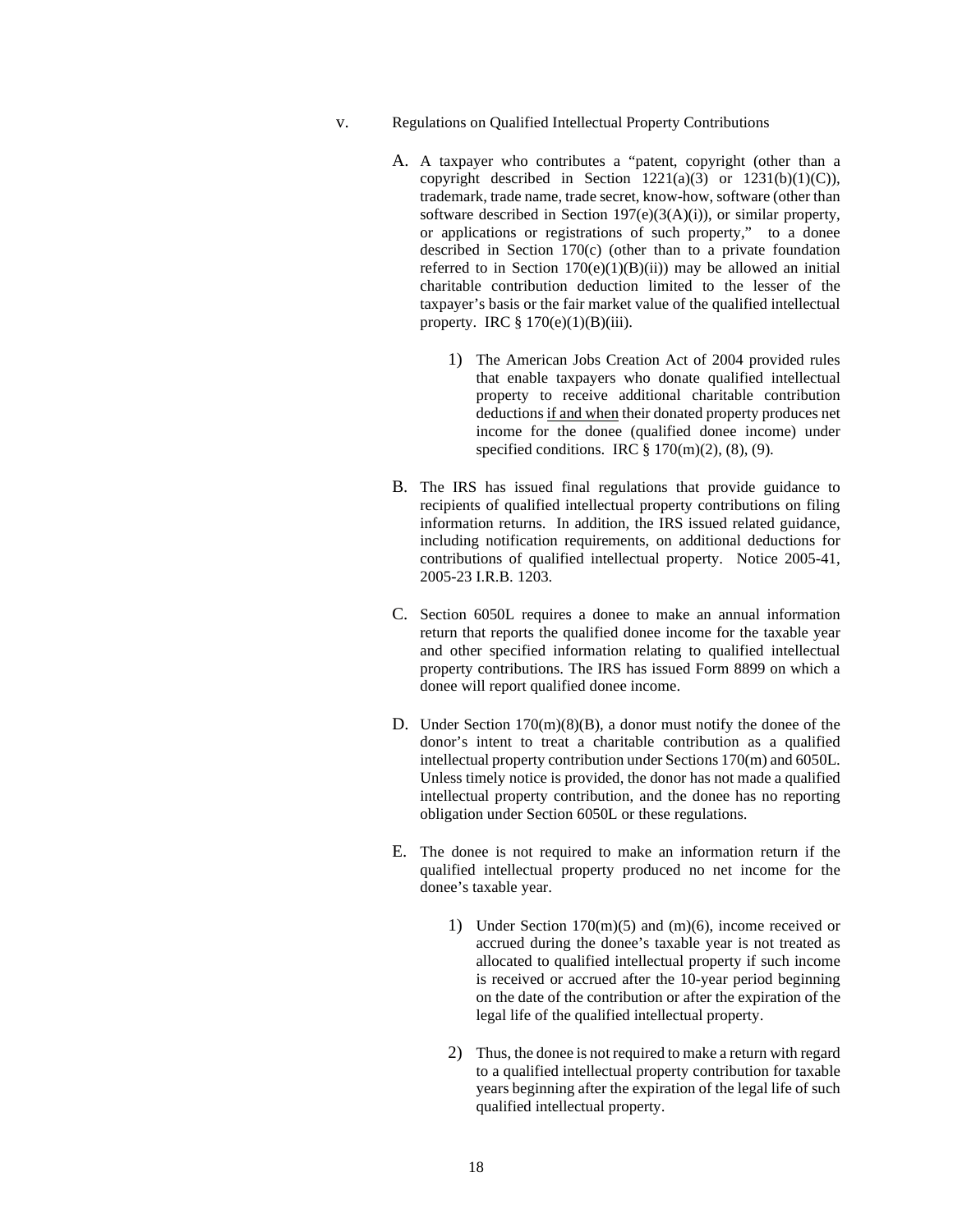- 3) Additionally, Section 6050L(b) requires a return only for specified taxable years of the donee, which years are defined in Section  $6050L(b)(2)(B)$  as any taxable year any portion of which is part of the 10-year period beginning on the date of contribution of the qualified intellectual property.
- 4) Therefore, the donee is not required to make a return for taxable years beginning more than ten years after the date of the qualified intellectual property contribution.
- F. Under these regulations, the donee generally is required to file an information return (with a copy of such return to the donor) on or before the last day of the first full month following the close of the donee's taxable year. Transition rules are provided to take into account these filing requirements before a form is prescribed by the IRS and for the donee's taxable years ending prior to or on the date of issuance of these regulations.
- s. 5-Year Carryover for Contributions that Exceed Contribution Base
	- i. For contributions to which the 50%/30% limitation applies. IRC §§ 170(d)(1)(A), 170(b)(1)(C)(ii).
	- ii. For contributions to which the 30%/20% limitation applies. IRC §§ 170(b)(1)(B), 170(b)(1)(D)(i)(I).
- 3. Estate and Gift Tax Charitable Deductions

Generally, contributions to organizations that qualify for the income tax charitable deduction also qualify for the estate and gift tax charitable deductions. For estate and gift tax purposes, there are no limitations on the amount of the deduction for qualifying contributions and the classification of the charity as a public charity or private foundation is irrelevant. IRC §§ 2055(a), 2522(a).

- a. The estate tax charitable deduction is allowed for an amount that becomes or is added to a charitable bequest or transfer as a result of a "qualified disclaimer" under Section 2518.
	- i. In addition, Section 2055(a) provides that the complete and timely termination of a power to consume, invade, or appropriate property for the benefit of an individual before such power has been exercised is treated as a qualified disclaimer.
- b. Property includible in the gross estate of a decedent by reason of a general power of appointment and received by a qualified recipient is considered a bequest made by the decedent.
- c. The estate tax charitable deduction is reduced by the amount of any death taxes that are, either by the terms of the will or by local law, assessed against an otherwise deductible bequest or other transfer.
- d. The amount of the deduction may not be more than the value of the transferred property that is required to be included in the gross estate.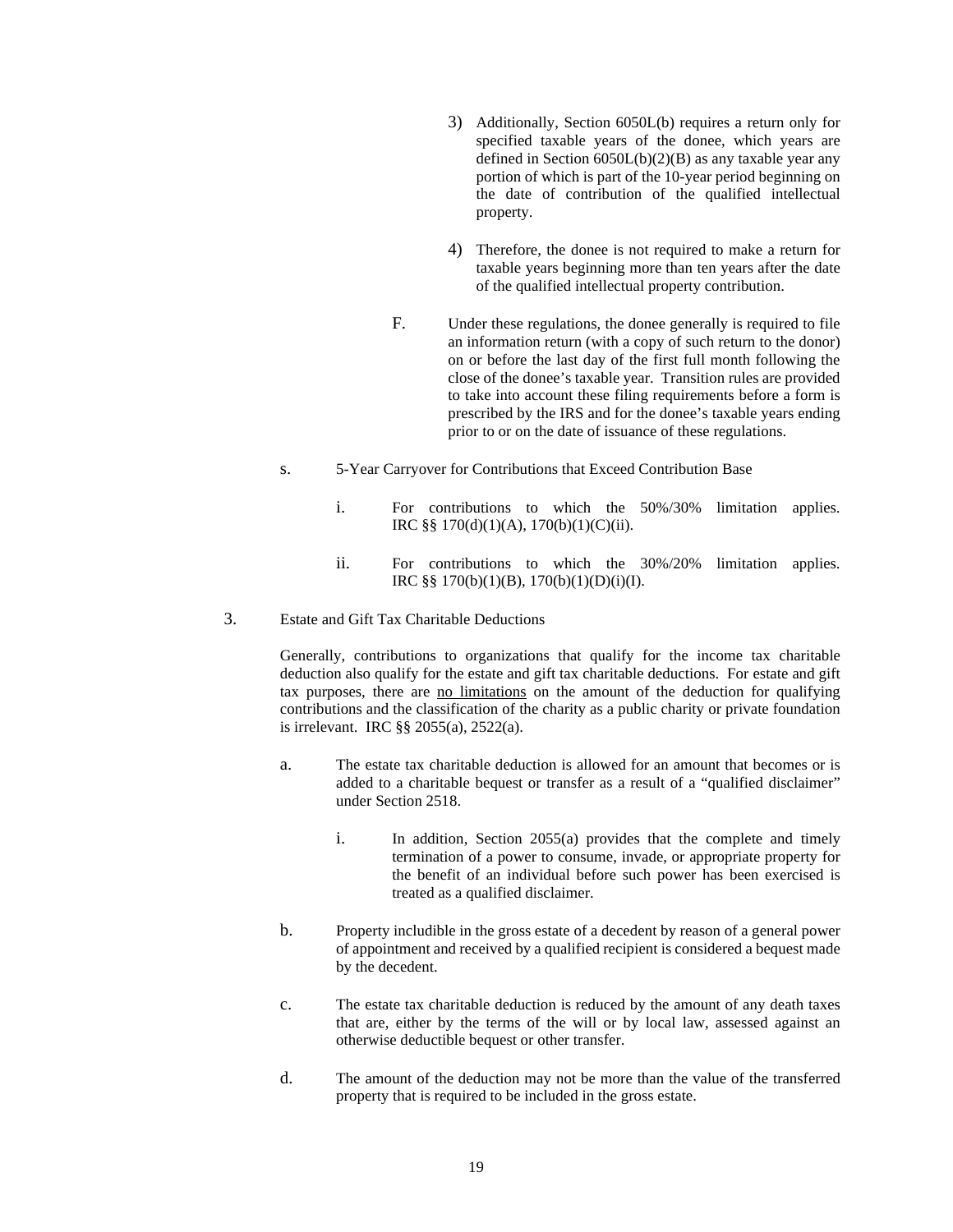- e. No deduction is allowed for a transfer to, or for the use of, a non-exempt organization or trust described in Sections 508(d) or 4948(c)(4), subject to the conditions specified in those sections.
- f. Where an interest in property is split between a charitable and a non-charitable recipient, special rules must be followed or the deduction will not be allowed.
	- i. A remainder interest must be in the form of a charitable remainder annuity trust ("CRAT"), a charitable remainder unitrust ("CRUT"), or a pooled income fund.
	- ii. An income interest must be in the form of a guaranteed annuity or must be a fixed percentage of the fair market value of the property, determined yearly.
	- iii. These requirements do not apply to a remainder interest in a personal residence, farm, or to an undivided portion of a decedent's entire interest.
- g. A work of art and its copyright are treated as separate properties where the transfer is to a special class of charities and the recipient's use of the transferred property relates to the purposes or function underlying the recipient's tax-exempt status.
- h. A deduction is permitted for certain limited interests in real property given to appropriate organizations for purposes of recreation or scenic enjoyment, historical preservation, or environmental protection.
- i. The Gift Tax Deduction

Section 2522 allows an unlimited gift tax deduction for lifetime transfers to qualifying recipients for public, charitable, religious, and other similar purposes. In effect, the deduction operates as an exclusion. With minor exceptions, the definition of eligible recipients and qualifying transfers are identical to those applicable for federal estate tax purposes. For gifts made after August 5, 1997, a donor need not file a gift tax return if the entire value of the donated property qualifies for a gift tax deduction. IRC  $\S$  2522(d). However, if a gift tax return is otherwise required to be filed by a taxpayer, the charitable gifts must be disclosed on the return.

j. The Generation Skipping Transfer Tax

Section 2642(a) provides that in determining the Inclusion Ratio, the denominator of the fraction is reduced by "any charitable deduction allowed under Section 2055 or 2522 with respect to such property." In essence, this reads charitable gifts out of the equation for calculating the tax.

## 4. Valuing the Charitable Interest

- a. The present value of an annuity is determined by multiplying the amount of the annuity by factors which are dependent on the applicable rate under Section 7520. *See* Internal Revenue Service "IRS" Pub. No. 1457.
- b. The present value of a unitrust interest is determined by subtracting the present value of the remainder interest from the value of the property contributed to the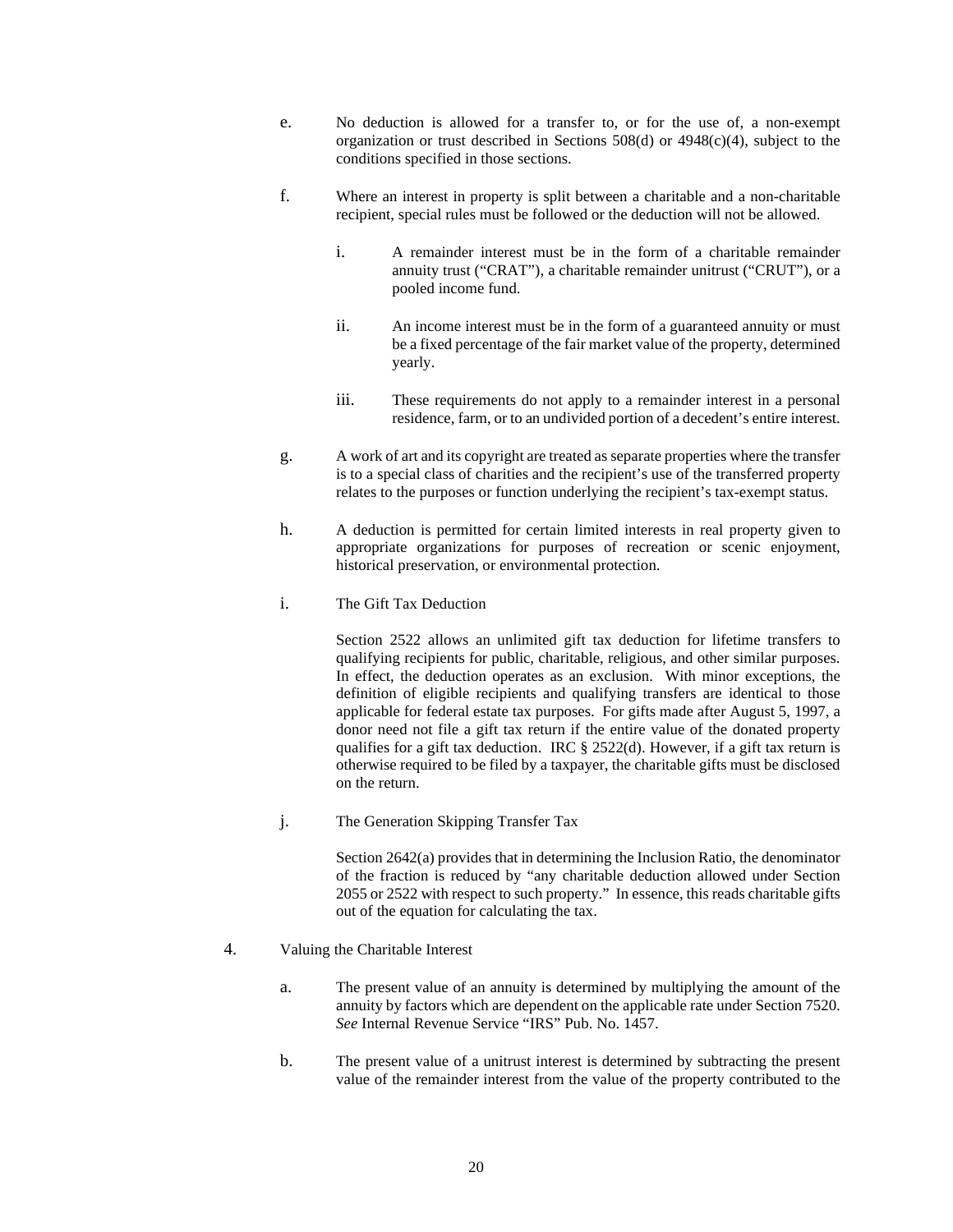Charitable Lead Trust ("CLT"). Treas. Reg. §§ 1.170A-6(c)(3), 20.2055-2(f)(2),  $25.2522(c)-3(d)(2)$ .

- c. Under Section 7520, the value of an annuity interest for life or for a term of years, or remainder or reversionary interest for valuation dates occurring on or after May 1, 1989, is determined under tables that are prescribed by the Secretary of the Treasury. Treas. Reg. §§ 1.7520, 20.7520, 25.7520. *See* IRS Pub. No. 1457 (Actuarial Values – Book Aleph), 1458 (Actuarial Values – Book Beth).
	- i. With respect to the interest rate component, the valuation tables under this Section are based on the interest rate that the IRS announces monthly in a news release and publishes in the Internal Revenue Bulletin.
		- A. This rate is 120% of the applicable federal midterm rate in effect under Section  $1274(d)(1)$  for the month in which the valuation date falls, using semi-annual compounding, adjusted to produce an equivalent yield for annual compounding (rounded to the nearest two-tenths of 1%).
		- B. For example, the applicable federal midterm interest rate for November 2021 (as set forth in Rev. Rul. 2021-21), is 1.08%; 120% of this amount, once adjusted, is 1.3%.
	- ii. If an income, an estate, or a gift tax charitable contribution is allowed for any part of the property transferred, the taxpayer may use the federal midterm rate for the month of the transfer or for either of the two months preceding the month in which the valuation date falls.
		- A. In the case of transfers of more than one interest in the same property, each interest must be valued on a basis consistent with the valuation of all other such interests.
		- B. For example, if a taxpayer transfers property to a charitable trust in November 2021 the taxpayer may use an interest rate based upon the applicable federal midterm rate for September (0.86%), October (0.91%), or November (1.08%); however, the taxpayer must use the same rate for both the non-charitable lead interest and the charitable remainder interest.
- d. Regulations provide the 7520 tables which apply to "ordinary" beneficial interests.
	- i. A "restricted" beneficial interest is an interest that is subject to one or more additional conditions, powers, or restrictions.

The governing instrument may impose these limitations, or they may exist based on surrounding circumstances.

ii. Restricted beneficial interests are valued based on all relevant facts and circumstances, rather than the standard actuarial tables, even though the tables may be one useful fact in valuing such interests. Treas. Reg. §§  $1.7520-3(b)(1)(ii)$  and (iii),  $20.7520-3(b)(1)(ii)$  and (iii),  $25.7520 - 3(b)(1)(ii)$  and (iii).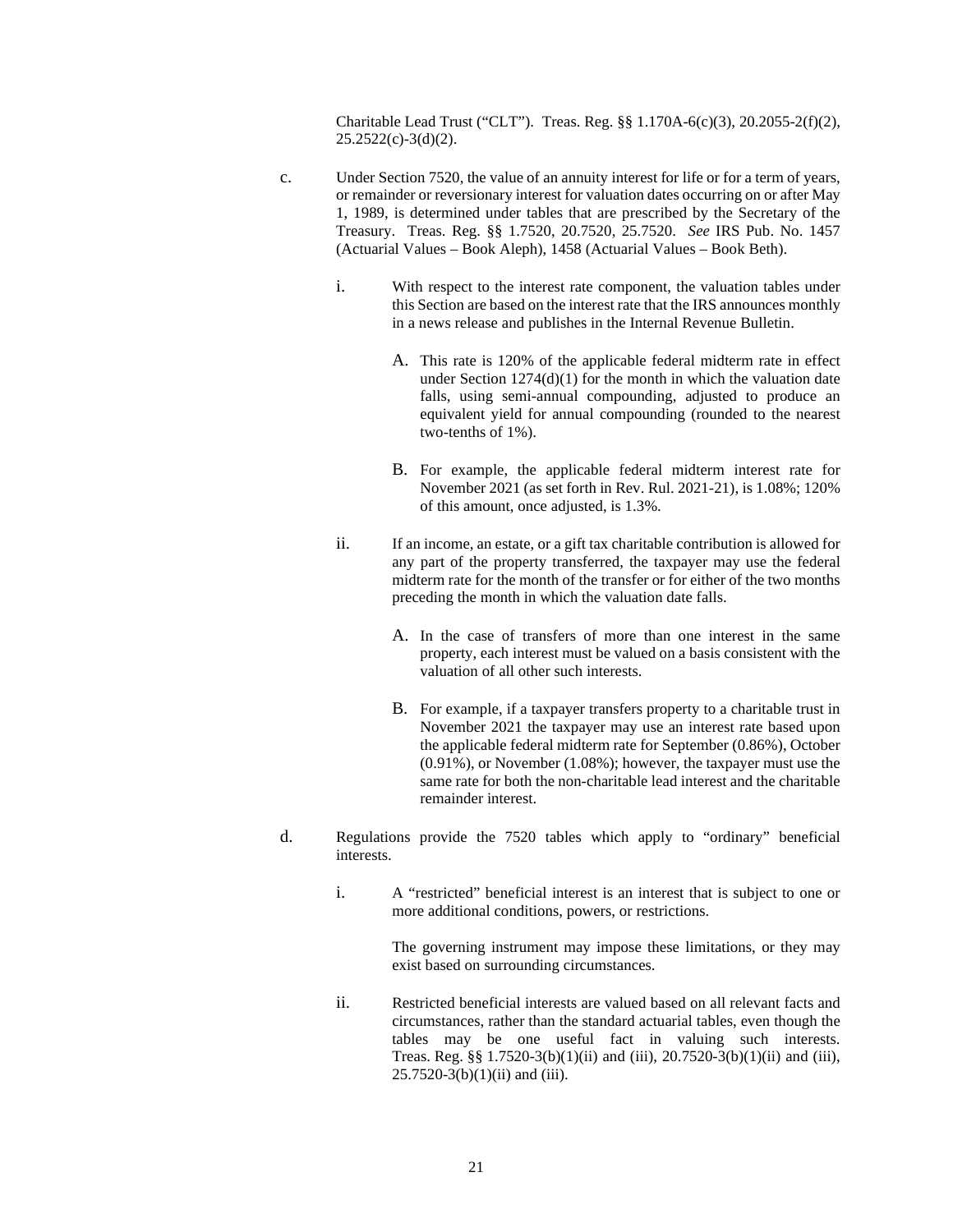- e. The standard tables are not available if the individual who is a measuring life is terminally ill at the time of the transaction.
	- i. An individual who is known to have an incurable illness or other deteriorating physical condition is considered terminally ill if there is at least a 50% probability that the individual will die within one year.
	- ii. An individual who survives for eighteen months after a transfer is presumed not to have been terminally ill at the time of the transfer, "unless the contrary is established by clear and convincing evidence." Treas. Reg. §§ 1.7520-3(b)(3), 20.7520-3(b)(3), 25.7520-3(b)(3).
	- iii. Nevertheless, regulations provide that the measuring lives used for a CLT may only be that of the donor, the donor's spouse and/or, with respect to all of the remainder beneficiaries, a lineal ancestor or the spouse of such lineal ancestor. T.D. 8923; Treas. Reg. spouse of such lineal ancestor. §§ 1.170A-6(c)(2)(i)(A) and (ii)(A), 20.2055-2(e)(2)(vi)(a) and (vii)(a),  $25.2522(c)-3(c)(2)(vi)(a)$  and (vii)(a).

## 5. Substantiation Requirements

#### a. Cash Contributions

No income tax charitable deduction is available for a separate contribution of \$250 or more unless the taxpayer has a written receipt or other acknowledgment from the charity (which must be received before the tax return claiming the deduction is filed) of the contribution (including a good faith estimate of the value of any goods or services provided to the taxpayer in exchange for making the gift).

- i. To substantiate a contribution, the taxpayer must maintain a bank record (such as a bank statement, credit card statement, or cancelled check) or other written communication from the donee showing the name of the donee, the date of the contribution, and the amount of the contribution.
- ii. IRS Notice 2006-110 sets forth guidance for the new recordkeeping requirements in the case of charitable gifts made through payroll deductions.

#### b. Property Contributions

To claim an income tax deduction for a contribution of property (other than cash) valued at \$500 or more, the donor must obtain a receipt from the donee organization showing the name of the donee, the manner and date of the acquisition, and the adjusted basis of the property. The donor must also complete and file Section A of Form 8283 with the IRS. Treas. Reg. § 1.170A-13(b)(3).

c. In the case of a gift of artwork with an aggregate value of \$20,000 or more, a complete copy of the signed appraisal must be submitted with Form 8283. An 8 x 10-inch color photograph of the artwork must be provided upon request. IRS Pub. No. 561.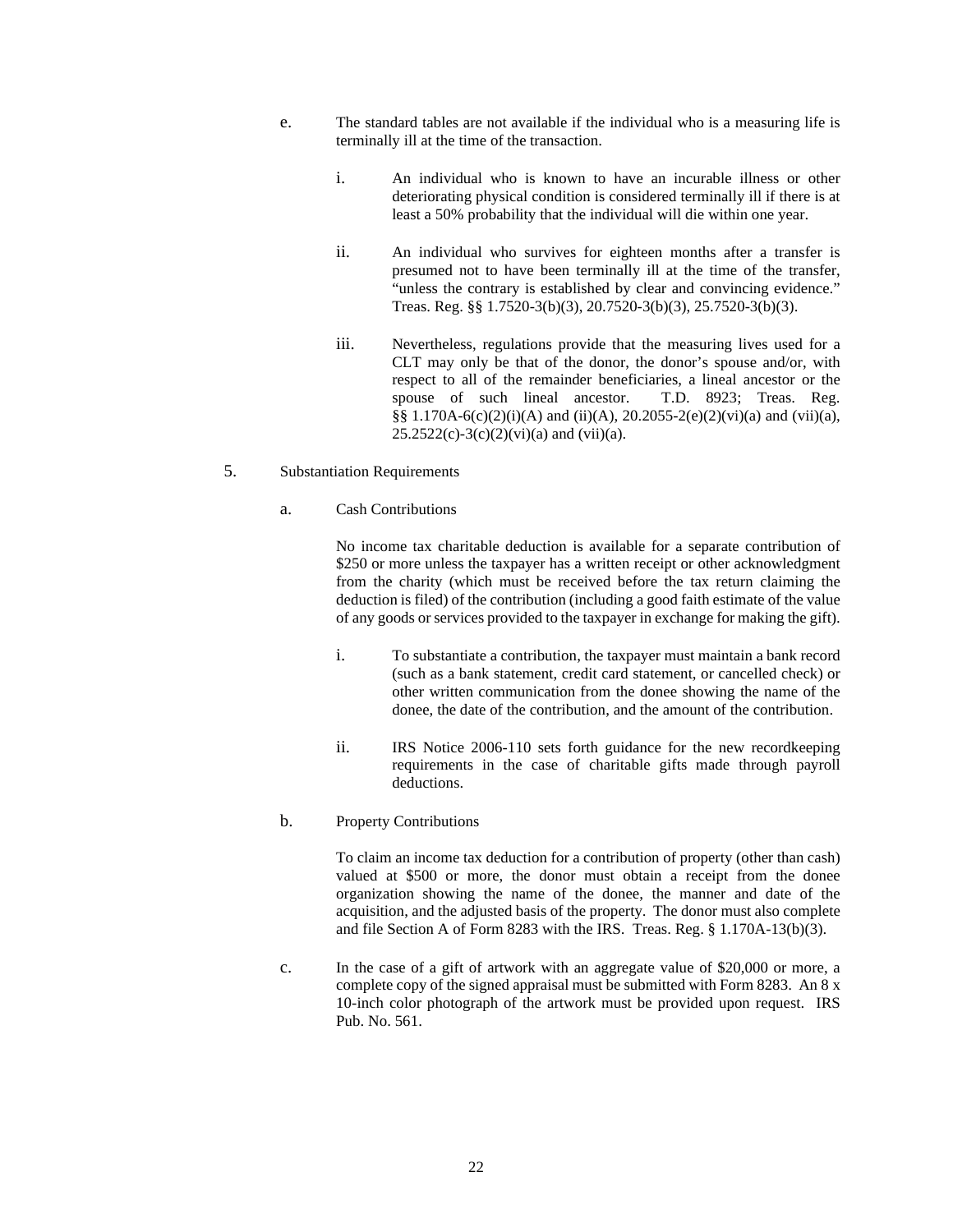## d. Other Important Requirements

- i. Subject to certain de minimis safe harbors, charities are required to inform donors when some part of the amount paid by the donor to the charity is not deductible because there is some valuable consideration paid or provided by the charity. Treas. Reg.  $\S$  1.170A-13(f)(8)(A) and Rev. Proc. 99-42, 1999-2 C.B. 568.
- ii. For 2021, no disclosure is necessary if the benefits do not exceed 2% of the contribution or \$113, whichever is less, or if the contribution is \$56.50 or more and the value of other items does not exceed \$11.30.
	- A. Rev. Proc. 2020-45
- iii. Charities that provide token benefits as part of a fund-raising campaign are permitted to advise contributors that their donations are fully tax deductible if benefits received by the contributors had an insubstantial market value.
- iv. In the case of a solicitation where the charity mails or otherwise distributes an item to potential donors, the charity is permitted to advise that a contribution will be fully deductible only if the item was:
	- A. Free;
	- B. Not distributed at the patron's request or express consent; and
	- C. Is a low-cost item.

#### e. Quid Pro Quo Disclosure

- i. A charitable donee must provide a written statement to all donors who make a so-called "quid pro quo contribution" in excess of \$75.
- ii. The threshold is determined by the total amount paid, not by the amount that is determined to be deductible.
- iii. A quid pro quo contribution is defined as a payment made partly as a contribution and partly as consideration for goods or services provided to the payor by the charitable donee. An incidental benefit, such as the promotion of good will or the naming of a building or a professorship in honor of the donor, is not considered the type of consideration that will disqualify a gift for the charitable deduction.
	- A. Intangible religious benefits are not included.
- iv. The written statement must inform the donor that the amount of the sum paid (which is deductible for federal income tax purposes) is limited to the excess of the value of any money and property contributed less the value of the goods and/or services provided.
	- A. The statement also must include a good faith estimate of the value of such goods and services. IRC § 6115; Treas. Reg. § 1.6115-1.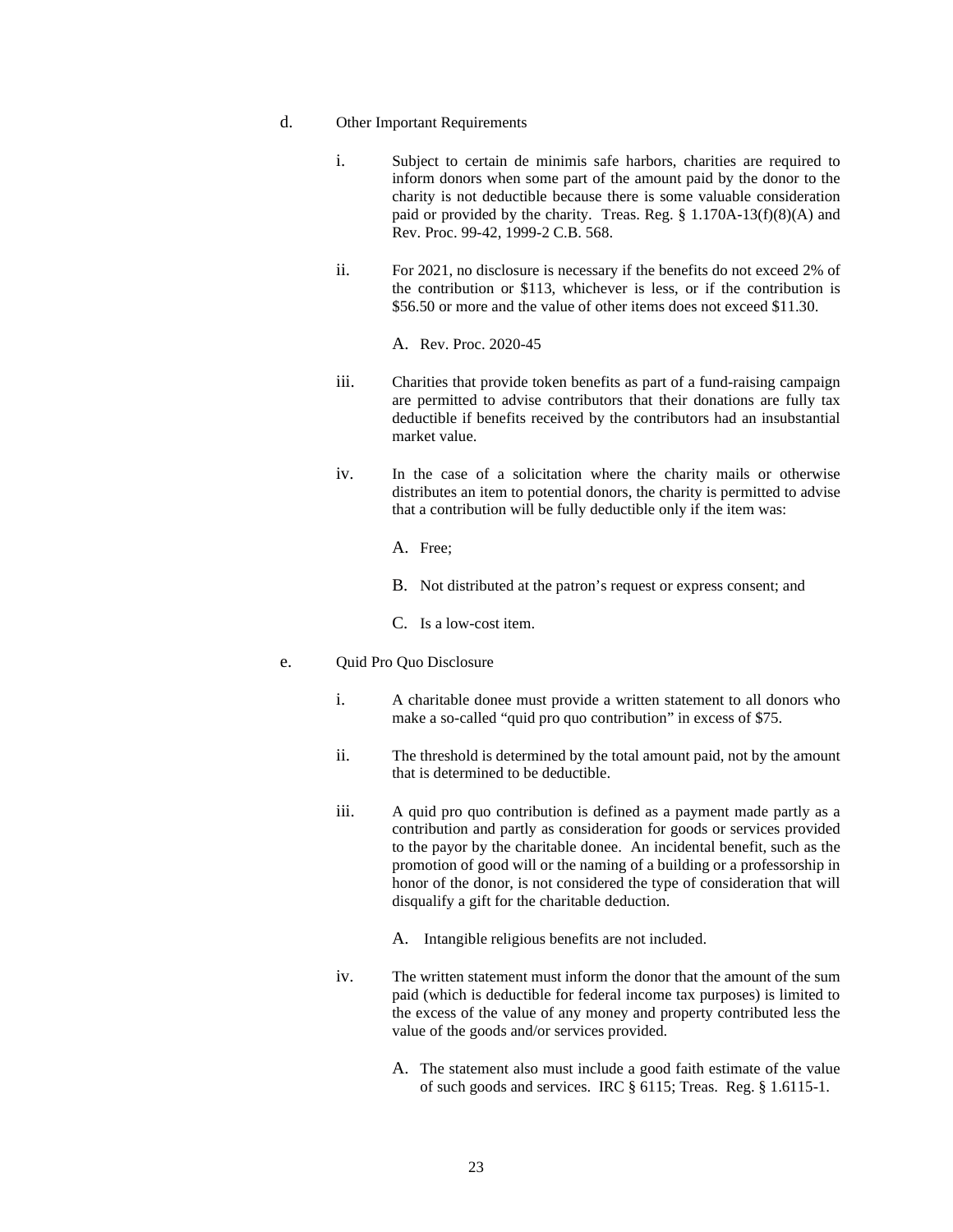- B. The entire price for a raffle (or lottery) ticket is construed as a payment for goods or services. Rev. Rul. 83-130, 1983-2 C.B. 148; *Goldman v. C.I.R.*, 46 T.C. 136 (1966), *aff'd*, 338 F.2d 476 (6th Cir. 1967).
- v. If a charitable donee fails to provide such disclosures it is subject to a fine of \$10 for each contribution not so disclosed up to a maximum penalty of \$5,000 per mailing or fund-raising event.
	- A. No penalty will be imposed if the charitable donee can show the failure to disclose was due to a reasonable cause. IRC § 6714.
- vi. For 2021, no disclosure is necessary if the benefits do not exceed 2% of the contribution or \$113, whichever is less, or if the contribution is \$56.50 or more and the value of other items does not exceed \$11.30.

A. Rev. Proc. 2020-45

- vii. A charity may always advise a donor in writing that the donor has the right to decline any goods or services that may be provided in consideration for a gift. If the donor declines, the quid pro quo rule will not apply.
- f. Charity Must Report Disposition Within Two Years

If property to which the qualified appraisal rules applies is sold or otherwise disposed of by the donee charity within two years, the disposition (and the proceeds, if any) must be reported to the IRS and the donee via Form 8282 (Donee Information Return). *See* IRC § 6050L.

- 6. Property Contributions
	- a. Overvaluation Abuses

Excessive valuation claims for charitable contributions of property has been a potential problem since the creation of the charitable deduction. It remains a concern of the IRS despite tightening the valuation rules over the years, particularly with the imposition of the qualified appraisal requirement, notification to the IRS of the disposition of contributed property by the donee (socalled "tattletale" rule), and ever-increasing penalties.

b. Appraisers and Valuations

The Internal Revenue Code provides qualification rules for appraisers and high penalties for valuation misstatements.

c. Appraisals and Expert Witnesses

Revenue Procedure 66-49, 1966-2 C.B. 1257 (modified by Revenue Procedure 96-15 regarding valuation of art), sets forth minimal information that should be included, for income tax purposes, in a competent appraisal report:

i. A summary of the appraiser's qualifications;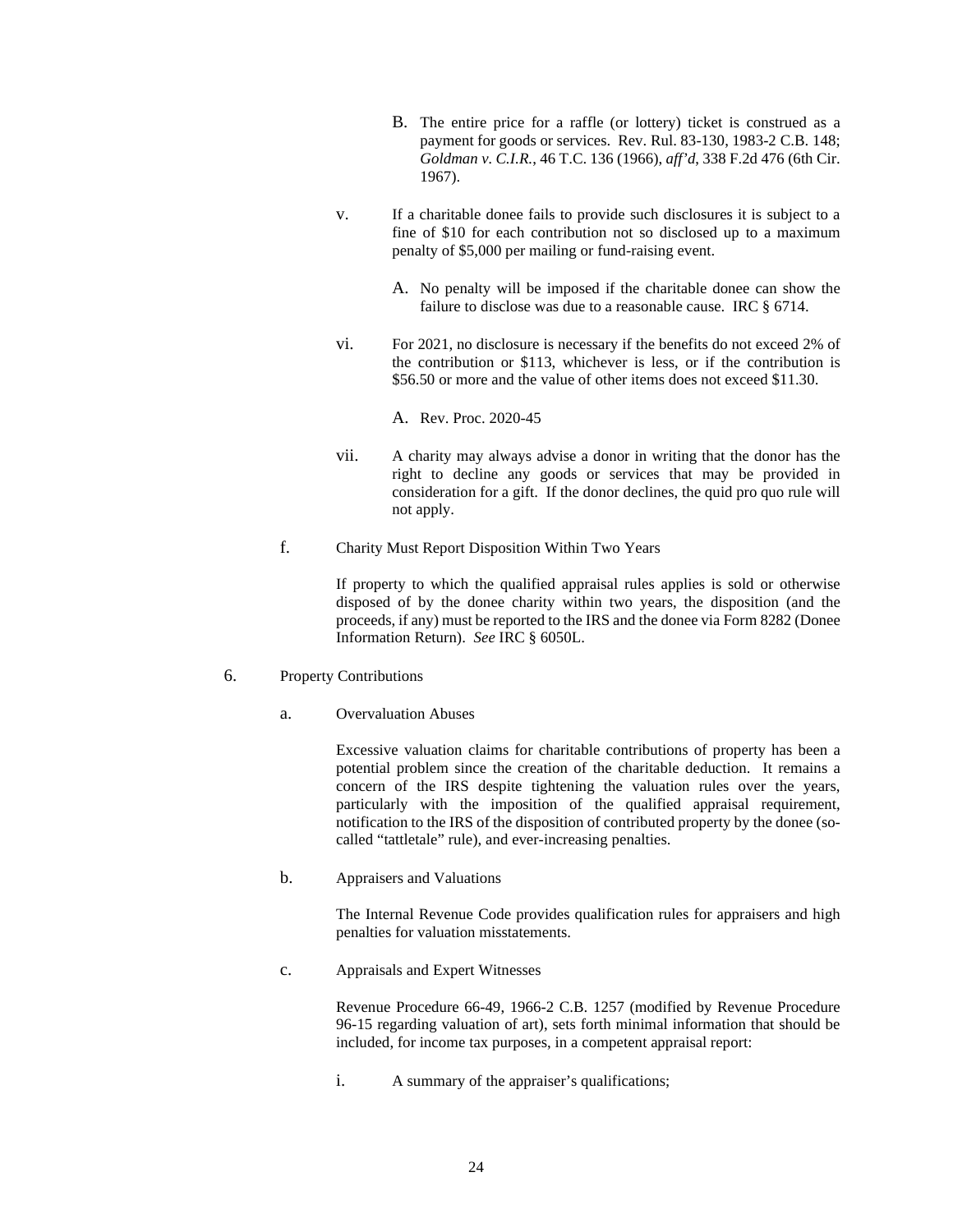- ii. A statement of the value and the appraiser's definition of the value he or she has obtained;
- iii. The bases on which the appraisal has been made, including any restrictions, understandings, or covenants limiting the use or disposition of the property;
- iv. The date as of which the property was valued; and
- v. The signature of the appraiser and the date the appraisal was made.
- vi. *See also* Treas. Reg. § 20.2031-6(a) (IRS not required to accept expert appraisals); IRS Pub. 561 (IRS may reject valuation of taxpayer's appraiser); *Estate of Roberts v. C.I.R.*, 28 T.C.M. 40, 47 (1969) (upholding taxpayer's appraiser who was highly qualified as to the nature of the paintings and art in question); *Isbell v. C.I.R.*, 44 T.C.M. 1143 (1982) (holding that the taxpayer's appraiser must be discounted due to lack of appraiser's expertise and failure to factually support the description of a ceramic jar); *Weil v. C.I.R.*, 26 T.C.M 388 (1967) (discounting the expert's testimony for lack of knowledge about the subject painting and artist); *Posner v. C.I.R.*, 35 T.C.M. 943 (1976) (relying on the IRS' appraisal where the taxpayer's appraisal contained a large discrepancy); *Furstenberg v. U.S.*, 595 F.2d 603 (Cl. Ct. 1979) (discussing the credibility of art appraiser, including the Art Advisory Panel who provides appraisals for the IRS).

## d. Appraisals - General Principles

The IRS has indicated, in Revenue Procedure 66-49, that a typical appraisal of art objects, particularly paintings, should include:

- i. A complete description of the object, indicating the size, the subject matter, the medium, the name of the artist, and approximate date created;
- ii. The cost, date, and how it was acquired;
- iii. A history of the ownership and public exhibitions of the item including proof of authenticity, such as a certificate of authenticity and citations in literature;
- iv. A photograph of a size and quality fully showing the object, preferably a 10 x 12" or larger print, or color transparency;
- v. The facts on which the appraisal was based, such as:
	- A. Sales or analyses of similar works by the artist, particularly on or around the valuation date;
	- B. Prices in dealers' catalogs for the artist's works, or of other artists of comparable stature;
	- C. The economic state of the art market at the time of valuation, particularly with respect to the specific property;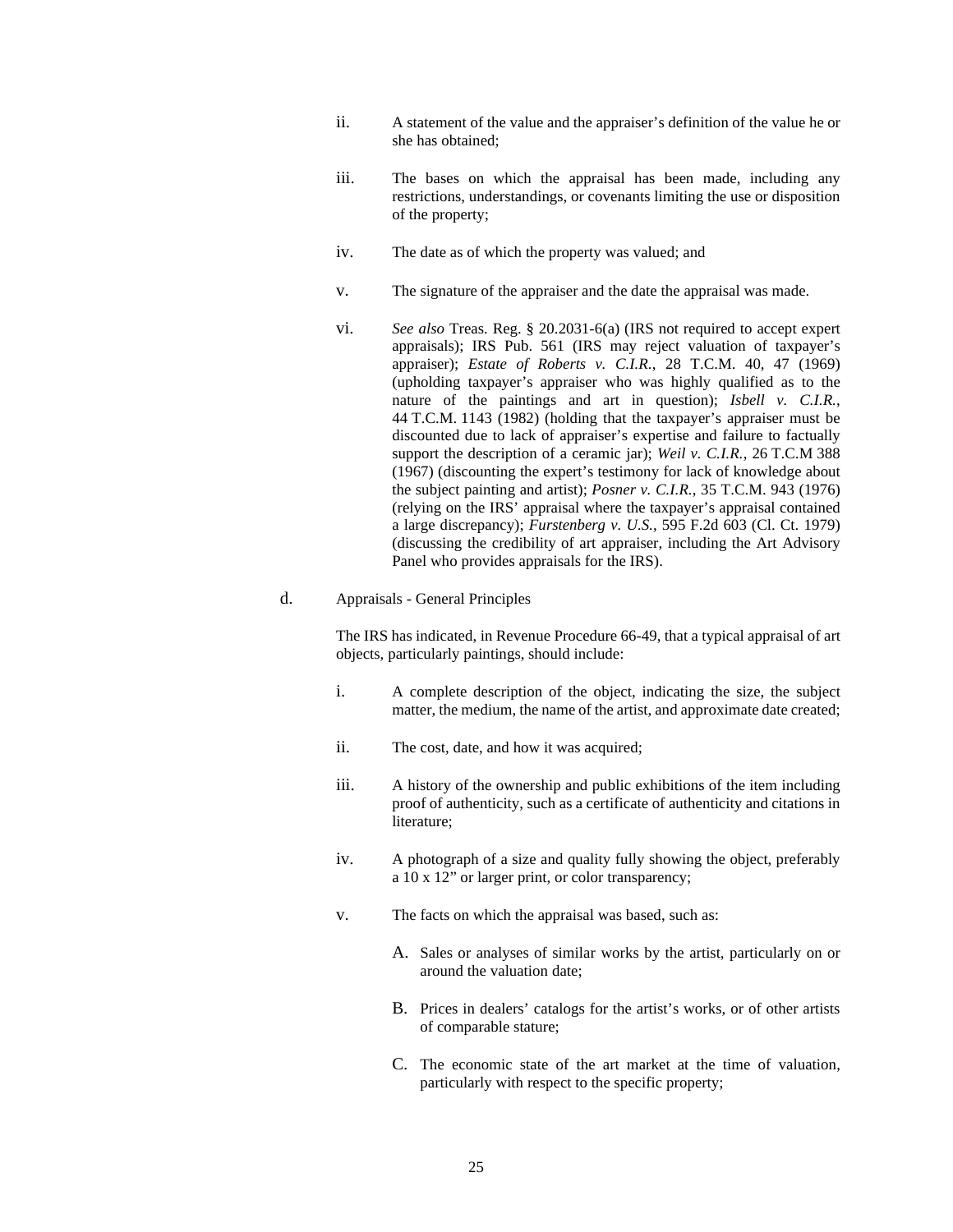- D. A record of any exhibitions at which the particular art object had been displayed; and
- E. A statement as to the standing of the artist in his profession and in the particular school or time period; and
- vi. The interests (life interest, reversionary interest, etc.) transferred and those kept.

*See also* IRS Pub. No. 561, Determining the Value of Donated Property (2007).

- e. Appraisal Penalties for Overstatements and Understatements
	- i. The threshold for imposing accuracy-related penalties for a substantial valuation misstatement is 150% (lowered from 200%), while the gross valuation misstatement threshold is 200% (lowered from 400%). IRC §§ 6662(e), (h).
	- ii. Penalties on understatement of values for estate tax purposes are similarly beefed up. The threshold for imposing accuracy-related penalties for a substantial estate and gift tax understatement is 65% (increased from 50%) or less of the correct value, while the gross understatement threshold is 40% (lowered from 65%) or less. IRC §§ 6662(g), (h).
	- iii. Appraisers are subject to strict oversight. A civil penalty of the greater of \$1,000 or 10% of the understatement resulting from a valuation misstatement (up to a maximum of 125% of the gross income derived from the appraisal) applies to the person who prepared the appraisal. The disciplinary rules for appraisers also were expanded. The IRS no longer needs to apply a civil penalty before it can discipline appraisers by suspending or barring them from appearing in tax matters.
- f. Qualified Appraisers

In addition, the definition of qualified appraiser was expanded to require verifiable education and experience in valuing that type of property for which the appraisal is being performed.

- g. "Qualified Appraisals" Requirements
	- i. Donor must obtain a qualified appraisal and attach a summary (Form 8283) to his or her return if the claimed value of donated property (other than cash or publicly traded securities) is over \$5,000. For closely held stock, the threshold is \$10,000.
		- A. To be a qualified appraisal:
			- 1) The appraisal must be made no earlier than 60 days before the date of the contribution;
			- 2) The appraisal document must be prepaid, signed, and dated by a "qualified appraiser"; and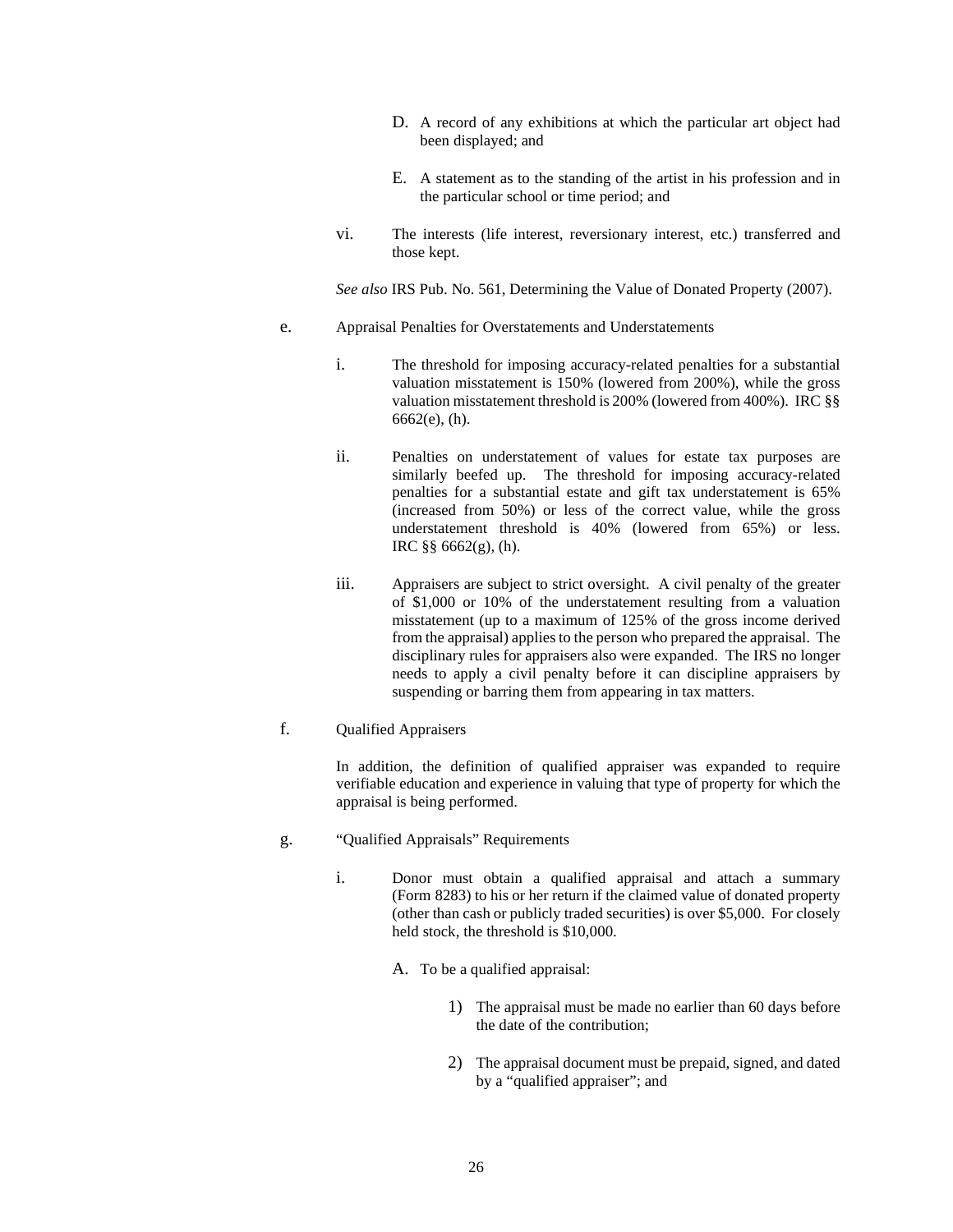3) Generally, the fee for the appraisal must not be based upon a percentage of the appraised value. Treas. Reg. § 1.170A-13(c).

These rules apply to individuals, partnerships and corporations.

ii. In the case of appraised contributions with a value of more than \$500,000, the qualified appraisal itself must be attached to the taxpayer's return.

> *Note*: A couple who contributed non-publicly traded stock and who failed to obtain a qualified appraisal were limited to a charitable contribution deduction equal to their basis in the stock. The taxpayers' ability to prove the fair market value of the stock was insufficient without a qualified appraisal and did not constitute substantial compliance with the substantiation requirements. *Hewitt v. C.I.R.*, 109 T.C. 258 (1997).

## <span id="page-30-1"></span><span id="page-30-0"></span>**V. PRACTICAL GIFT PLANNING**

- A. Outright Charitable Gifts
	- 1. Cash Gifts
		- a. Due to the income tax savings from making the gift, the true cost to the donor can be 63% or less of the face value of the gift.
		- b. Substantiation for Cash *See* foregoing cash substantiation requirements at Section  $IV(B)(5)(a)$ .
		- c. A gift made by check is deductible when the check is delivered or mailed, provided that the check subsequently clears. Treas. Reg. 1.170A-1(b). In contrast, a gift made by credit is deductible in the year the charge is made to the donor's account. A contribution made through a pay-by-phone transaction, in which the donor instructs her bank to make a contribution, is deductible when the bank makes the payment to the charity as shown on the statement provided to the donor.
	- 2. Gifts of Closely-Held Stock
		- a. Donors who plan a gift of closely held stock should be careful to ensure that the gift is made with no strings attached, for if it is suspected that there is any implied understanding or agreement pursuant to which the charity is required to tender the stock for redemption, the IRS may attack the transaction by imputing any gain on the sale to the donor. *See Rauenhorst v. C.I.R.*, 119 T.C. 157 (2002); *Blake v. C.I.R.*, 42 T.C.M. (CCH) 1336 (T.C. 1981), *aff'd*, 697 F.2d 473 (2d Cir. 1982).
		- b. Non-mandatory redemption of the stock after being gifted presents significant benefits to the charity, corporation, donor, and the donor's family without the loss of the charitable contribution deduction. *Palmer v. C.I.R.*, 62 T.C. 684 (1974), *aff'd*, 523 F.2d 1308 (8th Cir. 1975).
		- c. Same result as above for stock sold to a third party or redeemed by a corporate issuer if the transactions were still reversible at the time the gift was made.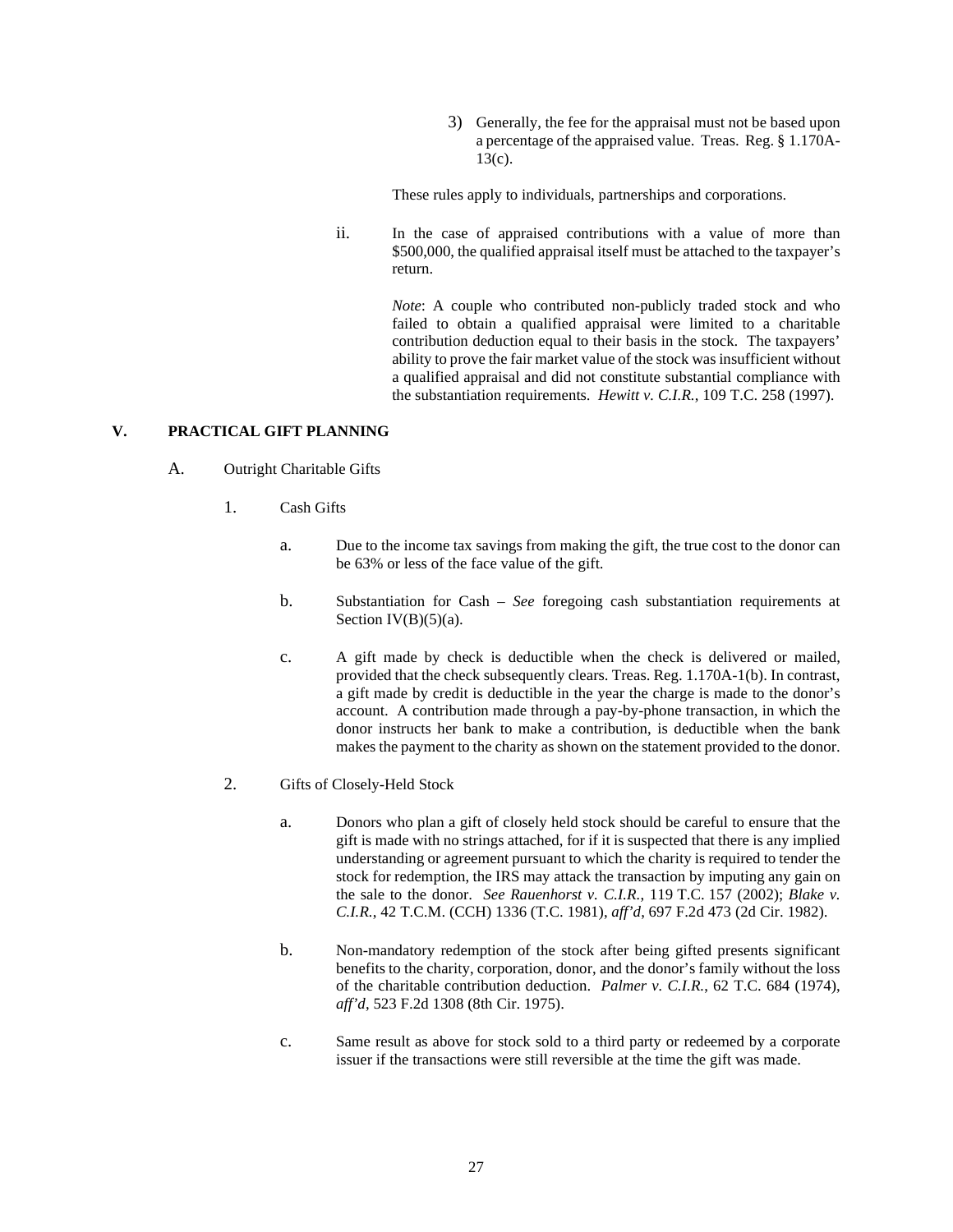- d. In general, business corporations are treated as separate taxable entities and are subject to tax on a graduated rate structure. However, a domestic corporation that meets certain requirements can, at the election of the corporation and its shareholders, be treated as a pass-through entity for income tax purposes. IRC §§ 1361–1363. Under these circumstances, the corporation's income is taxed to its shareholders. Such corporations are known as "S" corporations.
	- i. One of the qualifying requirements for an S corporation is that only individuals, bankruptcy, decedents' estates, and certain trusts may be shareholders. IRC § 1361(b)(1).
		- A. Since 1998, a charitable organization has been considered one shareholder for purposes of the 100-shareholder limitation for S corporations.
- e. Income received by a charity from an S corporation is treated as unrelated business taxable income ("UBIT"), regardless of the nature of the income. IRC  $§ 512(e)(1)(B)$ . The law includes a rule for determining how much of the value of contributed S corporation's shares will not be deductible because it represents unrealized ordinary income or short-term capital gain. Thus, the income tax deduction for a contribution of S corporation shares is reduced to the extent of the taxpayer's pro-rata share of the gain that would be recognized by the corporation were it to sell all of its assets for their fair market value, except to the extent that the gain would be long-term capital gain.
- f. Section 1367 provides that the amount of a shareholder's basis reduction in the stock of an S corporation, by reason of a charitable contribution made by the corporation, is equal to the shareholder's pro rata share of the adjusted basis of the contributed property. See Treas. Reg.  $1367(a)(2)(B)$ .

#### 3. Bargain Sales

- a. A sale of property to a charity at a bargain price results in a charitable deduction for the bargain element. The transaction is treated as a part-sale, part-gift. IRC  $§ 1011(b).$
- b. The amount received for the property is treated as an amount realized on the sale of the property, and to the extent it exceeds an allocable share of the income tax basis (allocated by the relative size of the sale and gift portions), there is a taxable gain. The rule applies to long- and short-term capital gain as well as to ordinary income gain.
- c. The excess of the value of the property over the amount received is a deductible gift to the charity.
- d. If the property sold is subject to a mortgage, the amount of the debt, whether or not the charity assumes it, is included as part of the amount realized for tax purposes. Treas. Reg. § 1.1011-2(a)(3). It has been held that a purported charitable gift of property subject to a nonrecourse mortgage does not allow the donor to escape tax on the excess of the amount of the mortgage over the adjusted basis of the property. *Guest v. C.I.R.*, 77 T.C. 9 (1981). A gift of encumbered property is automatically a bargain sale, to the extent the charity assumes or takes the property subject to the encumbrance. Rev. Rul. 75-194, 1975-1 C.B. 80; Treas. Reg. § 1.1011-2(a)(3).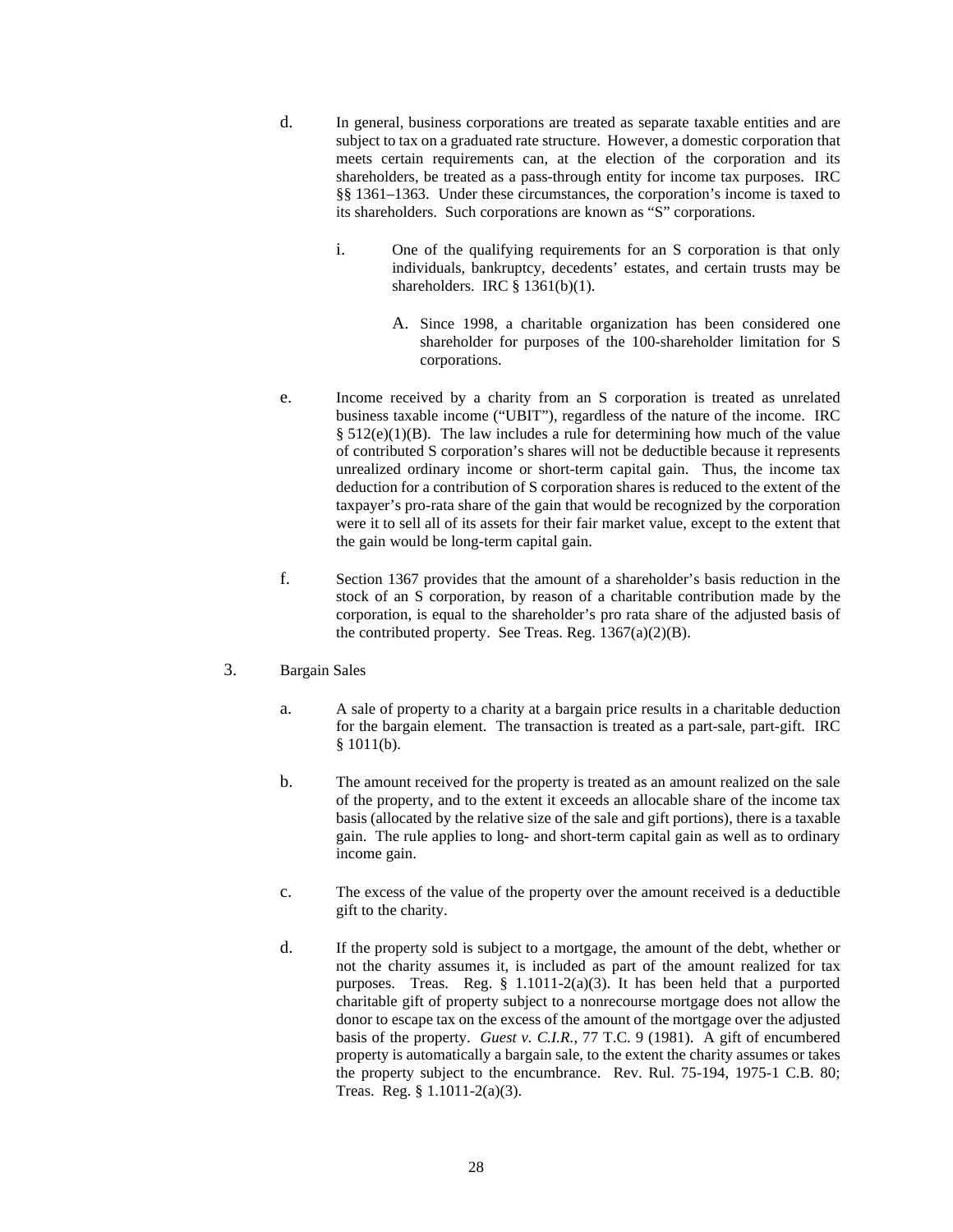e. Section 170(e) provides that the amount of any charitable contribution otherwise taken into account under Section 170 is reduced by the amount of gain that would have been recognized if the property contributed had been sold by the taxpayer at its fair market value. However, the reduction is based on the appreciation attributable only to the "contributed" portion of the property. *Estate of Bullard v. C.I.R.*, 87 T.C. 261 (1986).

## <span id="page-32-0"></span>B. Gifts of a Partial Interest

- 1. Trust
	- a. Remainders Charitable remainder trusts and pooled income funds. Discussed below.
	- b. Income Interests Charitable lead trusts. Discussed below.
- 2. Gifts Not in Trust
	- a. Deductible Non-Trust Split Interests

The types of split interest transfers discussed below are deductible notwithstanding the general prohibition on deductions for charitable transfers that also provide benefits for the donor or another beneficiary.

b. Remainder Interest in a Personal Residence or Farm

A contribution of a remainder interest in a personal residence or farm qualifies for income tax, estate tax, and gift tax charitable deductions under Sections  $170(f)(3)(B)(i)$ ,  $2055(e)(2)$ , and  $2522(c)(2)$ , respectively.

*Note*: Computation of the deduction for income tax purposes is complex, and straight-line depreciation must be taken into account. *See* IRC §§ 170(f)(4); Treas. Reg. § 1-170A-12. While the examples there are sufficiently complicated to confuse many readers, note that the situation is further complicated by the current actuarial system mandated by Section 7520 and the monthly rate adjustments required thereunder. Most practitioners prefer to rely upon computer assistance and software to meet this challenge.

The requirements for qualification are fairly simple: The interest conveyed to a charity must be an irrevocable remainder interest following either a life interest or a term of years.

- i. A remainder interest held in a trust that holds such property will not qualify unless the trust is a charitable remainder annuity trust, unitrust, or pooled income fund as defined in IRC § 664 and § 642(c)(5). *See* Rev. Rul. 76-357, 1976-2 C.B. 285.
- ii. It is generally not sufficient for the property to be sold and the proceeds given to the charitable donee at the termination of the life or term-ofyears interest. However, such an approach will produce a deduction if, under state law, the charitable remainderman may compel the life tenant's executor to distribute the property instead of selling it. *See Estate of Blackford v. C.I.R.*, 77 T.C. 1246 (1981), *acq.* 1983-2 C.B. 1; *see also* Rev. Rul. 83-158, 1983-2 C.B. 159.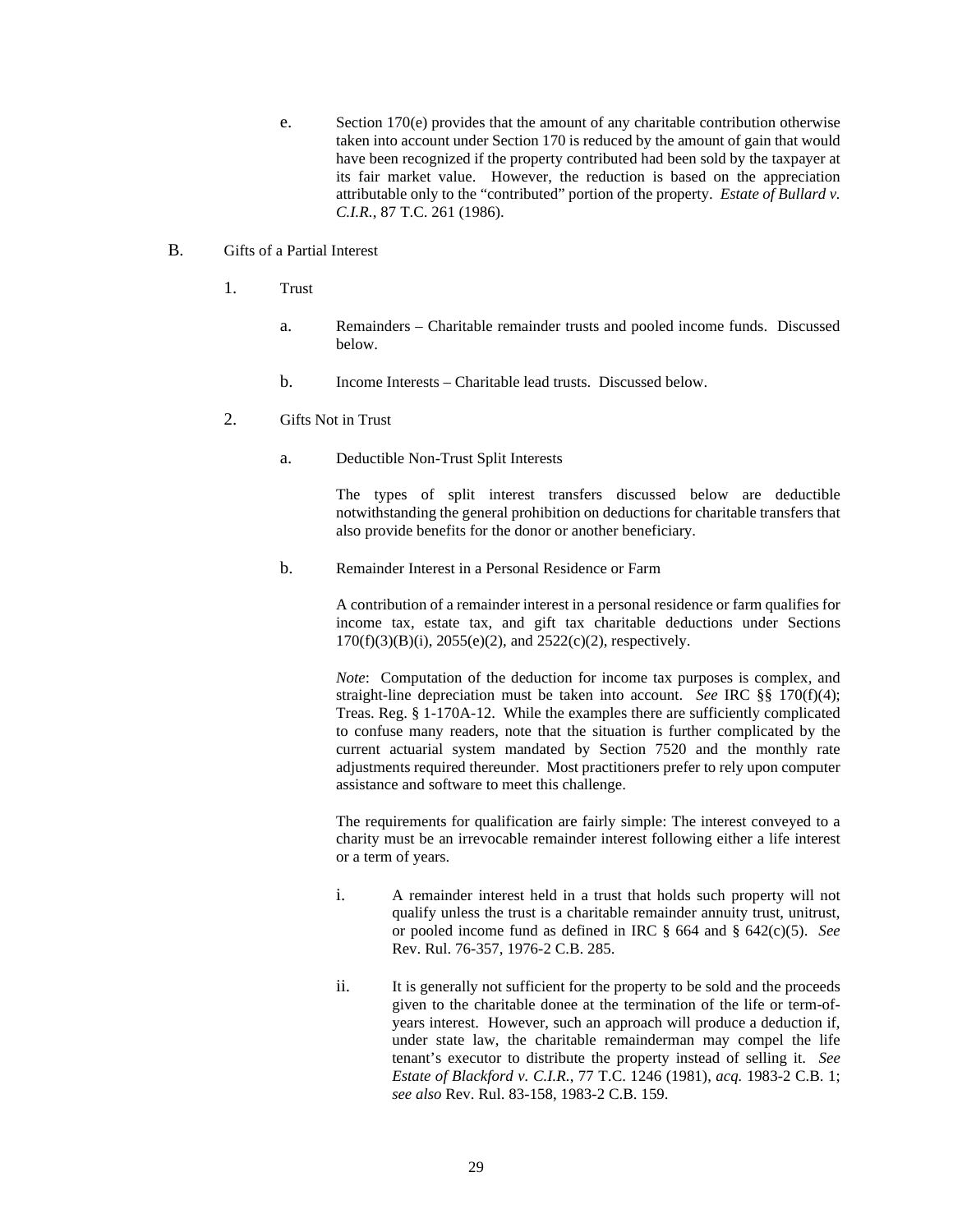- iii. A fraction of the remainder may be given to charity with the balance held either by other charities (Rev. Rul. 83-158, 1983-2 C.B. 159) or by individuals (Rev. Rul. 87-37, 1987-1 C.B. 295).
- iv. Can the donation of the remainder interest be contingent? The answer is a clear "it depends." Although a remainder interest in the residence or farm must vest in the donee charity, it may be subject to a condition subsequent that would cause title to vest in another charity. *See* Priv. Ltr. Rul. 1994-36039, approving a deed of transfer providing that the initial donee's interest would terminate and vest unconditionally in another qualified donee if the initial donee should attempt to sell or encumber the residence, lease it to any entity for any use other than historic preservation, or change the configuration of the first floor of the residence.
- v. The residence in question need not be a principal residence.
	- A. A vacation home or similar temporary residence may be used. This is often a convenient way to provide for the ultimate disposition of such a property and at the same time obtain a current income tax deduction.
	- B. A cooperative apartment or condominium will also qualify.
- vi. A farm will qualify in its totality. That is, the deductible interest will include the improvements and acreage, and not merely the living quarters.
	- A. A farm is defined in Treasury Regulation Section 1.170A-7(b)(4) as any land used by the taxpayer or his tenant for the production of crops, fruits, or other agricultural products or for the sustenance of livestock (including cattle, hogs, horses, mules, donkeys, sheep, goats, captive fur-bearing animals, chickens, turkeys, pigeons, and other poultry).
- vii. The donee may be a private foundation, although this may require a reduction of the allowable income tax deduction under Section 170(e)(1)(B)(ii). *See* Priv. Ltr. Rul. 1997-14017, 1995-38040.
- viii. If a remainder interest is given to charity under this rule, the donor will be entitled to additional deductions upon making subsequent capital improvements (e.g., installation of a new heating and air conditioning system). *See* Priv. Ltr. Rul. 1985-29014.
- 3. Undivided Portion of Taxpayer's Entire Interest

A contribution of an undivided portion of the taxpayer's entire interest in property likewise qualifies for income tax, estate tax, and gift tax charitable deductions under Sections 170(f)(3)(B)(ii), 2055(e)(2), and 2522(c)(2), respectively.

To qualify, the charitable donee must receive a fractional or percentage of each and every substantial interest or right owned by the donor, and that interest or right must extend over the entire term of the donor's interest in the property and in any other property into which the property is converted. The charity is thus made a co-tenant or co-owner of the property.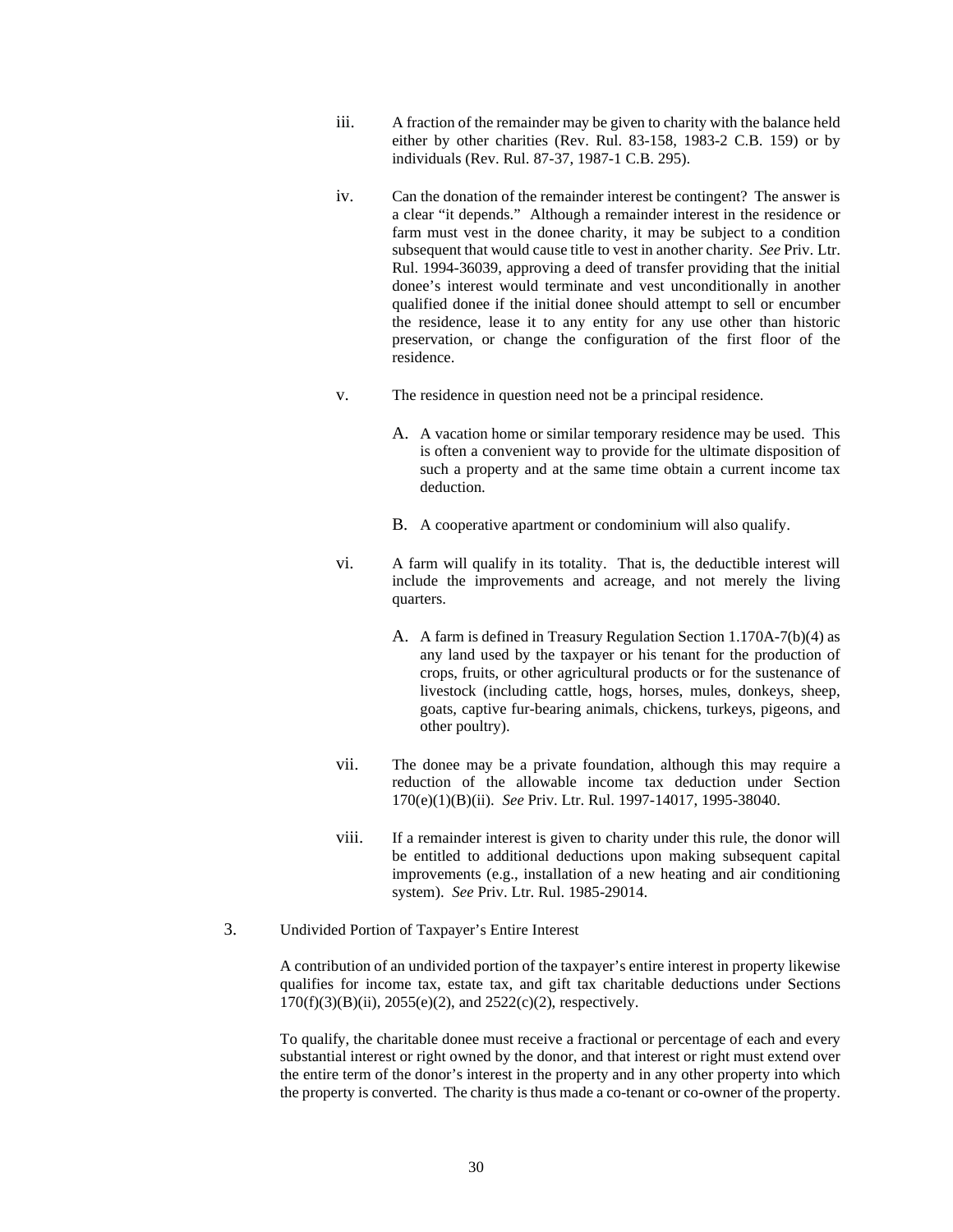## EXAMPLES:

- a. Donor's father bequeaths to him a life estate in an office building. Subsequently, Donor contributes to his university a 25% undivided interest in his life estate in the office building. Donor's contribution is deductible.
- b. Donor contributes to his university a life estate in an office building owned by him. This contribution is not deductible, since it is not an undivided portion of the Donor's entire interest in the building.

Allocation of possession (based on time) is generally necessary. *See* Treas. Reg. § 1.170A-7(b)(1)(i); Priv. Ltr. Rul. 1977-33075.

This is sometimes used as a means of sharing artworks or other similar property by a donor and a charitable institution on a deductible basis.

EXAMPLE: Collector gives a university museum an undivided 25% interest in a sculpture valued at \$200,000. This will normally produce a deduction of \$50,000 or somewhat less, and the museum will be entitled to the unrestricted use and possession of the sculpture for 25% (i.e., 3 months) of each year.

- a. In *Winokur v. C.I.R.*, 90 T.C. 733 (1988), *acq.* 1989-1 C.B. 1, the Tax Court held that the donee's right to possession of contributed artwork during its proportionate period of ownership is sufficient, even if it does not actually take possession.
- b. Even though the IRS has acquiesced in the *Winokur* case, a donor should not undertake such an arrangement unless the parties agree to conduct themselves in accordance with the terms of their shared ownership arrangement.
	- i. As a practical matter, this should be undertaken only where the donee actually desires to eventually own the works in question outright, and the donor contemplates eventually contributing them in their entirety.
	- ii. Note also that Treasury Regulation Section 1.170A-5(a)(2) requires that the donee's initial period of possession begin within one year, unless the gift is classified as one of a future interest (potentially giving rise to a delayed deduction under Section 170(a)(3)).
- c. Section 170(o) limits fractional gifts. Charities which receive fractional interests in tangible personal property must take complete ownership of the item within ten years of the initial fractional gift or the death of the donor, whichever occurs first. In addition, the donee must have:
	- i. Taken possession of the item at least once during the 10-year period as long as the donor remains alive; and
	- ii. Used the item for the organization's exempt purpose.

Failure to comply with these requirements results in the recapture of all tax benefits, plus interest, and the imposition of a 10% penalty on the recaptured amount. These changes were effective for contributions made after August 17, 2006.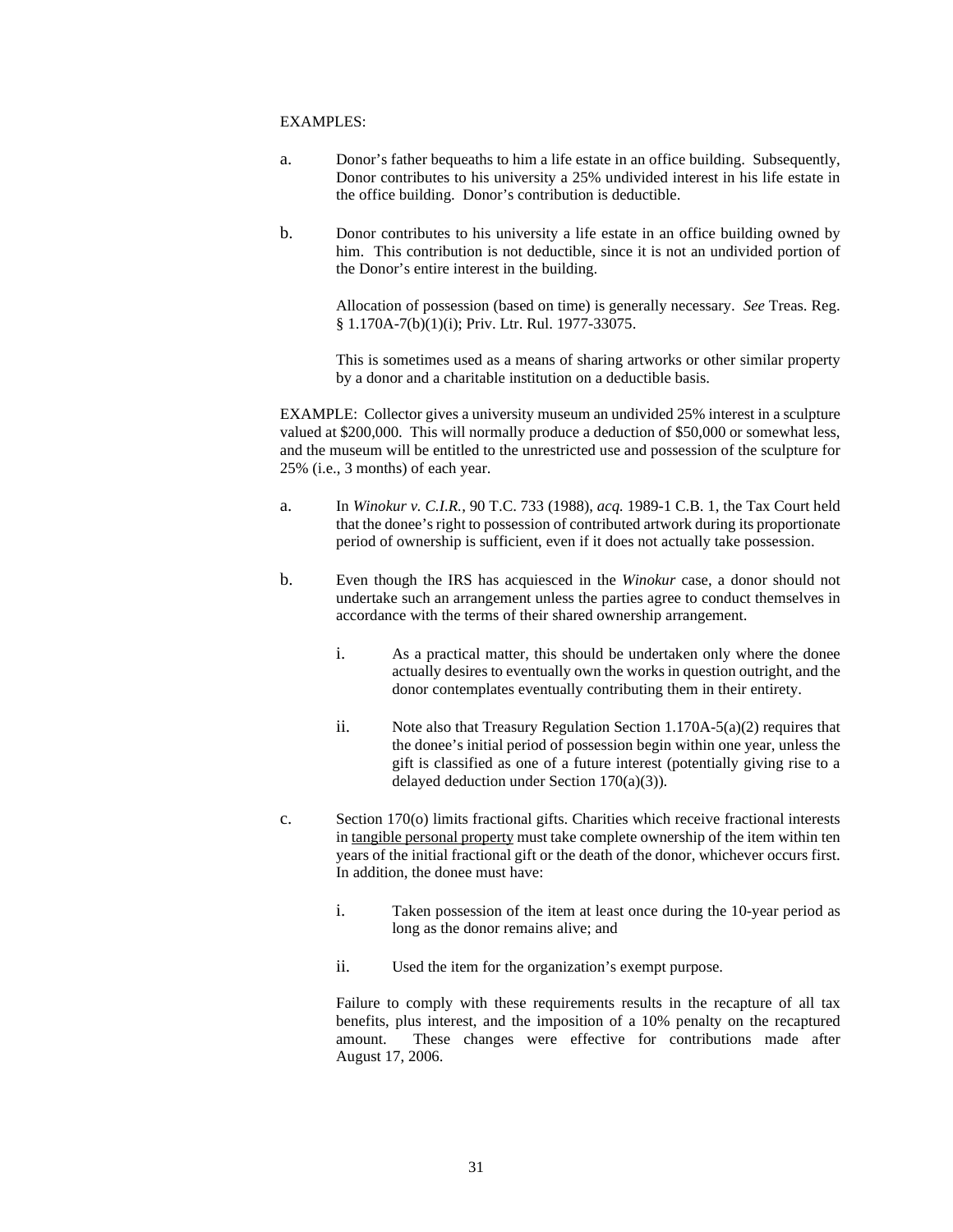d. "Commissioner's longstanding position that fractional interests in art are not discounted for purposes of valuing charitable contributions thereof under section 170. See, for example, Rev. Rul. 58-455 , 1958-2 C.B. 100 , and Rev. Rul. 57-293 , 1957-2 C.B. 153 , both of which involve the transfer of either a fractional interest or a remainder interest in a work of art to a section 170(c) organization, and both of which determine the value of the gift without requiring any discount." *Elkins* v. *Commr.* (140 TC 86):

### 4. Qualified Conservation Contributions

The final type of deductible split-interest transfer is the qualified conservation contribution, which is defined in Section 170(h). The qualifications are quite technical, but may be summarized as follows:

- a. There must be a contribution of a "qualified real property interest:"
	- i. The most familiar of these is the so-called "conservation easement" (also sometimes called a facade easement or preservation easement). This is not a traditional easement, but rather consists of a restriction (in perpetuity) on the use that may be made of the subject property.
	- ii. A remainder interest may also qualify.
	- iii. Also, the donor may contribute his or her entire interest in the property other than a "qualified mineral interest" (defined in Section 170(h)(6) as subsurface oil, gas, or other minerals, and the right of access to them).
- b. The contribution must be made to a "qualified organization," basically, a governmental unit or a publicly supported charitable organization. See Section  $170(h)(3)$  for the full definition.
- c. The contribution must be made "exclusively for conservation purposes." See Sections 170(h)(4) and (5) and the extensive regulations thereunder for the very technical list of requirements for qualification.
- d. Some Special Planning Considerations:
	- i. The conservation purpose must be "protected in perpetuity." Hence, any mortgage or other indebtedness must be subordinated to the rights of the donee organization. *See Satullo v. C.I.R.*, T.C. Memo 1993-614 (disallowing a deduction for the value of an easement that was not recorded until after a subsequent mortgage had been entered into and recorded, thus taking priority over the easement such that the easement was not protected in perpetuity).
	- ii. The amount of the donor's deduction for a conservation easement is generally determined by a before-and-after approach (i.e., the value of the property before the easement is imposed, less the value of the property with the easement in place).
	- iii. Any enhancement in the value of other nearby property held by the donor as a result of the conservation contribution will reduce the deduction otherwise available. For example, by contributing an easement that obligates him to preserve the unspoiled nature of a wooded lake-site, the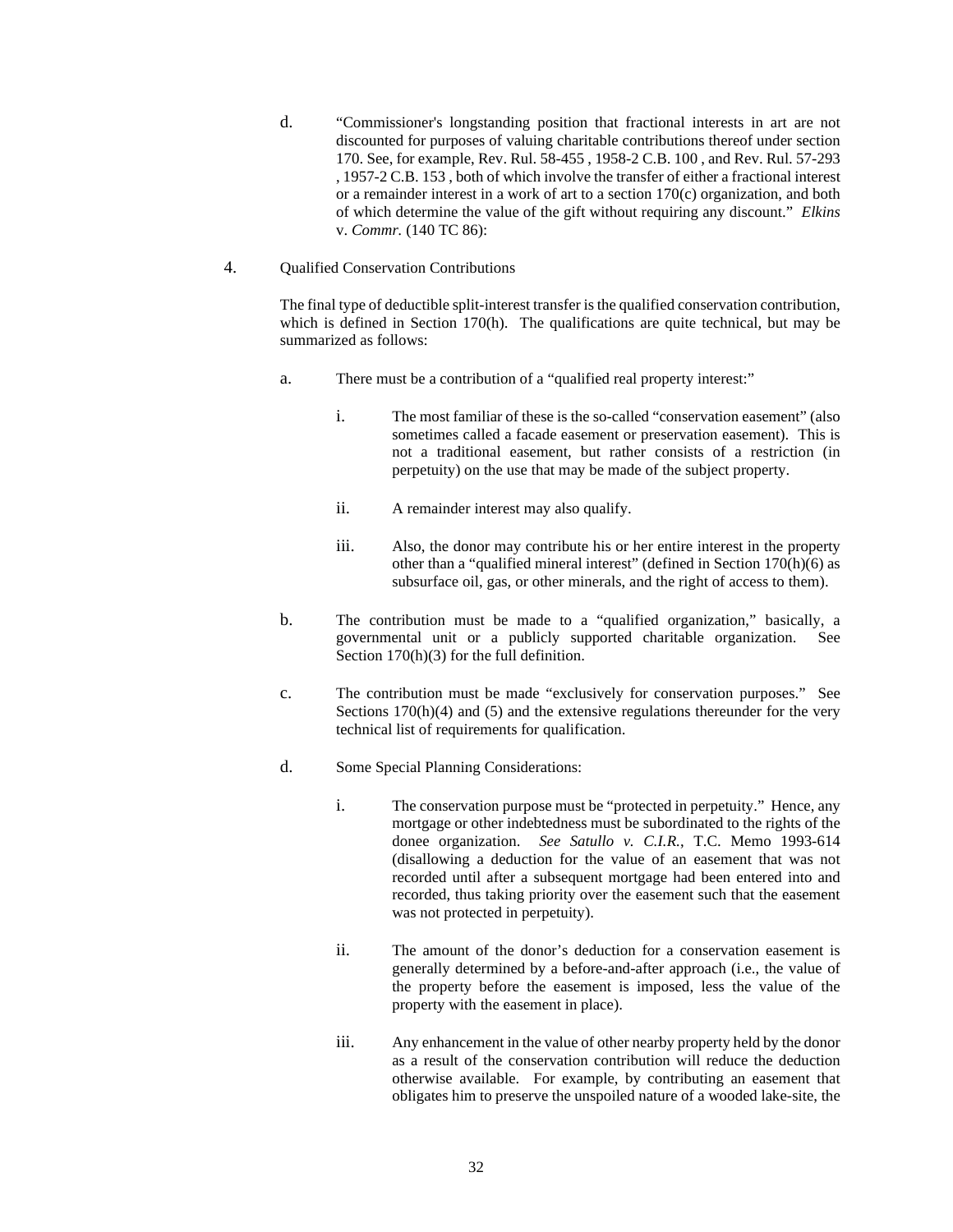donor may increase the value of an adjacent cottage also owned by him. The deduction for the easement is reduced by the amount of this increase in value, and it would not be unheard of for the IRS to allege that such an increase (which is often hard to value) is sufficient to eliminate the deduction.

- e. Although the conservation contribution is usually thought of in terms of the familiar restrictive easement, note that a donor wishing to transfer the bulk of the subject property while retaining subsurface oil, gas, and other mineral rights, may also utilize it. *See* Priv. Ltr. Rul. 1993-18027.
- f. To encourage certain contributions for conservation purposes, IRC Section 170(b)(i) allows a more favorable percentage limitation in some circumstances.
	- A. In the case of an individual who is a qualified farmer or rancher for the taxable year in which the contribution is made, a qualified conservation contribution is allowable up to 100% of the excess of the taxpayer's contribution base over the amount of all other allowable charitable contributions.
	- B. In the case of a corporation (other than a publicly traded corporation) that is a qualified farmer or rancher for the taxable year in which the contribution is made, any qualified conservation contribution is allowable up to 100% of the excess of the corporation's taxable income (as computed under Section 170(b)(2)) over the amount of all other allowable charitable contributions. Any excess may be carried forward for up to fifteen years as a contribution subject to the 100% limitation.

The qualified real property interest must include a restriction that the property remains generally available for agriculture or livestock production. For both individuals and corporations, a qualified farmer or rancher means a taxpayer whose gross income from the trade or business of farming (within the meaning of Section 2032A(e)(5)) is greater than 50% of the taxpayer's gross income for the taxable year. These changes apply to contributions made in taxable years beginning after 2005.

ii. To better match the amount deductible with the true value of an easement in a registered historic district, Section 170(h)(4) provides that after July 25, 2006, an easement in a historically registered district must provide that no portion of the exterior of the building may be changed or altered in any manner inconsistent with the historical character of the exterior. Further, the deduction claimed must be reduced by any rehabilitation credit previously claimed by that taxpayer with respect to the donated property.

# C. Life Income Vehicles

1. Charitable Remainder Trusts – General

A charitable remainder trust is an irrevocable trust created inter vivos or upon death in which a non-charitable beneficiary receives an interest for life or over a period of not more than twenty years and a charity receives the remainder. IRC § 664.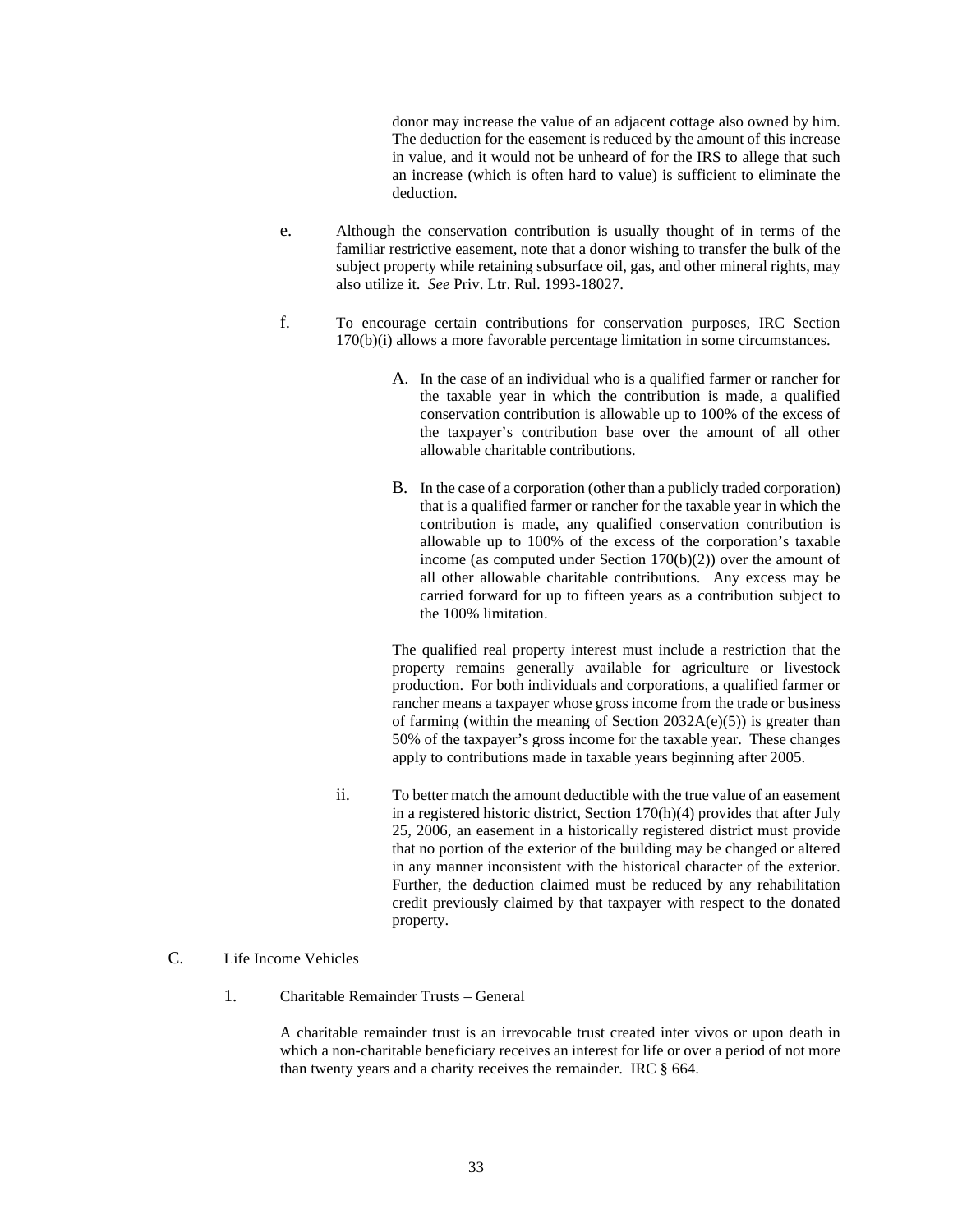- a. Income Taxation of Trust and Beneficiaries
	- i. Deduction allowed to donor
		- A. For income, estate and gift tax purposes, a deduction is allowed for the present value of the charitable remainder interest. Treas. Reg. §§ 1.664-2(c), 1.664-4(b)(5), 20.2031-7.
		- B. For income tax purposes, a gift of the remainder interest is treated as a gift "to" the remainderman. If the remainderman is a public charity, the maximum deduction is allowed (up to 30% or 50% of donor's adjusted gross income). Treas. Reg. § 1.170A-8(a)(2).
- b. Income Tax Treatment of the Trust
	- i. Exempt from income tax (including from alternative minimum tax).
	- ii. Section 664 imposes a 100% excise tax on the unrelated business taxable income of a charitable remainder trust. The tax is treated as paid from corpus. The unrelated business taxable income is considered income of the trust for purposes of determining the character of the distribution made to the beneficiary. Accordingly, the rule is considerably more punitive when a CRT has considerable unrelated business taxable income than when it has very little. It is not clear whether this second level of taxation was anticipated or is appropriate.
	- iii. Section 6652(c) provides for increased penalties relating to filing information returns for split-interest trusts. For such returns filed for taxable years beginning after 2006, the per-day penalty for failure to include required information will be \$20 or \$100 if the gross income of the trust is more than \$250,000. The maximum penalties are \$10,000 and \$50,000, respectively, and the penalty applies to any responsible person who knowingly fails to file a complete return.

#### c. Additional CRT Regulations

- i. Amounts paid to a trust beneficiary retain the character they had when received by the trust. For regular trusts, the characterization is done by reference to the trust's activities during the year of any particular payment. Generally, charitable remainder trusts characterize payments by reference to the entire history of the trust. IRC § 664(b); Treas. Reg. § 1.664-1(d). The annuity or unitrust amount is taxed as ordinary income, to the extent of the trust's current and past undistributed income. Thereafter, payments are characterized as follows:
	- A. As *capital gain* to the extent of current and past undistributed longterm capital gains;
	- B. As *other income* (e.g., tax-exempt income) to the extent of the trust's current and past undistributed other income; and
	- C. As a tax-free distribution of *trust corpus*.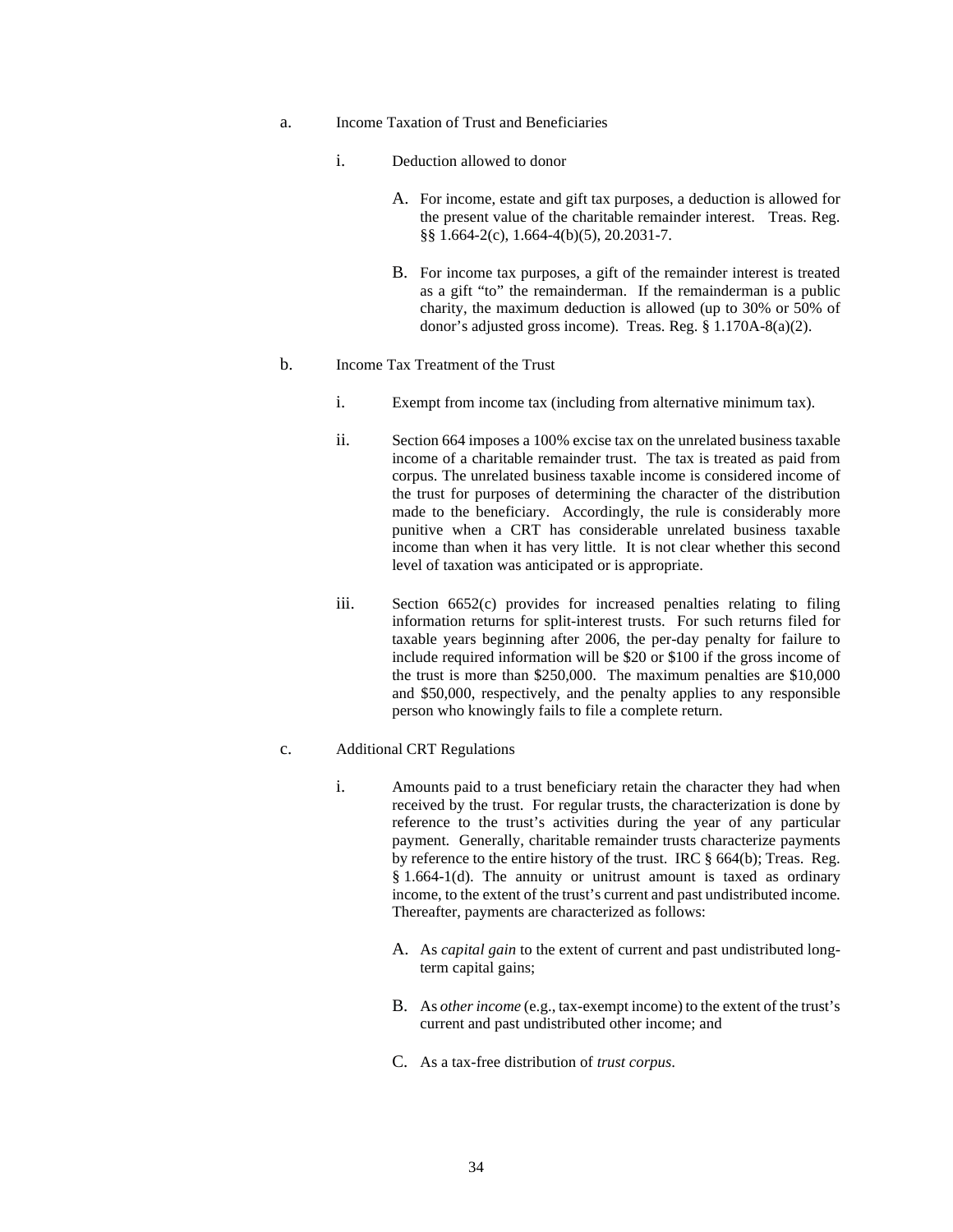- ii. Following a historical hierarchy makes it difficult to provide tax-exempt income to a beneficiary, particularly where the trust is funded with significantly appreciated property, since all recognized capital gains must be distributed before payments can be considered tax-free income. Similarly, funding a CRT at death with the balance of a qualified retirement account will make it difficult for any distributions from the CRT to have a tax character other than that of ordinary income, as the account balance will be considered "income in respect of a decedent" under IRC 691.
- iii. The Jobs and Growth Tax Relief Reconciliation Act of 2003 created a lower 15% bracket for taxing certain gains as well as a preferential rate of 15% on qualified dividend income. The special CRT ordering system can be found in Treasury Regulation Section 1.664-1(d).
- iv. Under the regulations, items within the ordinary income and capital gains categories are assigned to different classes based on the federal income tax rate applicable to each type of income in that category in the year the items are required to be taken into account by the trust.
	- A. For example, the ordinary income category may include a class of qualified dividend income as defined in Section 1(h)(11)(B) and a class of all other ordinary income.
	- B. In addition, the capital gains category may include separate classes for short-term capital gains and losses, for 28% rate gain as defined in Section 1(h)(4), for unrecaptured Section 1250 gain as defined in Section 1(h)(6), and for all other long-term capital gains and losses.
	- C. In turn, if the trust has different classes of income in the ordinary income category, the distribution from that category is treated as being made from each class until exhaustion of the class, beginning with the class subject to the highest federal income tax rate and ending with the class subject to the lowest federal income tax rate.
	- D. If the trust has different classes of net gain in the capital gains category, the distribution from that category is treated as being made first from the short-term capital gain class and then from each class of long-term capital gain, in turn, until exhaustion of the class, beginning with the class subject to the highest federal income tax rate and ending with the class subject to the lowest rate.
	- E. The regulations also include rules for treating losses with respect to ordinary income and other income as well as the netting of capital gains and losses. For example, the netting rule provides that the gains and losses of the long-term capital gain classes are netted prior to netting short-term capital loss against any class of long-term gain. The determination of the character of amounts distributed or deemed distributed at any time during the taxable year of the trust is made as of the end of that taxable year.
	- F. Finally, the tax rate to be used in computing a recipient's tax on a distribution is the rate applicable in the year in which the distribution is required to be made. In general, the regulations were applicable for taxable years ending after November 20, 2003; however, those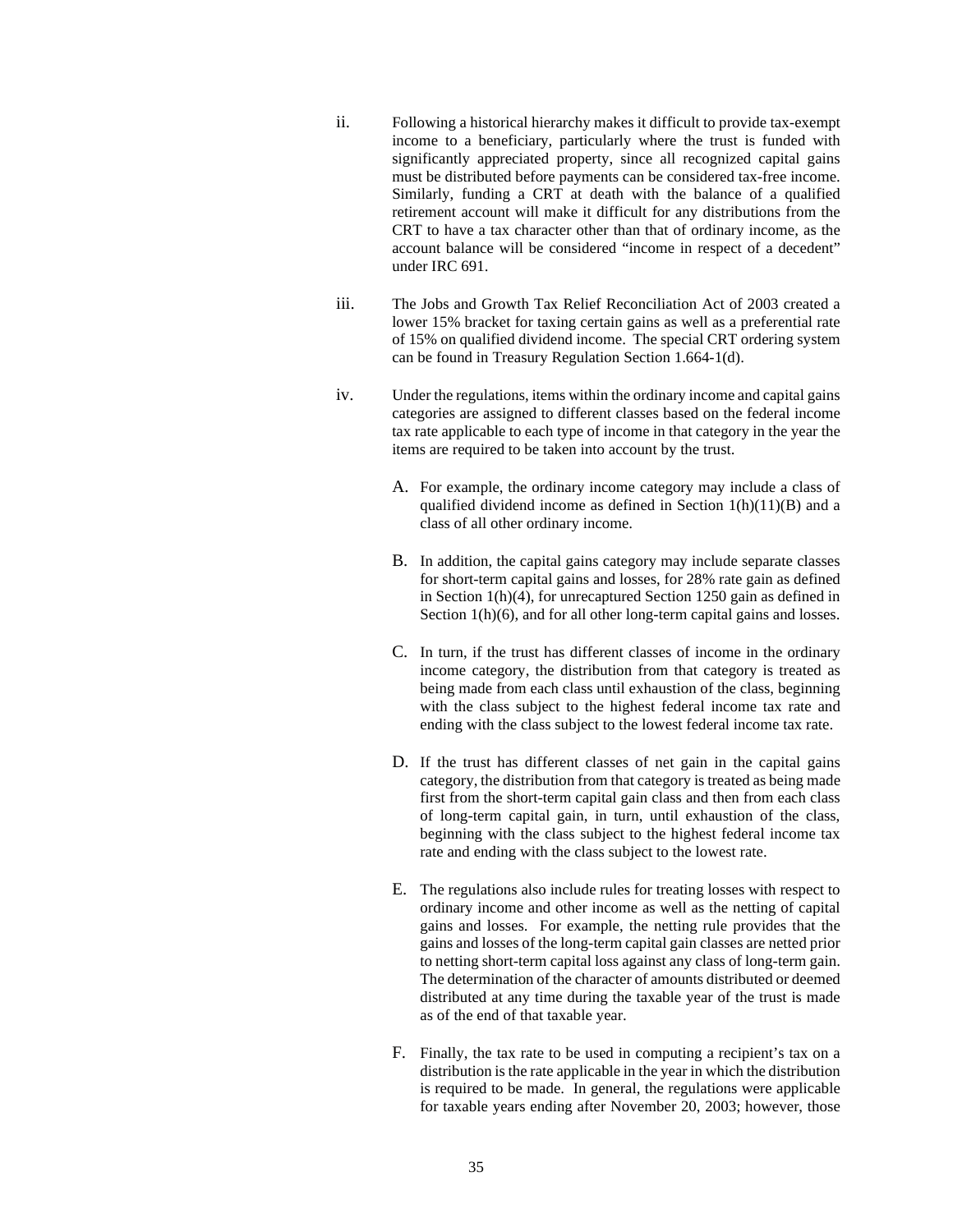portions of the regulations dealing with the treatment of capital gain property that were the subject of earlier Notices were applicable for distributions made in taxable years ending on or after December 31, 1998. Treas. Reg. § 1.664-1(d); 1997-2 C.B. 309; 1998-1 C.B. 776; 1999-1 C.B. 871.

- d. Calendar Year Requirement
	- i. In general, for taxable years beginning after 1986, the taxable year of any trust is the calendar year. IRC § 645.
	- ii. There is an exception for wholly charitable trusts exempt from taxation under Section 501(a). IRC  $\S$  645(b).
	- iii. Charitable remainder trusts are not described in Section  $501(a)$  and thus report on a calendar year basis.

# e. Annuity Interest

- i. The annuity interest may be either a fixed percent of the annual value of the trust assets (a unitrust amount) or a fixed sum or percent of the initial value of the trust assets (an annuity amount). No other formula is permitted.
	- A. *Note*: A fixed dollar amount constitutes an annuity amount, even if expressed as a percent of the initial value of the trust assets.
- ii. The annuity interest may continue for the life of the non-charitable beneficiary or for a term of not more than twenty years. Treas. Reg.  $§ 1.664-2(a)(5).$
- iii. Payments may be made "to or for" the benefit of the non-charitable beneficiary, thus permitting payments for the care of an incompetent beneficiary. Indeed, payments can be made directly to another trust for the sole benefit of a beneficiary, even though payments could thus be withheld during periods of disability or incapacity. Rev. Rul. 76-270, 1976-2 C.B. 194, *amp. and mod. by* Rev. Rul. 2002-20, 2002-17 I.R.B. 794, Priv. Ltr. Rul. 96-19-042. In Rev. Rul. 2002-20, the IRS held as follows: "A trust may qualify as a charitable remainder unitrust under section 664 if the unitrust amounts will be paid for the life of a financially disabled individual to a separate trust that will administer these payments on behalf of that individual and, upon the individual's death, will distribute the remaining assets either to the individual's estate or, after reimbursing the state for any Medicaid benefits provided to the individual, subject to the individual's general power of appointment."
- iv. The donor can receive an interest for his or her life and then designate a group of others to receive amounts, subject to the donor's general testamentary power to revoke their interests. Priv. Ltr. Rul. 90-15-029.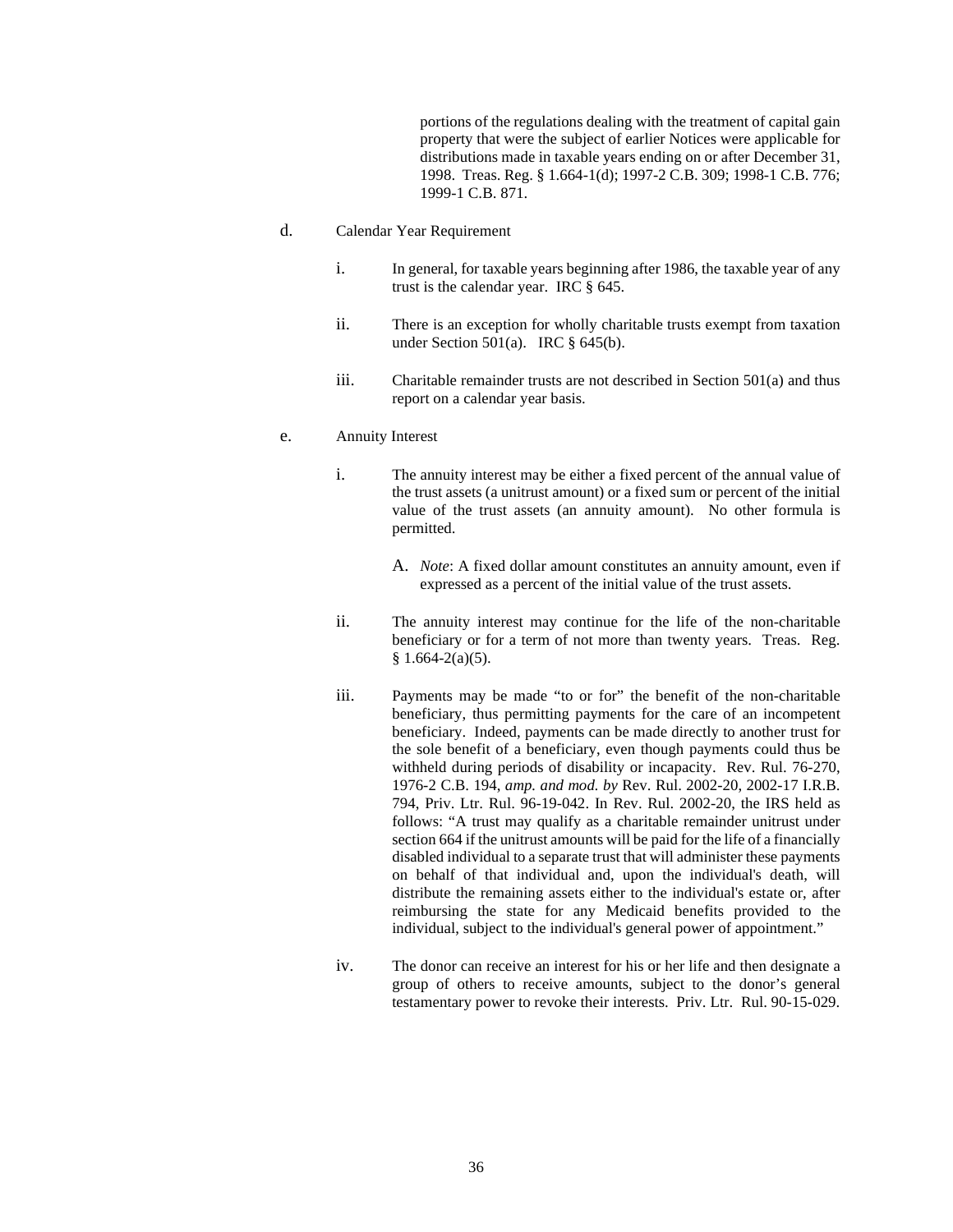- f. Time for Paying Annuity or Unitrust Amount
	- i. Generally, trustees have been permitted to make an annuity or unitrust payment within a reasonable time after the close of the year for which the payment was due. Treas. Reg. §§ 1.664-2(a)(1), 1.664-3(a)(1).
	- ii. For CRATs and fixed percentage CRUTs, the annuity or unitrust amount may be paid within a reasonable time after the close of the year for which it is due if:
		- A. The character of the annuity or unitrust amount in the recipient's hands is income under Section 664(b) and not a distribution of trust corpus; and/or
		- B. The trust distributes property (other than cash) that it owned as of the close of the taxable year to pay the annuity or unitrust amount and the trustee elects to treat any income generated by the distribution as occurring on the last day of the taxable year for which the amount is due.

The regulations state that to do otherwise (i) may be deemed an act of self-dealing, (ii) may cause unrelated debt-financial income, (iii) may result in the receipt of an additional contribution or (iv) may cause the trust to fail to function as a CRT. Treas. Reg.  $\S\S 1.664-2(a)(1)(i)(a)$ ,  $1.664-3(a)(1)(i)(g)$ . For trusts created before December 10, 1998, the regulations follow Notice 97-68, 1997-2 C.B. 330, and now state that such negative result will not apply if:

- 1) A CRAT under which the annuity is 15% or less of the initial net fair market value of all property placed in the trust, or
- 2) A CRUT under which the fixed percentage of the net fair market value of the unitrust's assets is 15% or less.

For all such purposes a "reasonable time" ordinarily will not extend beyond the date by which the trustee is required to file Form 5227, "Split-interest Trust Information Return," (including extensions). Treas. Reg. §§ 1.664-2(c),  $1.664 - 3(k)$ .

- g. Charitable Remainder
	- i. The remainder must go to a charity described in Section 170(c). In order to secure gift and estate tax deductions and the income tax deductibility limitations applicable to public charities, it is advisable to comply with Sections 170(b)(1)(A), 2055(a), and 2522(a) as well.
		- A. Multiple charities are permitted, as long as the relative shares are determined when the trust ends.
		- B. A fallback provision is a good idea; i.e. if the designated charity is not a qualified organization at the critical date, the trust principal will go to another qualified charity.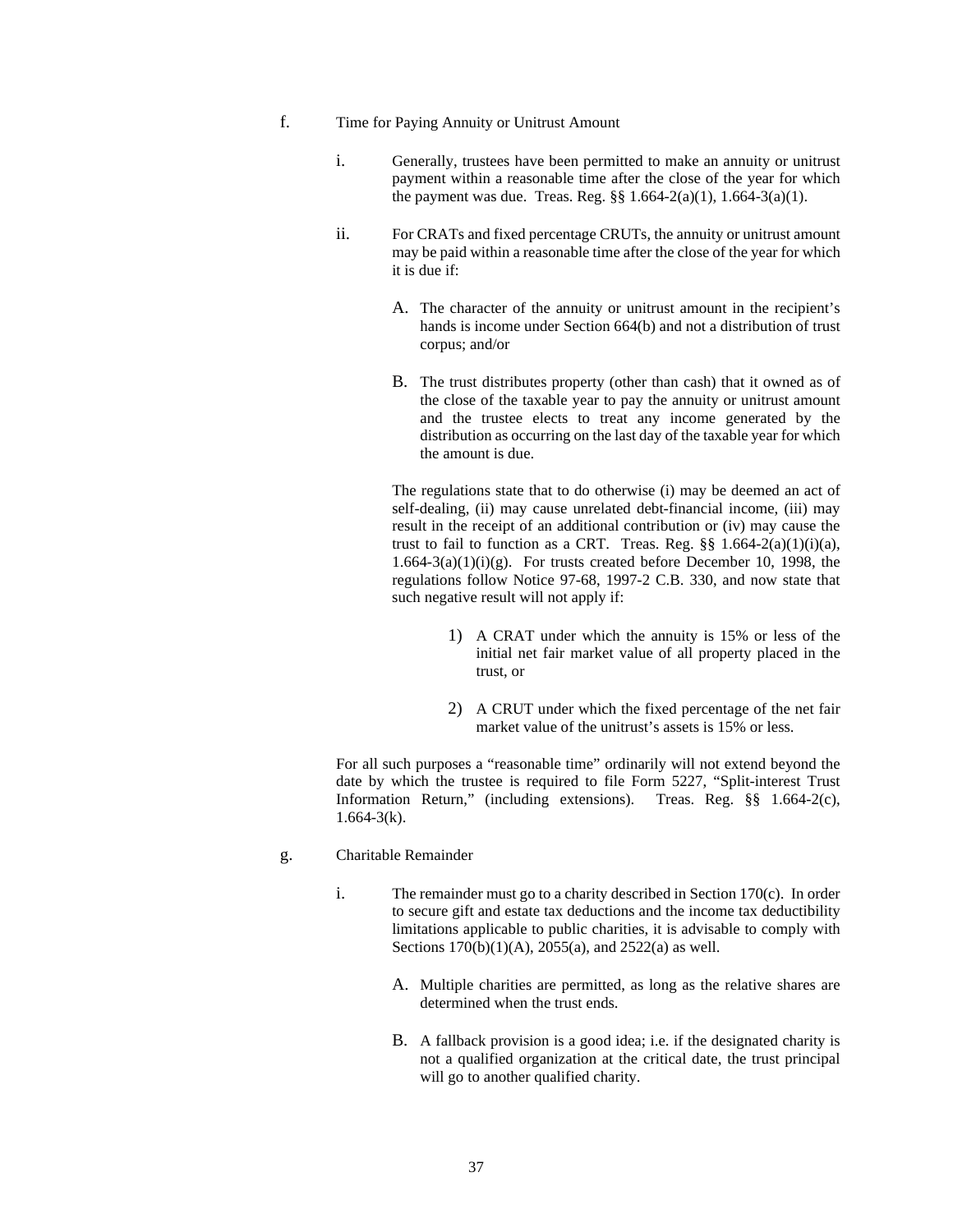- C. The charity may be a private foundation, but the 30% limitations could be a problem.
- ii. For transfers after July 28, 1997, the value of the remainder interest in each contribution of property to a charitable remainder trust (as determined under Section 7520) must be at least 10% of the net fair market value of such property as of the date of its contribution. IRC § 664(d)(1), (2).
	- A. The 10% requirement does not apply to a charitable remainder trust created by a testamentary instrument (e.g., a will or revocable trust) executed before July 29, 1997, if the instrument is not modified after that date and the settlor died before 1999, or could not be modified after July 28, 1997, because the settlor was under a mental disability on that date (i.e., July 28, 1997) and all times thereafter.
- h. Spousal Election Rights and Charitable Remainder Trusts

In Revenue Procedure 2005-24, 2005-1 C.B. 907, the IRS issued controversial guidance in the form of safe harbors to avoid the disqualification of charitable remainder trusts based on the existence of spousal rights under state laws, provided that the spousal rights are not exercised. The safe harbor rules are effective indefinitely, until such time as the IRS provides further guidance. Notice 2006-15, 2006-1 C.B. 501.

- i. Gift Tax Considerations
	- i. Payments to Donor

When the donor retains the right to lifetime payments, the interest is not subject to gift tax. An irrevocable gift of the charitable remainder interest must be reported on a timely return, in accordance with Section 6019, but will not be subject to gift tax. IRC  $\S$  2522(c)(2)(A); Treas. Reg. §  $25.2522(c)-3(c)(2)(v)$ .

- ii. Payments to Others
	- A. When the donor designates someone other than himself or herself to receive the initial annuity or unitrust interest, the gift constitutes a present interest and thus qualifies for the gift tax annual per donee exclusion. IRC § 2503(b); Treas. Reg. § 25.2503(b).
	- B. For gifts by married persons to others, marital gift splitting is available to create additional exclusions. IRC § 2513(a).
	- C. If the annuity or unitrust interest is greater than the available per donee exclusion, a taxable gift results, subject, however, to any available applicable credit. IRC § 2505.
	- D. If the donee's spouse is the sole non-charitable beneficiary, the gift of the annuity or unitrust interest will not be taxable since it will qualify for a gift tax marital deduction. IRC  $\S$  2523(g).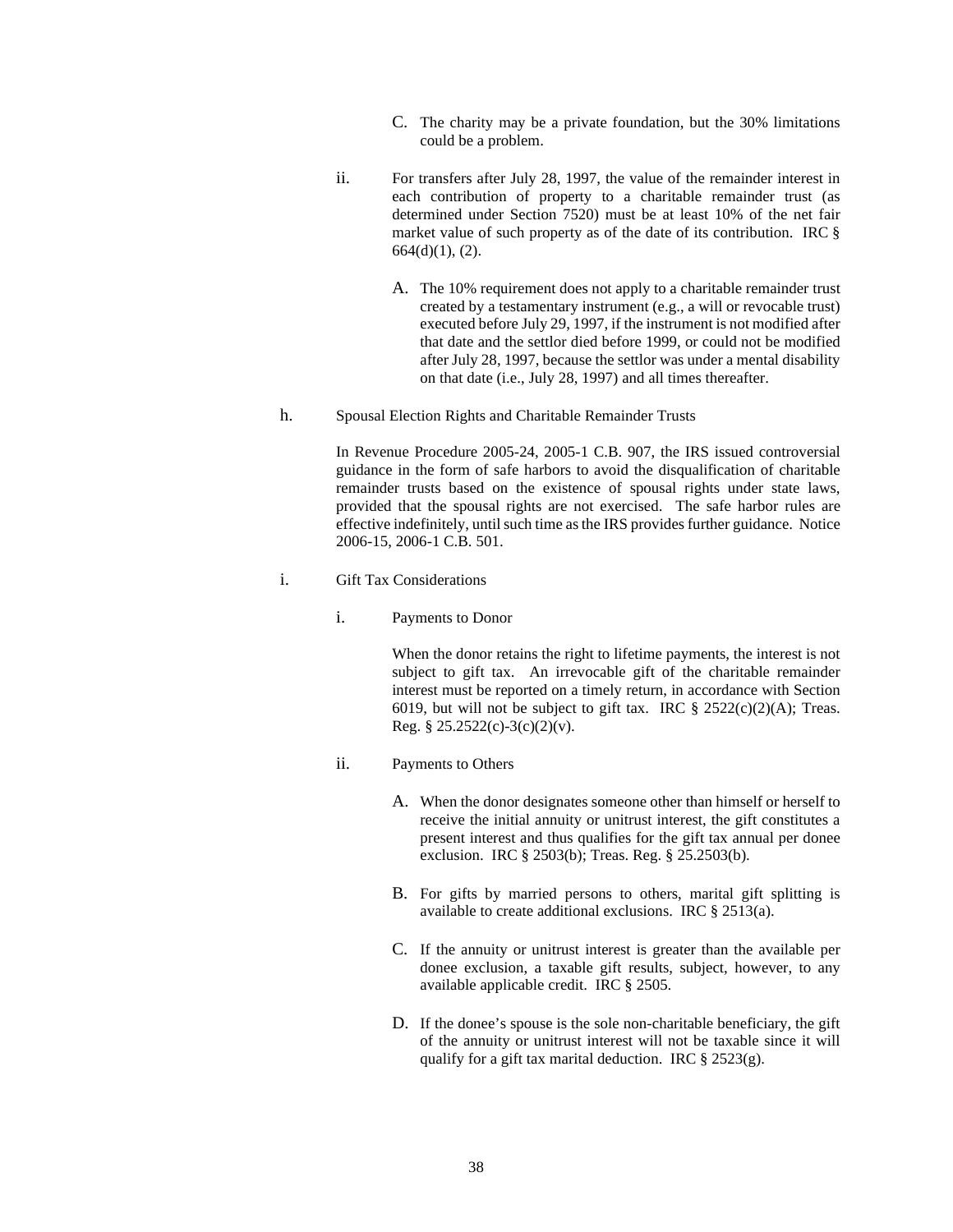- iii. Successor Interests
	- A. The gift tax marital deduction will apply if the only other noncharitable beneficiary is the donor's spouse.
	- B. Successor interest is subject to gift tax unless the donor reserves the right to revoke the interests of successor non-charitable beneficiaries by will. Treas. Reg. § 1.6642(a)(5); T.D. 7202, 1972-2 C.B. 313.

#### j. Estate Tax Considerations

- i. Lifetime Transfers
	- A. If the donor is the sole beneficiary of a lifetime transfer, the value of the trust's assets generally will be included in his or her gross estate. Section 2036. However, to the extent the assets are included in the estate, they will qualify for an offsetting estate tax charitable deduction. IRC  $\S$  2055(e)(2)(A).
	- B. Lifetime transfers solely for the benefit of others are not included in the gross estate unless the donor reserves the right or power to revoke by will the interests of non-charitable beneficiaries. IRC §§ 2035, 2038.
	- C. Where an annuity or unitrust is first created for the donor for life (or for a term of years that does not expire before his or her death) followed by such an interest in another non-charitable beneficiary, the entire trust will be included in the donor's estate, but a partially (or wholly) offsetting charitable deduction will be allowed for the charitable remainder interest as of the donor's death. The actuarial value of non-charitable annuity or unitrust interest is taxable in the donor's estate.
- ii. Testamentary Type Transfers
	- A. Post death charitable remainder trust transfers, of which the donor's surviving spouse is the sole non-charitable beneficiary, do not result in estate tax at the donor's death (Section 2056(b)(8)), nor at the spouse's death (Section 2055(e)(2)(A)).
	- B. Post death transfers for the benefit of individuals other than the donor's spouse qualify for a partially offsetting estate tax charitable deduction based on the actuarial value of the charitable remainder interest. Treas. Reg. § 1.664-4 (unitrust); IRC § 20.2031-7 (annuity trust).

# iii. Faulty Transfers

A. Transfers immediately payable to a charity under the terms of the will or trust entirely for charitable purposes are deductible regardless of the nature of the interests. Rev. Rul. 75-414, 1975-2 C.B. 371. However, transfers of a partial interest to a charity generally will not qualify for a deduction (unless the trust interest is a qualified annuity or unitrust interest) even if the non-charitable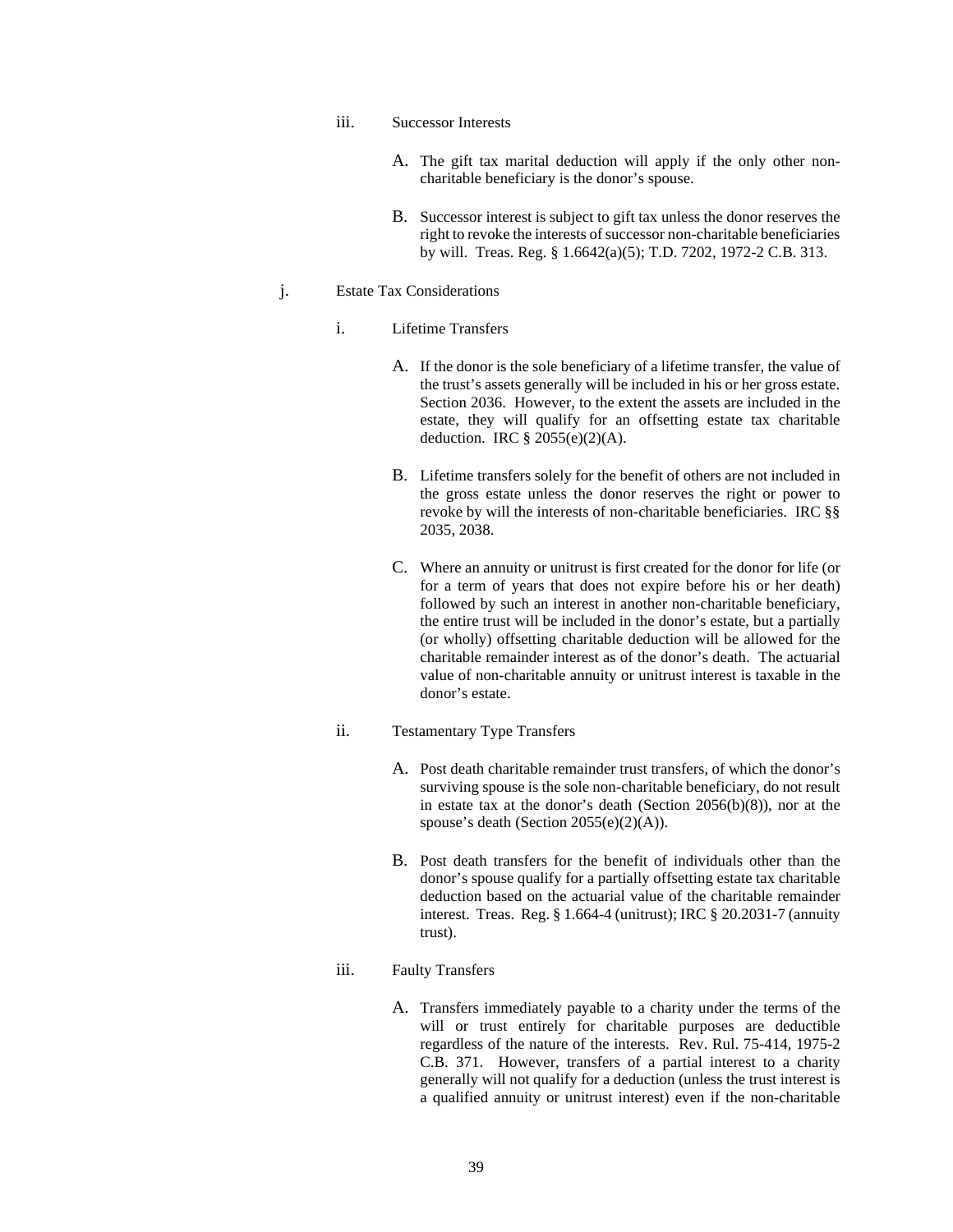trust interests are clearly separable. Rev. Rul. 77-97, 1977-1 C.B. 285.

- B. The Taxpayer Relief Act of 1997 expanded the reformation provisions to accommodate the new requirement that at least 10% of the value of the transfer to the charitable remainder trust must be attributable to the charitable remainder interest.
	- 1) First, where a transfer is made after July 28, 1997 to a charitable remainder trust that fails the 10% test, the trust can be amended to cure the requirements by reducing the payout rate or duration (or both) of any non-charitable beneficiary's interest. All amendments must be commenced within the period permitted for reformations of charitable remainder trusts under Section 2055(e)(3). The statute of limitations applicable to a deficiency of any tax resulting from reformation of the trust shall not expire before the date one year after the Treasury Department is notified that the trust has been reformed. In substance, this rule relaxed the requirements of Section 2055(e)(3)(B) to the extent necessary for the reformation for the trust to meet the 10% requirement.
	- 2) Second, a transfer to a trust will be treated as if the transfer never had been made where a court having jurisdiction over the trust subsequently declares the trust void (because, e.g., the application of the 10% rule frustrates the purposes for which the trust was created) and judicial proceedings to revoke the trust are commenced within the period permitted for reformations of charitable remainder trusts under Section 2055(e)(3). Under this provision, the effect of "unwinding" the trust is that any transactions made by the trust with respect to the property transferred (e.g., income earned on the assets transferred to the trust and capital gains generated by the sales of the property transferred) will be income and capital gain of the donor (or the donor's estate if the trust was testamentary), and the donor (or the donor's estate) will not be permitted a charitable deduction with respect to the transfer. The statute of limitations applicable to a deficiency of any tax resulting from "unwinding" the trust shall not expire before the date one year after the Treasury Department is notified that the trust has been revoked.
	- 3) Third, where an additional contribution is made after July 28, 1997, to a charitable remainder unitrust created before July 29, 1997, and that unitrust would not meet the 10% requirement with respect to the additional contribution, the conference agreement provides that such additional contribution will be treated, under regulations to be issued by the Secretary of the Treasury, as if it had been made to a new trust that does not meet the 10% requirement, but which does not affect the status of the original unitrust as a charitable remainder trust.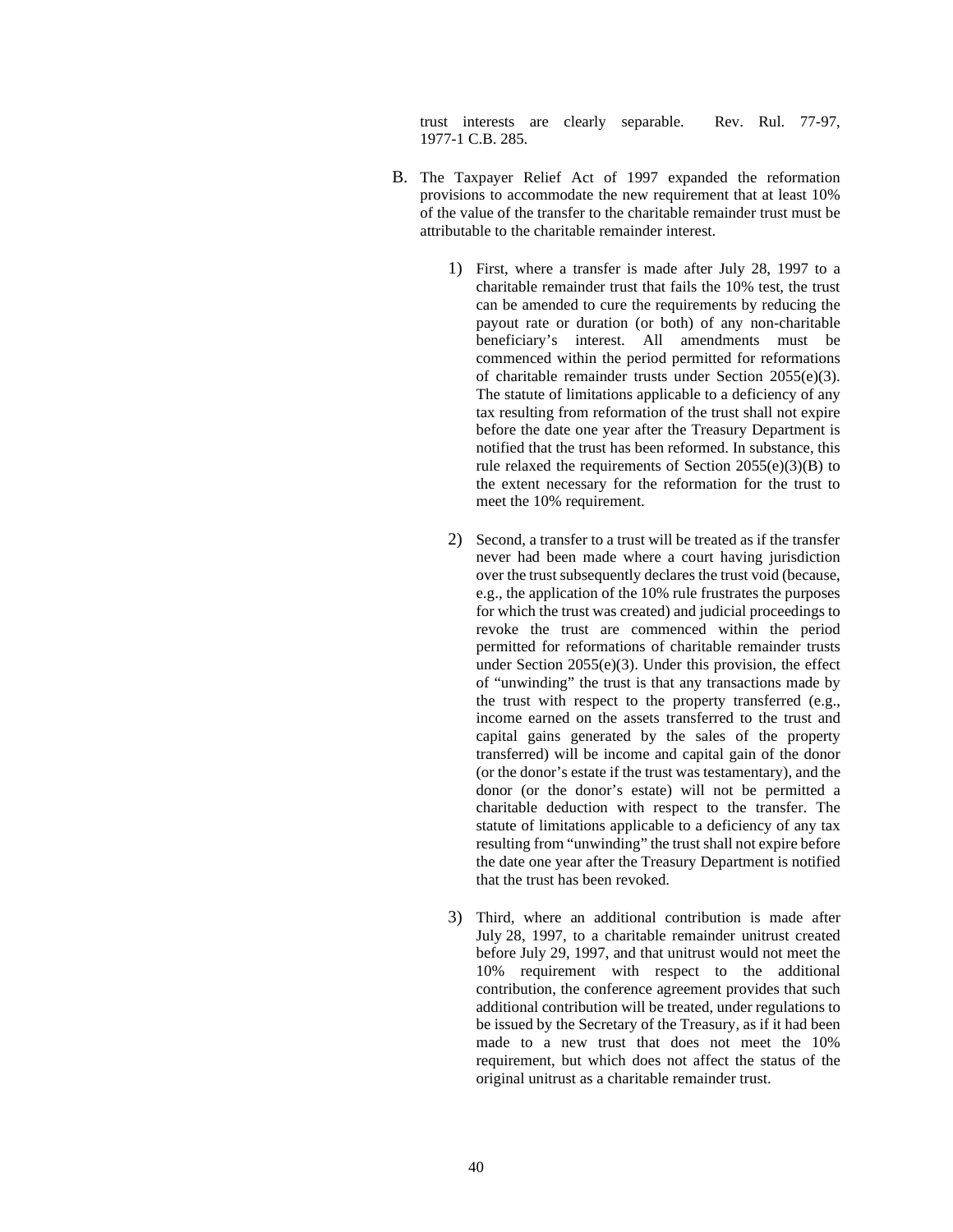C. The Tax Reform Act of 1984 included permanent "reformation" rules that permit the amendment of certain charitable remainder trusts that otherwise would not qualify for an estate tax charitable deduction. IRC § 2055(e)(3). These reformation rules pertain, in large part, to charitable remainder trusts that do not comply with the requirements for such trusts enacted in the Tax Reform Act of 1969.

The following three requirements apply to reformations under IRC  $\S$ 2055(e):

- 1) First, the entity must either be a Charitable Remainder Annuity Trust, Charitable Remainder Unitrust, or Pooled Income Fund, and the charitable gift must otherwise have been deductible but for failing the technical requirements to be one of these types of qualified entities.
- 2) Second, the reformation must be considered "qualified," which requires that (1) the actuarial variance between the values before and after reformation cannot exceed 5%, (2) the non-charitable lead portion cannot be extended beyond the originally stated term, and (3) the effective date of the reformation must be the date of the decedent grantor's death.
- 3) Third, judicial reformation must be commenced in a timely manner. For estates with no estate tax return filing requirement, the deadline is the due date (including any extensions) for the filing of the first fiduciary income tax return for the decedent's estate. For estates required to file an estate tax return, the deadline is 90 days after the due date (including any extensions) for the filing of the estate tax return.
- k. Allocation of Estate and Inheritance Taxes

For charitable remainder trusts created after October 3, 1982, the Service requires that the trust agreement expressly prohibit the payment of any federal estate and state death taxes which the trustee may otherwise be liable to pay after the donor's death. Rev. Rul. 82-128, 1982-2 C.B. 71. It suggests language that obligates the surviving income beneficiary of a two-life trust to pay any such taxes. Nonetheless, a donor may shift the burden from the surviving beneficiary to his or her estate by directing by will that the obligation be paid from his or her estate.

- l. Private Foundation Rules
	- i. Private foundation restrictions under Sections 507, 508(e), 4941 (selfdealing) and 4945 (taxable expenditures such as lobbying and improper grant-making) apply to charitable remainder trusts. IRC  $\S$  4947(a)(2).
	- ii. Restrictions as to jeopardy investments and excess business holdings under Sections 4943 and 4944 do not apply to charitable remainder trusts. IRC § 4947(b)(3)(B). *But see* Treas. Reg. § 53.4943-3(b)(4) (indicating that excess business holdings of a trust are included when determining whether the private foundation can rely on the de minimis safe harbor).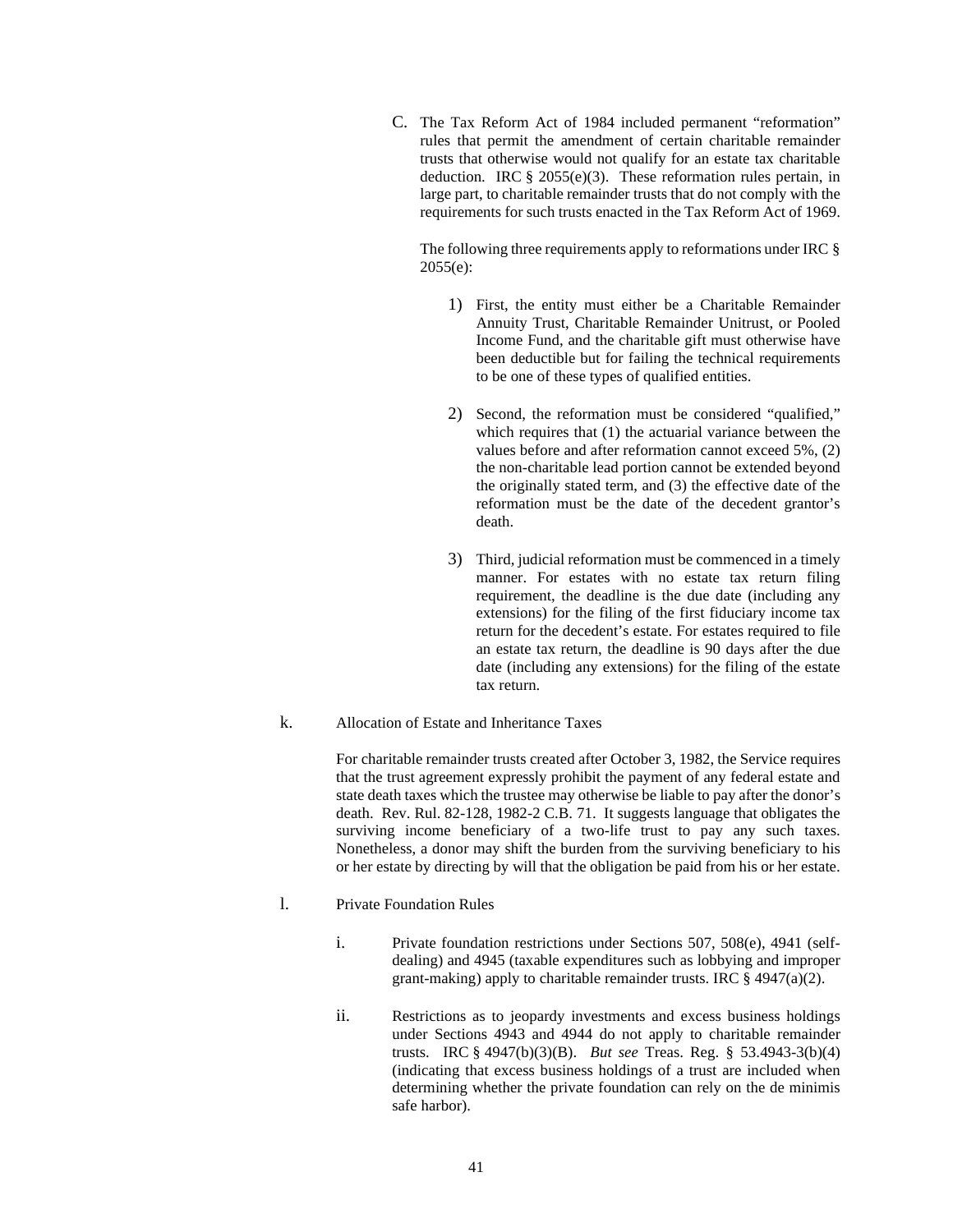- m. Investments
	- i. The trustee of a charitable remainder trust must invest in a manner that could result in a reasonable amount of income or gain from the sale or disposition of capital assets. Treas. Reg. § 1.664-1(a)(3).
	- ii. EXAMPLE: A charitable remainder trust provided that the trustee had to retain certain antiques for the lifetime use of the non-charitable beneficiary (the grantor's spouse) for life. Since the trustee had to retain these assets, it could not invest in income producing assets and could not sell or dispose of all of the assets, and the trust lost its qualified status. Rev. Rul. 73-610, 1973-2 C.B. 213.

## n. Trustee

- i. The grantor or anyone else may be the trustee, subject to the normal grantor trust rules.
- ii. The legislative history suggests that if the assets of the trust are without objective, ascertainable market values, "such as closely held stock or realty," the lack of an independent trustee can cost the trust its qualified status. H.R. Rep. 91-413.
- iii. Traditionally, good drafting provided for a so-called "special" or "independent" co-trustee to operate, at least with respect to the valuation of hard to value assets.
- iv. The regulations define an independent trustee as a person who is not the grantor, the grantor's spouse, a non-charitable beneficiary or a person who is related or subordinate party (within the meaning of Section  $672(c)$ ) to any one of such persons.
- v. Special arrangements can be costly and burdensome and have been considered by some to be unnecessarily intrusive. The regulations permit an alternative valuation of unmarketable assets by a "qualified appraisal" by a "qualified appraiser" as defined in Section 1.170A-13(c)(3) and (c)(5). Treas. Reg. § 1.664-1(a)(7). Unmarketable assets are defined as assets other than cash, cash equivalents, or assets that can be readily sold or exchanged for cash or cash equivalents. For example, unmarketable assets include real property, closely held stock and unregistered securities for which there is no available exemption permitting public sale. Trusts that were created before December 10, 1998 which require an independent trustee may be amended or reformed to permit the qualified appraisal alternative.
- o. A Charitable Remainder Trust created by Several Family Members is Disqualified Because It is an Association, Rather than a Trust.

A husband and wife and their six grandchildren each contributed to a CRUT. The trust was to pay a unitrust amount (or income, if less) to the husband and wife for their lives, and then to the six grandchildren, until all of them had died. In Letter Ruling 1995-47004, the IRS ruled that the trust could not be a CRT because it was not really a trust. The IRS noted that the key issues for distinguishing a trust from an association is the existence of a business purpose and associates. *See* Treas. Reg. § 301.7701-2(a).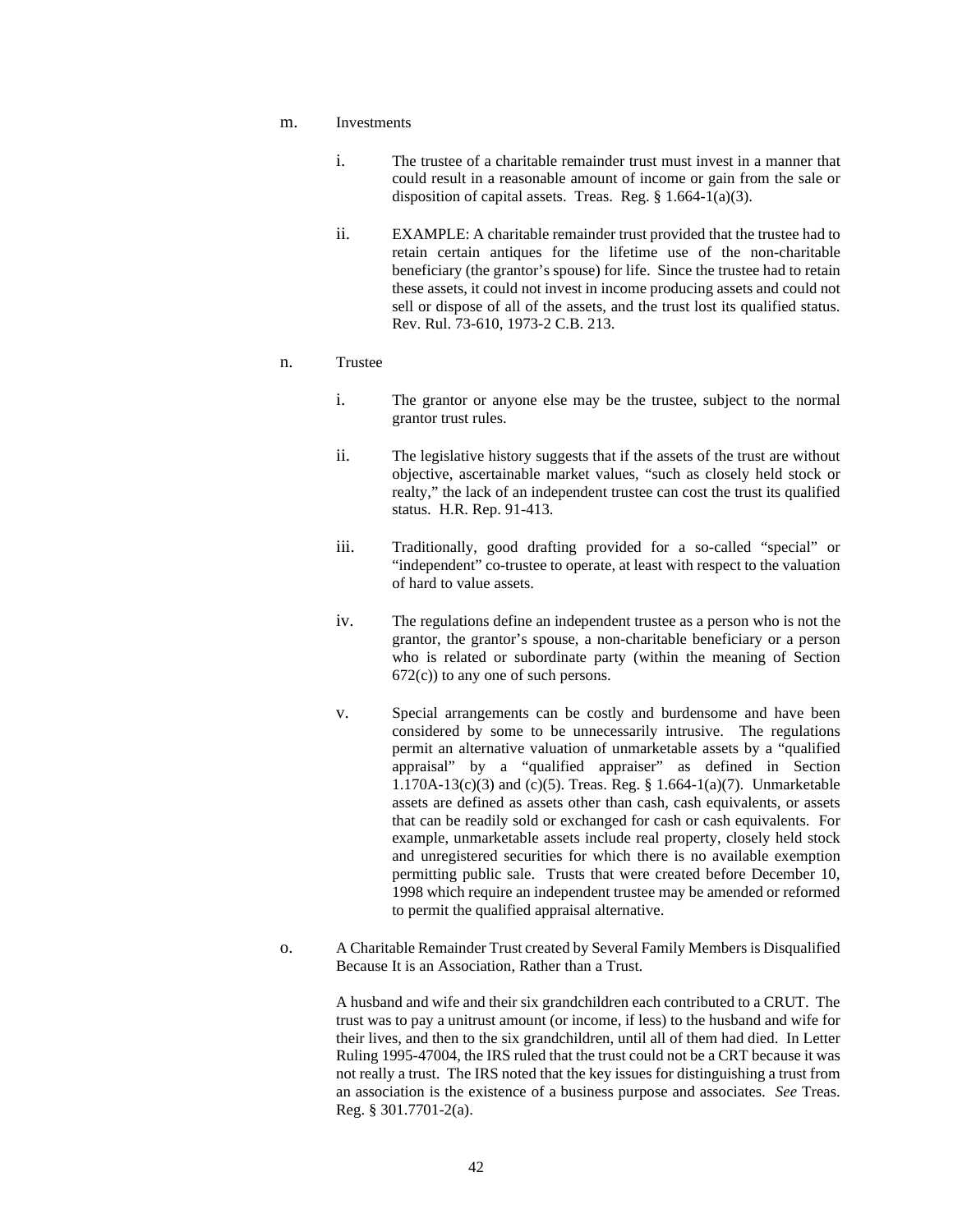p. Charitable Remainder Trust Can Never be A QSST or an ESBT

The IRS says that a charitable remainder trust cannot be a Qualified Subchapter S Trust (QSST). The IRS has noted that a beneficiary of a QSST must elect to be treated as the owner of the trust under Section 678, but that the beneficiary of Charitable Remainder Trust must be taxed under the rules of Section 664, which differ substantially from those of Section 678. Rev. Rul. 92-48, 1992-1 C.B. 301.

The term "electing small business trusts" under Section  $1361(e)(1)(B)(iii)$  does not include a charitable remainder trust.

q. Charitable Remainder Trust May Not Be Disqualified Because Principal Can Be Used to Pay Insurance Premiums

The IRS has ruled that a trust would not be treated as a grantor trust under Section  $677(a)(3)$  where the trustee was authorized to pay insurance premiums on the life of a non-charitable beneficiary from principal but not from income.

r. Life Insurance

Section  $677(a)(3)$  taxes the grantor of a trust as the owner of any portion of the trust whose income may be used to pay premiums on policies of insurance on the life of the grantor or the grantor's spouse, "(except policies of insurance irrevocably payable for a purpose specified in Section 170(c) (relating to definition of charitable contributions))." The IRS said Section 677(a) did not apply because the insurance policy was tied to principal, and principal was irrevocably designated to the charity holding the remainder interest.

The applicable state law had no statutory provision concerning "underproductive property" that could result in allocation to income a portion of the proceeds received from the sale or other disposition of the life insurance policy. In states with the Uniform Principal and Income Act (UPIA) or the Revised UPIA, this ruling might have concluded differently.

- 2. Charitable Remainder Annuity Trust ("CRAT")
	- a. Income distribution to the non-charitable beneficiary must be fixed at a sum or a percentage that is not less than 5% nor more than 50% of the initial net fair market value of the initial corpus. IRC  $\S$  664(d)(1).
	- b. Inflation or deflation generally does not impact non-charitable beneficiary, but does impact the charitable remainder beneficiary, given the annuity amount is fixed.
	- c. A CRAT's income tax deduction is larger than would be available for a comparable unitrust if the value of the trust grows.
	- d. No later contributions may be made to the trust. If more deductions and/or higher annual income distributions are desired, another trust must be established.
	- e. Corpus cannot be invaded other than to meet the payout requirements.
	- f. Corpus must be a sum certain, and it cannot be reduced by fees.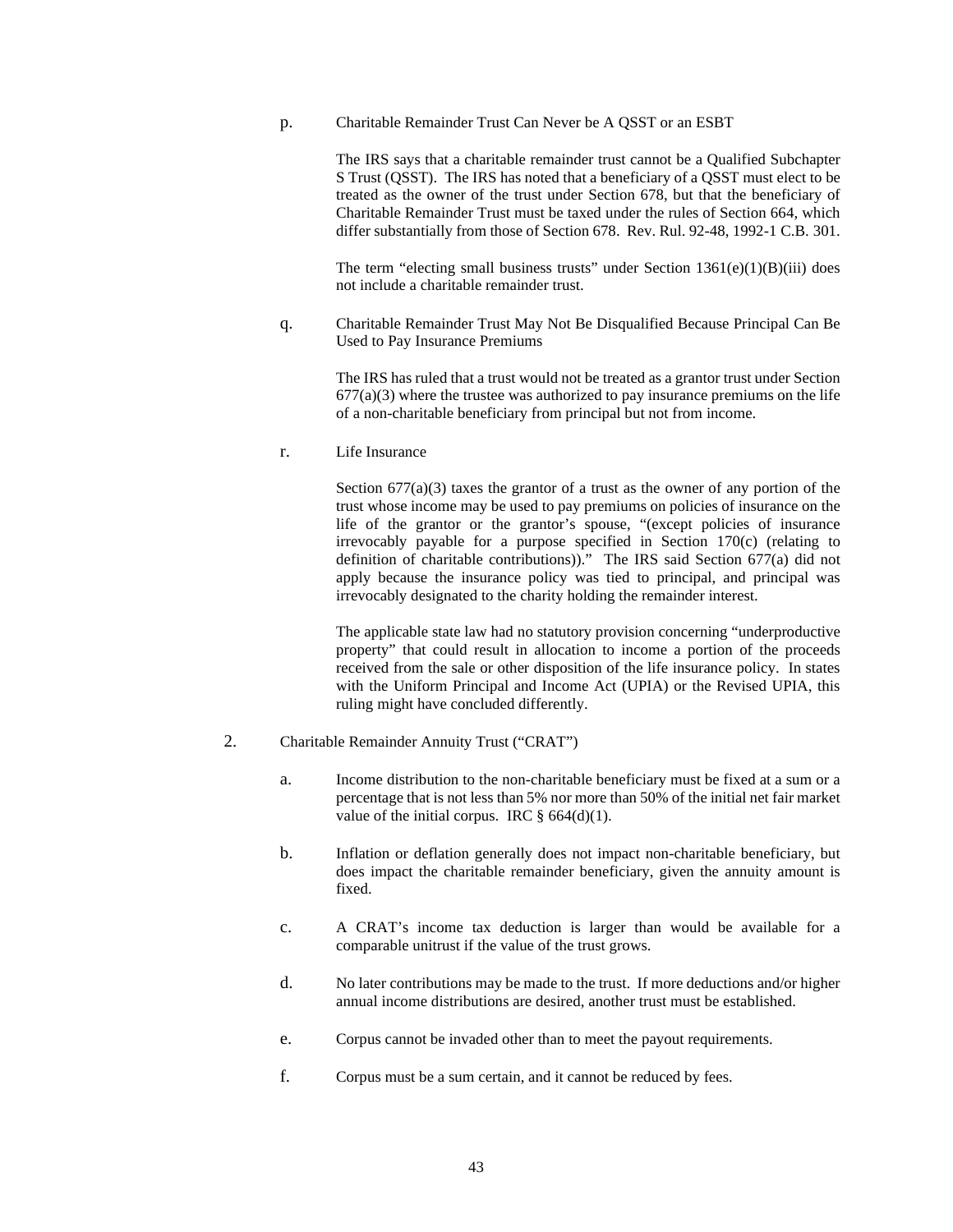- g. Value of a remainder interest under an annuity trust is the net fair market value of the property placed in trust, less the present value of the annuity computed under the IRS tables in Treasury Regulation Section 20.2031-7(f).
	- i. Term of years. Treas. Reg. § 20.2031-7(f), Table B.
	- ii. Life of One Beneficiary. Treas. Reg. § 20.2031-7(f), Table A.
	- iii. Lives of Two Beneficiaries. IRS Pub. No. 723E, Table A (2).
- h. IRS Guidance (Rev. Proc. 2003-53 through 60)
	- i. Guidance

Prior to 2003, the IRS provided guidance in the form of illustrated forms. In 2003, the IRS issued eight Revenue Procedures which provide sample forms for charitable remainder annuity trusts. The current Revenue Procedures replace and revoke the earlier guidance. Each Revenue Procedure is structured in six Sections. After providing a statement of purpose, general background material, and statements of scope and objective, each Revenue Procedure provides a basic sample form, annotations to the form, and then alternate provisions to the basic form. The factual situations addressed are:

- A. Inter-vivos charitable remainder annuity trust for one measuring life – Rev. Proc. 2003-53.
- B. Inter-vivos CRAT for a term of years Rev. Proc. 2003-54.
- C. Inter-vivos CRAT with consecutive interests for two measuring lives – Rev. Proc. 2003-55.
- D. Inter-vivos CRAT for concurrent and consecutive interests for two measuring lives – Rev. Proc. 2003-56.
- E. Testamentary CRAT for one measuring life Rev. Proc. 2003-57.
- F. Testamentary CRAT for a term of years Rev. Proc. 2003-58.
- G. Testamentary CRAT with consecutive interests for two measuring lives – Rev. Proc. 2003-59.
- H. Testamentary CRAT with concurrent and consecutive interests for two measuring lives – Rev. Proc. 2003-60.
- ii. Content

These Revenue Procedures contain annotated sample declarations of trust and alternative provisions that meet the requirements of Section 664(d)(1) for various inter vivos and testamentary CRATs.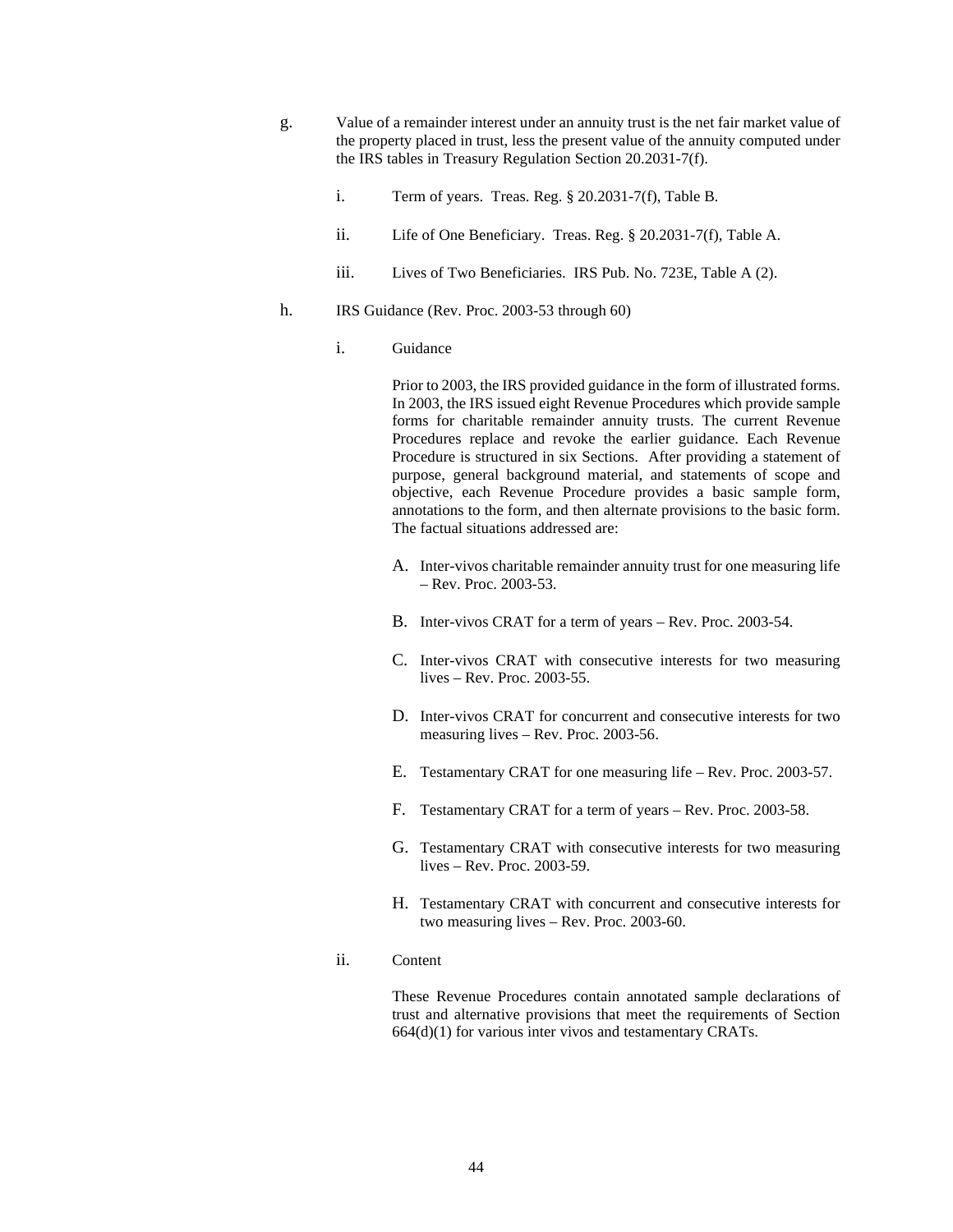iii. Effect of the Revenue Procedures

The service will recognize a trust as a qualified CRAT meeting all of the requirements of Section 664(d)(1) if the trust operates in a manner consistent with the terms of the trust instrument, if the trust is a valid trust under applicable local law, and if the trust instrument is: (i) substantially similar to the sample in the revenue procedures; or (ii) properly integrates one or more alternate provisions from the revenue procedures into a document substantially similar to the sample.

A trust instrument that contains substantive provisions in addition to those provided in the revenue procedures (other than properly integrated alternate provisions or provisions necessary to establish a valid trust under applicable local law that are not inconsistent with the applicable federal tax requirements), or that omits any of the provisions of the sample will not necessarily be disqualified, but neither will that trust be assured of qualification under the provisions of this revenue procedure.

The Service generally will not issue a letter ruling on whether an inter vivos trust created by an individual and with one measuring life qualifies as a CRAT. The Service, however, generally will issue letter rulings on the effect of substantive trust provisions, other than those contained in Sections of the revenue procedures, on the qualification of a trust as a CRAT.

- iv. Issues to Consider
	- A. Stating the annuity;
	- B. Prorating and paying the annuity;
	- C. Designating the charity;
	- D. Multiple private beneficiaries;
	- E. Qualified contingencies and the right to revoke; and
	- F. Illiquid and hard-to-value assets.
- i. The 5% Probability Test

If the possibility that the required annuity payments might consume the trust corpus is not so remote as to be negligible, the IRS has taken the position that a deduction should be denied. For this purpose, the test is whether there is more than a 5% probability that a non-charitable beneficiary will survive the exhaustion of the corpus. Rev. Rul. 77-374, 1977-2 C.B. 329. However, neither the law nor the applicable regulations support this position. See Estate of George H. Moor, T.C. Memo 1982-299. This rule has no application to charitable remainder unitrusts. Priv. Ltr. Rul. 1979-15038 and 1984-19005.

Due to the low interest rate environment in recent years, it has become difficult to create a CRAT which satisfies the 5% probability of exhaustion test. To encourage the creation of CRATs when interest rates are low, the IRS promulgated Rev. Proc. 2016-42, which includes a sample trust provision which qualifies as an alternative to the 5% probability of exhaustion test. Such trust provision requires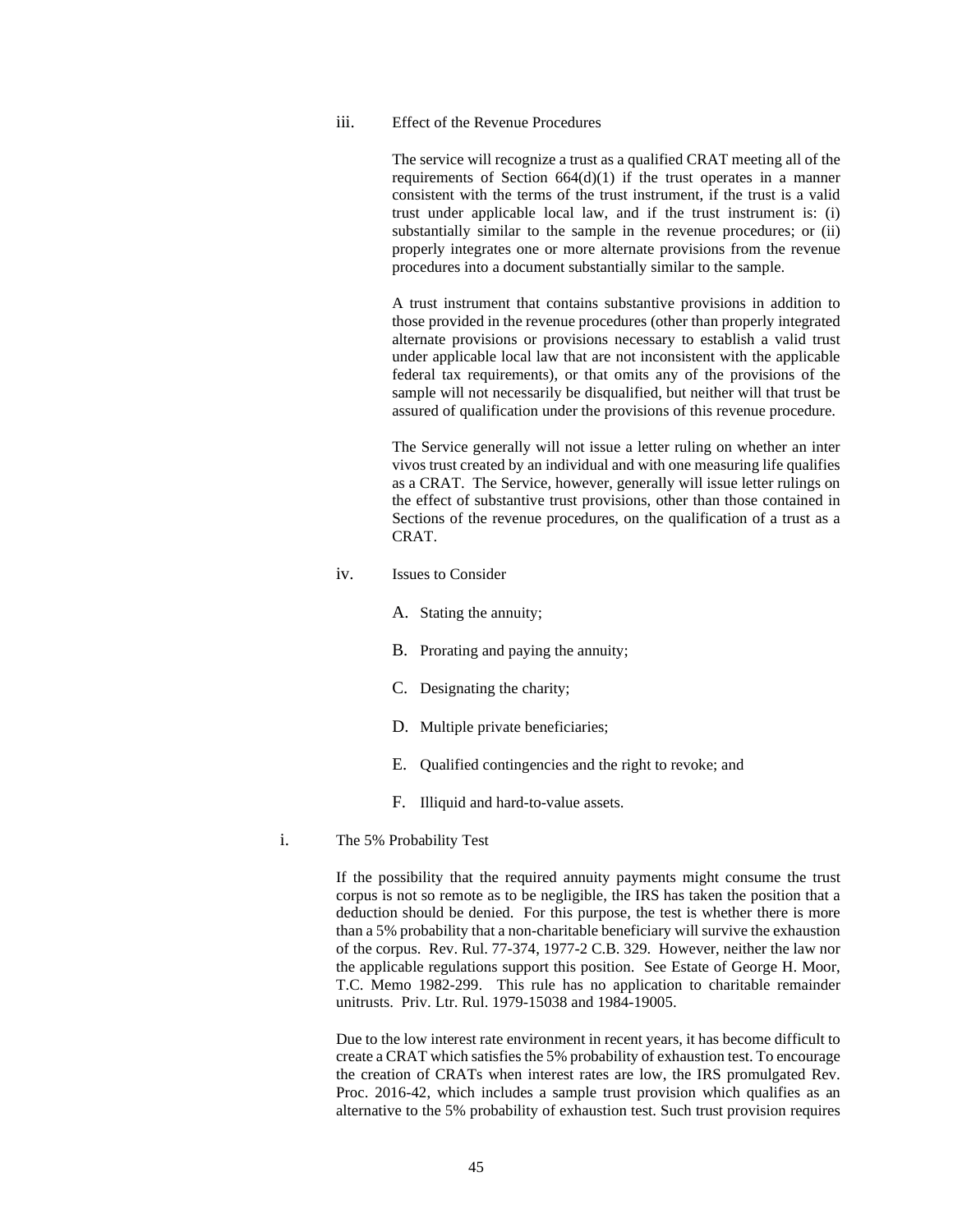early termination of a CRAT if it is actuarially anticipated that less than 10% of the initial trust corpus will remain at the time of the next scheduled annuity payment.

- j. Advantages and Disadvantages
	- i. This form of charitable trust is most beneficial for a grantor with appreciated property who may intend to make a significant bequest upon death, but who wishes to use the income during his or her lifetime.
	- ii. When the IRS's assumed valuation tables on discount rates exceed the actual rates of return on the annuity assets, the trust's charitable remainder tends to be over-valued.
	- iii. A fixed annuity stream can be set up to benefit the non-charitable recipients other than the grantor.
	- iv. CRATs will generally provide a higher charitable deduction than CRUTs, which are discussed below.
	- v. The corpus cannot be invaded on a discretionary basis to meet unanticipated future needs.
	- vi. CRATs have the potential for loss of family wealth if actual returns are less than IRS assumed returns.
- 3. Charitable Remainder Unitrust
	- a. Income distribution to the non-charitable beneficiary is fixed at a percentage of the annual value of the assets and is re-valued each year. IRC  $\S 664(d)(2)$ . As of June 19, 1997, the requirement was changed to read "not less than 5% nor more than 50%."
		- i. A variable payment each year, protects the lifetime beneficiaries against the negative impact of inflation.
		- ii. Provides a lower income tax deduction than would be available for a comparable annuity trust.
		- iii. Valuation of remainder interest for unitrust is calculated under Treasury Regulation Section 1.664-4(e)(6).
		- iv. Terms of years. Treas. Reg. § 1.664-4(e)(6), Table D.
		- v. Life of one beneficiary. Treas. Reg. § 1.664-4(e)(6), Table F.
		- vi. Lives of two beneficiaries. IRS Pub. No. 723C, Table E (2).
	- b. No invasion of principal is permitted other than to meet income payout requirements.
	- c. Additions to corpus may be made in later years to increase deduction and income payments. The instrument must contain a formula for valuing the additional contributions and adjusting the unitrust amount for the balance of that year.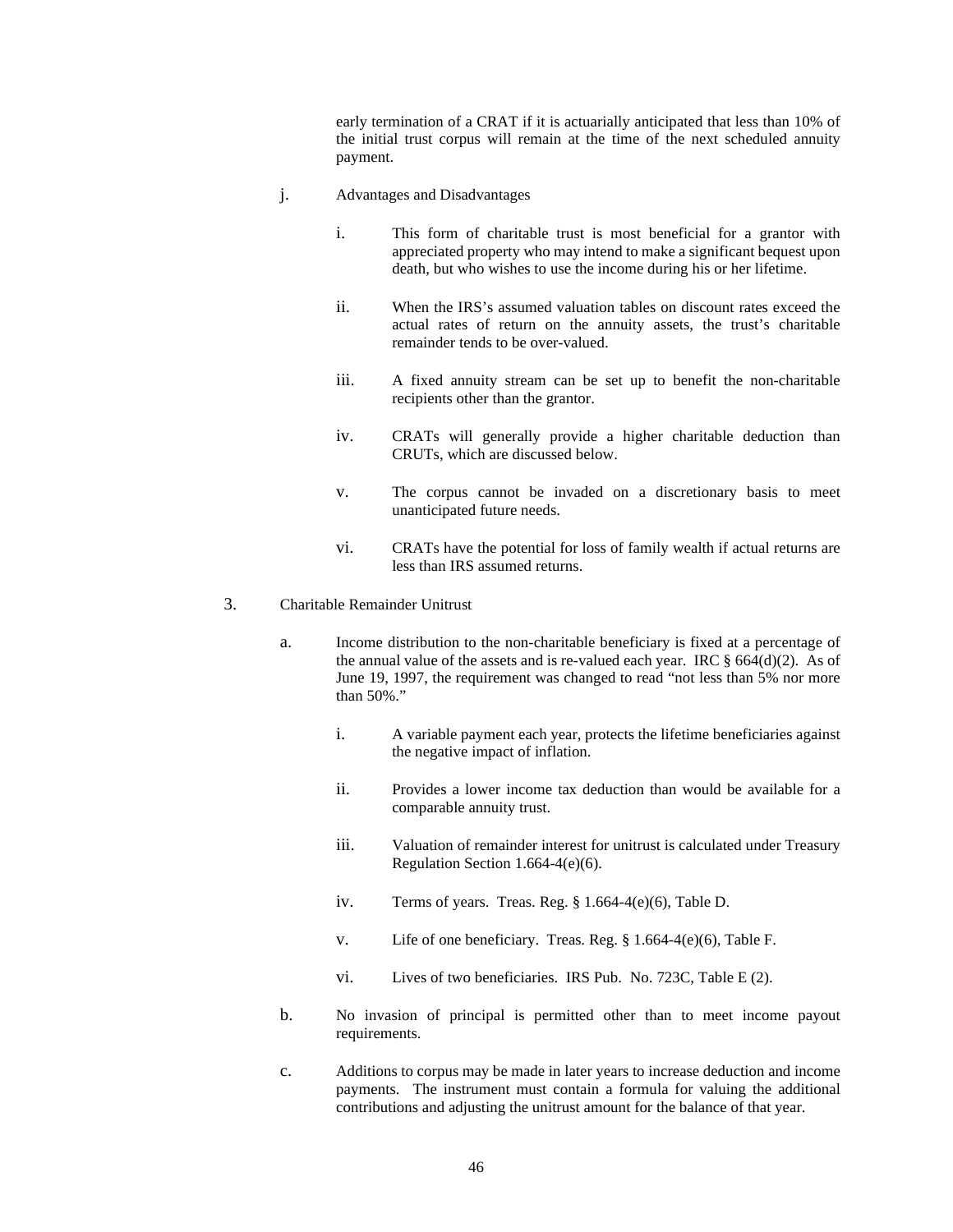d. Income-only unitrust. IRC §  $664(d)(3)$ ; Treas. Reg. § 1.664-3(a)(1)(i)(b); Rev. Rul. 76-310, 1976-2 C.B. 197)

Income beneficiary receives only the amount of the trust income if such amount is below the fixed percentage yield (a "NI-CRUT").

- i. Utilized in situations where trust will receive illiquid assets with a yield below projected unitrust amount.
- ii. Can include "make-up" provisions if subsequent year has "excess" (a "NIMCRUT").
- iii. "Capital gains" can be allocated to "income" if permissible under local law and an adjustment is made in the annual revaluation of the trust for the amount of any deficiency in unitrust payments for prior years. Priv. Ltr. Rul. 1996-09009.
- iv. Generally, the governing instrument may provide either for the payment of the annual income if less than the fixed percentage under Section  $664(d)(3)(A)$  ("income only") or for the payment of that amount plus the make-up amount for prior years under the combination of Sections  $664(d)(3)(A)$  and  $664(d)(3)(B)$  ("income only with a make-up option"). Treas. Reg. § 1.664-3(a)(1)(i)(b); Priv. Ltr. Rul. 1995-06015.
- v. Now, a donor can establish a so-called "flip unitrust" that qualifies as a CRUT (a "FLIP-CRUT"). The governing instrument of a CRUT may provide that the CRUT will convert once from one of the income exceptions to a fixed percentage if the date or event triggering the conversion is outside the control of "the trustees or any other persons." Treas. Reg. §  $1.664-3(a)(1)(i)(c)$ , (d), (e).
	- A. The regulations include examples of permissible and **impermissible triggering events**.
		- 1) For example, permissible triggering events include marriage, divorce, death, and the birth of a child or the sale of an **unmarketable asset**.
		- 2) Examples of impermissible triggering events include the sale of marketable assets and a request from the unitrust recipient or the unitrust recipient's financial advisor that the trust convert to the fixed percentage method.
	- B. **Unmarketable assets** are defined as assets other than cash, cash equivalents, or other assets that can be readily sold or exchanged for cash or cash equivalents.
		- 1) For example, unmarketable assets include real property, closely-held stock and unregistered securities for which there is no available exemption permitting public sale.

The "flip" must occur at the beginning of the taxable year that immediately follows the taxable year in which the triggering date or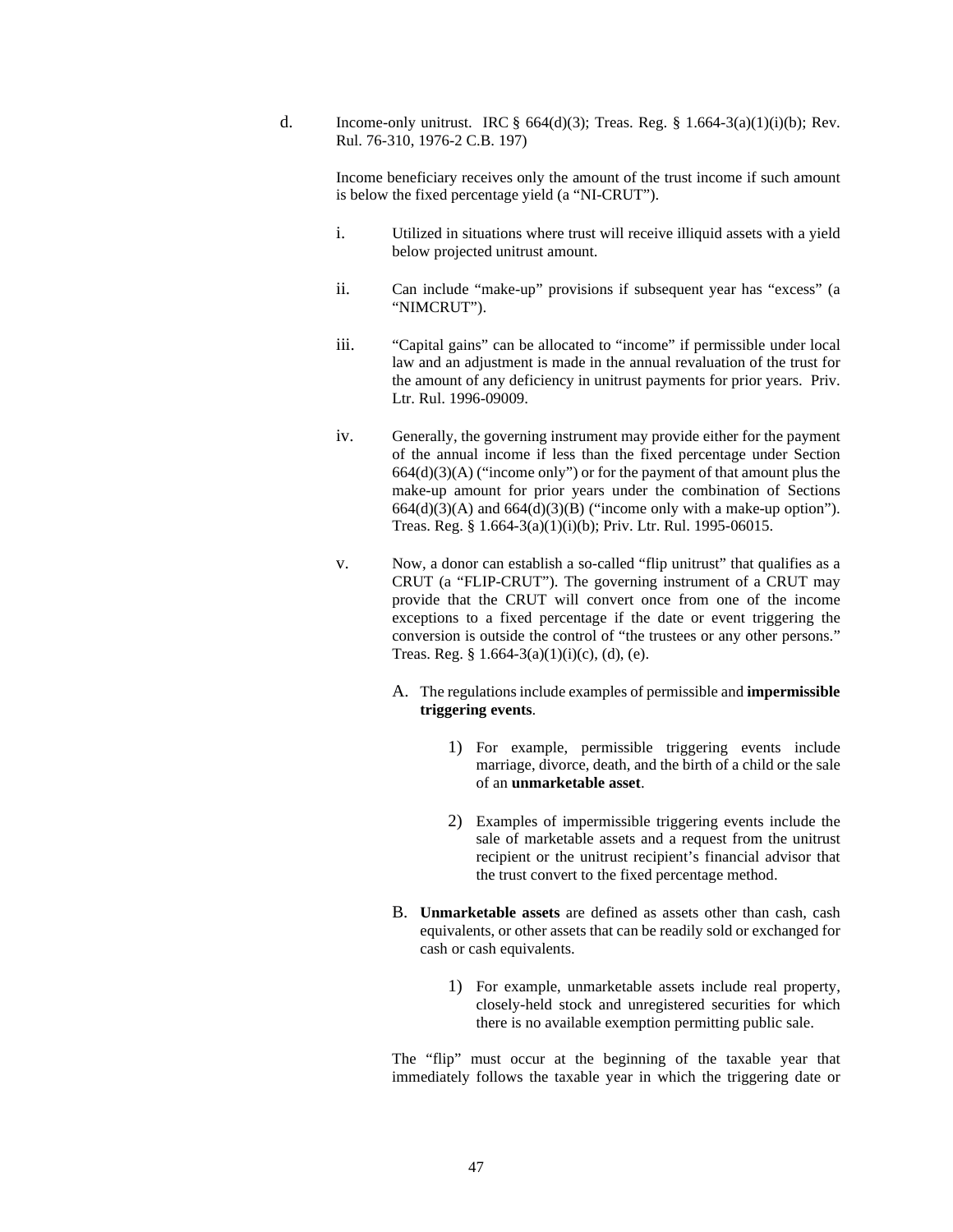event occurs. Any make-up amount described in Section 664(d)(3)(B) is forfeited when the trust flips.

These rules were effective for CRUTs created on or after December 10, 1998. However, existing income exception CRUTs could be reformed to add provisions allowing a conversion to the fixed percentage method provided the triggering event did not occur in a year prior to the year in which the court issued an order reforming the trust. Adding the conversion provisions did not cause the CRUT to fail to function exclusively as a CRT and was not considered an act of self-dealing if the trustee initiated legal proceedings to reform the trust by June 8, 1999.

- vi. Also, the IRS will not allow an allocation of pre-gift appreciation to income. Treas. Reg. § 1.664-3(b)(3). However, permitting pre-gift appreciation to support post-gift payments is not inconsistent with congressional intent.
- e. Application of Section 2702 to NIMCRUTS and FLIP-CRUTs

Under Section 2702 an individual's retained interest generally is valued at zero, unless the interest is a "qualified interest" – usually consisting of the right to either an annuity or a unitrust amount. The new Regulations provide that interests in income exception unitrusts (but not straight percentage payout unitrusts or annuity trusts) retained by the donor or any applicable family member will be valued at zero when someone other than the donor or his or her U.S. spouse or both of them is a non-charitable beneficiary of the trust unless the interest of a donor follows the interest of the other person. Treas. Reg.  $\S 25.2701-1(c)(3)$ .

f. Guidance

Prior to 2005, the IRS provided guidance in the form of illustrated forms. In 2005, the IRS issued eight Revenue Procedures which provide sample forms for charitable remainder annuity trusts. The current Revenue Procedures replace and revoke the earlier guidance. In 2005, the IRS issued eight Revenue Procedures that provided sample forms for charitable remainder unitrusts in factual situations similar to sample forms provided earlier for CRATs. Rev. Proc. 2005-52-59. Each Revenue Procedure is structured in six Sections. After providing a statement of purpose, general background material and statements of scope and objective, each Revenue Procedure provides a basic sample form, annotations to the form and then alternate provisions to the basic form. The factual situations addressed are:

- i. Inter-vivos CRUTs for one measuring life Rev. Proc. 2005-52.
- ii. Inter-vivos CRUT for a term of years Rev. Proc. 2005-53.
- iii. Inter-vivos CRUT with consecutive interests for two measuring lives Rev. Proc. 2005-54.
- iv. Inter-vivos CRUT for concurrent and consecutive interests for two measuring lives – Rev. Proc. 2005-55.
- v. Testamentary CRUT for one measuring life Rev. Proc. 2005-56.
- vi. Testamentary CRUT for a term of years Rev. Proc. 2005-57.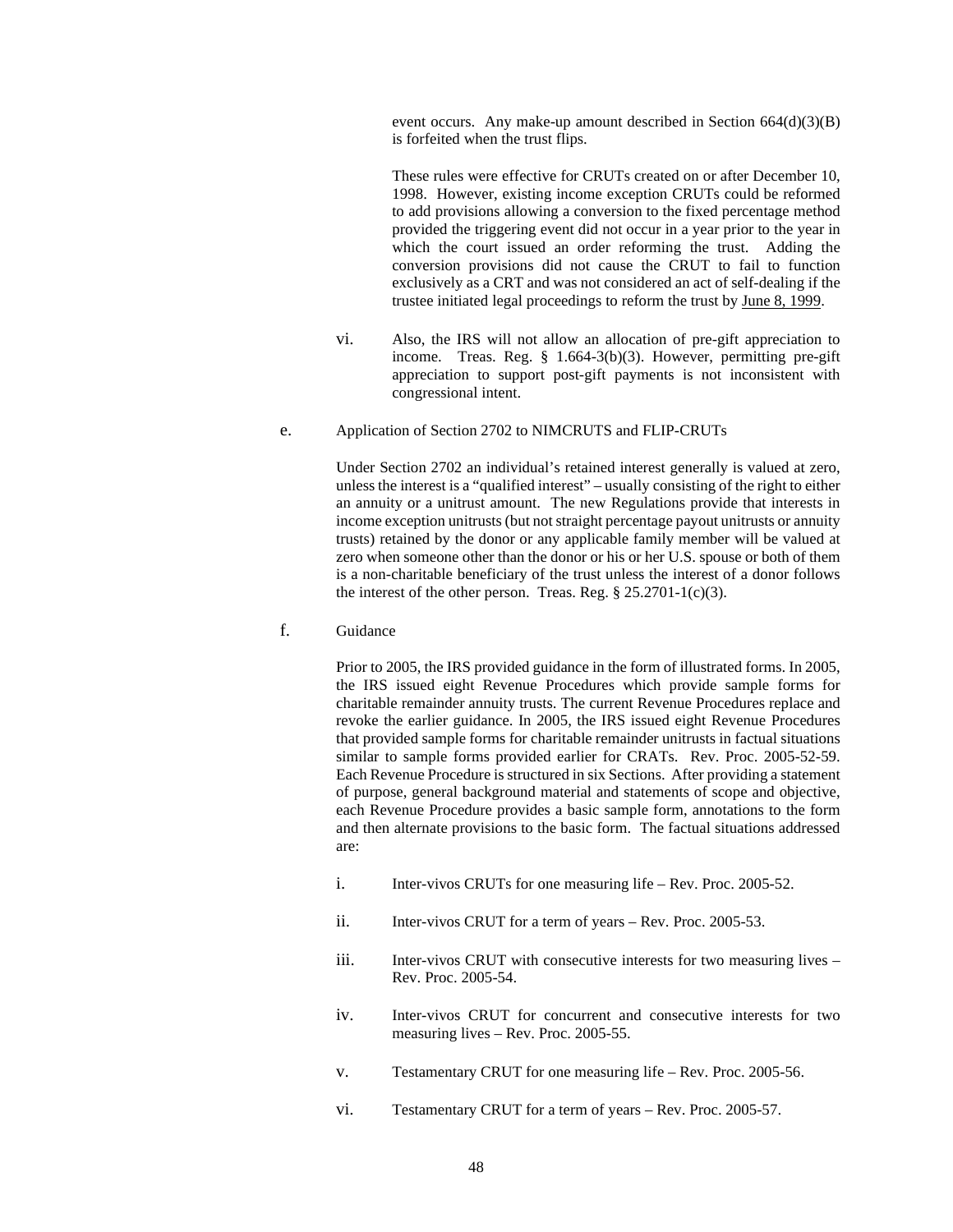- vii. Testamentary CRUT with consecutive interests for two measuring lives – Rev. Proc. 2005-58.
- viii. Testamentary CRUT with concurrent and consecutive interests for two measuring lives – Rev. Proc. 2005-59.
- g. If the donor contributes residential property to a unitrust, continued occupancy by the donor will be treated as retaining an interest other than a unitrust interest, and results in a self-dealing violation.
- h. Advantages and Disadvantages
	- i. This form of charitable trust is most beneficial for a grantor with appreciated property who may intend to make a significant bequest upon death, but who wishes to use the income during his or her lifetime.
	- ii. When the IRS's assumed valuation tables on discount rates exceed the actual rates of return on the unitrust assets, the trust's charitable remainder tends to be over-valued.
	- iii. A stream of benefits can be set up for the non-charitable recipients other than the grantor.
	- iv. The corpus cannot be invaded on a discretionary basis to meet unanticipated future needs.
	- v. CRUTs have the potential for loss of family wealth if actual returns are less than IRS assumed returns.
- 4. Planning Hints for Charitable Remainder Trusts
	- a. Careful Selection of Investments

If the income recipient is in a high-income tax bracket, the charitable trust can invest largely in tax-exempt bonds, generating little income tax liability for the grantor/beneficiary. However, care is required to assure compliance with applicable fiduciary standards (since the exempt bonds are held for the convenience of the current beneficiary, which could be viewed as being at the expense of the charitable remainderman). Also, note that tax-exempt bond income will not be deemed distributed to the beneficiary until all capital gain and ordinary income, from all years, has been distributed.

b. As a Redemption Device

When an owner of closely held stock wants to make a charitable gift and wants the stock redeemed (so-called "charitable bailout"), a remainder trust can be an appealing device. Attention must be given to the private foundation rules.

- i. Deduction of the gift of appreciated stock to the trust is subject to the 30% limitation (unless a 100% reduction in capital gain is elected).
- ii. A five-year carryover is allowed on excess deductions.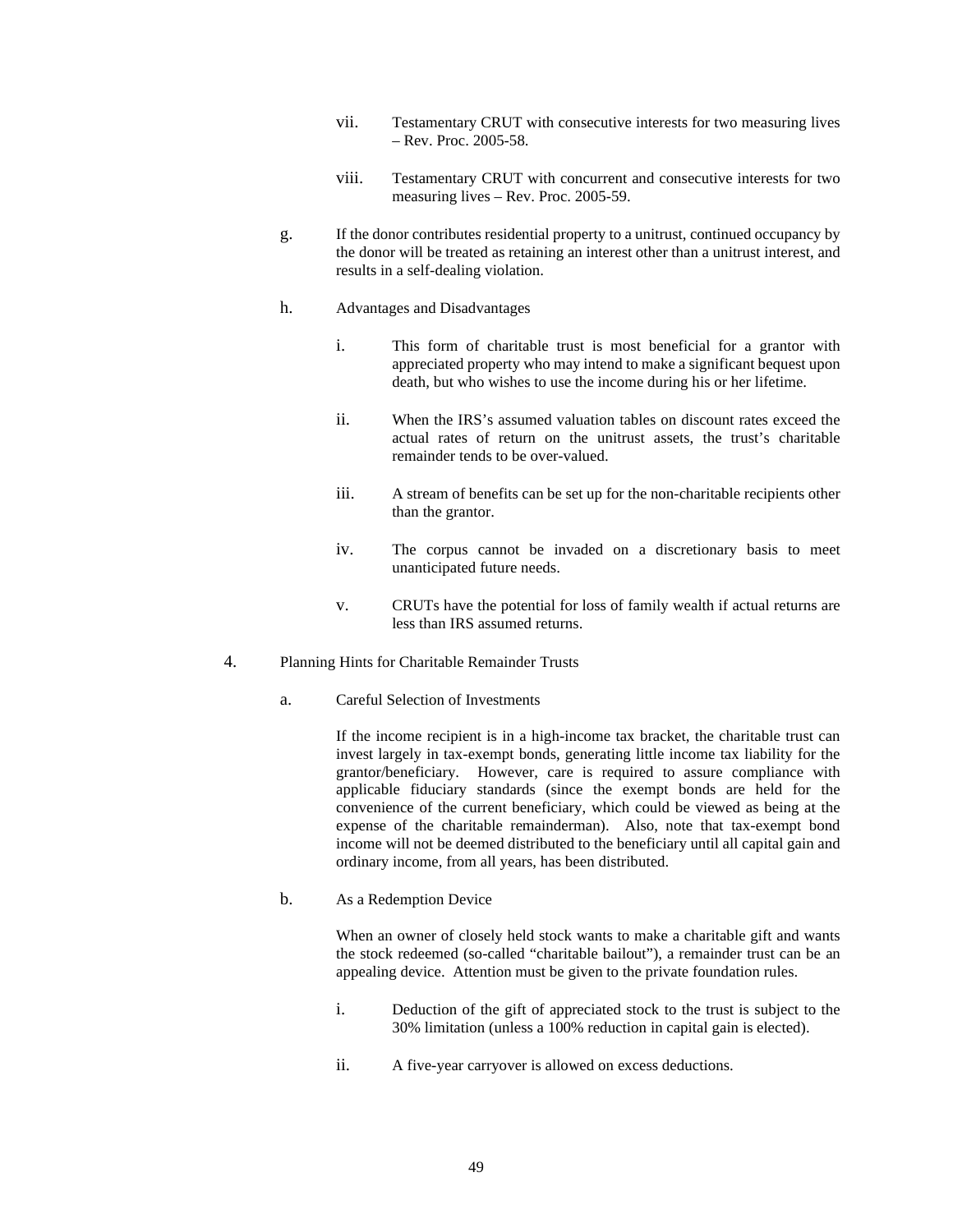- iii. The trust is a tax-exempt organization and pays no capital gain on the redemption (or ordinary income on a partial redemption).
- iv. Under Revenue Ruling 78-197, 1978-1 C.B. 83 and *Palmer v. C.I.R.*, 62 T.C. 684 (1974), *aff'd on other issues*, 523 F.2d 1308 (8th Cir. 1975), if the donee is not legally bound to surrender the shares for the redemption and cannot be compelled to submit them to the corporation, the gain is not imputed to the shareholder grantor. *But see Blake v. C.I.R.*, 42 T.C.M. 1336, *aff'd*, 697 F.2d 473 (2nd Cir. 1982), (gift of stock plus charity's redemption plus purchase of yacht from donor equals sale of stock and gift of yacht).
- v. Any portion of the distribution not properly charged to the capital account reduces corporate earnings and profits. IRC § 312.
- vi. For a roadmap for avoiding self-dealing violations on such a redemption, see Private Letter Ruling 1997-34015 and 1997-19039, both of which apply the exceptions in Section  $4941(d)(2)(F)$  and Treasury Regulation Section 53.4941(d)-3(d).
- vii. A charitable remainder trust can be terminated before its term expires with the consent of the private beneficiaries and the charitable beneficiary. The trust's assets can be sold, the values of the respective interests can be commuted, and the trust assets distributed accordingly. The IRS has characterized a termination on such a basis as a sale by the private beneficiaries to the charity of their life interests in exchange for lump-sum cash payments. The private beneficiaries recognized gain as ordinary income and their basis in the life estates was ignored. Priv. Ltr. Rul. 1989-48023.
- 5. Charitable Remainder in a Qualified Terminable Interest Property ("QTIP") Trust

Since any remainder beneficiary may be designated for a QTIP, it is possible for a surviving spouse to receive an income interest (possibly with principal invasion powers) with the remainder being dedicated to charity.

- a. Result: Pursuant to Section 2056, the full amount of the trust principal is deductible (as a marital deduction) when the decedent dies, and when the surviving spouse dies there is no estate tax because the transfer of the remainder qualifies for charitable deduction under Section 2055.
- b. Advantages over a charitable remainder trust include:
	- i. Spouse gets all income, not limited by fixed formula amount; and
	- ii. Spouse (or trustee) can hold invasion powers over the principal of the trust.
- c. Disadvantages relative to a charitable remainder trust:
	- i. No income tax deduction for lifetime QTIP with a charitable remainder. IRC § 170(f)(2)(A).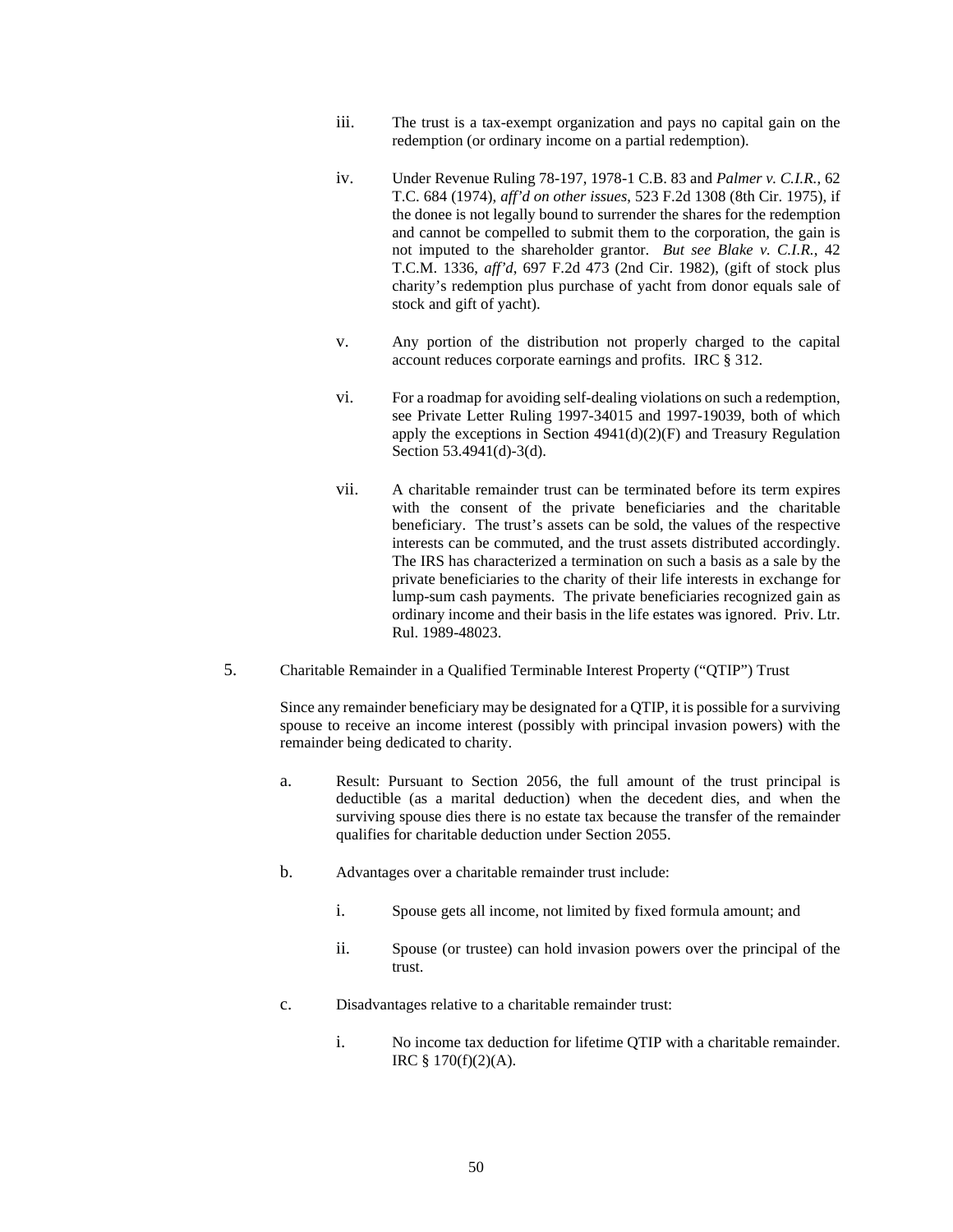- ii. With a QTIP, all income must be distributed to the surviving spouse at least annually. With a unitrust or annuity trust, only the payments required under the trust must be made to the spouse. If there is excess income beyond the payment requirements, it is not subject to tax given the trust is tax exempt, and the accumulation may, in the future, benefit the non-charitable beneficiary and/or the charitable remainder beneficiary.
- 6. Tax Consequences to Early Termination of Charitable Remainder Trust
	- a. Private Letter Ruling 2004-41024 addressed the early termination of a CRUT designed to operate for a twenty-year term. The trustees filed a petition in state court seeking approval for the trust's early termination, and the attorney general had no objections. Upon the termination of the trust, the trustees planned to distribute the actuarial value of its unitrust interest to be determined using the discount rate in effect under Section 7520 on the date of termination and using the methodology under Section 1.664-4 of the Income Tax Regulations for valuing interests in a CRUT. The balance of the trust estate would be distributed to the charitable remainder beneficiary.
	- b. The IRS concluded, subject to court approval of the early termination that:
		- i. The proposed early termination of the trust and the distribution of the trust's property to annuitant and the charitable beneficiary in proportion to the present value of their respective interests would not constitute a termination of a private foundation under Section 507;
		- ii. The proposed early termination and distribution would not be an act of self-dealing under Section 4941;
		- iii. The proposed early termination and distribution would not be a taxable expenditure under Section 4945; and
		- iv. The entire amount realized by the annuitant as a result of the early termination of the trust would be long-term capital gain.
- 7. Division of Charitable Remainder Trust Incident to Divorce

In Private Letter Ruling 2005-02037 the IRS was asked to rule with respect to a CRUT created by a husband that provided an annuity to him for his life and then to his wife for hers, if she survived him. Incident to divorce, the couple proposed to divide the CRUT in two with each spouse as the sole non-charitable beneficiary of one of the successor CRUTs. All other terms of the original CRUT would carryover. On the facts, the IRS ruled:

- a. The division would not cause any of the trusts to fail to qualify as a CRUT under Section 664.
- b. While *Cottage Savings* would result in gain or loss recognition, given that the spouses would "enjoy legal entitlements that are materially different in kind or extent from those enjoyed prior to the division," Section 1041(a) applies to defer the recognition, given the division is "incident to the divorce."
- c. The successor trusts could tack their holding periods to the holding periods of the original CRUT.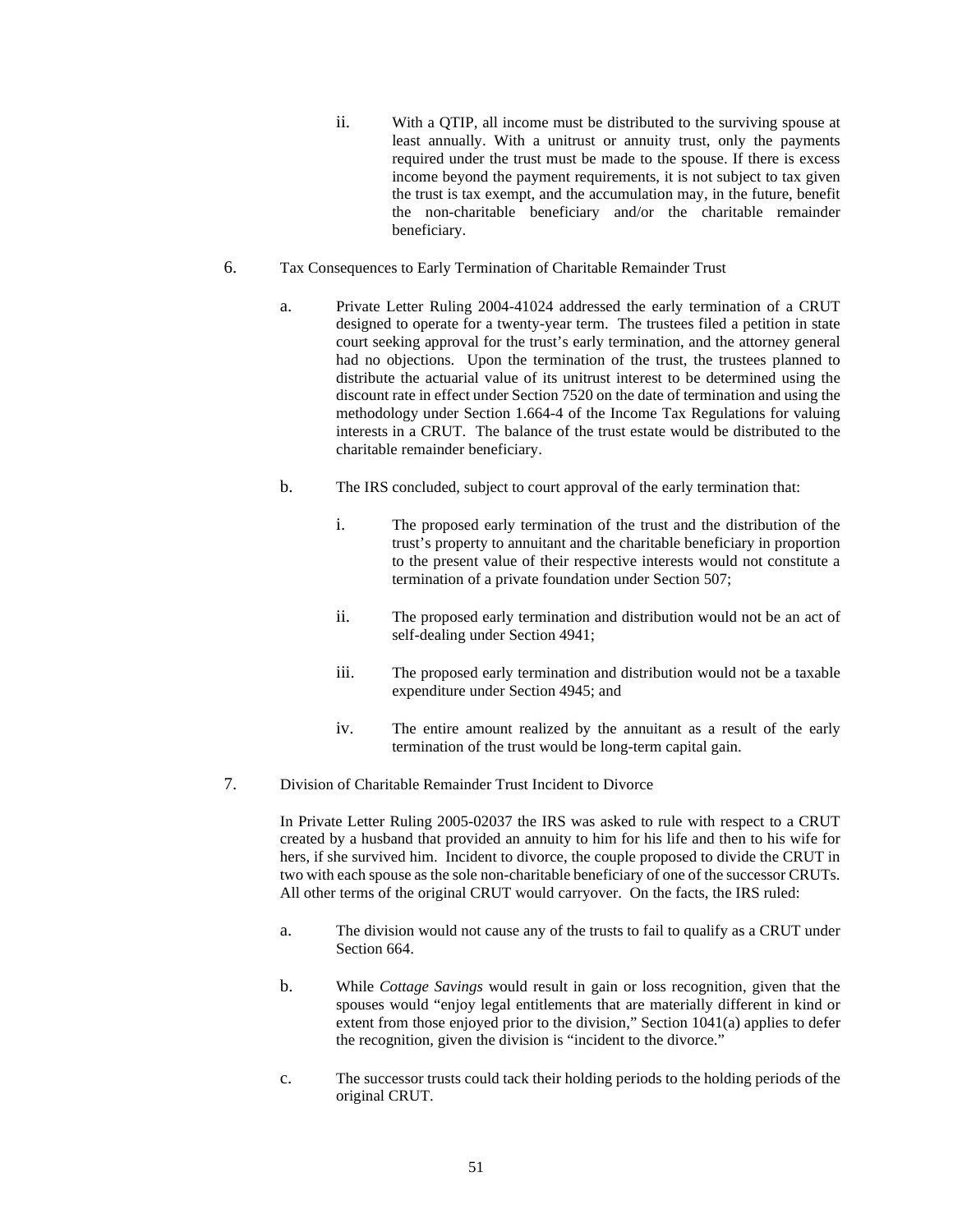- d. The division would not be an act of self-dealing or taxable expenditure under Sections 4941 or 4945. *See also* Priv. Ltr. Rul. 2005-39-058.
- 8. Pooled Income Funds

Pooled income funds are like charitable remainder trusts in most respects; however, they are maintained by the charities themselves, commingling contributions and giving the donors a percentage of the total trust shares. If contributions to the fund are to qualify for income tax deductions, the fund must qualify under Section  $642(c)(5)$ .

- a. To qualify, the fund must meet the following conditions:
	- i. The donor must retain a life income interest for himself or herself or for one or more non-charitable beneficiaries who are alive and ascertainable at the time of the contribution. In Pooled Income Funds, a term of years is not permitted.
	- ii. All property of the donors must be commingled.
	- iii. Neither the donor nor a non-charitable beneficiary may serve as a fiduciary.
	- iv. The fund cannot receive or invest in tax-exempt income producing securities.
	- v. For each year in which a non-charitable beneficiary is entitled to receive income, he or she must receive an amount determined by the fund's rate of return for that year.
	- vi. On termination of the life interest, the remainder interest must be separated from the fund and paid to or retained for the charity's use.
	- vii. There must be an irrevocable remainder to a public charity as described in Sections  $170(b)(1)(A)(i)$  through (vi).
	- viii. The fund must be maintained or controlled by the charity to which the remainder interests are contributed. Despite this requirement (Section  $642(c)(5)(E)$ , the IRS has approved a pooled income fund created by a community foundation where the donor can require that the remainder pass as an unrestricted contribution to a designated fund maintained by the community foundation for a specific supported charity in the community. Rev. Rul. 96-38, 1996-1 CB 44.
- b. Pooled income funds are cheaper for the donor since, generally, there are no legal fees associated with the gift. Some larger charities have several pooled income funds, so the client can choose the character of income (other than tax-exempt) he or she wants.
- c. Calculation of Value of Remainder Interest
	- i. Life of one beneficiary. Treas. Reg.  $\S 1.642(c)-(6)(e)(6)$ , Table S.
	- ii. Lives of two beneficiaries. IRS Pub. No. 723D, Table G (2).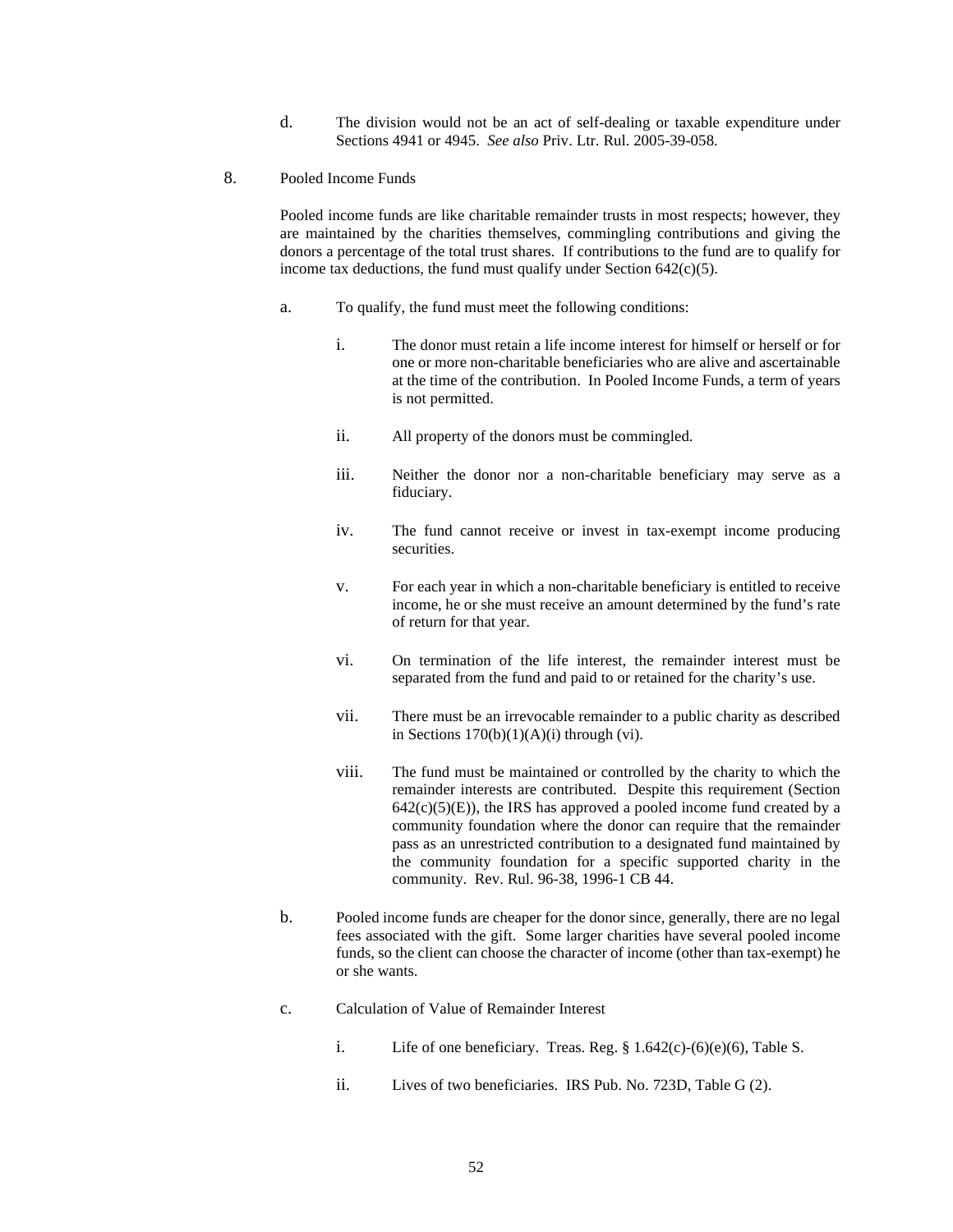- iii. Examples of remainder interest value calculations. IRS Publication 1457, Actuarial Values – Book Aleph.
- iv. Actuarial Valuation Tables. IRS Publication 1458, Actuarial Values Book Beth.
- v. The rate of return for transfers made to pooled income funds in existence for less than three taxable years is deemed to be 1% less than the highest annual average of the IRC § 7520 rates for the three calendar years preceding the year of the transfer, recomputed annually until the pooled income fund has been in existence for three years. Treas. Reg. § 1.642(c)-  $6(e)(4)$ .
- d. Income Tax Treatment of the Trust
	- i. Trust is taxable
		- A. Deduction allowed for income distributions. IRC § 661.
		- B. Deduction allowed for long-term capital gain set aside for charitable remainderman. IRC  $\S$  642(c)(4).
		- C. Leaving only short-term capital gains, if any, subject to tax.
	- ii. Special characteristics to be observed to maintain status.
		- A. No investment in tax-exempt securities is allowed. IRC § 642(c)(5)(C).
		- B. Trust must be maintained by the public charity remainderman. IRC  $§$  642(c)(5)(E).
	- iii. Minimum tax for excess itemized deductions is not applicable.
- e. Application of private foundation rules to the trust is the same as in the case of charitable remainder trusts, but control by the remainder beneficiary makes violations unlikely.
- f. For sample pooled income fund provisions see Revenue Procedure 88-53, 1988-2 C.B. 712.
- g. Advantages and Disadvantages of Pooled Income Funds
	- i. Because a charitable deduction is allowable for the present value of the remainder interest payable to charity and because there is no charitable deduction for amounts paid to an income beneficiary, pooled income funds are not subject to the prohibitions on excess business holdings or jeopardy investments. IRC § 4947(b)(3)(B).
	- ii. When appreciated property is gifted to a pooled income fund, the donor obtains an immediate tax deduction, avoids the immediate payment of income tax on capital gains generated upon the sale of the property, and recognizes an increase in the cash flow for himself or herself or for other non-charitable beneficiaries.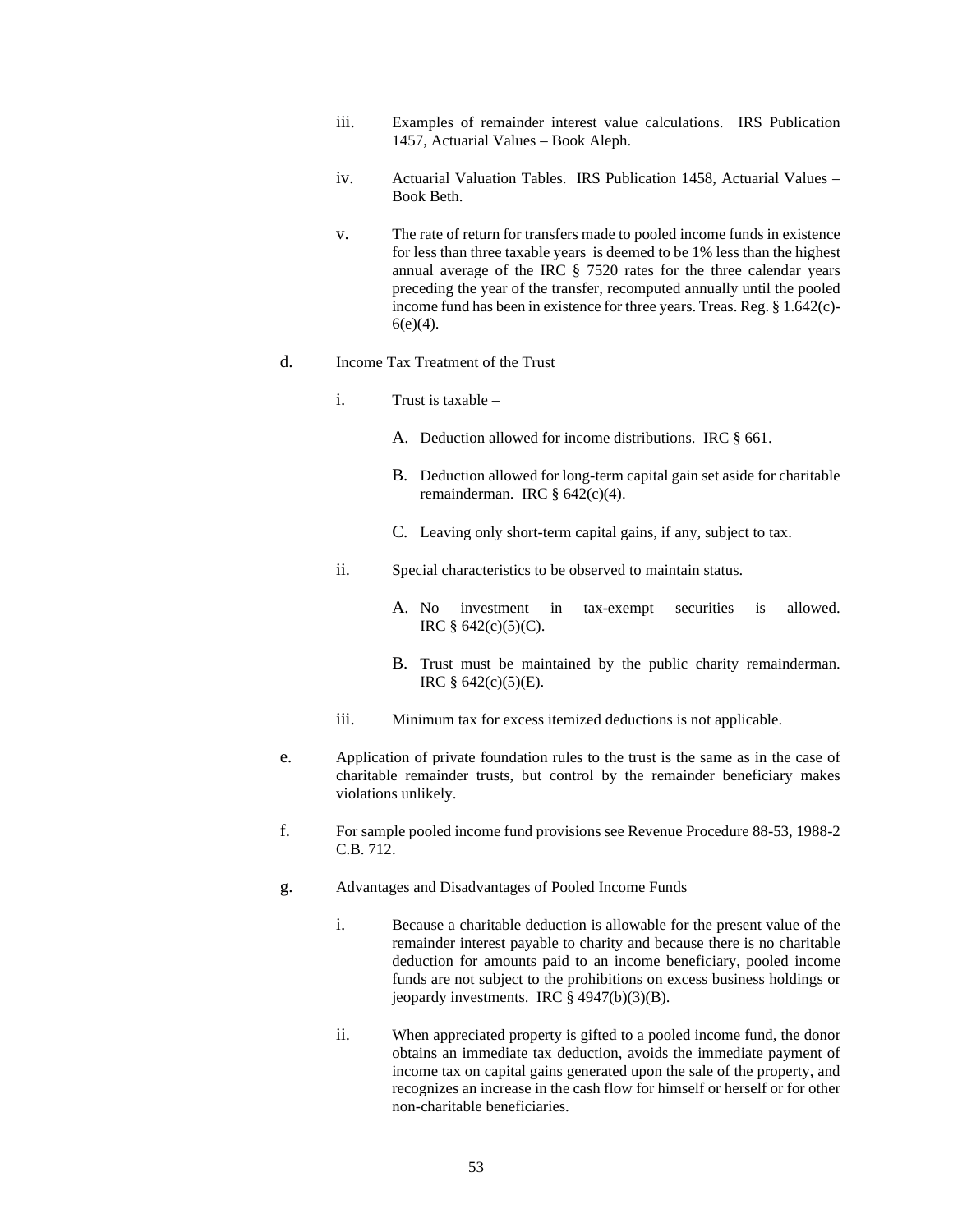- iii. The corpus cannot be invaded on a discretionary basis to meet unanticipated future needs.
- iv. There is a potential for loss of family wealth if actual returns are less than IRS assumed returns.
- v. The Donor does not get to select the trustee, and thus the investment strategy cannot be fine-tuned to the needs of the individual donor.
- 9. Non-Trust Income Vehicle The Charitable Gift Annuity
	- a. Many charitable planners turn automatically to the charitable remainder trust when a client's needs dictate the use of a gift vehicle that will produce an income stream for one or more individual beneficiaries. There is one such vehicle, however, the charitable gift annuity, that does not use a trust, and hence may be preferable in some situations. Possible advantages vary with the facts, but may include avoidance of the Chapter 42 private foundation penalty taxes and possible reduced expenses.
	- b. A charitable gift annuity is a contractual arrangement between a donor and a charity; the donor transfers cash or property to a charity in exchange for the charity's promise to pay the donor (or another designated annuitant) an annuity for life.
		- i. The value of the annuity stream is less than the amount transferred to the charity, and the excess is a deductible charitable gift.
		- ii. The annuity may be made payable immediately or may be deferred for one year or more from the date of transfer.
			- A. A deferred payment annuity provides for tax-free compounding of the amount transferred until payment begins. Thus, the annuitant's payments and the donor's initial deduction are both somewhat larger.

*Note*: that this is the only income vehicle that permits the beneficiary's income stream to begin at some future date (i.e., a deferred annuity).

- c. No specific code provision governs gift annuities, and they are not subject to the private foundation rules.
	- i. Because they are part-gift part-sale transactions, Section 1011(b) requires that, in computing any capital gain realized, the donor must allocate his or her basis in any property transferred to the donee. *See* Treas. Reg. § 1.1011-2.
	- ii. Also, a survivorship interest in a spouse will qualify for the marital deduction if no benefits are provided to persons other than the spouse. *See* Treas. Reg. § 20.2056(b)-1(g), Example 3.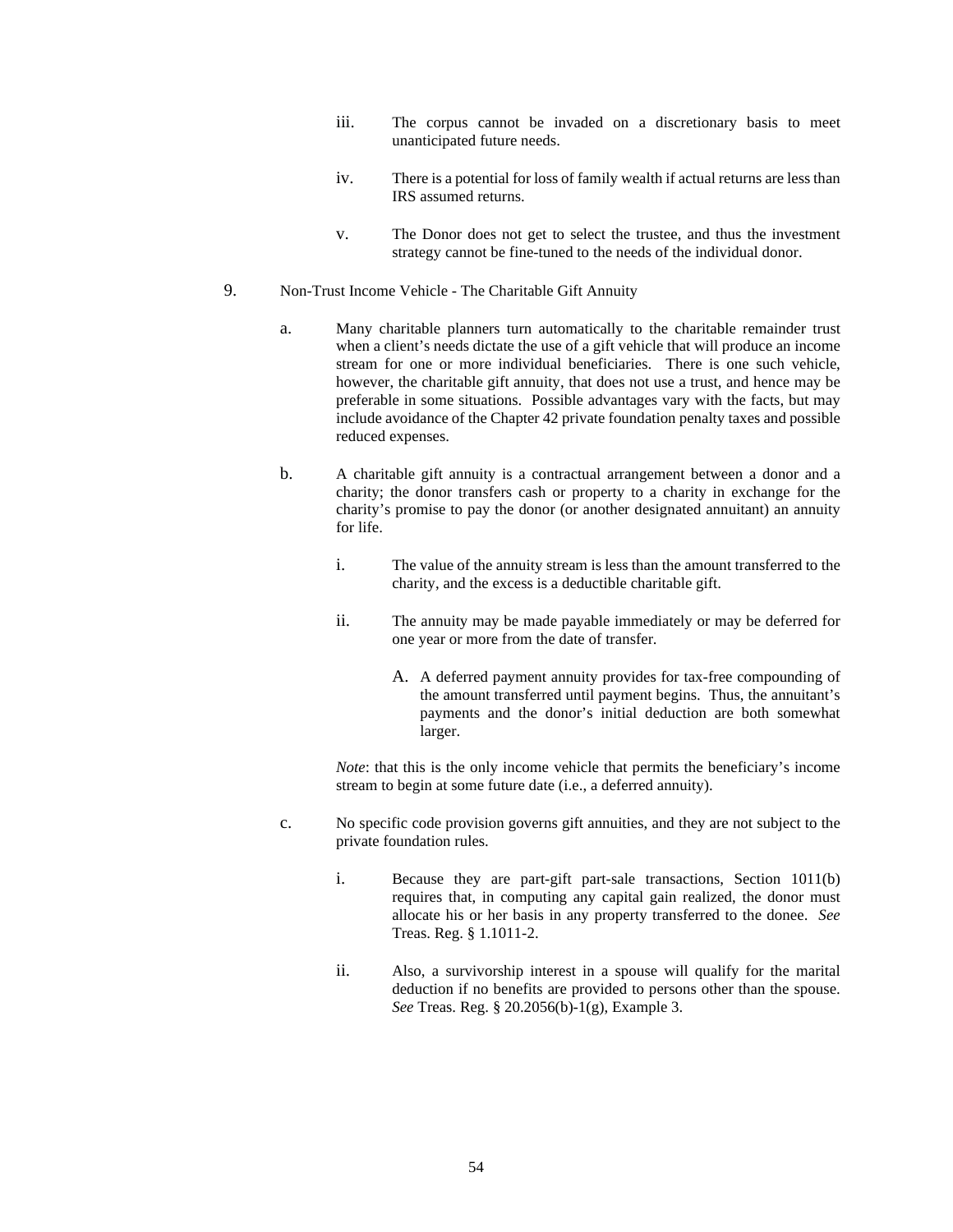# D. Charitable Lead Trust

- 1. Opportunities
	- a. Opportunities for Private Wealth Planning

Many planners are familiar with the Charitable Lead Trust as a device for avoiding or reducing transfer taxes on large transfers. Currently, the device is useful to reduce or eliminate gift tax exposure for inter-vivos gifting and to reduce estate tax exposure for death time gifting. Similar advantages apply to the generationskipping transfer ("GST") tax for both inter-vivos and death time transfers. Since the 2001 Tax Act, the ability to reduce gift taxes has become a greater focal point for many clients and, as a result, the utility of the CLT has enjoyed a renaissance.

b. Opportunities for Charities

Every charity runs the risk of missing an opportunity to present the non-tax "case" to its constituency at a time when virtually every person of means has or will review his or her estate plan and consider revisions to existing plans. In the long run, this may serve to refocus a charity's planned giving outreach on its mission rather than exclusively on its ability to provide tax benefits to the donor.

- c. Some Preliminary Thoughts
	- i. The testamentary CLT traditionally has been used as a means of reducing or eliminating estate taxes.
	- ii. As clients take into account whatever revised federal transfer tax will apply to them, they will be inclined to review and update their estate plans. While the estate tax and the GST tax may cease to be a major factor for many, gift taxes and the transfer of assets to younger family members during life are still a compelling estate planning objective. This has put a premium on gift tax savings and the CLT is (and will remain) a classic means of achieving such savings.
	- iii. Similarly, the increased GST tax exemption has encouraged some clients to create generation-skipping arrangements. CLTs offer an attractive alternative means of structuring such generation skipping.
	- iv. The CLT presents a number of useful applications apart from transfer tax savings:
		- A. As a vehicle for charitable contributions by persons who face disallowance of deductions for personal contributions due to the individual percentage limitations;
		- B. As a private foundation substitute to fund family charitable giving for a set period; and
		- C. As a means of facilitating family transfers of real estate and business assets.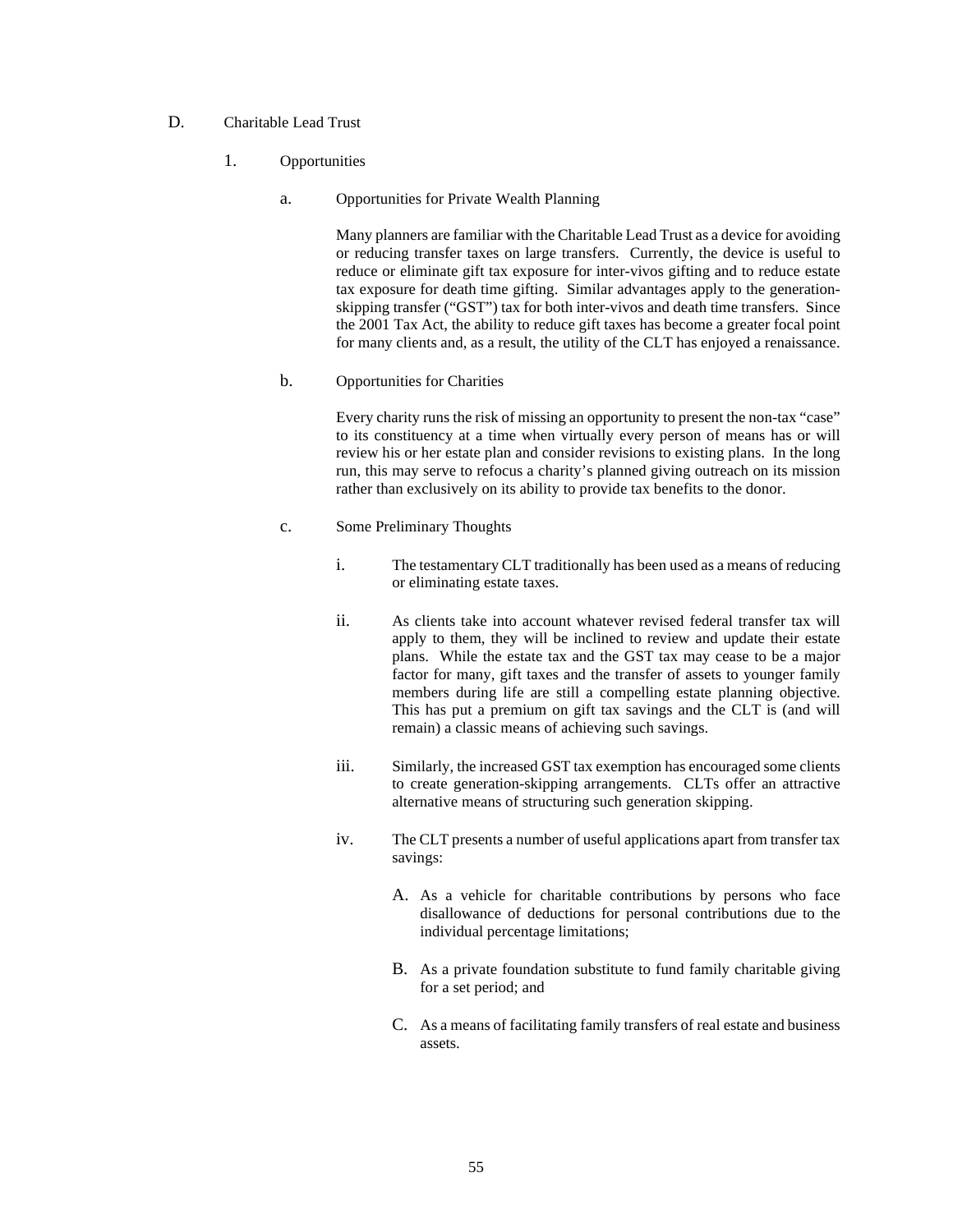# d. General Planning Considerations

- i. The principal tax advantage of a Qualified Non-Grantor CLT is the possibility to leverage the donor's available gift tax or estate tax applicable exclusion amounts and/or GST exemption amount. With caution this can be done with assets which are in a structure that provides favorable valuations for transfer tax purposes.
- ii. In larger estates where there will be a large estate tax deferral through the use of the unlimited marital deduction when the first spouse dies, the creation of a testamentary lead trust at the death of the surviving spouse is a good way to eliminate taxes upon the second death. This may be done in the documents of the first spouse to die by providing a QTIP trust for the surviving spouse followed by a CLT.
- iii. Often planners stagger the termination dates for a series of CLTs to provide varying amounts of money to the beneficiaries at various points in time. For example, a planner might establish three CLTs, one to end after five years, another after eight years and another after ten years. The brevity of the shorter terms may preclude a gift or estate tax deduction equal to 100% of the value of the contributed property but should still allow a significant reduction in transfer tax.
- iv. Generally, it is better to use a CLT than a marital trust for deferral if there is a strong likelihood of substantial appreciation. With a marital trust the appreciation will be subject to estate tax when the surviving spouse dies while the appreciation in a CLT will drop down a generation (assuming proper selection of remainder beneficiaries).
- e. Basic Illustration of Tax Advantages

If a donor contributed four million dollars on November 1, 2021 to a Charitable Lead Annuity Trust paying an annuity of 7.212% (\$288,494/year) for a term of fifteen years, the taxable portion of the transaction (gift tax) would be \$0.00 (at the October 2021 Section 7520 rate of 1.0%). Presuming that, net after taxes, the corpus grows by 5% each year, approximately \$2,090,000 will pass to the donor's private beneficiaries at the end of the 15-year term, free of any additional gift tax. If the growth is 7%, the remainder will increase to approximately \$3,786,550. More importantly, during the same fifteen-year period, \$4,327,412 will have been paid to the donor's intended charities.

Even if we used a more historically "normal" Section 7520 rate, i.e. 4%, with the same gift (\$4 million) and the same fifteen-year term, a "zeroed out" CLAT would provide \$5,396,460 million to the intended charities over the term and \$552,522 or \$1,995,609 million will pass to the private beneficiaries at net growth rates of 5% and 7%, respectively.

- 2. Charitable Lead Trusts The Fundamentals
	- a. A Working Definition
		- i. Conceptually, a CLT is the reverse of a Charitable Remainder Trust. With a CLT, a fixed or variable annuity is paid to charity for a determinable period which may be measured by a term of years or by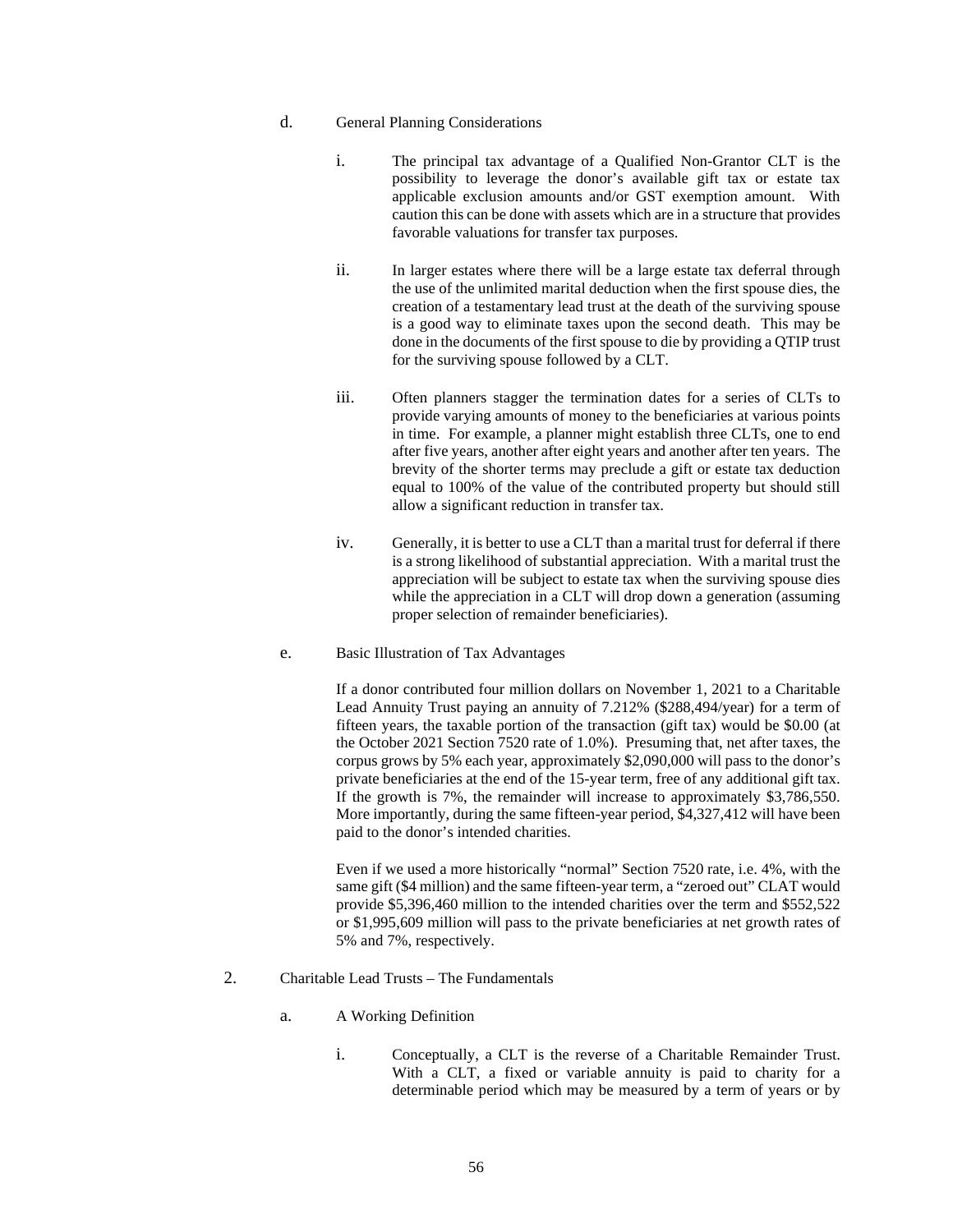reference to the life of one or more individuals; the remainder passes outright or in trust to one or more non-charitable beneficiaries.

- A. The charity should qualify under the applicable Sections of the Code, Sections 170, 2055 and 2522, which govern the type of deduction associated with the creation of the charitable lead trust.
- ii. The remainder beneficiary can be one or more individuals, partnerships, corporations, estates or trusts. CLTs have been one of the more valuable planning structures available for wealthier individuals who wish to give to charity but also want to provide for the continued affluence of designated family members.
- iii. Two separate gifts are made when the CLT is created: a gift of a current interest to one or more charitable beneficiaries; and a gift of the remainder interest to one or more non-charitable beneficiaries. The donor is liable for gift or estate tax on the present value of the noncharitable remainder interest.
- iv. The principal tax advantage to a CLT lies in the transfer tax deduction for the present value of the charitable interest. The CLT has been used most appropriately in situations where the donor and his or her family have no immediate need for all of the income that they currently enjoy and are willing to forego some current benefit in exchange for the prospect of long-term capital appreciation.
- v. The trust property and any appreciation on that property are removed from the donor's estate, unless the donor retains any powers that could lead to its inclusion in his or her estate under Sections 2036 or 2038 of the Code.
- vi. The donor must designate the charitable beneficiary when the trust is created (or provide a method for designating the charity that is beyond his or her legal control). Unless great care is taken with the wording and structure of the charitable benefit, a donor should not designate a private foundation of which he or she is a trustee as the charitable beneficiary of a CLT created by that donor.
- vii. The term of the lead interest can be measured in a variety of ways:
	- A. In years;
	- B. By the life or lives of individuals living when the CLT is created;
	- C. A measuring life plus a term of years; or even
	- D. By the shorter of a term of years or a measuring life plus a term of years.

Treas. Reg. §§ 1.170A-6(c)(2); 20.2055-2(e)(2); 25.2522(c)-3(c)(2) and Rev. Rul. 85-49, 1985-1 C.B. 330. See Ltr. Rul. 1997-21006.

The core requirement is that the term is ascertainable when the CLT is created.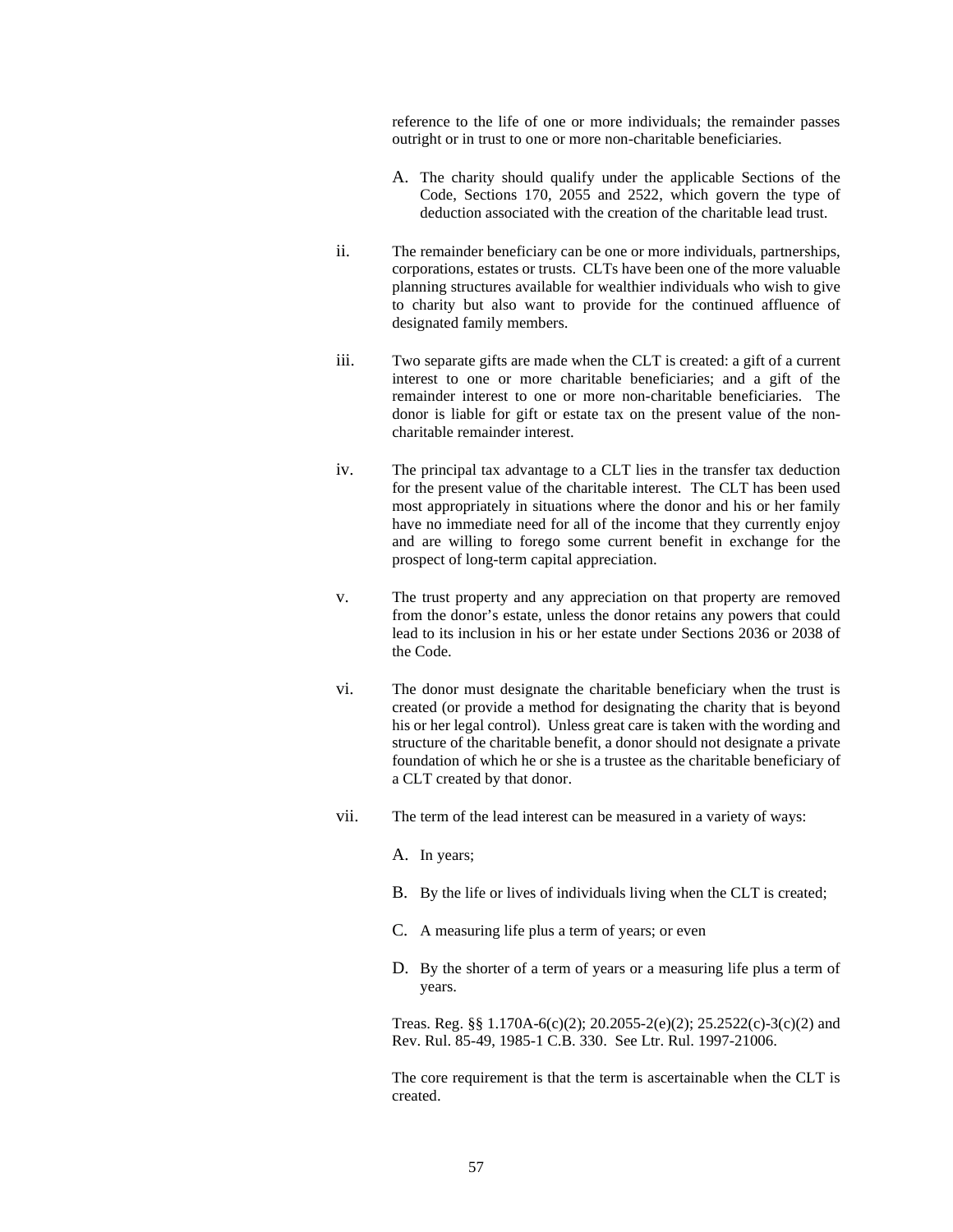b. *Cautionary Note*: There are two basic varieties of qualified CLTs: those created inter-vivos or at death that are treated as separate taxpayers (often referred to as Qualified Non-Grantor CLTs) and those created inter vivos where the grantor is treated as the owner of the CLT's income for income tax purposes (often referred to as Qualified Grantor CLTs). Another variation is a Non-Qualified Non-Grantor CLT created during life. These materials first address only Qualified Non-Grantor CLTs. Qualified Grantor CLTs and Non-Qualified Non-Grantor CLTs are discussed in Section D.7. of this outline.

#### c. Qualified CLTs

A Qualified CLT is a trust that meets the various statutory definitions that qualify a donor's transfer to the CLT for one or more tax deductions. IRC  $\S$ § 170(f)(2),  $2055(e)(2)(B)$ ,  $2522(c)(2)(B)$ . To be Qualified, the CLT must pay the charitable lead interest in the form of a fixed annuity or unitrust amount. The CLT need not specify a particular charitable recipient; this designation can be left to the trustees and can be changed by the trustees from year to year. Ltr. Ruls. 2000-43029; 1997-48009; 1993-31015; 1980-51159.

# d. Charitable Lead Annuity Trust

A charitable lead annuity trust is an irrevocable trust under which a sum certain is to be distributed periodically to one or more charitable beneficiaries not less often than annually for a term of years or during the life or lives of one or more individuals who are living when the trust is created. The principal of the trust must be used to satisfy the annuity if trust income is insufficient. So long as the annuity payments are determinable when the CLT is created, provision can be made to vary them. Treas. Reg. §§ 1.170A-6(c)(2)(i); 20.2055-2(e)(2)(vi) and 25.2522(c)-3(c)(2)(vi).

Unlike the rules governing charitable remainder annuity trusts there is no explicit prohibition against making additional contributions to a charitable lead annuity trust. But see Ltr. Rul. 1993-04020. However, such contributions do not generate additional estate or gift tax deductions because the amount of the annual guaranteed annuity payment must be determinable at the inception of the trust. Treas. Reg. §§  $1.170A-6(c)(2)(i)(A)$ ,  $20.2055-2(e)(2)(vi)(a)$  and  $25.2522(c)$ - $3(c)(2)(vi)(a)$ . Furthermore, it is unclear how the annuity amount would be adjusted to take such additions into account. Accordingly, most planners have assumed that such additions must be prohibited and that separate trusts must be created to hold such assets. See Ltr. Ruls. 1980-34093 and 1980-21095.

#### e. Charitable Lead Unitrust

A charitable lead unitrust is an irrevocable trust under which a fixed percentage of the net fair market value of its assets (valued annually) is to be distributed not less often than annually to one or more charitable beneficiaries for a term of years or during the life or lives of one or more individuals who are living when the trust is created. Corpus must be used to satisfy the unitrust amount if income is insufficient. Unlike charitable remainder unitrusts, a net income limitation is not available. Rev. Rul. 77-300, 1977-2 C.B. 352; Ltr. Rul. 1979-18102. Further, the trust instrument may not provide for the percentage to vary over the term of the CLT. Treas. Reg. §§  $1.170A-6(c)(2)(ii)(A)$ ,  $20.2055-2(e)(2)(vii)(a)$  and  $25.2522(c)-3(c)(2)(vii)(a)$ .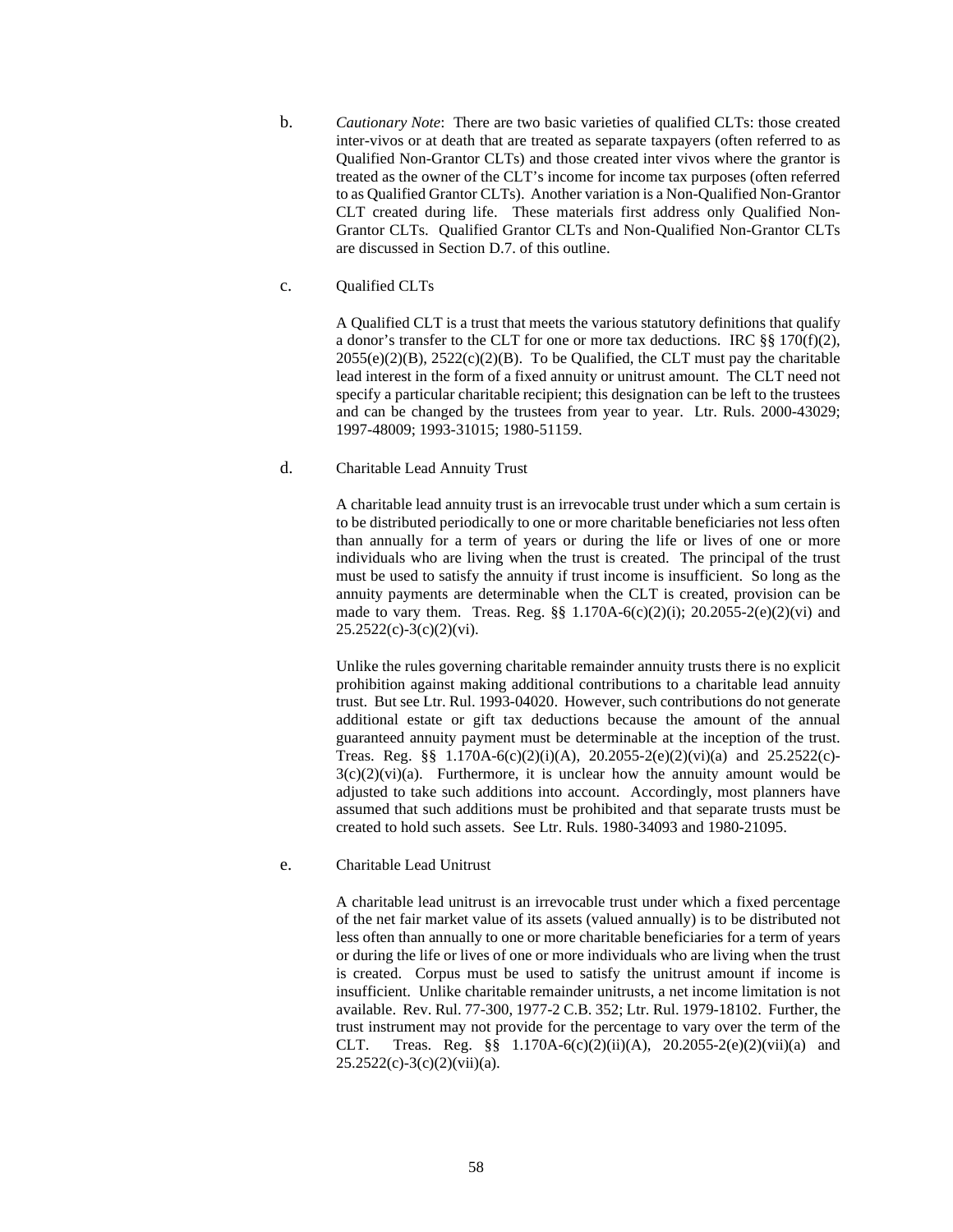In computing fair market value of the trust, all assets and liabilities are taken into consideration without regard to whether particular items also are taken into account in determining trust income. The same valuation date and method should be used each year. If these details are not specified in the trust, the trustee must select the date and method on the first income tax return that the trust is required to file. Treas. Reg. §§ 1.170A-6(c)(2)(ii), 20.2055-2(e)(2)(vii), 25.2522(c)-  $3(c)(2)(vii)$ .

There is no specific prohibition against additional contributions being made to charitable lead unitrusts. The IRS has ruled that a provision that allows additional contributions to be made would not disqualify the trust: in fact, a gift tax deduction may be allowable for such contributions. *See* Priv. Ltr. Rul. 1980-52068 and 1980-43077. However, these are only private letter rulings and should not be relied upon as precedent.

#### f. Additional Considerations

- i. There is no minimum or maximum payout requirement and no limitation on the number of years that the annuity can be paid to charity. IRC §  $170(f)(2)(B)$ ; Treas. Reg. § 1.170A-6(c)(2)(i)(A).
- ii. The trust remainder is distributed to or held for the benefit of the donor's non-charitable beneficiaries.
- iii. A clause that "saves" the trust from violating any applicable rule against perpetuities will not disqualify the trust, even if the trust's term is shortened as a result. Ltr. Ruls. 1981-04213 and 1997-21006.
	- A. However, a charitable lead interest will not qualify as a guaranteed annuity interest if the trustee has the discretion to commute and prepay the charitable interest prior to the expiration of the specified annuity term. *Crown Income Charitable Fund v. C.I.R.*, 98 T.C. 327 (1992) *aff'd*, 8 F.3d 571 (7th Cir. 1993); *see also* Rev. Rul. 88-27, 1988-1 C.B. 331; Priv. Ltr. Rul. 97-34057.
- iv. In general, no amounts may be paid for private purposes from the charitable lead annuity trust until the expiration of the charitable annuity term. Treas. Reg. §§ 1.170A-6(c)(2)(i)(E), 1.170A-6(c)(2)(ii)(D).
	- A. However, in light of the Tax Court's decision in *Boeshore Estate v. C.I.R.*, 78 T.C. 523 (1982), the IRS issued final regulations that acknowledge a non-charitable interest in the form of qualifying annuity or unitrust interest can precede a charitable lead interest. T.D. 9068 (July 7, 2003).

#### g. Reformation

The transfer of a partial interest to a charity generally will not qualify for a deduction (unless the trust interest is a qualified annuity or unitrust interest) even if the non-charitable trust interests are clearly separable. Rev. Rul. 77-97, 1977- 1 C.B. 285. The Tax Reform Act of 1984 included permanent "reformation" rules which permit the amendment of certain charitable trusts which otherwise would not qualify for a charitable contribution deduction. IRC  $\S$ § 170(f)(7), 2055(e)(3) and 2522(c)(4). To be eligible for this relief the non-qualifying interest must be "reformable" as defined in the statute. As a matter of practice a provision often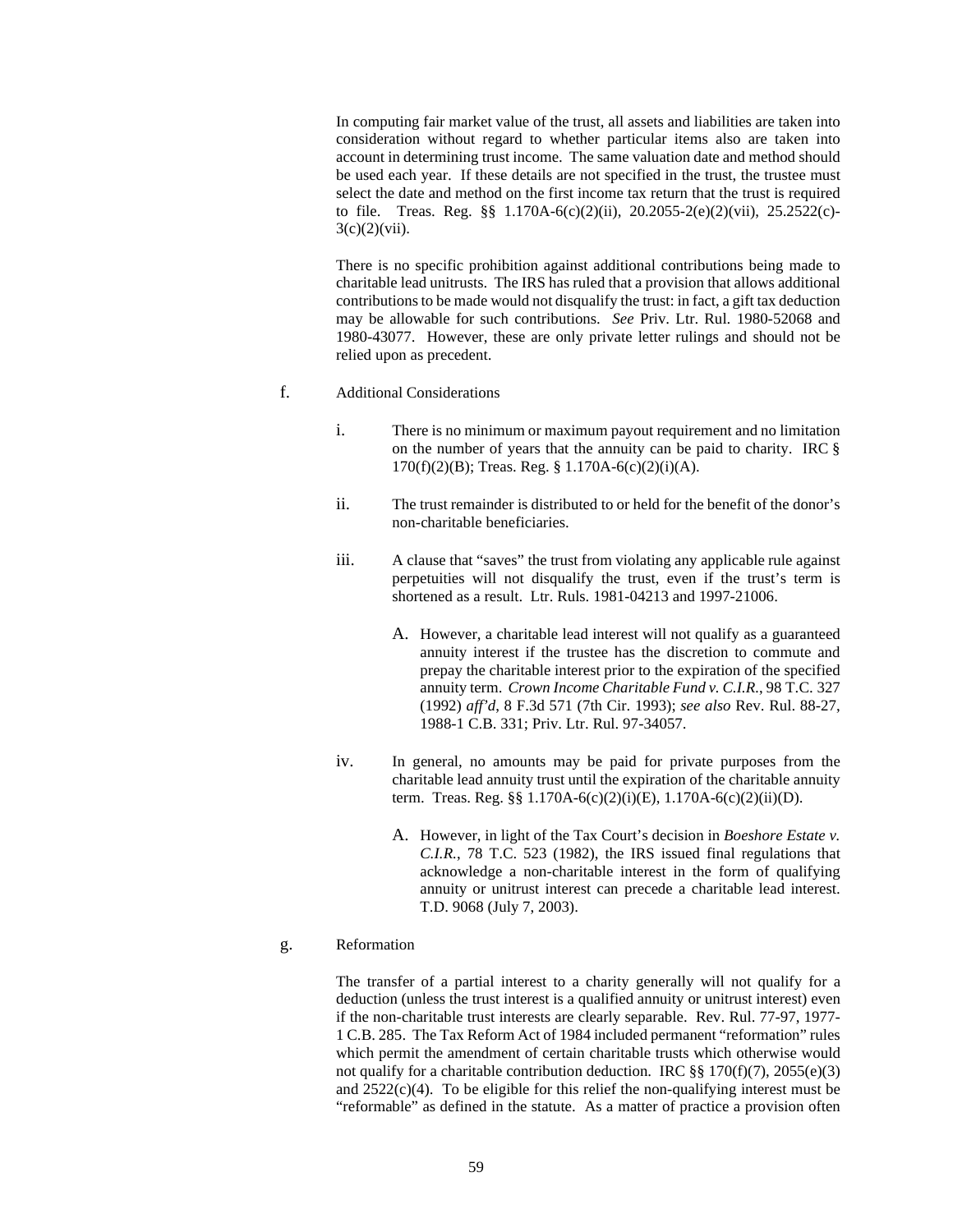is included in CLTs which authorizes the trustee to amend the trust to assure it is and remains a qualified CLT.

- 3. Tax Consequences to the Donor
	- a. Lifetime Transfers
		- i. For income tax purposes, generally no immediate deductions are available and the CLT is treated as a taxpayer separate and apart from the donor. IRC  $\S 170(f)(2)(B)$ ; Treas. Reg.  $\S 1.170A-6(c)$ . A current income tax deduction is allowable only if the donor is treated as the owner of the property. If the trust is a Qualified Grantor CLT, all items of income, deduction and credit of the CLT are attributed to the grantor. IRC §§ 671-678.
		- ii. For gift tax purposes, a deduction is allowable based on the present value of the charitable interest. IRC  $\S$  2522(c)(2)(B). The remainder interest does not qualify for a gift tax per donee exclusion. For the gift tax to apply the gift must be complete. If the donor retains the power, directly or indirectly, to affect the charitable recipient the gift is incomplete. Treas. Reg. § 25.2511-2(b) and (c). It appears the donor may be an officer or director of a charitable recipient. Priv. Ltr. Rul. 1981-30033. However, the governing documents of the charity should include provisions that prevent the donor from having control over the property received from the CLT he or she created. *See* Priv. Ltr. Rul. 2001-38018, 2001-08032, 2000-30014. Payment to a donor advised fund operated by the charitable recipient may require additional attention. Priv. Ltr. Rul. 2000-10036, 2000-09048. Similar attention will be required if the payments are made to a private foundation which the donor or the donor's family controls.

# b. Testamentary Transfers

- i. An estate tax charitable contribution is allowable for the value of the charitable interest. IRC § 2055(e)(2)(B).
- ii. However, if a grantor retains a reversionary interest in a lifetime CLT which exceeds 5% of the corpus and dies during the term of the trust, a portion of the value of the CLT will be included in the grantor's estate. IRC § 2037.
- c. Valuing the Charitable Interest
	- i. The present value of an annuity is determined by multiplying the amount of the annuity by factors which are dependent on the applicable rate under Section 7520. *See* IRS Pub. No. 1457.
	- ii. The present value of a unitrust interest is determined by subtracting the present value of the remainder interest from the value of the property contributed to the CLT. Treas. Reg. §§ 1.170A-6(c)(3), 20.2055-2(f)(2),  $25.2522(c)-3(d)(2)$ .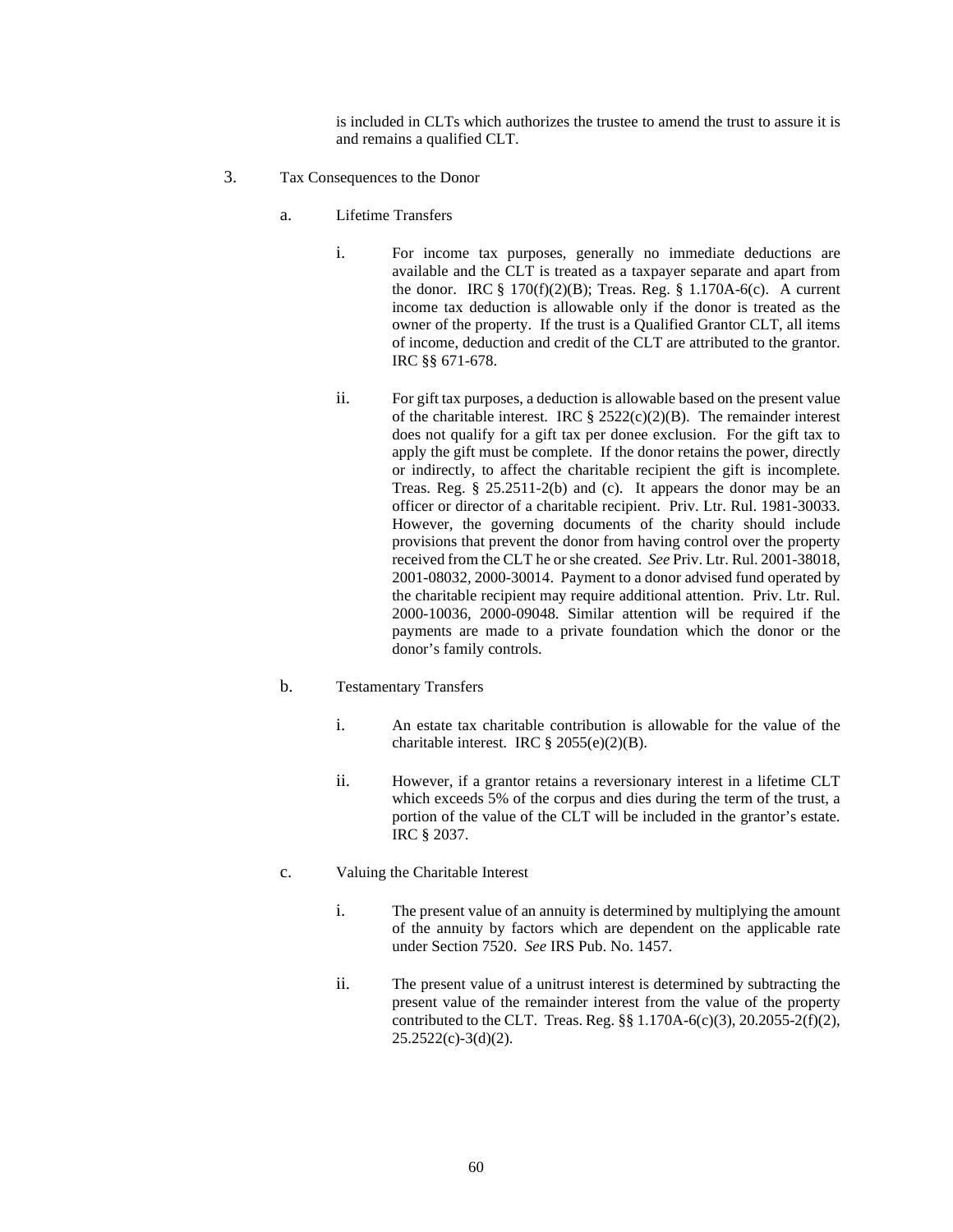#### d. Generation-Skipping Transfer Tax

Congress rewrote the GST rules in the Tax Reform Act of 1986. See IRC §§ 2601, et. seq. Subject to a complicated set of exceptions and exemptions, GSTs are taxed at the top marginal estate tax rate in effect at the time of the transfer. *See* IRC §§ 2601, 2602 and 2641.

- i. A GST generally occurs when property is transferred to or for the benefit of a "skip person" or when an intervening interest in property terminates in favor of a skip person. A "skip person" is a person who is more than one generation younger than the transferor of the property (e.g., grandchildren or more remote lineal descendants) or a trust for the benefit of such person(s). IRC §§ 2613(a), 2651. A "non-skip person" is any person who is not a skip person. IRC § 2613(b).
- ii. A CLT and its charitable beneficiaries are non-skip persons. IRC § 2651(f)(3). Therefore, neither the creation of a CLT nor distributions to its charitable beneficiaries will result in any GST tax consequences.
- iii. However, upon termination of the charitable interests in a CLT, a GST tax might be imposed if the remainder beneficiaries are "skip persons" in relation to the donor of the CLT. For example, if the donor of a CLT creates a remainder interest in favor of his grandchildren, a GST tax might be imposed upon the termination of the charitable lead interest. Although a GST exemption may be available to shield part or all of the remainder interest from GST tax, every donor must consider the potential impact of the GST tax (for example, a skip person may succeed to the trust remainder if a primary non-skip remainderman dies before the charitable interest expires). While the so-called "predeceased parent" rule under IRC § 2651(e)(1) provides some relief in the event a parent predeceases his or her own child, this provision only applies if the parent was deceased at the time property was transferred to the trust.
- iv. In general, GST tax is paid from the remainder interest. IRC § 2603(b)(2).
- v. All individuals are granted a GST exemption, which may be allocated to lifetime and/or testamentary transfers to shield all or part of such transfers from GST tax. IRC § 2631. Allocation of the donor's GST exemption to a charitable lead unitrust that will result in GSTs (where the remainder passes to grandchildren) is relatively simple: to avoid future GST tax, the donor may allocate (on a timely filed gift or estate tax return) that portion of his or her GST exemption which is equal to the value of his or her taxable transfer(s) to skip persons, using the valuation factors provided by the IRS in effect as of the date the unitrust is created. IRC § 2642(b).
- vi. The effect of allocating a portion of the donor's GST exemption upon creation of a charitable lead annuity trust cannot be determined until termination of the charitable lead interest using an "adjusted GST exemption" formula. IRC § 2642(e). The formula "adjusts" the donor's initially allocated GST exemption to a projected future value as of the date the charitable lead interest actually expires, using the discount rate applied under the valuation methods provided by the IRS in effect at the time the trust was created.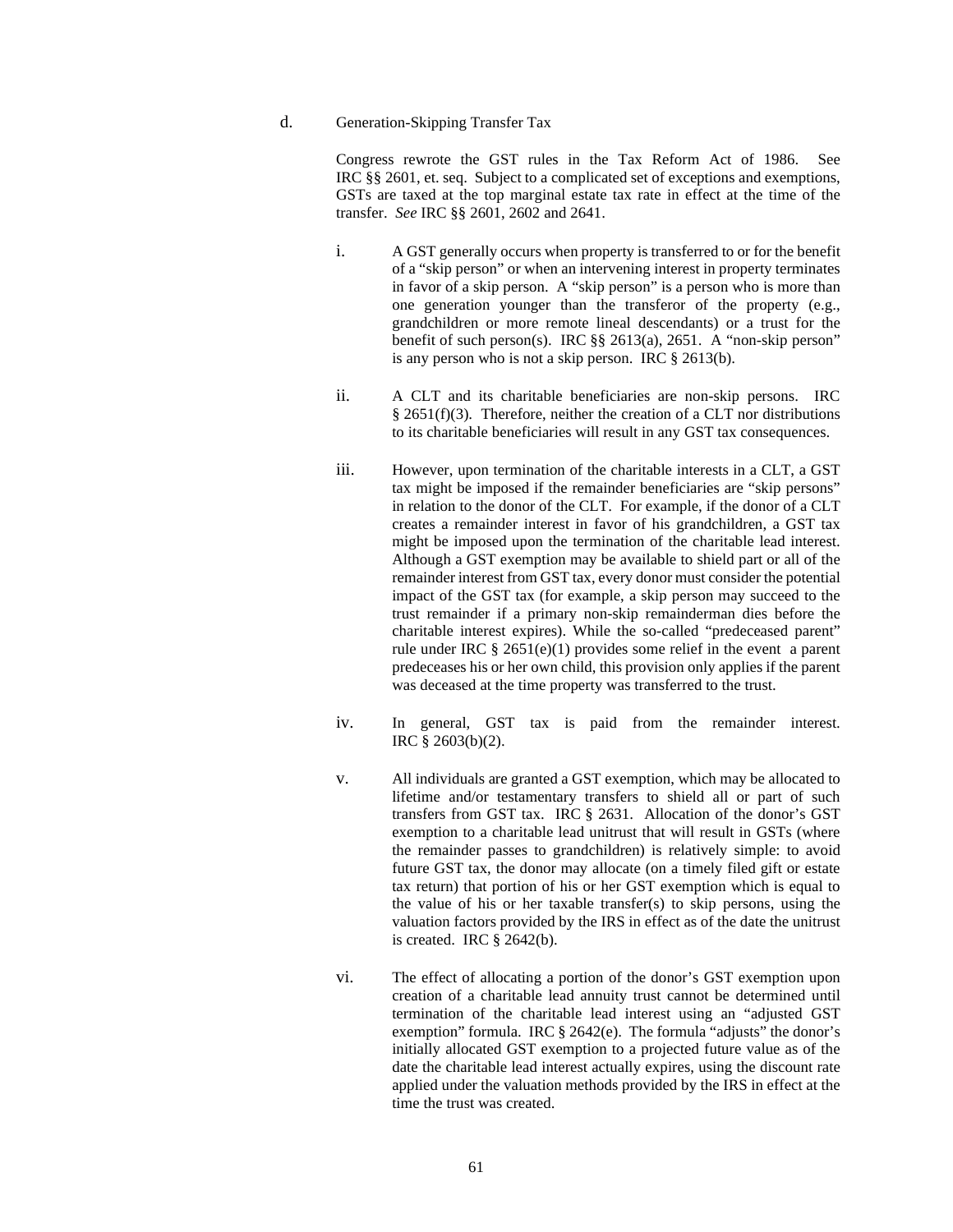- A. The amount of GST exemption a donor should allocate to a charitable lead annuity trust is based upon
	- 1) The term and payout rate of the charitable lead interest;
	- 2) The projected rate of return on trust property (i.e., the donor's best estimate of the future value of the trust when the charitable lead interest expires); and
	- 3) The discount rate provided by the IRS in effect when the trust is created.
- 4. Taxation of Trust and Its Beneficiaries
	- a. The CLT
		- i. The trust is taxed as a complex trust. IRC § 661.
		- ii. Any trust income in excess of the income tax deduction allowable with respect to the charitable payout is taxed to the trust. The trust receives an unlimited charitable income tax deduction for items of gross income that, pursuant to the terms of the governing instrument, are paid during the taxable year to a qualified charity. IRC  $\S$  642(c)(1).
			- A. The deduction is not limited by percentage limitations applicable to individuals. However, the CLT's charitable deduction is reduced by any unrelated business income realized by the CLT during the year to the extent the UBI exceeds the percentage limitations attributable to individuals under Section  $170(b)(1)(A)$ . IRC §§ 681 and 512(b)(11).
			- B. The deduction is limited to the extent capital gains or tax-exempt income is deemed distributed. Therefore, the governing instrument should provide for a hierarchy of sources of payments to maximize the income tax benefits of the charitable payouts, for example, by providing for distributions first from ordinary income (including short-term capital gains), next from capital gains, then unrelated business income, then tax-exempt income, with principal last. Rev. Rul. 71-285, 1971-2 C.B. 248. The IRS has interpreted the controlling regulations to require pro rata allocations in the absence of economic substance. GCM 39161; Priv. Ltr. Rul. 1999-08002.
			- C. To ensure that the income taxable to the trust receives the benefit of any depletion and depreciation deductions, the trust instrument should allocate these deductions to the trust; if such an allocation is not made, those deductions will follow the income distributed to the charity and will be lost.
		- iii. The CLT is subject to estimated tax payments. IRC § 6654(l).
		- iv. In general, the taxable year of a trust is the calendar year. IRC § 644. There is an exception for wholly charitable trusts exempt from taxation under Section 501(a). IRC § 644(b). However, CLTs are not described in Section 501(a) and thus report on a calendar year basis.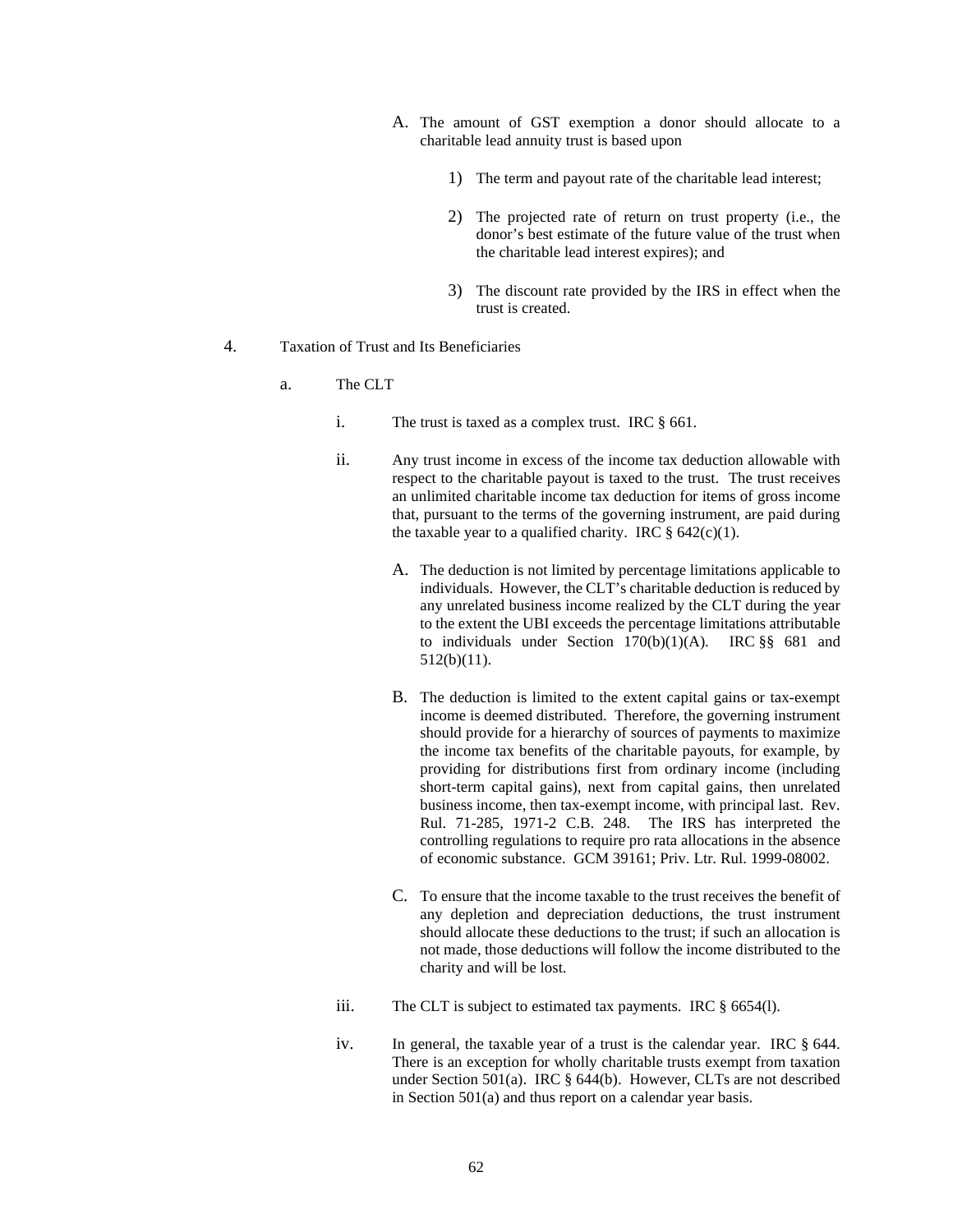- v. The income of a CLT is reported on Forms 1041, 1041-A and 5227 and a Schedule K-1 is provided to the charitable beneficiary. The returns are filed on or before April 15th of the year following the year with respect to which the returns are filed.
- vi. In order to avoid forced sales or adverse tax consequences to the trust, plans should be made for the trust to realize a sufficient level of cash flow to satisfy the regular payment of the annuity or unitrust interest. If there is insufficient cash to satisfy a given annuity or unitrust interest the sale or distribution of appreciated property will result in the CLT realizing capital gain. Borrowing may be a more favorable short-term alternative. However, borrowing is not a long-term solution economically, and the trustee must be careful to avoid creating unrelated business income. Treas. Reg.  $\S 1.514(c)-1(a)(1)(iii)$ .
- b. The Charitable Beneficiary

The tax characterization of what the charitable beneficiary receives can be determined by the terms of the CLT. In the absence of direction in the governing instrument, the Code allocates Distributable Net Income ratably. To the extent possible, a draftsperson will want to allocate items taxed at higher rates to the charitable beneficiaries. Similarly, a draftsperson should consider allocating expenses to income. *But see* Rev. Rul. 74-19, 1974-1 C.B. 155.

c. Income Taxation of the Non-Charitable Beneficiary

The non-charitable remainder beneficiary generally is not taxed during the ongoing term of the CLT.

- 5. IRS Guidance
	- a. In 2007 the IRS issued two Revenue Procedures designed to illustrate the proper design of inter vivos and testamentary charitable lead annuity trusts, Revenue Procedures 2007-45 and 2007-46.
	- b. In 2008 the IRS issued two Revenue Procedures, Revenue Procedure 2008-45 and 2008-46, respectively, designed to illustrate the proper design of inter vivos and testamentary charitable lead unitrusts. The distinguishing feature between the two sets of Revenue Procedures is in how the charitable payments are generally described, defined, and explained.
	- c. Each Revenue Procedure includes a Section describing the scope of the guidance. Like previous guidance with respect to charitable remainder trusts, this guidance includes sample forms, annotations to the forms and alternative provisions. Taxpayers can generally rely on these forms, assuming they are used without major alternation.
	- d. Despite any reservations one may have about using a sample trust form supplied by the IRS, these forms are quite helpful and complete. However, like any forms, they must be reviewed carefully and adjusted for applicable local law.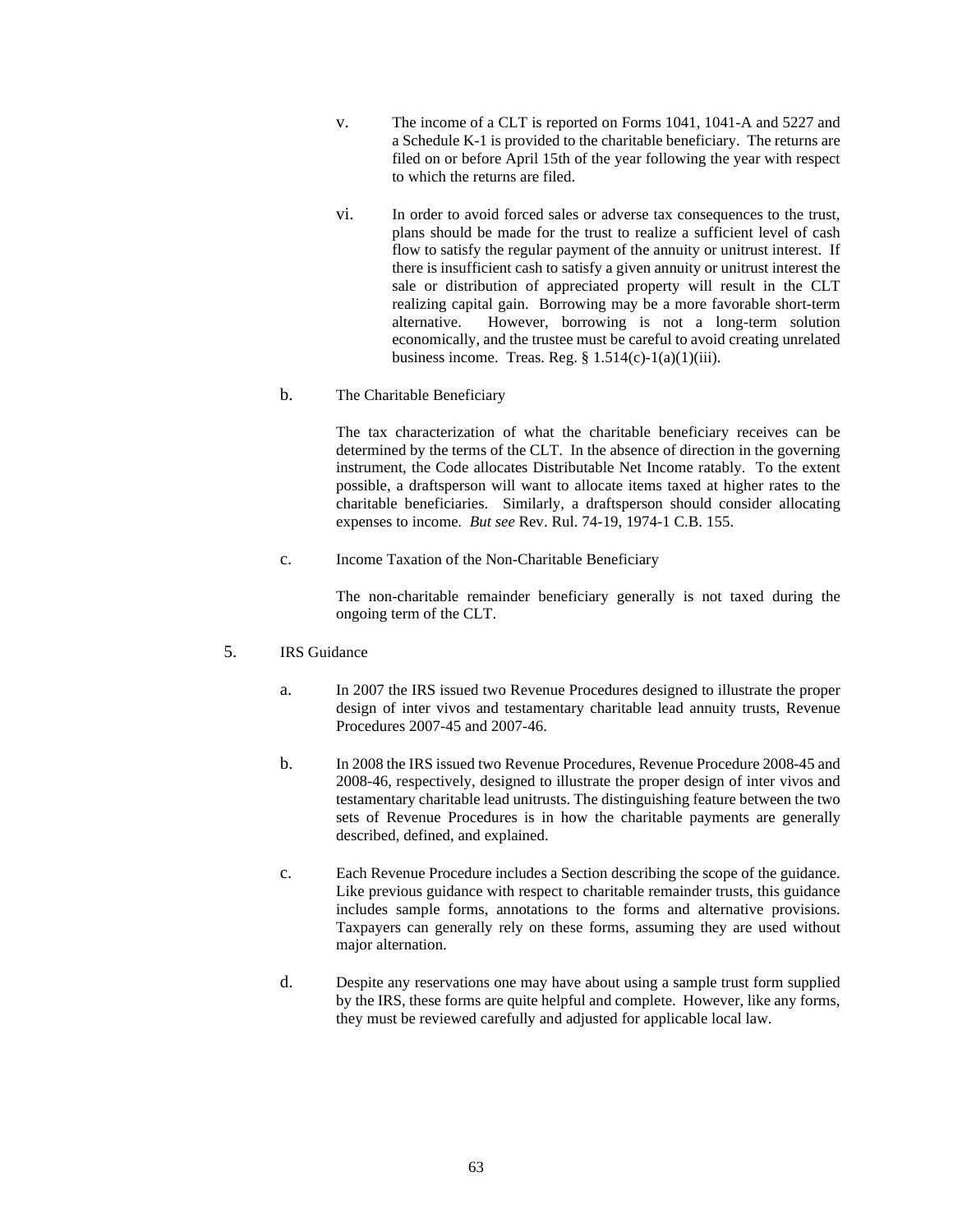- e. Under the guidance, the IRS will recognize a charitable lead trust as qualified if three tests are met:
	- i. The trust is "substantially similar" to the sample forms (or properly integrates one or more of the alternative provisions provided into a document "substantially similar to the sample trust");
	- ii. The trust is a valid trust under local applicable law; and
	- iii. The trust "operates in a manner consistent with the terms of the instrument …" creating the trust.

The IRS acknowledges that it is acceptable for the drafter to vary trust wording from the IRS version to comport with local law and practice as necessary to create trusts, define legal relationships, etc. A trust that is not substantially similar merely loses the automatic qualification of the Revenue Procedures; it does NOT necessarily lose its qualification under the Code and Regulations.

- f. Thus, there are two levels of qualification to keep in mind in drafting charitable lead annuity trusts:
	- i. Trusts that conform to the IRS sample trusts will automatically be considered qualified.
	- ii. A trust that varies from the IRS samples may still be qualified, and private letter rulings will "generally" be issued only on the effect of substantive provisions other than those provided in the Revenue Procedure.
- 6. Advanced Considerations Private Foundation Rules
	- a. Application of the Private Foundation Rules

The CLT is considered to be a private foundation for purposes of certain restrictions placed on such organizations. IRC  $\S$ § 508(d)(2), 4947(a)(2). Thus, the trust can be subject to the taxes on self-dealings (§ 4941), excess business holdings (§ 4943), investments jeopardizing charitable purposes (§ 4944), and taxable expenditures (§ 4945). The private foundation limitations may apply automatically to the trust under state law but, if not, the limitations must be spelled out in the governing trust instrument. *See* Rev. Rul. 75-38, 1975-1 C.B. 161; Treas. Reg. § 1.508-3(d).

- b. The Penalty Taxes
	- i. An initial tax is imposed at a relatively low level, followed by a more severe second-level tax which applies if the CLT fails to "correct" the violation which gives rise to the initial liability.
	- ii. In addition, Section 6684 imposes a penalty equal to the applicable tax if the person liable has previously been liable for a Chapter 42 tax, or if the transgression is both willful and flagrant; the effect is to double the applicable penalty in such cases.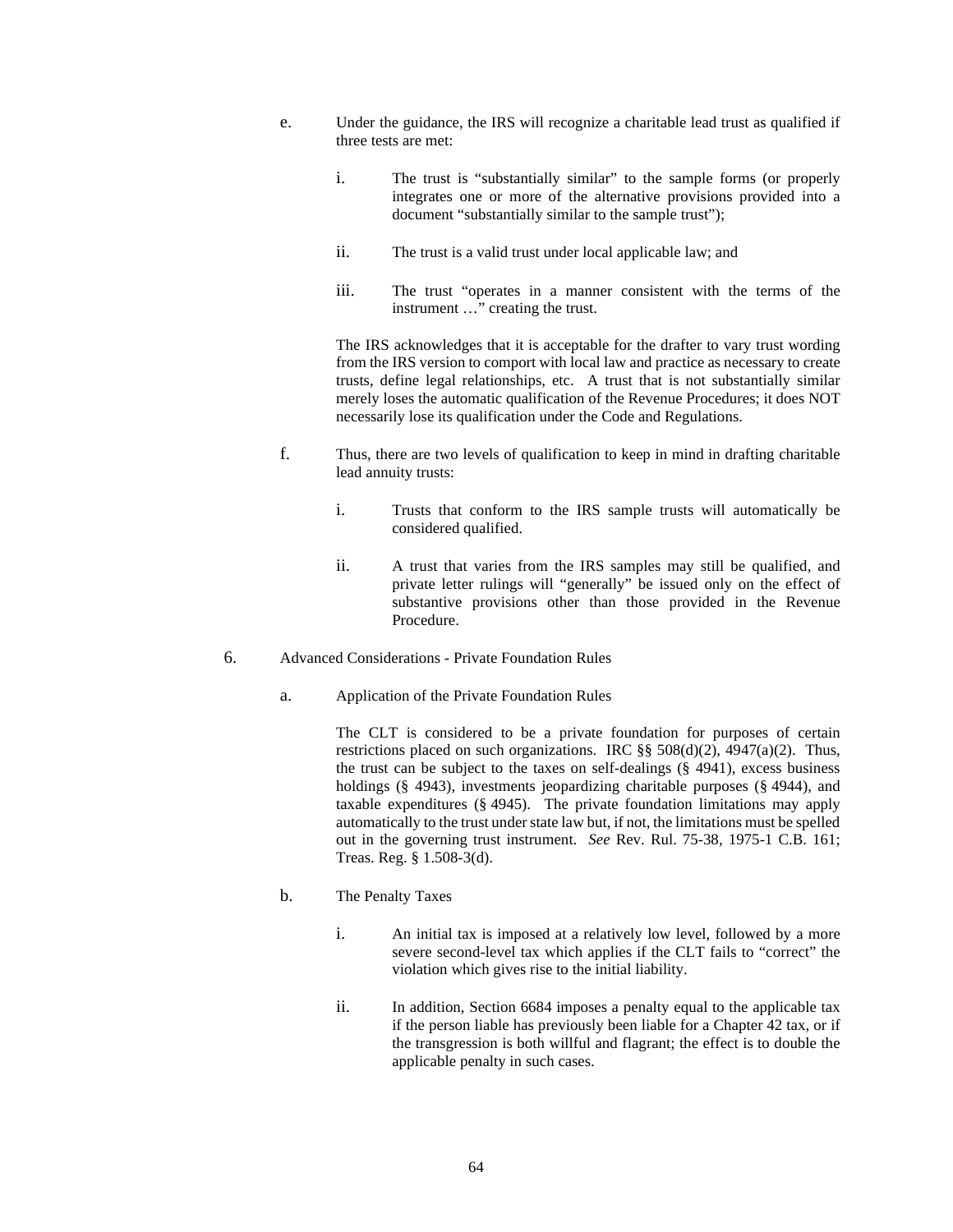c. Tax on Acts of Self-Dealing (§ 4941)

Self-Dealing can be defined as dealings between the foundation and its substantial contributors, foundation officials and related persons ("disqualified persons)."

- i. The prohibition on self-dealing often can create unexpected difficulties.
- ii. The prohibition is absolute and, presently, the IRS is without equitable authority to excuse harmless violations.
	- A. Examples of prohibited transactions include the selling or leasing of property or making of loans between the foundation and a disqualified person.
	- B. The IRS has issued several letter rulings denoting relationships which will not violate this prohibition. *See* Priv. Ltr. Rul. 1994- 25004, 1994-02026, 1987-43085.
	- C. The IRS also has noted instances when a relationship will constitute self-dealing. *See* Priv. Ltr. Rul. 1994-38045.
- d. Tax on Excess Business Holdings (§ 4943)
	- i. The prohibition on excess business holdings is designed to restrict involvement in the ownership and operation of businesses. While this prohibition may be simple in concept, Section 4943 is an intricate and complex statute.
	- ii. Generally, holdings are excessive if disqualified persons own 20% (35% where a third party has effective control) or more of the voting stock of incorporated business and the CLT owns more than 2%.
		- A. The CLT has five years within which to dispose of excess holdings, absent an extension of up to five additional years which can be granted for good cause shown. IRC  $\S$  4943(c)(7).

Nevertheless, caution is advised when funding a CLT with interests in a closely held business. As a practical matter, the gifting of low basis interests in closely-held businesses is generally inadvisable because the sale of such interests will ultimately be taxable, either to the CLT itself (in the case of a non-Grantor CLT) or to the donor personally (in the case of a Grantor CLT).

e. Tax on Investments Jeopardizing a Foundations Exempt Purpose (§ 4944)

No investment is per se a jeopardy investment; however, by regulation, several categories of investments are suggested for careful examination. Treas. Reg. § 53.4944-1(a)(2).

- f. Taxable Expenditures (§ 4945)
	- i. The provision prohibits expenditures for:
		- A. Lobbying and propagandizing;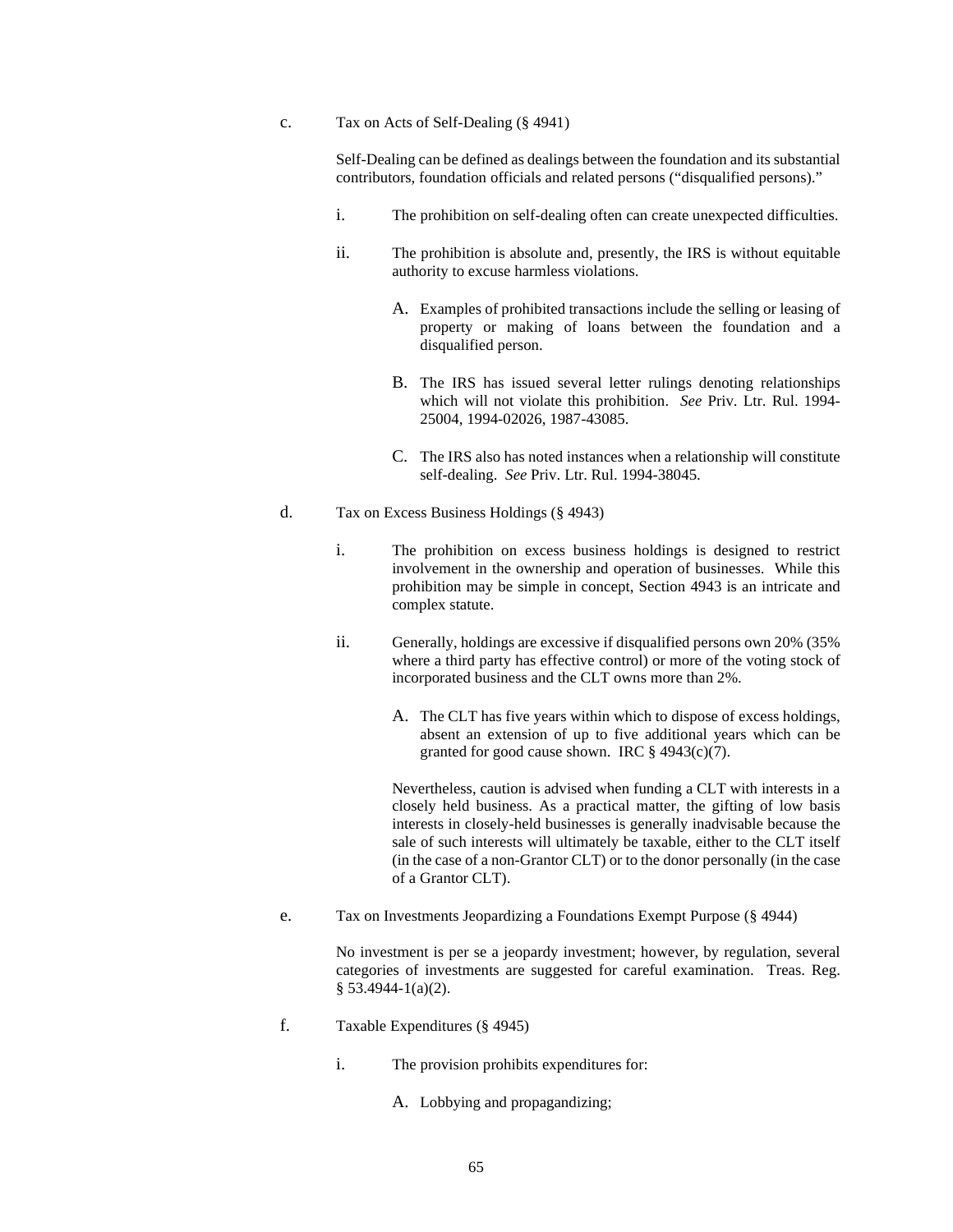- B. Influencing elections or conducting voter education; and
- C. Making grants to certain individuals (unless approved by the IRS in advance). This provision also discourages grants to organizations other than public charities unless the trustees of the CLT monitor grantees' use of distributions and making grants for non-charitable purposes.
- g. The 60% Exception

While the taxes on acts of self-dealing and taxable expenditures will apply in all events, the taxes on excess business holdings and jeopardizing investments do not apply if, at inception, the value of the charitable "income interest" is 60% or less of the initial value of the entire trust property. IRC  $\S$  4947(b)(3). The regulations define "income interest" to include a guaranteed annuity or a unitrust amount.

- i. The IRS has ruled that the less than 60% exception is not applicable unless all of the trust's income, even if it exceeds the annuity or unitrust amount, is made payable to charity. Ltr. Rul. 1982-41098. This ruling appears incorrect in light of Treas. Reg. § 53.4947-2(b)(2). Nonetheless, the apparent position of the IRS should be taken into account whenever funding a charitable lead trust with closely held stock or other assets that cannot or will not be sold.
	- ii. Moreover, in cases where the present value of all charitable income interests (without regard to whether any deduction is allowed) exceeds 60% of the aggregate value of the net assets of the annuity lead trust computed on the date of valuation, the governing instrument of the trust must prohibit not only the acquisition but also the retention of property the acquisition of which would give rise to a tax under Section 4944. Treas. Reg. §§ 1.170A-6(c)(2)(i)(D), 20.2055-2(e)(2)(vi)(e), 25.2522(c)-  $3(c)(2)(vi)(e)$ .
- 7. Advanced Planning Considerations Variations on the Theme
	- a. The Qualified Grantor CLT

If the grantor would benefit from a current income tax charitable contribution deduction, a CLT can be created that is taxed as owned by the grantor under the grantor trust rules ("Qualified Grantor CLT").

- i. There are several ways to cause a trust to be treated as a grantor trust, but most of the rules lead to results antithetical to the requirements for a qualified CLT annuity or unitrust interest.
- ii. Applicable Grantor Trust Code Sections
	- A. Section 673 taxes the grantor on trust income if the grantor has a reversionary interest with value greater than 5% of the value of the trust assets at the time assets are transferred to the trust. The same result is obtained if the reversion is held by the grantor's spouse. IRC § 672(e). Commentators generally conclude retaining a reversion is the preferred way to secure grantor trust treatment for a CLT. However, the use of a reversion to trigger grantor trust status generally requires inclusion of all or part of the trust assets in the grantor's taxable estate at death.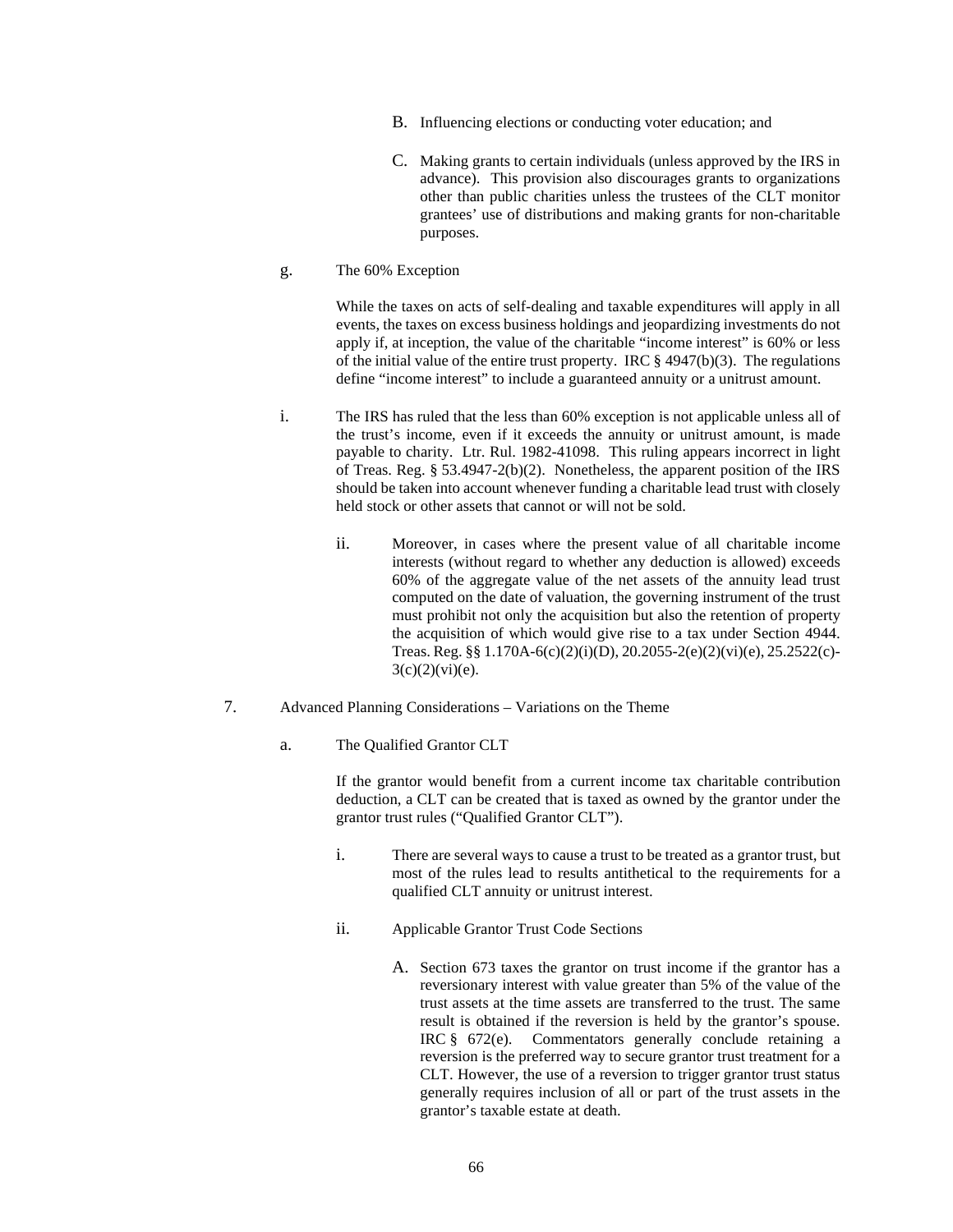- B. Section 674 generally provides that if the grantor or a non-adverse trustee has the power to alter the beneficial enjoyment of the income or remainder interest in a trust, the grantor is taxed on the trust income. However, the retention of these powers could foil the requirement that the CLT's guaranteed annuity or unitrust interest must be irrevocable.
- C. Section 675 provides that a grantor will be treated as the owner of a trust if the grantor, individually or as trustee, retains certain administrative powers. The enumerated powers could violate certain private foundation rules, disqualify the charitable interest or result in an incomplete gift of the remainder interest. However, retaining a power to substitute assets may create some planning opportunities for a CLT.
- D. Section 676 provides that if the grantor, either alone or in conjunction with a non-adverse party, retains the power to revoke all or a portion of the trust, the income of the trust will be taxed to the grantor. Retention of such a power should disqualify a CLT *ab initio*.
- E. Section 677 provides that if the income of the trust, without the approval of any adverse party, can be distributed to the grantor or the grantor's spouse, or accumulated for either of them, the income of the trust will be taxable to the grantor. However, diverting funds would fail the requirement for a guaranteed annuity or unitrust payout. The Section also addresses using trust income to purchase life insurance on the life of the grantor or the grantor's spouse. While this creates some theoretical possibilities, it is not practical.
- F. Section 679 applies the grantor trust rules when a U.S. person transfers property to a so-called foreign trust. The Rule is independent of the other rules noted in Sections A through E, above. A foreign trust is created when the trust provides that no U.S. court is able to exercise primary supervision over the trust and no U.S. person has authority to control substantially all of the decisions of the trust. IRC  $\S 7701(a)(30)$ (E) and  $(31)(B)$ .
- iii. For a checklist of how a CLT can avoid being treated as a grantor trust, see Private Letter Ruling 2005-36013.
- iv. An income tax deduction is available for the present value of the qualified annuity or unitrust interest dedicated to charity. The deduction is equal to the present value of all distributions payable to charity. IRC §  $170(f)(2)(B)$ .
	- A. The gift is considered "for the use of" the charity, so the 30% or 20% limits apply. IRC § 170(b)(1)(D)(i).
	- B. For each year thereafter the grantor will be taxed on all items of income attributable to the trust. Accordingly, the key tax consideration is a comparison of the value of the current deduction versus the deferral of the tax liability during the term of the trust.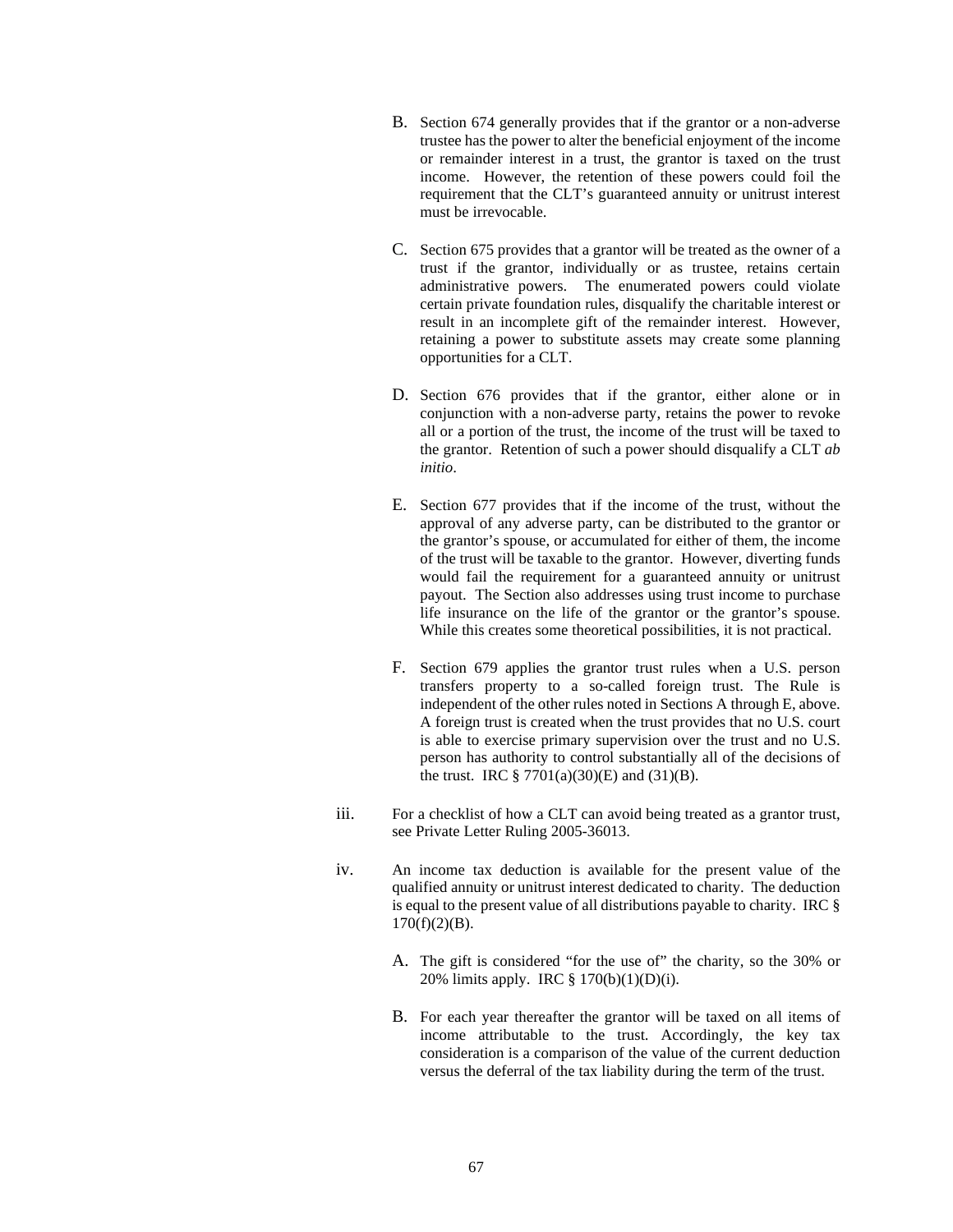- C. In theory, the trust could be invested in nontaxable assets so that, while the grantor would be subsequently taxed as the owner of the trust (the income of which he/she would not receive), there would be no net taxable income.
- v. If the trust ceases to be a grantor trust due to the grantor's death or otherwise, there is a recapture of the excess deduction taken over the deduction that would have been allowed had the trust term been clearly known. The grantor is treated as having received, as of such date, income equal to the amount of any deduction that was previously allowed less the discounted value of all amounts that were required to be, and actually were, paid to charitable beneficiaries. IRC § 170(f)(2)(B); Treas. Reg. § 1.170A-6(c)(4). Different from Treasury Regulation Section 1.170A- $6(c)(4)$ , under Section 170(f)(2)(B), the recapture amount is calculated in terms of income earned by the trust and taxable to the donor. The IRS recites the same recapture rule contained in the code. *See* Rev. Proc. 2007-45, § 8.01(5); 2008-45, § 8.01(5).
- vi. The income of the CLT is taxed to the grantor. IRC §§ 671–679.
- vii. For transfer tax purposes (estate and gift taxes), a charitable deduction is allowable where a charitable designation is made after the income is earned.
- viii. If a grantor CLT ceases to be treated as a grantor trust prior to termination, the trust will become a non-grantor trust and will be permitted to claim a Section 642(c) deduction on a going forward basis. If a CLT has generated adequate income to offset any potential recapture of the up-front income tax deduction permitted to the donor, the donor should consider relinquishing grantor trust status. At that point, the grantor will no longer be taxable on the income of the CLT and the trust itself will be entitled to offset taxable income with the Section 642(c) deduction. This could be particularly useful when the trust holds appreciated assets that would trigger capital gains tax liability to the donor if distributed in kind to the charity while the trust is taxed as a grantor trust.
- b. The Non-Qualified Non-Grantor CLT
	- i. Instead of defining the charitable interest as a qualifying annuity or unitrust interest a CLT can provide that charity will receive "all net income."
	- ii. Since the charitable interest is not qualified, the grantor is not entitled to an income or gift tax charitable contribution deduction.
	- iii. However, the trust's income is not taxed to the grantor, and the trust qualifies for an unlimited income tax deduction for the full amount passing to charity. IRC § 642(c).
	- iv. In essence, the grantor (by and through the trust) gets the benefit of an unlimited charitable income tax deduction for income distributions from the CLT to the charitable beneficiaries. In addition, the CLT will not be subject to the private foundation rules so long as no deduction was taken when funding the trust. IRC  $\S$  4947(a)(2)(A).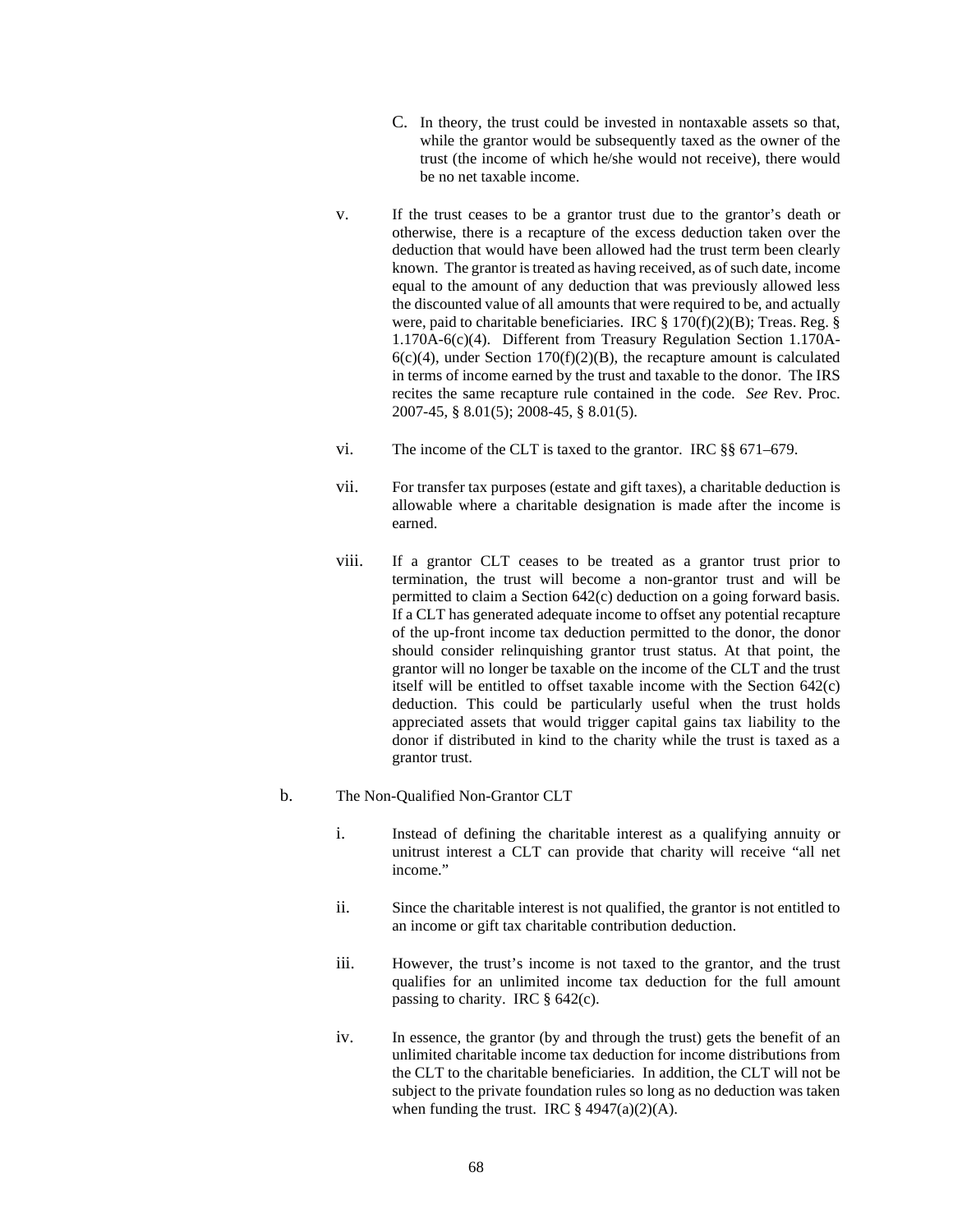- 8. General Planning Considerations
	- a. The CLT continues to have a number of useful applications apart from transfer tax savings:
		- i. As a vehicle for charitable contributions by persons who face disallowance of deductions for personal contributions due to the individual percentage limitations;
		- ii. As a private foundation substitute to fund family charitable giving for a set period; and
		- iii. As a means of facilitating family transfers of real estate and business assets.
	- b. The principal tax advantage of a Qualified Non-Grantor CLT is the possibility to leverage the donor's available gift tax or estate tax applicable exclusion amounts and/or GST exemption amount.
	- c. In larger estates in which there is large scale estate tax deferral through the use of the unlimited marital deduction when the first spouse dies, the creation of a testamentary lead trust at the death of the surviving spouse is a good way to eliminate taxes upon the second death. This may be done in the documents of the first spouse to die by providing a QTIP trust for the surviving spouse followed by a CLT.
	- d. Often planners stagger the dates at which the charitable trusts will terminate to provide varying amounts of money to the beneficiaries at various points in time. For example, a planner might establish three CLTs, one to end after five years, another after eight years and another after ten years. The brevity may preclude a 100% deduction but still should allow a significant reduction in transfer tax.
	- e. Generally, it is better to use a CLT than a marital trust for deferral if there is a strong likelihood of substantial appreciation because in the marital situation the appreciation would be taxed when the surviving spouse dies. In contrast, in the CLT the appreciation is dropped down a generation (assuming proper selection of remainder beneficiaries).
- 9. Illustrations of Advantageous Use of CLTs
	- a. Formulas

While the applicable rate under Section 7520 is known when a CLT is created inter-vivos, the same is not true for most testamentary CLTs. If a particular estate tax outcome is desired, such as a so-called zeroed out CLT, the duration or the amount of the qualified payment can be described by a formula. For example, the charitable interest can be described at the duration and level of payout required to produce a taxable transfer of a stated amount using the lowest applicable rate under Section 7520. This can be illustrated by private letter ruling 1999-27031.

i. In this comprehensive and instructive ruling the IRS reviewed a situation where a donor proposed to create various testamentary charitable lead annuity trusts and charitable lead unitrusts and fund them at death based on pecuniary formulas.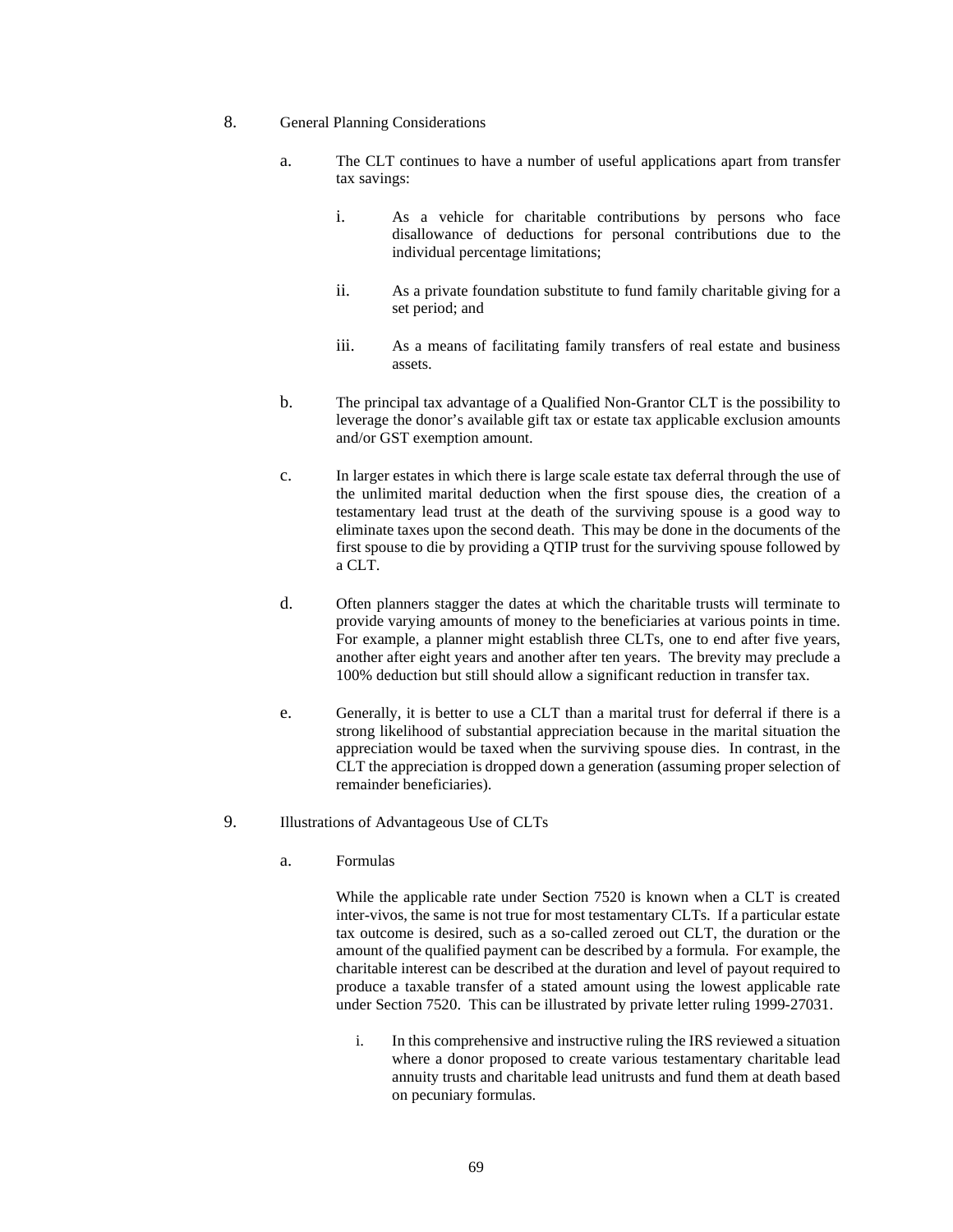- ii. Under the donor's proposed Will, the residue of the donor's estate will pour-over into a revocable trust. After donor's death, the trustee is to distribute a set amount, in cash, or property valued as of the distribution date or dates, to each of several charitable lead annuity trusts. These trusts are grouped into two categories, those that would terminate in thirteen years and those that would terminate in nineteen years. Upon termination, the trusts are to pass to or for the benefit of various private individuals. The annuity amounts to be paid from the twelve trusts will be determined under the following formula:
	- A. For the respective charitable terms, the Trustee shall pay such annuity amount in each taxable year of the trust to [Charity]. . . from each of the "A" Trusts, using a term of thirteen (13) years, and from each of the "B" Trusts, using a term of nineteen (19) years, that will produce a present value under Section 7520 of the [Internal Revenue] Code for the non-charitable remainder interest related to each of the \* \* \* trusts equal to, or as close as possible as equal to without exceeding, [a set amount];
- iii. The proposed revocable trust further provides that for purposes of this formula, the trustee is to apply the lowest available interest rate under Section 7520 from among three months, the month of donor's death or the two months preceding donor's death, and the annuity amount will be fixed as of the date of the donor's death based upon the applicable interest rate.
- iv. The proposed trust further provides that the trustee is to distribute a stated amount, in cash or in kind, valued as of the distribution date or dates, to each of various charitable lead unitrusts. These trusts are grouped into two categories, those that will terminate in twenty-nine years and those that will terminate in thirty-five years. Upon termination the trusts are to pass to or for the benefit of various private individuals. The unitrust amounts for each trust will be determined under the following formula:
	- A. For the respective charitable terms, the Trustee shall pay for each taxable year of the trust, to [Charity] . . . such percent of the net fair market value of the trust principal valued as of the first day of each taxable year of the trust, which percent remains unchanged throughout the charitable term and is a certain determined percent for the "C" Trusts which trusts last twentynine years and a different percent for the "D" Trusts, which trusts last thirty-five years, as will produce a present value under Section 7520 for the non-charitable remainder interest related to each of the \* \* \* "C" Trusts and "D" Trusts that is the greater of: (1) an amount equal to, or as close as possible as equal to, but not exceeding, \* \* \* of [Taxpayer's] remaining available GST tax exemption (as is required to be allocated among the "C" Trusts and "D" Trusts…
- v. The revocable trust further provides that donor intends that all of the donor's remaining available GST exemption at death be applied equally to the various charitable lead unitrusts resulting in an inclusion ratio of zero (or as close as possible to zero) with respect to each trust. For purposes of this formula, in determining the amount of the unitrust payment, the trustee is to apply the lowest available federal interest rate from among three months, the month of Taxpayer's death or the two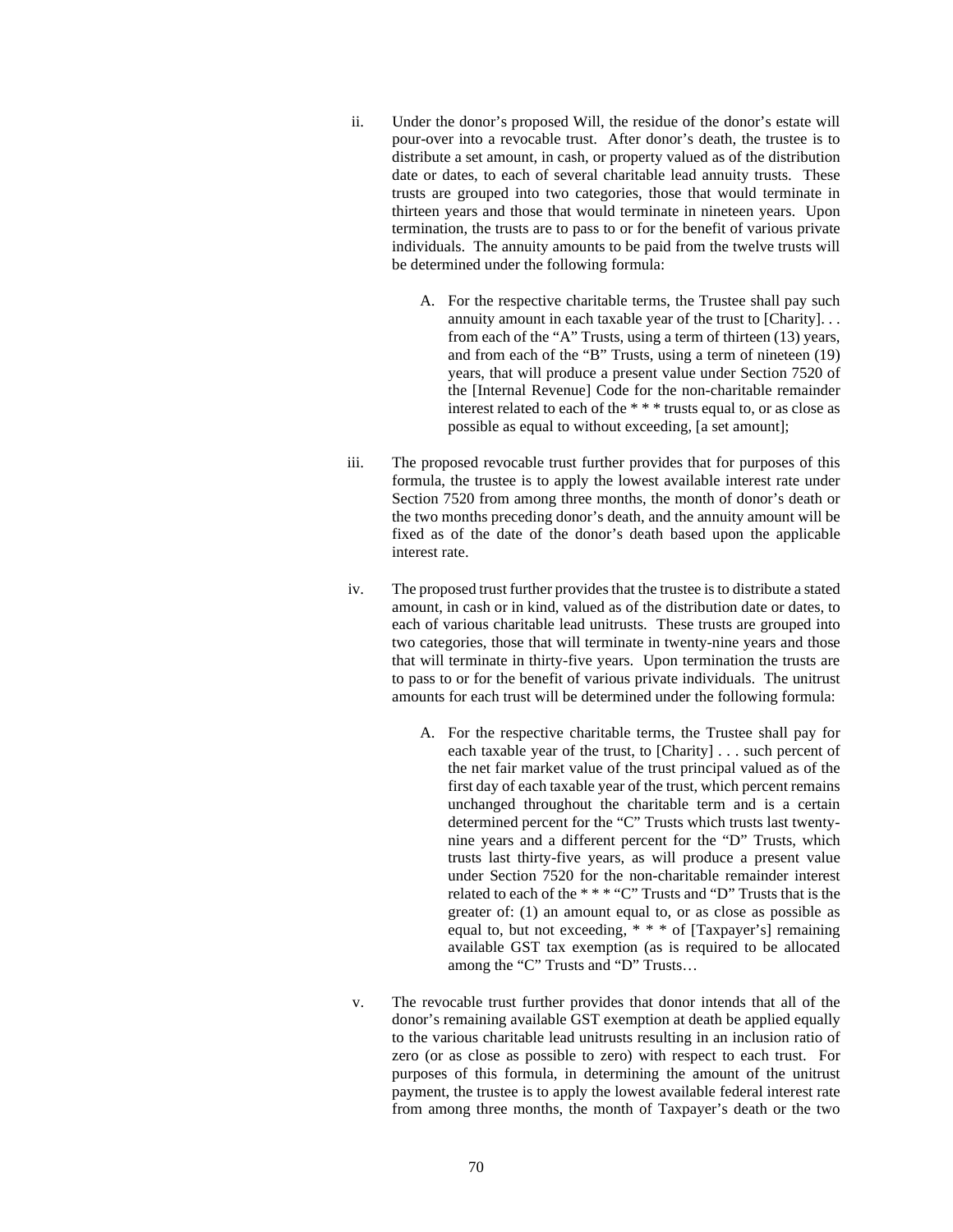months preceding Taxpayer's death, and the unitrust amount will be fixed as of the date of Taxpayer's death based upon the applicable interest rate.

- vi. The IRS found that with respect to the A Trusts and the B Trusts, the charitable annuity will be determined pursuant to a specified formula. The annuity amounts will be ascertainable and determinable as of donor's date of death, because as of that date, all variables in the formula for determining the charitable annuity amounts will be fixed and determinable. Accordingly, the IRS concluded that the charitable interest in each charitable lead annuity trust will constitute a qualifying annuity interest and the estate tax charitable deduction will be allowed for the present value of each guaranteed annuity interest.
- vii. Similarly, the IRS found the amount of the unitrust interest payable with respect to the C Trusts and the D Trusts will be determined pursuant to a specified formula. The unitrust amount will be ascertainable and determinable as of Taxpayer's date of death, because as of that date, all variables in the formula for determining the charitable unitrust amounts will be fixed and determinable. Accordingly, the IRS concluded that the charitable interest in each charitable lead unitrust will constitute a qualifying unitrust amount and an estate tax charitable deduction will be allowed for the present value of each unitrust interest.
- viii. The ruling touched most of the issues raised in the creation of testamentary CLTs. For example, the IRS found that the CLTs will be entitled to charitable income tax deductions for the amounts actually paid to charity each year. With respect to the generation-skipping transfer tax rulings requested, the IRS held that
	- A. The pecuniary bequests to fund the CLTs did not constitute direct-skips for generation-skipping transfer tax purposes because the charitable beneficiaries will be assigned to the same generation as the taxpayer;
	- B. Taxable terminations for generation-skipping transfer tax purposes will occur upon the expiration of the unitrust term of the charitable lead unitrusts because all of the remainder beneficiaries of those trusts are skip persons;
	- C. The taxpayer's generation-skipping transfer tax exemption may be allocated separately to each charitable lead unitrust because the pecuniary amounts to be paid to each CLT will be separate and independent shares for generation-skipping transfer tax purposes; and
	- D. The denominator of the applicable fraction for purposes of applying the generation-skipping transfer tax to each charitable lead unitrust will be equal to the pecuniary amount passing to each such trust under the taxpayer's will minus the amount allowed as a charitable deduction. Therefore, if generationskipping transfer tax exemption equal to such denominator is allocated to each such trust, the trust will have generationskipping transfer tax inclusion ratios of zero. For a similar favorable ruling see Letter Ruling 1999-47022.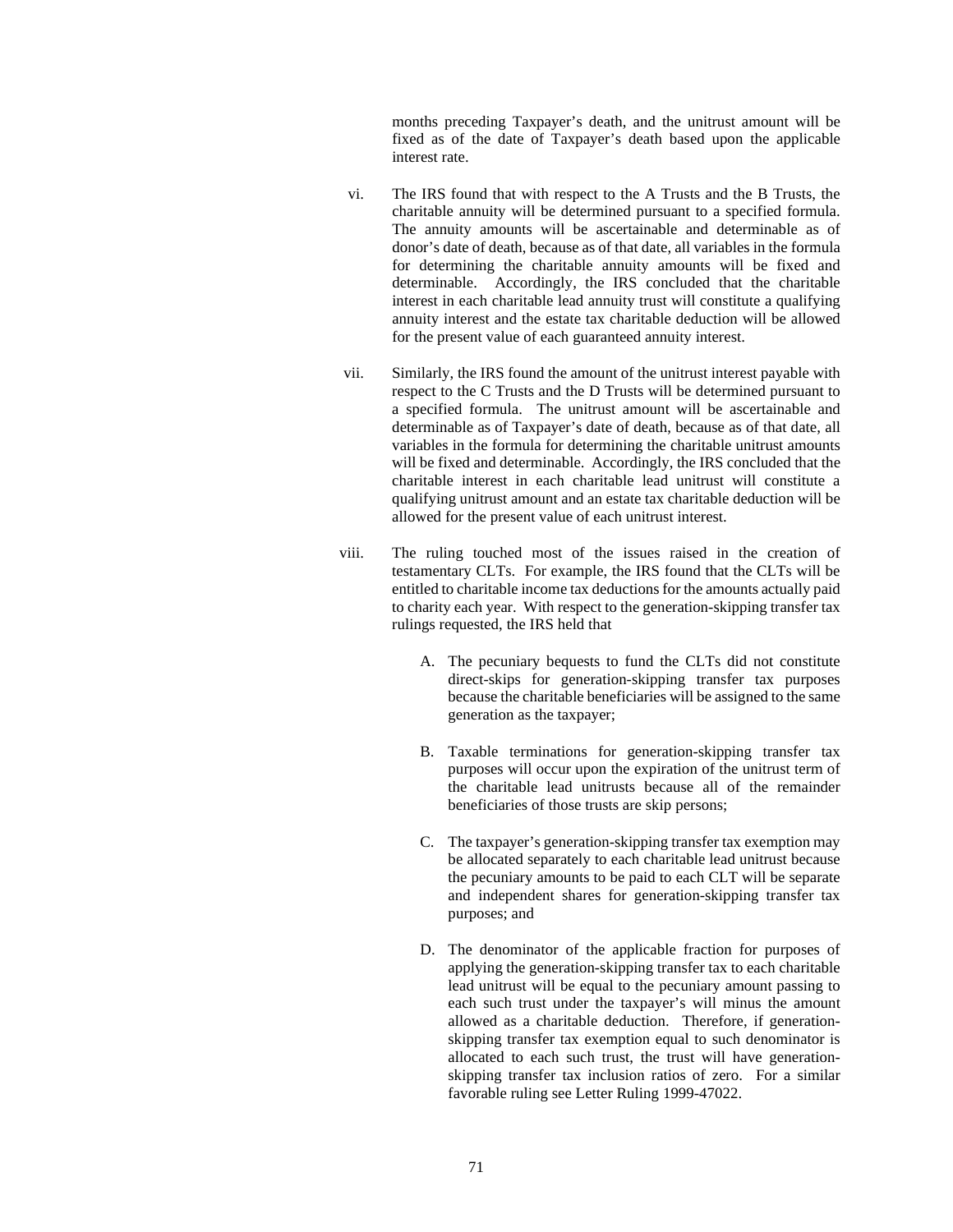## b. Operating a CLT as the Family's Charitable Pocketbook

A grantor can authorize the trustee of a CLT to sprinkle the lead interest among qualifying charitable beneficiaries. However, if the power is held by the grantor or the grantor's spouse the grantor may be treated as the owner for income tax purposes. IRC § 674(a). Moreover, if the grantor retains the power to sprinkle the lead interest among qualifying charitable beneficiaries, the value of the CLT will be included in the grantor's estate for estate tax purposes. IRC §§ 2036(a)(2), 2038(a)(1). This technique is illustrated in Private Letter Ruling 2002-40027.

- i. Donors, a husband and wife, created three irrevocable charitable lead unitrusts ("Trusts"). At the end of the charitable terms, the Trusts are to continue for the benefit of each of their three children. They appointed one of their children as the initial trustee of each Trust.
- ii. The Trust documents provide:
	- a. The trustee shall pay (in cash, in kind, or partly in each) to such organization or organizations selected by the trustee that is/are described in each of Sections  $170(b)(1)(A)$ ,  $170(c)$ ,  $2055(a)$ , and 2522(a), to be used in furtherance of each organization's religious and charitable purposes, in such proportions as are determined by the trustee, in each taxable year during the trust term, an amount equal to 6% of the net fair market value of the trust assets (valued as of the first day of each taxable year of the trust) (the unitrust amount).
	- b. The unitrust amount shall be paid on an annual basis on the 31st day of December of each year during the trust term, first from ordinary income (excluding unrelated business income), then from short-term capital gain, then from long-term capital gain, then from unrelated business income, then from tax-exempt income, and, to the extent that the foregoing items for the taxable year are not sufficient, from principal.
	- c. Any income of the trust for a taxable year that exceeds the unitrust amount shall be added to principal.
	- d. Notwithstanding any existing or hereafter enacted state law, no amount may be paid during the trust term to or for the use of any person other than an organization described in Section  $170(b)(1)(A)$ , Section  $170(c)$ , Section  $2055(a)$  and Section 2522(a). However, an amount shall not be deemed to be so paid if the amount is paid for full consideration, such as reasonable trustee fees. (emphasis added).
- iii. The Trust documents also include prohibitions against the types of activities and powers that traditionally would cause the Trusts to be treated as grantor trusts.
- iv. The Trust documents provide that should the donors' child ever cease to serve as trustee the child is authorized to designate successor trustees. Should there ever be a vacancy not filled under the child's authority, two specific individuals were named to serve as successor trustees, one after the other, with the same power to designate successors. In the event there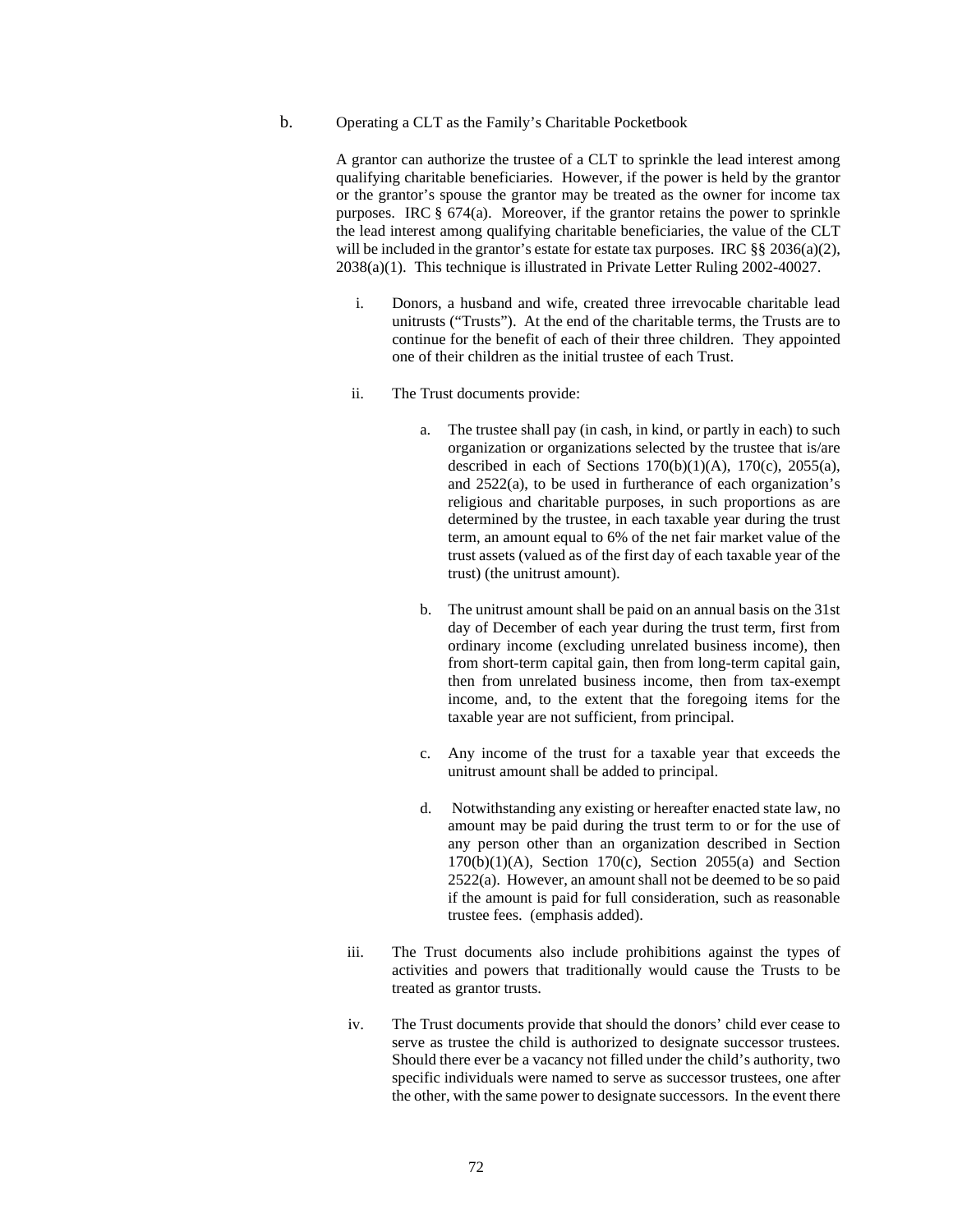still is a vacancy the Trust documents provide: "the successor trustee is to be such individual or entity designated in writing by a majority of the then living adult beneficiaries of the trust who are eligible to receive any current income therefrom and who are not incompetent, so long as such individual or entity that is to become the successor trustee is not a related or subordinate party (as defined in Section  $672(c)$ ) of either of the Grantors or any adult beneficiary."

The IRS ruled that on the face of the documents Sections 673, 674, 676, and 677 would not apply. It was noted, however, that whether the donors would be treated as grantors under Section 675 is a question of fact, the determination of which would be deferred until the income tax returns of the parties involved had been examined.

Since qualified charitable organizations were given the irrevocable right to receive annually an amount equal to a stated percent of the net fair market value of the assets in the Trusts determined annually (the unitrust amount), the IRS concluded that the unitrust amounts payable under the Trusts are qualified unitrust interests. Accordingly, the donors were allowed a gift tax charitable deduction under Section 2522(a) for the present value of the unitrust amounts in the Trusts.

The IRS noted:

- i. The trusts were irrevocable;
- ii. The donors had retained no interest or reversion in the Trusts;
- iii. The donors had no right to alter, amend, or revoke the Trusts, or to receive an annuity or other payment from the Trusts during their lives; and
- iv. The donors held no general power of appointment over the property in the Trusts.

Accordingly, assuming there was no understanding, express or implied between the donors and the trustee regarding the disposition of the amounts received by the Trusts, we concluded that no portion of the assets of Trusts will be included in either Grantor's gross estate for federal estate tax purposes.

There was one negative ruling. Citing regulation Section 1.642(c)-3(b)(2) the IRS noted the ordering provision had no economic effect on the distributions independent of tax consequences. Instead, income distributed to the charitable organizations will consist of the same proportion of each class of the items of income of the Trusts as the total of each class bears to the total of all classes.

c. Funding the Family Foundation with a Charitable Lead Trust

A family that has sufficient wealth to create a family foundation may well consider using one or more charitable lead trusts to minimize transfer taxes on large transfers to younger generations. By directing the ongoing charitable distributions to a family foundation, the tax-saving characteristics of the lead trust are obtained, and the amounts distributed are paid to the foundation, where family members are able to influence, if not control, their ultimate application.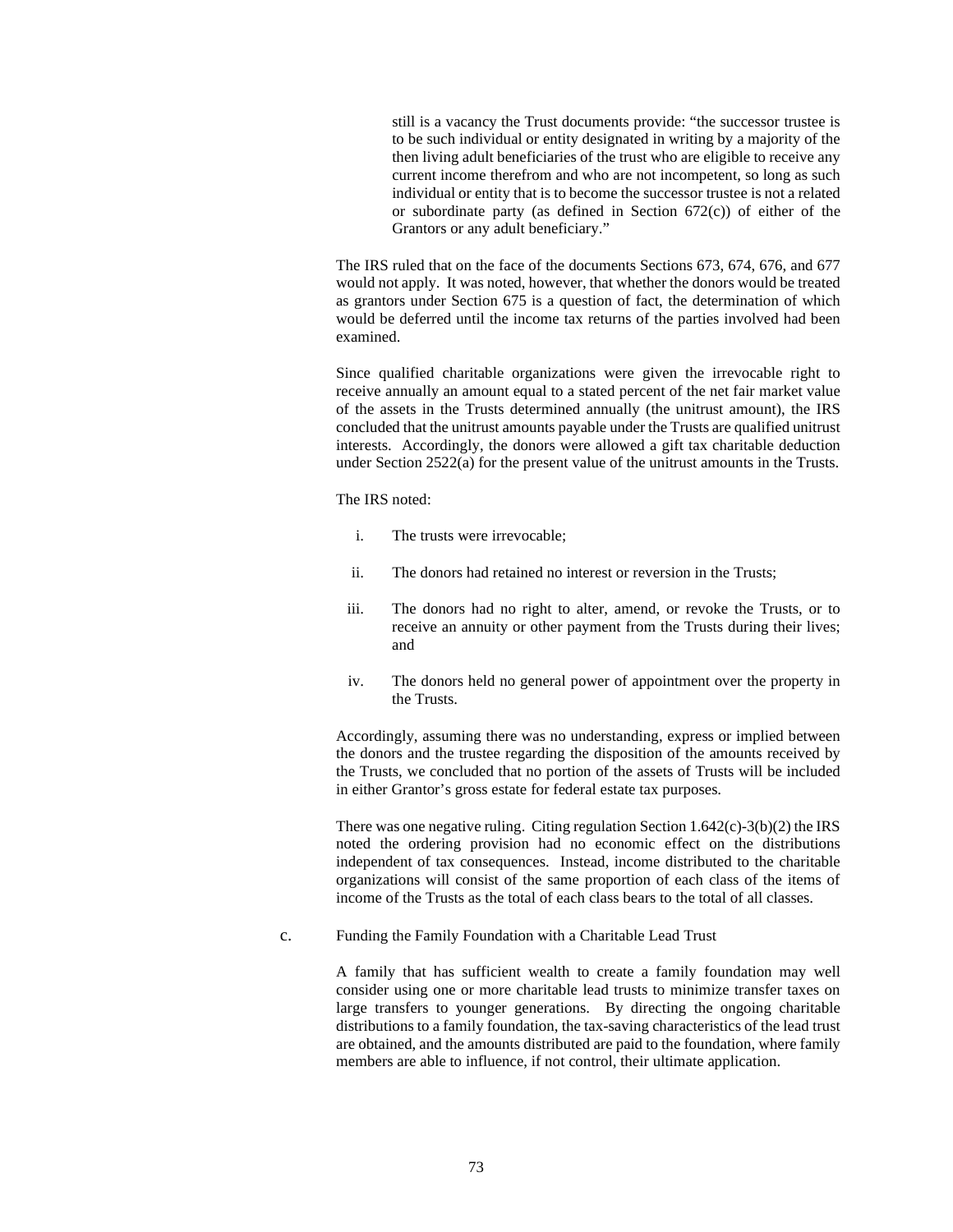i. Minimum Distribution Requirement

Treasury regulation Section  $53.4942(a)-2(b)(2)(iii)$  takes the position that a private foundation that is the beneficiary of a charitable lead trust must take into account as part of the foundation's minimum distribution, the lesser of (a) the income distributions from the lead trust or (b) 5% of the trust assets. However, this regulation was held invalid in *Ann Jackson Family Foundation v. C.I.R.*, 15 F.3d 917 (9<sup>th</sup> Cir. 1994), *aff'g* 97 T.C. 534 (1991) (reviewed), where a private foundation disregarded taking into account the assets of the trust or the annuity distributions received from the trust in determining its minimum investment return. In response, the IRS intends to issue proposed regulations modifying the regulations under Section 4942. Until further guidance is promulgated, income distributions received by a private foundation from a non-grantor charitable lead trust will not be included in determining a private foundation's distributable amount for the year the amount is received. Notice 2004-36, CB 2004-1 889; *See also* Notice 2004-35, 2004-1 CB 889.

ii. Estate Tax Treatment of Foundation in Creator's Estate

CLTs that make payments to a foundation in which the creator of the trust has an influential role can be problematic.

- A. In Revenue Ruling 72-552, the IRS held that the value of property transferred to a foundation was included in the donor's estate under Section 2036 because the donor/decedent, in his capacity as a member, director and president of the foundation, had the power to direct the disposition of its funds for charitable purposes.
- B. Similarly, in Private Letter Ruling 1979-29002 this same rule was applied to a decedent who held multiple fiduciary positions in an organization to which the income from a trust he had created was paid.
- C. In *Rifkind v. U.S.*, 5 Cl. Ct. 362 (1984), a foundation was the sole beneficiary of a lead trust, and its settlor in his role as an officer, member and director of the foundation, was able to designate (or at least participate in designating) the recipients of foundation grants. The court found Section 2036(a)(2) applicable and included the CLT in his taxable estate.
- iii. This technique is illustrated by Private Letter Ruling 2001-38018.
	- A. A donor created a charitable lead annuity trust and funded the trust with publicly-traded stock. The trust is designed to pay an amount equal to 8% of the fair market value of the initial value of the trust property to the donor's private foundation each year for ten years. At the end of the term, the balance of the CLT will be paid to or for the benefit of lineal descendants of the donor. The CLT provides that neither the donor nor her husband can serve as a trustee of the CLT. Further, any trustee may appoint an individual, individuals, or a bank or trust company as co-trustee or successor trustee. If ever there is a vacancy and no successor is so appointed, then a majority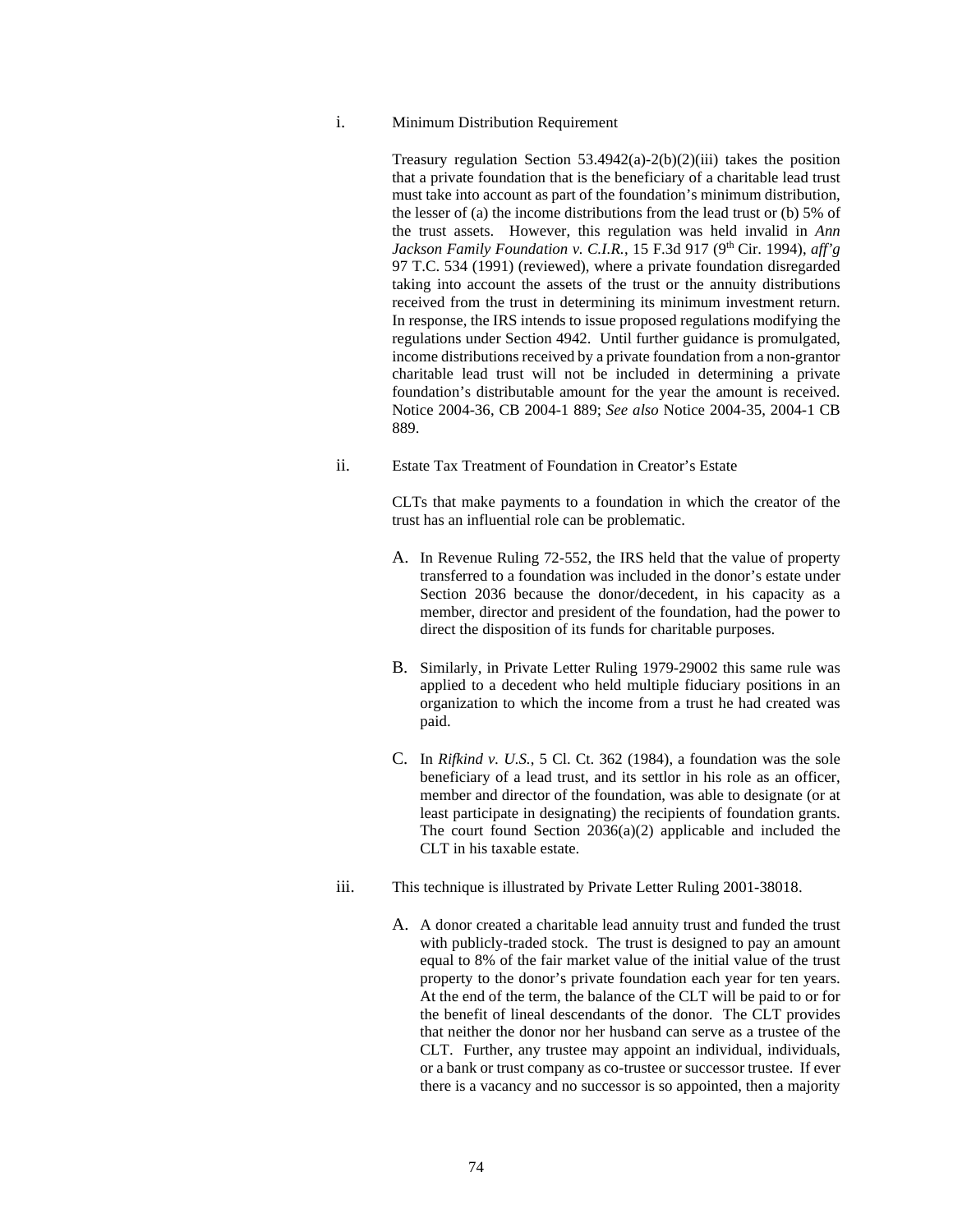in interest of the remainder persons (or their guardians) are to appoint a successor trustee.

- 1) The Bylaws of the donor's foundation provide: (i) the number of directors may not be less than 3 nor more than 15; (ii) the donor will be a director for life; (iii) every other director will serve for a term of one year and until his or her successor is duly elected and qualifies; (iv) any vacancy in the Board of Directors may be filled by a majority vote of the remaining directors or by the sole remaining director; however, the donor may not cast a vote for or appoint an individual as a director that is either related or subordinate to her within the meaning of Section  $672(c)$ ; (v) any time the foundation is a beneficiary of a charitable lead trust, a charitable remainder trust or other similar trust, and the charitable trust was established by a director, officer or substantial contributor to foundation, the director, officer or substantial contributor establishing the charitable trust is prohibited from acting on matters concerning funds coming to foundation from the charitable trust; (vi) a director, officer, or substantial contributor who establishes a charitable trust for the benefit of foundation may not be counted when establishing a quorum to vote on matters relating to those funds. The director, officer, or substantial contributor will be prohibited from voting on any matters relating to the funds received or anticipated to be received from the charitable trust, including voting on any disbursements or grants of such funds; and (vii) any funds received from a charitable trust are to be segregated into a separate account in the Foundation's books in such a manner as to allow tracing of the funds into and out of that account. The separate account will be administered and distributed by a separate fund committee, and donor may not possess any power over this account or this separate fund committee.
- B. The IRS noted the donor had not retained a power over the property transferred to CLT, and she had not retained an interest, reversion, or right to alter, amend or revoke CLT. Moreover, although she will remain one of the directors of foundation, she is not permitted to vote on matters relating to disbursements or grants of funds received from CLT. Since the annuity payable under the CLT is a qualifying annuity for purposes of Section 2522(c), the donor's transfer to the CLT is a completed gift for federal gift tax purposes and is entitled to a gift tax deduction under Section 2522, based on the present value of the guaranteed annuity payable to charity.
- C. Noting the donor could not serve as a trustee of the CLT or any successor trust, and could not participate in any vote of the foundation Board of Directors or officers concerning the annuity funds received from the CLT, the IRS found the donor had retained no interest or reversion in trust and no right to alter, amend, or revoke CLT. Accordingly, no portion of the CLT will be included in Taxpayer's gross estate.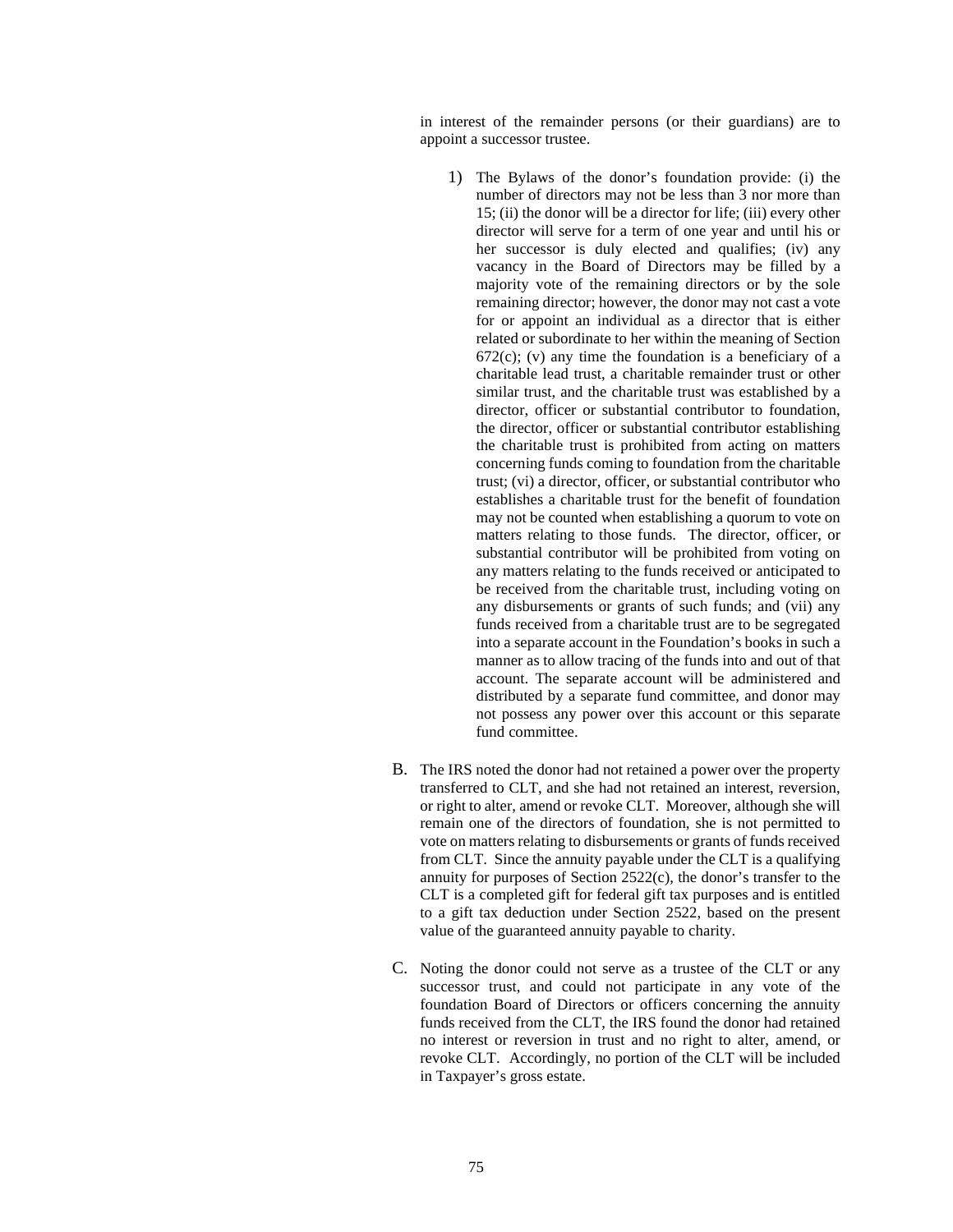d. Combining a CLT with a CRT to Achieve both Short and Long- Term Planning **Objectives** 

While CLTs and CRTs are used to achieve different planning objectives, deploying them in combination can be beneficial. This is particularly true when there is a desire to provide a permanent endowment for charity and a tax-wise gift to family. The use of the CRT provides significant tax benefits to the donor during life and provides a gift to charity at a determined time in the future. In contrast, the CLT provides an immediate stream of benefits to the charity (until the CRT matures) and also transfers wealth to family members at a significantly reduced transfer tax cost.

- 10. Recent Developments and Emerging Opportunities, Issues and Pitfalls
	- a. Varying the Charitable Payout

Consider the possible usefulness of a charitable lead annuity trust with a charitable payout that increases during the charitable term. Unlike a charitable remainder annuity trust, a CLAT need not have a fixed payout amount throughout the trust term.

i. Revenue Procedure 2007-45, which provides sample inter vivos nongrantor charitable lead annuity forms, includes the following statement (in Section 5.02(2)):

> "The governing instrument of a CLAT must provide for the payment to a charitable organization of a fixed dollar amount or a fixed percentage of the initial net fair market value of the assets transferred to the trust. Alternatively, the governing instrument of a CLAT may provide for an annuity amount that is initially stated as a fixed dollar or fixed percentage amount but increases during the annuity period, provided that the value of the annuity amount is ascertainable at the time the trust is funded." [Emphasis supplied]

> Thus, for example, a twenty-year CLAT might have a nominal payout for eighteen years, then a large balloon payout (large enough to have a present value at trust inception equal to the amount placed into the trust) for the last two years.

- A. This type of CLAT might be referred to as a variable CLAT ("VCLAT"), and if it provides nominal payments for several years followed by balloon payments near the end of the lead term, it might be referred to as a shark-fin CLAT after the appearance of a chart depicting the annuity payments.
- B. By retaining a larger trust corpus for the initial low-payout portion of the trust term, the trust corpus has a greater chance of growing and thus benefiting the non-charitable remainder beneficiaries.
- C. Although the charitable payout is deferred under this sort of arrangement, the total amount actually paid to charity is larger (as the charitable portion will, in effect, bear interest at the Section 7520 rate).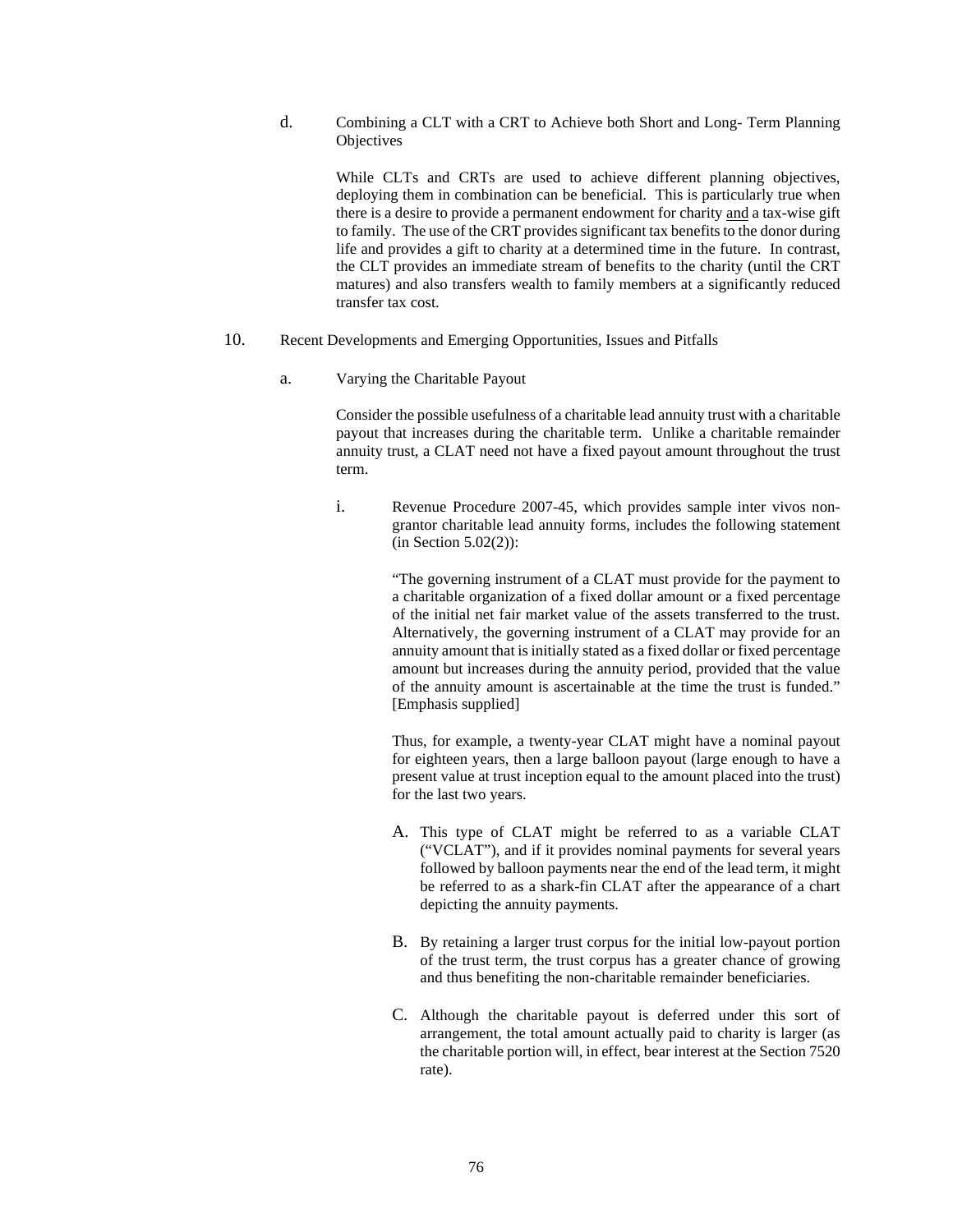- ii. The key under Rev. Proc. 2007-45 is that the payout must be capable of accurate valuation as of the inception of the trust.
- iii. Will this work, and pass IRS muster? There is no authority on this point, but the IRS sample revenue procedures for CLATs and the gift tax regulations (see Section  $25.2522(c)-3(c)(2)(vi)(a)$ ) seem to endorse an annuity that is increased during the trust term. Compare, however, to Treasury Regulation Section 2702-3(b)(1)(i) and (ii), which suggests that a "qualified annuity interest" for purposes of Section 2702 cannot increase more than 20% per year.
- iv. Some commentators have cautioned the IRS might disregard the lower, earlier annuity payments. It also has been suggested that since CLTs are subject to the private foundation rules, the VCLAT, particularly the shark-fin CLAT, may violate the limitations on self-dealing (§ 4941) since the impetus for paying little to charity early in the term is the donor's desire to create a higher return for the donor's private beneficiaries.

## b. Funding Consideration

The application of the private foundation rules can be problematic. Three recent rulings, summarized below, illustrate creative solutions to otherwise troublesome situations.

i. Funding A CLT with A Promissory Note Is Not Self-Dealing.

In Private Letter Ruling 2001-24029 the personal representative of an estate sought rulings with respect to the eventual funding of a series of CLTs. A significant portion of the decedent's estate was comprised of interests in real estate and various real estate partnerships and corporations ("Real Estate").

Under the terms of the decedent's Will, all of his assets passed to a QTIP marital trust with income payable to his surviving wife. The personal representatives split the marital trust into three trusts, each with identical terms.

Upon the death of the wife, the marital trusts will be split among trusts for the benefit of the decedent's descendants and several CLTs. Each CLT will have a 21-year term and is designed to bear the smallest annuity rate that will result in a full estate tax charitable contribution deduction.

The personal representatives proposed to sell the Real Estate to a newly formed limited liability company ("LLC") which will be owned, partially or wholly, by or for the benefit of any or all of the decedent's children and their issue ('Related Family Members"), in exchange for a secured, interest-bearing promissory note ("Note").

The Note (i) will bear interest at the applicable federal rate in effect for the month in which the sale occurs; (ii) will have a term of not greater than thirty years; and (iii) will be secured by the real estate interests.

The fair market value of the Note will be equal to the fair market value of the property as established by a qualified appraisal.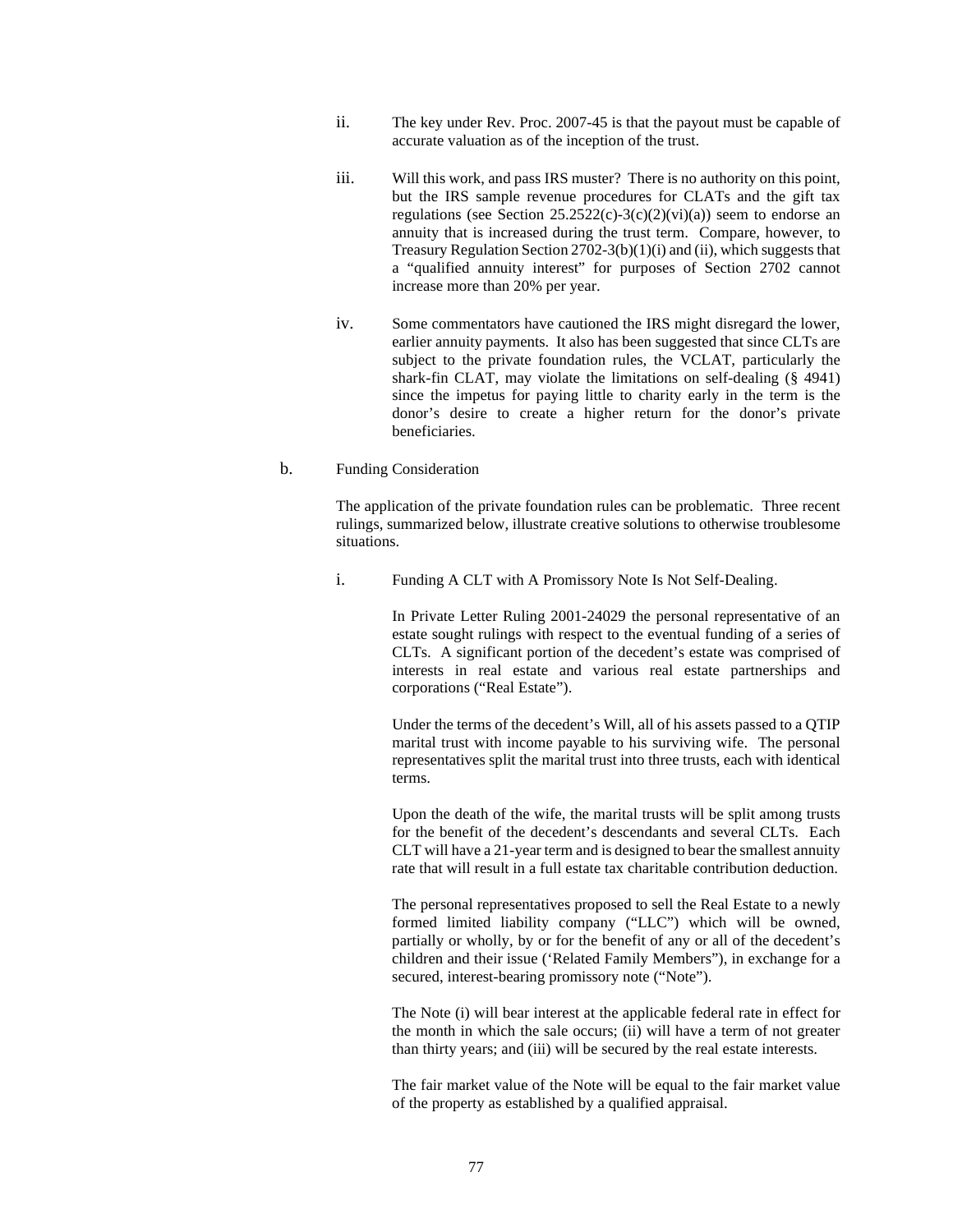After the transaction, the Note will be included among the assets used to fund the marital trusts for the benefit of decedent's wife.

Upon her death, the Note will be included among the assets used to fund the CLTs. As a result, the Related Family Members will be indebted to the CLTs under the terms of the Note. The State Court must approve the proposed transaction, and the Attorney General of State will represent the interests of the charitable beneficiaries in that proceeding.

The expected effect of the terms and conditions is that the charitable beneficiaries will be in a position which is at least as favorable as their current position and is likely to be more favorable. By entering into the transaction, it was expected the CLTs will be protected from fluctuations in the real estate market that may occur prior to the death of the decedent's wife. The Note will serve to fix the value of the CLTs' assets at the current value of the Real Estate, thus protecting the CLTs from a downturn in the real estate market, and will fix the return of the CLTs through a fixed rate of interest, thus protecting the CLTs from fluctuations in the returns realized by the Real Estate itself.

Also, as a result of the proposed transaction, the cash flow of the CLTs will be improved and stabilized so that the CLTs will be better able to satisfy their annuity obligations. Without the sale, the CLTs would receive the Real Estate interests and would be required to engage in the real estate business. With the proposed transaction, the CLTs and thus the charitable beneficiaries will be less concerned about fluctuations in the real estate market and in interest rates since the CLTs' income will be fixed in accordance with the terms of the Note.

Possibly most important, without the proposed transaction, the CLTs only would have access to the Real Estate in order to satisfy annuity payments to the charitable beneficiaries. With the proposed transaction, the CLTs will have access to (i) the Note, (ii) the real estate interests themselves, and (iii) the capital of the family LLC.

Based on the information and representations submitted, the IRS ruled:

- A. The sale of the property by the estate to the Related Family Members is not an act of self-dealing within the meaning of Section 4941 of the Code, and will not give rise to tax under that Section to the Estate, to the marital trusts, to the Related Family Members, or to the CLTs.
- B. The eventual receipt and holding of the Note by the CLTs, and the subsequent payment of principal and interest on the Notes by disqualified persons will not constitute acts of self-dealing under Section 4941(d) of the Code, and will not give rise to tax liability under Section 4941 to the Estate, to the marital trusts, to the Related Family Members, or to the CLTs.
- C. Notwithstanding that the interests that will be sold to the LLC, a disqualified person, will be pledged as collateral for the Note to the CLTs, the continued operation of the real estate business by the managers of the LLC or any other Related Family Members, including, but not limited to, the leveraging and selling of secured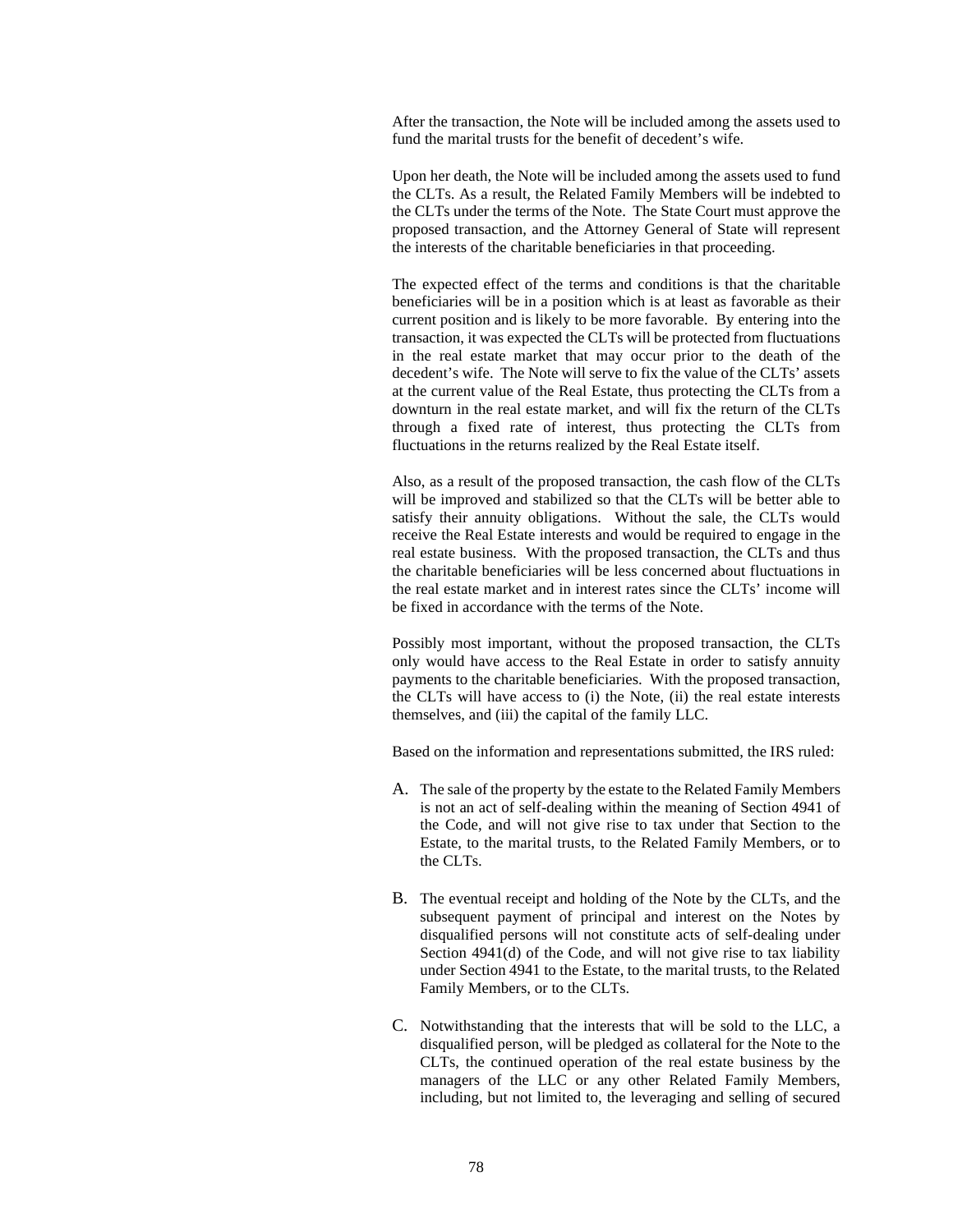assets, and the acquisition of new assets, will not constitute acts of self-dealing under Section 4941(d) of the Code because the proposed transaction has met the requirements of Section  $53.4941(d)-1(b)(3)$  of the regulations, so long as the value of the collateral remains as required by the terms of the Note, and will not give rise to tax liability under Section 4941 of the Code to the Estate, to the marital trusts, to the Related Family Members, or to the CLTs.

ii. CLT's Investment in a Limited Partnership Was Not Self-Dealing

Letter Ruling 2000-18062 involved the transfer of real estate and interests in a limited partnership to a nine-year testamentary CLT created upon the death of the grantor's surviving spouse. The other limited partners of the limited partnership are a number of individuals and trusts, an estate and another limited partnership. The individuals are all related to the grantor of the CLT by blood or marriage. All of the trusts are for the benefit of those individuals. The partnership has a corporate general partner. Real estate transferred to the CLT will be sold and the proceeds reinvested in additional interests in the partnership. However, the CLT will always own less than 20% of the value of the total partnership interests. The partnership's other investment assets provide dividends, interest and realized and unrealized gains from its investment activities. The partnership charges its limited partners a fee for its investment services, including compensation to an unrelated professional investment manager and reimbursements to the corporate general partner. Another corporation provides accounting, tax and clerical services on a cost-sharing basis to members of the family and various family entities, including the CLT and the partnership. The CLT and the partnership pay a fee for these services. The service corporation subleases office space to the partnership. The partnership, both corporations and many of the limited partners are disqualified persons with respect to the CLT.

Here, the IRS ruled:

- A. The CLT's retention of an interest and investment in the partnership are not direct or indirect acts of self-dealing, as defined in Section 4941(d)(1).
- B. Payments by the CLT to the service corporation for general accounting, tax and clerical services and to the partnership (i) for investment management and advisory services, (ii) for the reimbursement of the corporate general partner for costs and expenses paid as the general partner, and (iii) for the payment to the service corporation for general accounting, tax and clerical services do not constitute direct or indirect acts of self-dealing by the CLT, as defined in Section 4941(d)(1), or taxable expenditures, as defined in Section 4945(d)(5).
- C. A sublease of office space by the partnership from the service corporations does not constitute an indirect act of self-dealing by the CLT, as defined in Section 4941(d)(1).
- D. The CLT's limited partnership interest in the partnership does not constitute excess business holdings, as defined in Section 4943(c).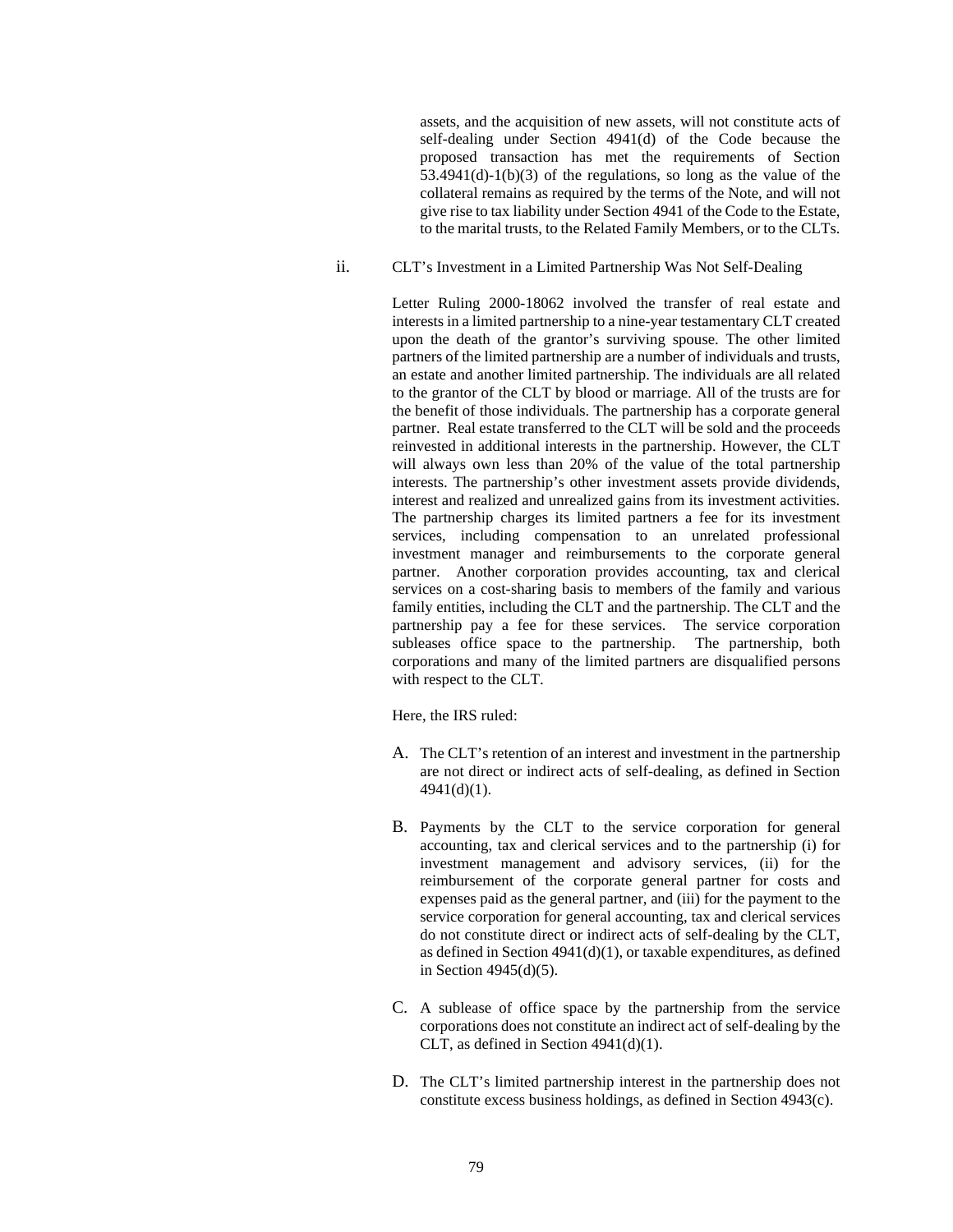iii. A Delay in Funding A CLT Caused by Protracted Estate Litigation Is Not Self-Dealing

> In Letter Ruling 2002-32033 the IRS was asked to rule on a complicated set of facts relating to the delayed funding of two CLTs. After a set term the CLTs were to terminate and the remainder of one CLT was to be divided into trusts for the decedent's children, and the remainder of the other CLT was to be paid outright to the decedent's children. Due to protracted litigation, the CLTs had not been funded, and the decedent's estate lacked sufficient liquid assets to do so. Given the delay in funding, the CLTs owed substantial amounts to the charitable beneficiary. The estate sought to fund the CLTs with tenancy-in-common interests in alternate estate property that was income producing. The transferred property also would include certain related party promissory notes that would be transferred to the charity to make up the CLTs' arrearages. The estate petitioned a local court for approval of the proposed funding and related transactions.

> Based on the information submitted and the representations made the IRS ruled that all of the following elements of the proposed transaction met the estate administration exception described in Section 53.4941(d)- 1(b)(3) of the regulations and therefore were not acts of self-dealing:

- A. The distributions of related notes to the charitable beneficiary in satisfaction of the accrued obligations of the two CLTs;
- B. The transfer of liabilities to the charitable beneficiary together with assets earmarked to pay such liabilities, via the residue of the decedent's estate;
- C. The reallocation of assets subsequent to partial funding of the CLTs;
- D. The assumption of liability by one of the CLTs under an environmental indemnification;
- E. The receipt by the other CLT of property subject to a lien created within the ten year period prior to the transfer;
- F. The assumption of liability by the charitable beneficiary under a limited liability company operating agreement;
- G. The assumption of debt and partial surrender by the children of the decedent of their rights to distributions of assets in exchange for net relief from liability to the estate; and
- H. The sale of stock by the decedent's estate to the children of the decedent in exchange for the assumption of debt owed by the estate.
- I. Modification of A Successful CLT Can Be Permissible.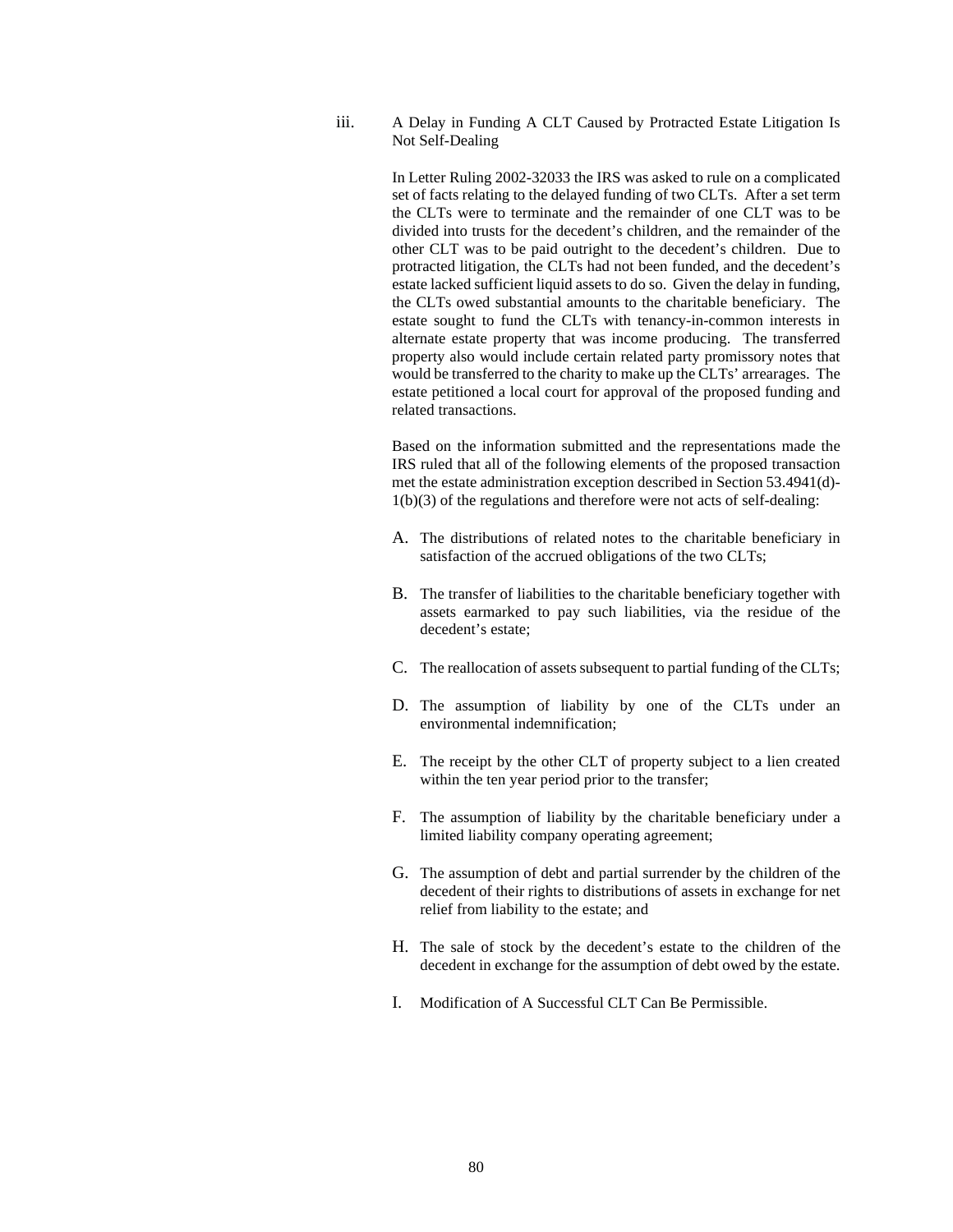- c. The following two situations illustrate where investment performance was so strong the trustees were permitted to change the term of the trust.
	- i. Early Termination

Letter Ruling 1999-52093 involved a twenty-year inter-vivos CLT. The sole charitable beneficiary was the grantor's family private foundation. Originally the CLT was funded with shares of stock in a closely held, non-public bank holding company which was controlled by the grantor's family. The CLT was designed to pay the private foundation a qualified annuity equal to 5% of the fair market value of the stock contributed to the CLT. At the end of the charitable term the remainder is to be distributed to the grantor's four children who also are all of the trustees of the CLT and all of the foundation managers of private foundation.

The bank holding company merged into a public corporation whose common stock is traded on the New York Stock Exchange. The CLT received a number of shares of stock in the new company with a value substantially in excess of the value of the stock originally contributed to the CLT. Also, the dividend the CLT will receive from the new company is well in excess of the amount necessary to pay the annuity to the family foundation.

Because the CLT now had assets that were readily convertible to cash, the CLT's charitable interest could be satisfied much earlier than originally anticipated by the grantor. Accordingly, the grantor, the trustees of the CLT, the foundation managers of the family foundation, and the four remaindermen all wanted to pay the CLT, in one lump sum, the remaining amount due to the CLT, without discount.

The parties filed a petition in state court seeking authorization to pre-pay the CLT and then to terminate the trust by distribution of the remainder interests. Their petition named the state Attorney General as a party to the suit to protect the interests of the charity.

Under these facts the IRS ruled:

- A. The Trustees' prepayment of the entire remaining charitable interest without discount to the family foundation as the sole charitable beneficiary of CLT would not constitute the termination of a private foundation under Section 507 of the Code.
- B. The Trustees' prepayment of the entire remaining charitable interest without discount to the family foundation as the sole charitable beneficiary of the CLT would not be an act of self-dealing under Section 4941 of the Code since the family foundation was not a disqualified person.
- C. The Trustees' prepayment of the entire remaining charitable interest without discount to the family foundation would not be a taxable expenditure under Section 4945 of the Code, but the IRS cautioned that this is not to say that the income payment to the charitable beneficiary of a charitable lead trust will never constitute a taxable expenditure. Here, however, the payment was to be made for the appropriate charitable purpose established by the trust document so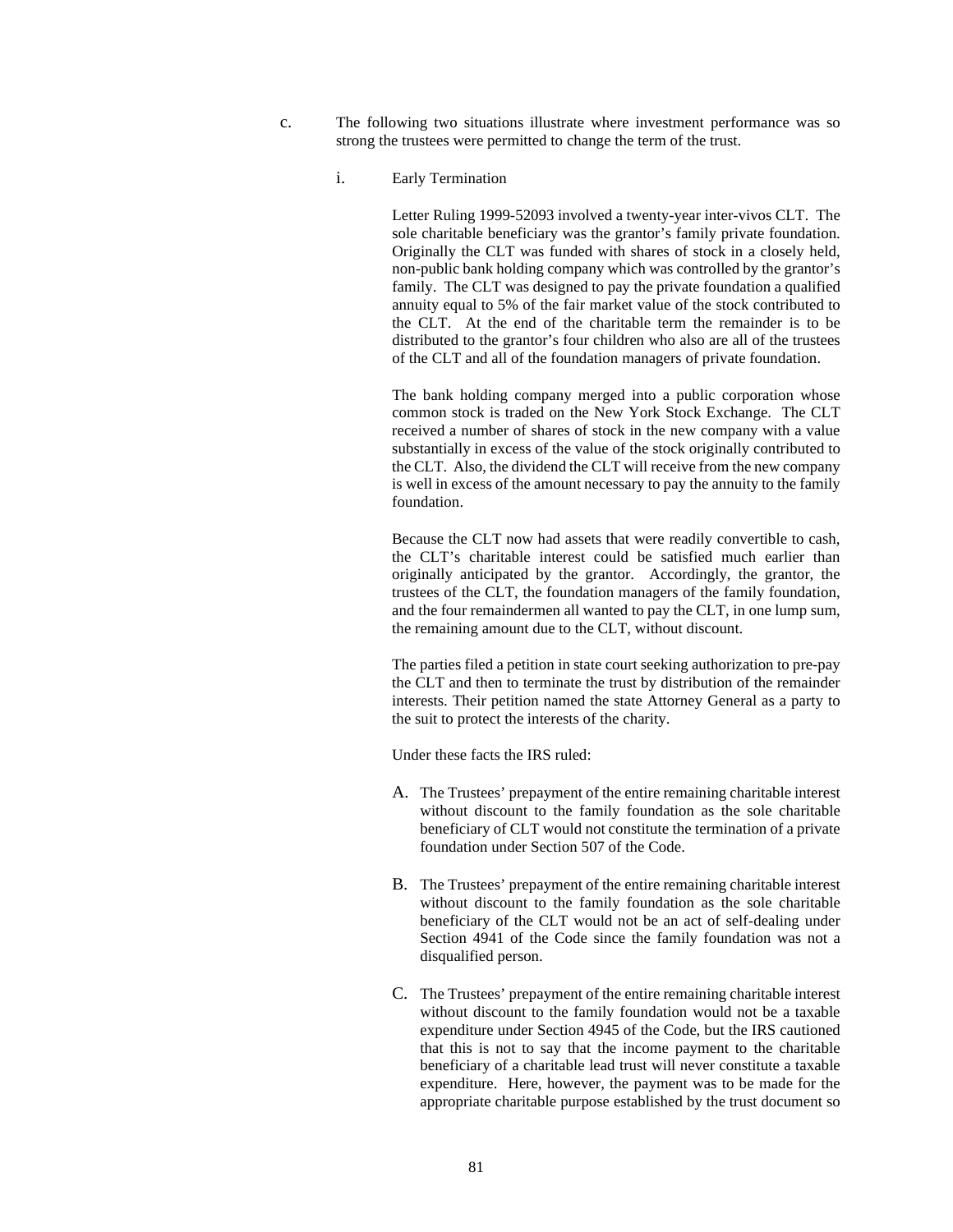there would be no taxable expenditure, and it was understood that neither the CLT, the grantor, the trustees, nor any "disqualified person" within the meaning of Section 4946 of the Code would receive any benefit from the prepayment to the family foundation other than the rights of remaindermen provided in the trust document. The Service ruled favorably on similar facts in Private Letter Ruling 2002-25045.

ii. Term Extension Coupled with Early Distribution to Private Beneficiary

Private Letter Ruling 2002-26045 involved another story of success. The trustees of a charitable lead annuity trust proposed to modify the CLT so the trust's charitable beneficiary, a private foundation, and the remainder beneficiary, a non-exempt limited partnership, would receive different distributions than under the original agreement. The CLT had an initial term of fifteen years of which eleven years remained. Due to appreciation in the value of the CLT's assets, the current value of the assets greatly exceeds the amount needed to fund the remaining annuity obligation to the charitable beneficiary.

The trustees executed an amended and restated agreement which provides that the CLT was to distribute the CLT's assets in excess of 110% of the remaining undiscounted annuity obligations to the limited partnership. The remaining undiscounted annuity obligation would be paid in annual annuity installments over a new fifteen-year term, based on the annuity factor determined in accordance with the applicable regulations and the Section 7520 rate applicable to the date of the amendment, so the remainder interest will be as close to zero as possible.

The purpose of the change was to move excess assets from the restrictions the Code imposes on private foundations so that the assets can achieve greater economic good by producing a greater return on investment while at the same time providing more funds to the charity than originally provided.

The amendment required the CLT to obtain a ruling from the IRS that the distribution to the remainderman of trust of the excess assets would not violate any of the Code's restrictions on private foundations in Sections 4941 through 4945, inclusive. In addition, all parties planned to petition the state court to approve the amendments to the CLT, and the parties planned to make the state Attorney General a party to the proceedings to protect the interests of the charity.

Under this set of facts, the IRS ruled that the CLT's distribution of excess assets to the limited partnership and the payment of the remaining undiscounted annuity obligation to the charity at a new annuity amount based on the current Section 7520 rate for a new fifteen-year period would:

A. Not constitute a termination of a private foundation under Section 507 because Section 53.4947-1(e)(1) of the regulations specifically provides that the provisions of Section 507(a) do not apply to a trust described in Section  $4947(a)(2)$  by reason of any payment that is directed by the terms of the governing instrument of the trust and is not discretionary with the trustee. The trust agreement directed the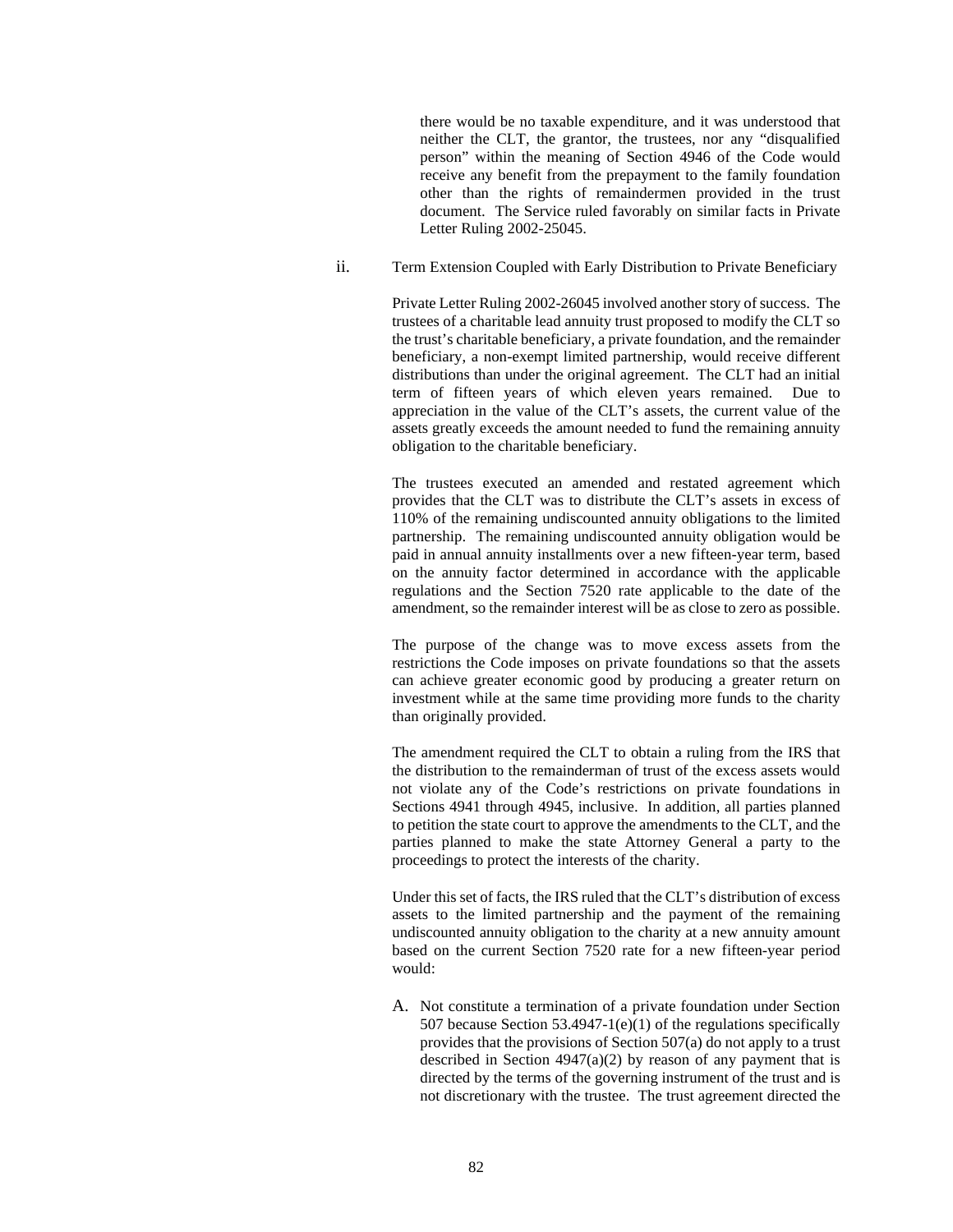terms of the payments to the charity and was not discretionary with the trustees.

- B. Not be self-dealing under Section 4941 because the CLT, treated as a private foundation described in Section 501(c)(3) of the Code, was not a disqualified person with respect to the charity. Thus, the CLT's payment of the remaining undiscounted annuity obligation to the charity would not be an act of self-dealing. There would be no sale or exchange of property; the charity was merely agreeing to receive more money.
- C. Not subject the CLT to tax on the undistributed income of a private foundation under Section 4942 because the CLT already was subject to a payout requirement. Although the CLT's payout requirement would change, the change was required by the amended agreement that was to be approved by court order and the state Attorney General.
- D. Not subject the CLT to tax on excess business holdings under Section 4943 because the payments to the limited partnership and the charity would not result in the CLT acquiring interests in business.
- E. Not be an investment which jeopardizes charitable purposes under Section 4944 because the payment of the remaining annuities would be made to accomplish charitable purposes. Moreover, the transaction would be based on the amended trust agreement approved by a court order and in a court action in which the state Attorney General is joined to protect the interest of the charity. The charity would be protected from decline in the value of the CLT's assets by the fact that the undiscounted amount of the remaining annuities to the charity plus 10% would remain in the CLT. There was no investment; the CLT is merely paying its obligations.
- F. Not be a taxable expenditure under Section 4945 since the CLT's expenditure to the charity as required under the CLT's trust instrument was in furtherance of a Section  $170(c)(2)(B)$  purpose in fulfillment of its charitable lead annuity requirement in its governing instrument.
- E. Regulation of Fundraising
	- 1. Regulating Commercial Fundraising
	- 2. The Regulators
		- a. IRS
		- b. Federal Trade Commission
		- c. Various State Agencies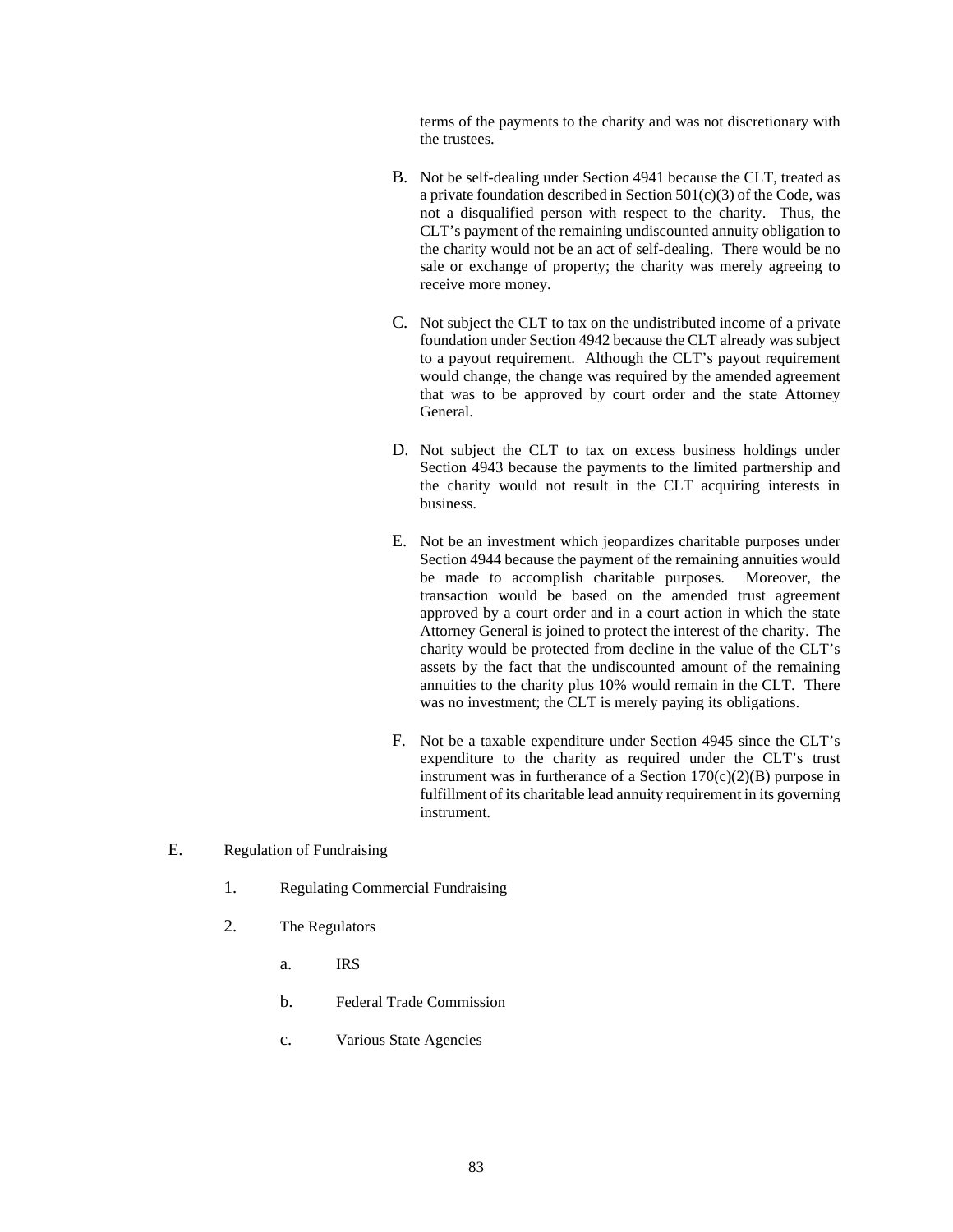- 3. The Principal Concerns
	- a. Consumer Protection
	- b. Preserving charitable resources for charitable purposes and avoiding misuse
- 4. Regulatory Mechanisms
	- a. Registration or Licensing
	- b. To Solicit within a given State
	- c. To Solicit within a given County or City
	- d. Multi-State dilemma; Uniform Registration Form solution
	- e. Annual Renewal
	- f. Filing Bonding Fees
	- g. Reporting
	- h. Annual Reports
	- i. Financial Disclosures
	- j. Sunshine Statutes
- 5. Exemptions: Statutory-Regulatory
	- a. Churches
	- b. Educational Institutions
	- c. Healthcare Entities
	- d. Membership Organizations
	- e. Smaller Organizations
- 6. The "Costs" to Raise Funds
	- a. Regulatory Actions
	- b. Disclosure
	- c. Truthfulness
- 7. The Biggest Challenge Controlling costs without violating the Constitution.
	- a. *Schaumburg v. Citizens for a Better Env't*, 444 U.S. 620 (1980)
	- b. *Riley v. Nat'l Fed'n of the Blind*, 487 U.S. 781 (1988)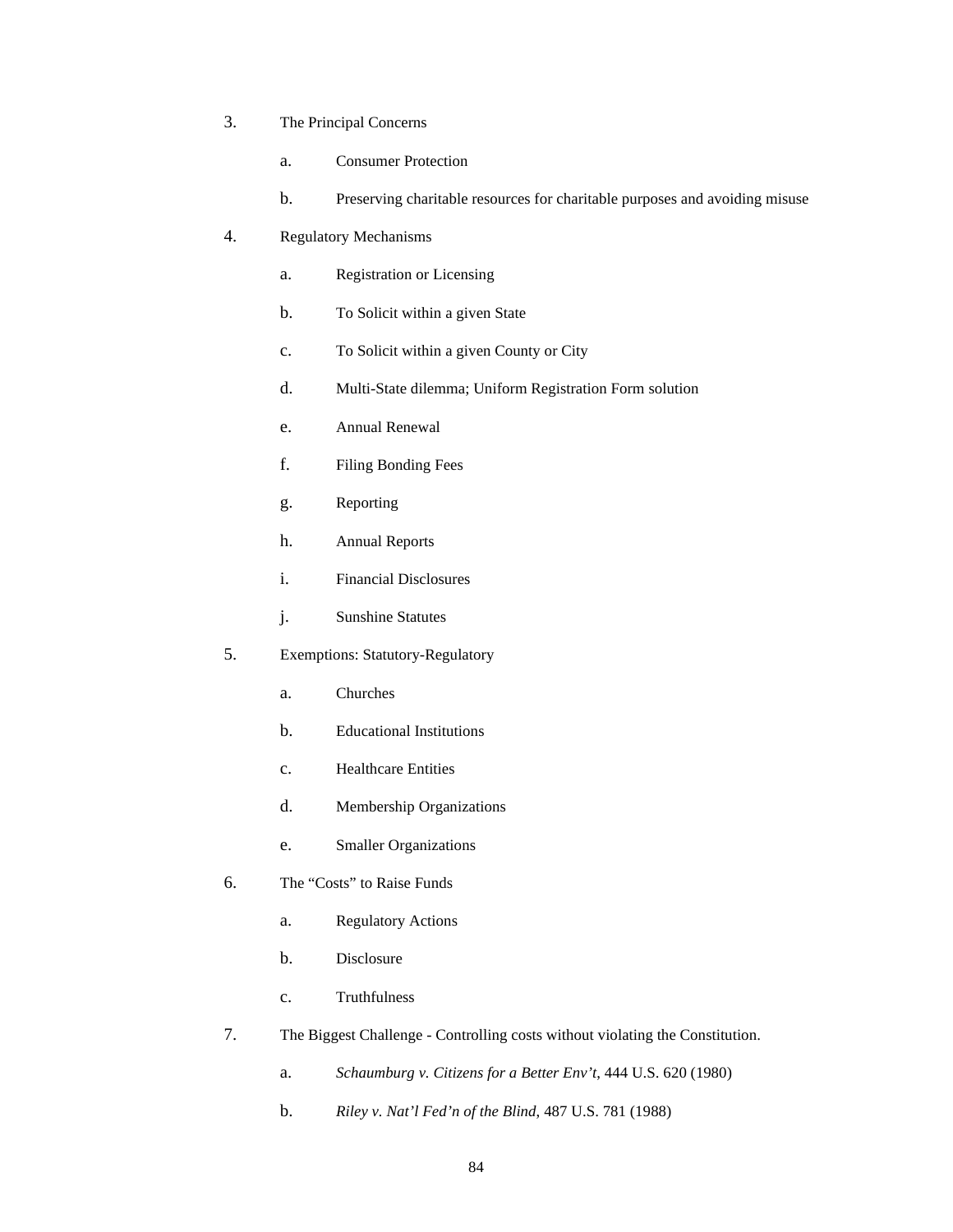c. Electronic Solicitations

# **VI. SUPPORTING ORGANIZATIONS**

- A. Avoidance of Private Foundation Limitations
	- 1. An organization classified as a supporting organization avoids the rules and limitations that are imposed on private foundations.
		- a. For example, the income tax charitable deduction for contributions to a supporting organization is not subject to the limitations that apply to the deduction for contributions to a private foundation.
		- b. In addition, supporting organizations generally are not subject to the private foundation prohibited transactions rules under IRC Sections 4941 through 4946, which if violated can subject the private foundation and certain persons to substantial penalty taxes (although certain supporting organizations are subject to the excess business holdings rules under IRC Section 4943).
		- c. Furthermore, a supporting organization is not subject to the excise tax on net investment income imposed on private foundations under IRC Section 4940.
	- 2. Supporting organizations have often been used when a person who might otherwise choose to create a private foundation finds that some aspect of the private foundation environment makes that vehicle impractical.
- B. Requirements to Establish a Supporting Organization
	- 1. To be classified as a supporting organization, an organization must meet three tests:
		- a. The organization must be organized and at all times thereafter operated exclusively for the benefit of, to perform the functions of, or to carry out the purposes of one or more public charities (Organizational Test);
		- b. The organization must be operated, supervised, or controlled by or in connection with one or more public charities (Operational Test); and
		- c. The organization must not be controlled directly or indirectly by one or more disqualified persons (other than foundation managers) within the meaning of IRC Section 4946 (Relationship Test). IRC § 509(a)(3)(A)-(C); Treas. Reg. § 1.509(a)-4(a)(1).
	- 2. Organizational Test

The organizational test requires that the organization be organized for the benefit of, to perform the functions of, or to carry out the purposes of one or more public charities.

a. To meet the organizational test, the organization's articles of organization must limit the purposes of the organization to benefiting, performing the functions of, or carrying out the purposes of one or more public charities; not expressly empower the organization to engage in any activities which are not in furtherance of benefiting, performing the functions of, or carrying out the purposes of one or more public charities; designate by class or purpose or by name the public charities on whose behalf the organization is to be operated; and not expressly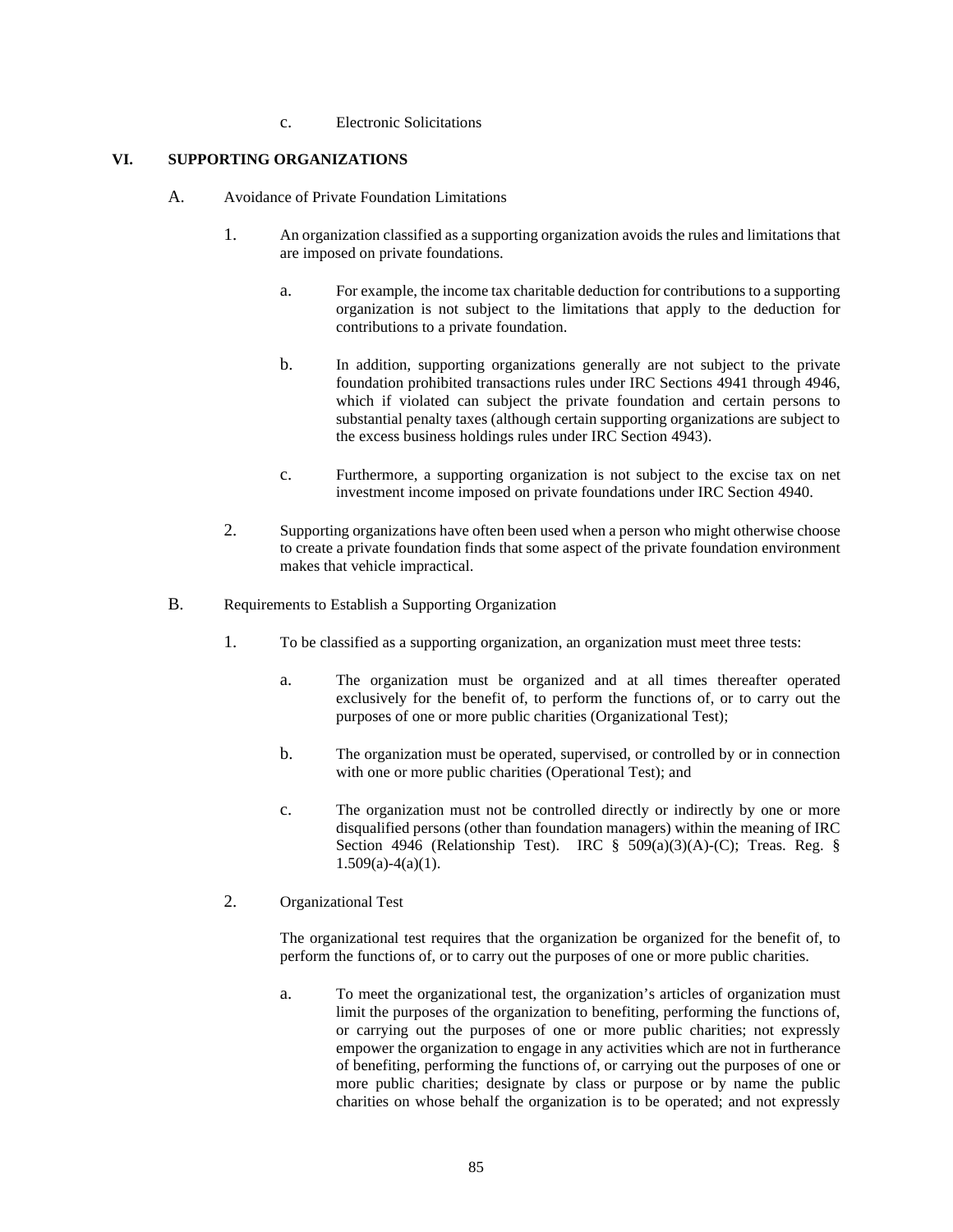empower the organization to operate to support or benefit any organization other than those specified in the articles of organization. Treas. Reg.  $\frac{8}{1.509(a)}$ - $4(c)(1)(i)-(iv).$ 

- b. The degree of specificity with which the supported organization must be designated depends upon the type of relationship between the supporting organization and the supported public charity or charities. The permissible types of relationships are described below in more detail.
	- i. Generally, if the organization is "operated, supervised, or controlled by" or "supervised or controlled in connection with" the supported public charity or charities, the supported public charity or charities can be specified by name, by class or purpose. Treas. Reg.  $\S 1.509(a) - 4(d)(2)$ .
	- ii. If the supporting organization is "operated in connection with" one or more public charities, the supported organization as a general rule must be specified by name. Treas. Reg.  $\S$  1.509(a)-4(d)(4)(i).
	- iii. As a general rule, the safest method of ensuring compliance with the organizational test is to designate the supported public charity or charities by name in the supporting organization's governing documents.

## 3. Operational Test

The operational test requires that the organization be "operated exclusively" to support one or more specified public charities. An organization will meet this operational test only if it engages solely in activities that support or benefit the specified public charity or charities.

- a. Permissible activities may include making payments to or for the use of, or providing services or facilities for, individual members of the charitable class benefited by the supported public charities. Treas. Reg.  $\S 1.509(a)-4(e)(1)$ .
- b. The organization will not meet the operational test if any part of its activities is not in furtherance of a purpose other than supporting or benefiting the specified public charity or charities. Treas. Reg. § 1.509(a)-4(e)(1).
- c. It is not necessary to meet the operational test that the organization pay over its income to the supported public charity or charities. Instead, it may meet the operational test by using its income to carry on an independent activity or program that supports or benefits the specified public charity or charities. Treas. Reg. §  $1.509(a)-4(e)(2)$ .
- 4. Relationship Test

The organization must have one of three types of relationships with the public charity or charities it is to support. The organization must be: (a) operated, supervised, or controlled by the public charity or charities it supports; (b) supervised or controlled in connection with the public charity or charities it supports; or (c) operated in connection with the public charity or charities it supports. Treas. Reg. § 1.509(a)-4(f)(2). Any relationship must insure that the organization will be responsive to the needs or demands of the public charity or charities it supports and will constitute an integral part of, or maintain a significant involvement in, the operations of the public charity or charities it supports. Treas. Reg. §  $1.509(a)-4(f)(3)$ .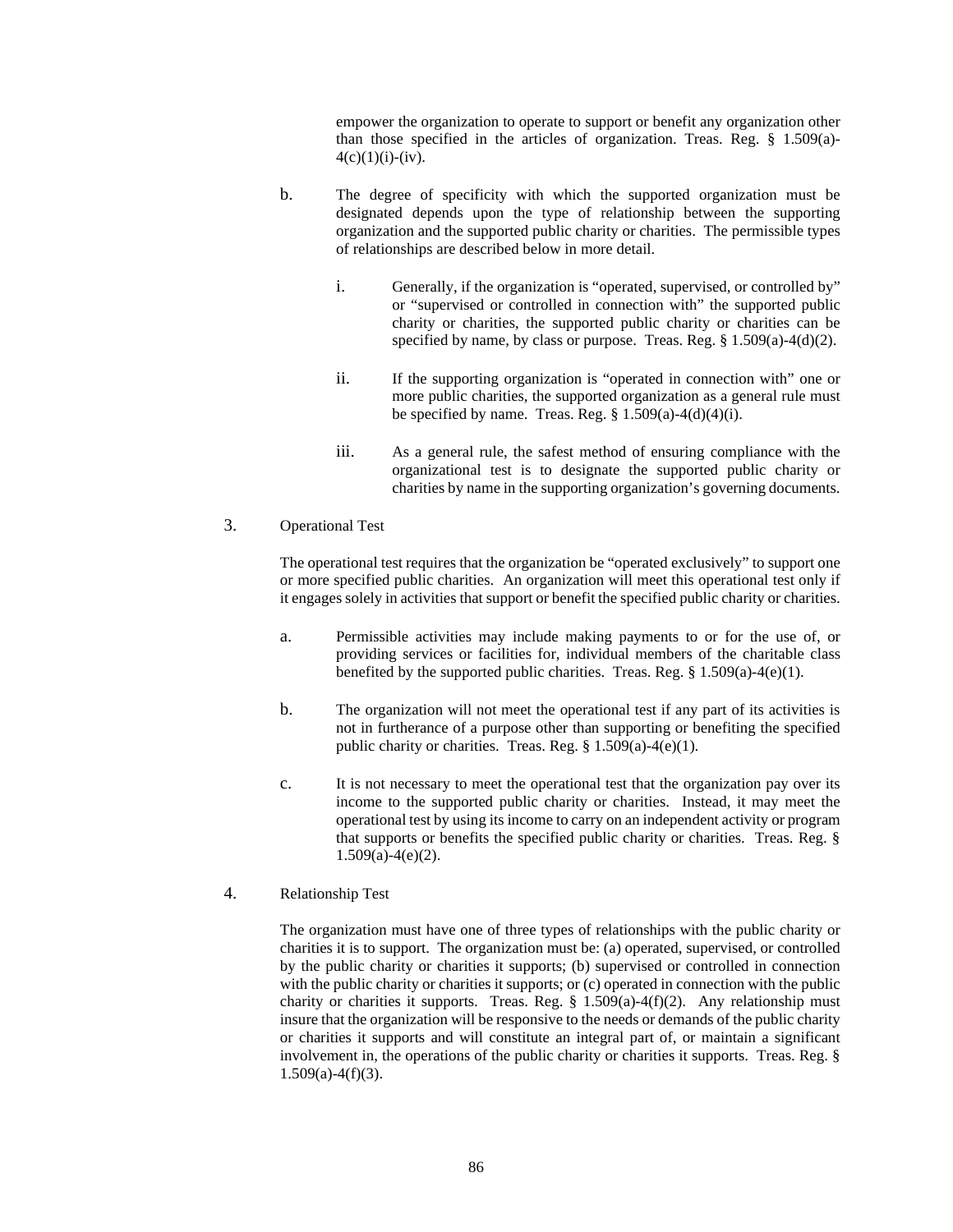a. Operated, Supervised, or Controlled by Test (Type I Supporting Organization)

The distinguishing feature of a Type I supporting organization is "the presence of a substantial degree of direction by the publicly supported organizations over the conduct of the supporting organization." Treas. Reg. § 1.509(a)-4(f)(4).

- i. This relationship test is the one most commonly used to establish supporting organization status and is most appropriate for donors that have a close, primary relationship with the public charity to be supported.
- ii. The operated, supervised, or controlled by test "presupposes a substantial degree of direction over the policies, programs, and activities of a supporting organization by one or more publicly supported organizations." Treas. Reg.  $\S 1.509(a)-4(g)(1)(i)$ .
- iii. Essentially, this type of relationship is comparable to that of a parent and subsidiary in which the subsidiary is under the direction of and accountable or responsible to the parent.
- iv. The operated, supervised, or controlled by test is met if a majority of the officers, directors, or trustees of the supporting organization are appointed or elected by the governing body, members of the governing body, officers acting in their official capacity, or the membership of one or more public charities. Treas. Reg.  $\S 1.509(a)-4(g)(1)(i)$ .
- b. Supervised or Controlled in Connection with Test (Type II Supporting Organization)

The distinguishing feature of a Type II supporting organization is "the presence of common supervision or control among the governing bodies of the organizations involved, such as the presence of common directors...." Treas. Reg.  $§ 1.509(a)-4(f)(4).$ 

- i. The Type II relationship is usually used by an existing public charity that for fundraising or other reasons desires to establish another charitable organization to carry out certain activities.
- ii. To meet the supervised or controlled in connection with test, "there must be common supervision or control by the persons supervising or controlling both the supporting organization and the publicly supported organizations to insure that the supporting organization will be responsive to the needs and requirements of the publicly supported organizations." Treas. Reg.  $\S 1.509(a)-4(h)(1)$ .
- iii. This relationship test is met by establishing that the control or management of the supporting organization is vested in the same persons that control or manage the public charity or charities it supports. Treas. Reg. § 1.509(a)-4(h)(1).
- iv. This type of relationship is similar to that of "brother-sister" corporations in the for-profit corporate context.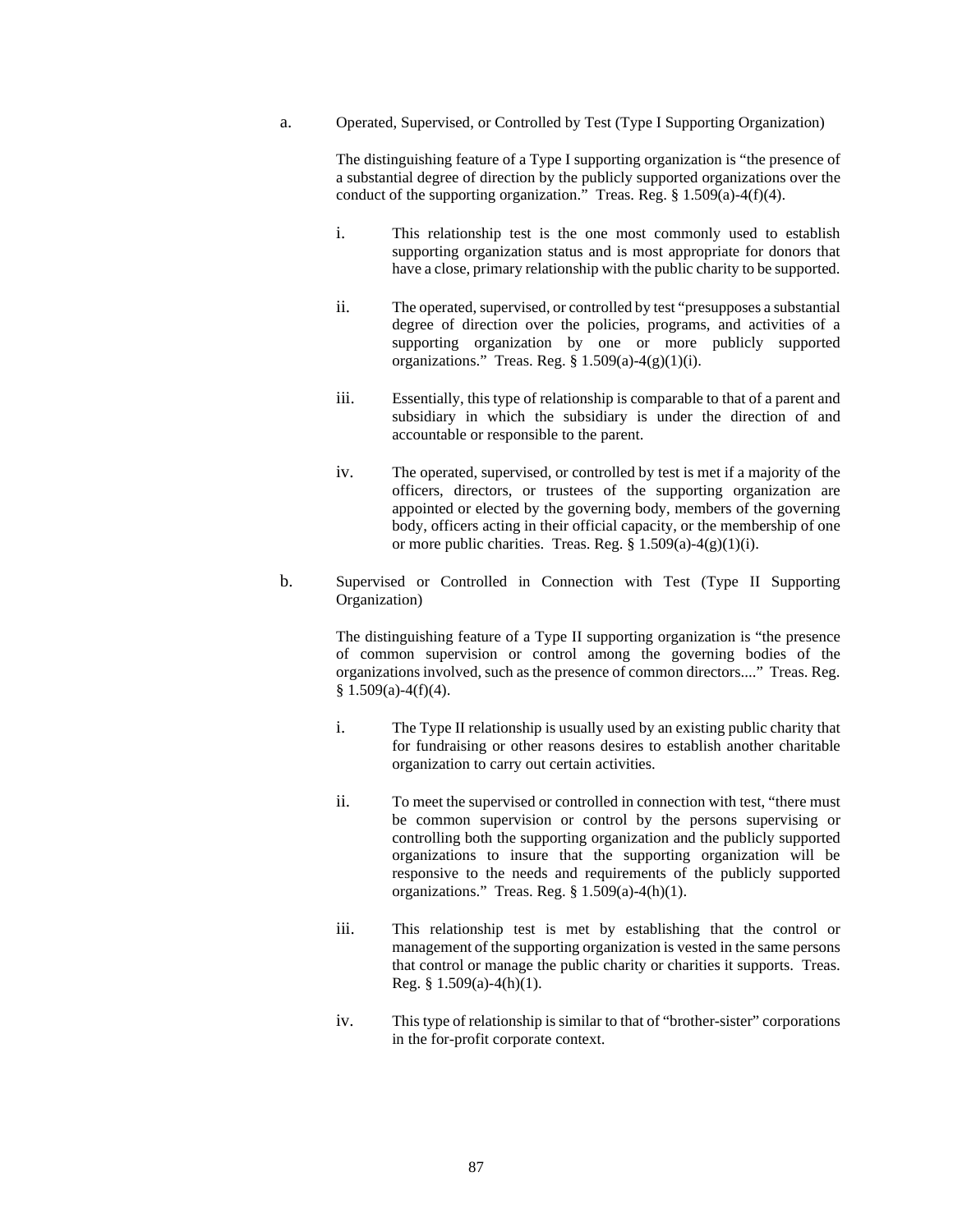### c. Operated in Connection with Test (Type III Supporting Organization)

The distinguishing feature of a Type III supporting organization is "that the supporting organization is responsive to, and significantly involved in the operations of, the publicly supported organization." Treas. Reg.  $§ 1.509(a)-4(f)(4).$ 

- i. The operated in connection with test is the most flexible type of relationship that can exist between the supporting organization and the public charity or charities it supports. But, it is also the most subjective test, and therefore it can be more difficult to establish that the requirements of the test are met.
- ii. Generally, the Type III relationship is more appropriate when the donor and the donor's family have close relationships with multiple publicly supported charities.
- iii. Under this test, it is not necessary that the supporting organization be controlled by the supported public charity or charities. Rather, there must be sufficient ties between the supporting organization and the public charity or charities it supports.
- iv. To meet this relationship test, the supporting organization must establish that it satisfies a responsiveness test and an integral part test. Treas. Reg.  $§ 1.509(a)-4(i)(1)(i).$ 
	- A. Responsiveness Test

The responsiveness test is designed to ensure that the supporting organization will be responsive to the needs or demands of the supported public charity or charities. Treas. Reg. §  $1.509(a)-4(i)(2)(i)$ . Essentially, the supported public charity or charities must have the ability to influence the activities of the supporting organization. *Roe Found. Charitable Trust v. C.I.R.*, T.C. Memo 1989-566. *See also Nellie Callahan Scholarship Fund v. C.I.R.*, 73 T.C. 626 (1980).

The responsiveness test is satisfied if:

- 1. One or more officers, directors, or trustees of the supporting organization are elected or appointed by the officers, directors, trustees, or membership of the publicly supported organizations;
- 2. One or more members of the governing bodies of the publicly supported organizations are also officers, directors, or trustees of, or hold other important offices in, the supporting organization; or
- 3. The officers, directors, or trustees of the supporting organization maintain a close continuous working relationship with the officers, directors, or trustees of the publicly supported organization; and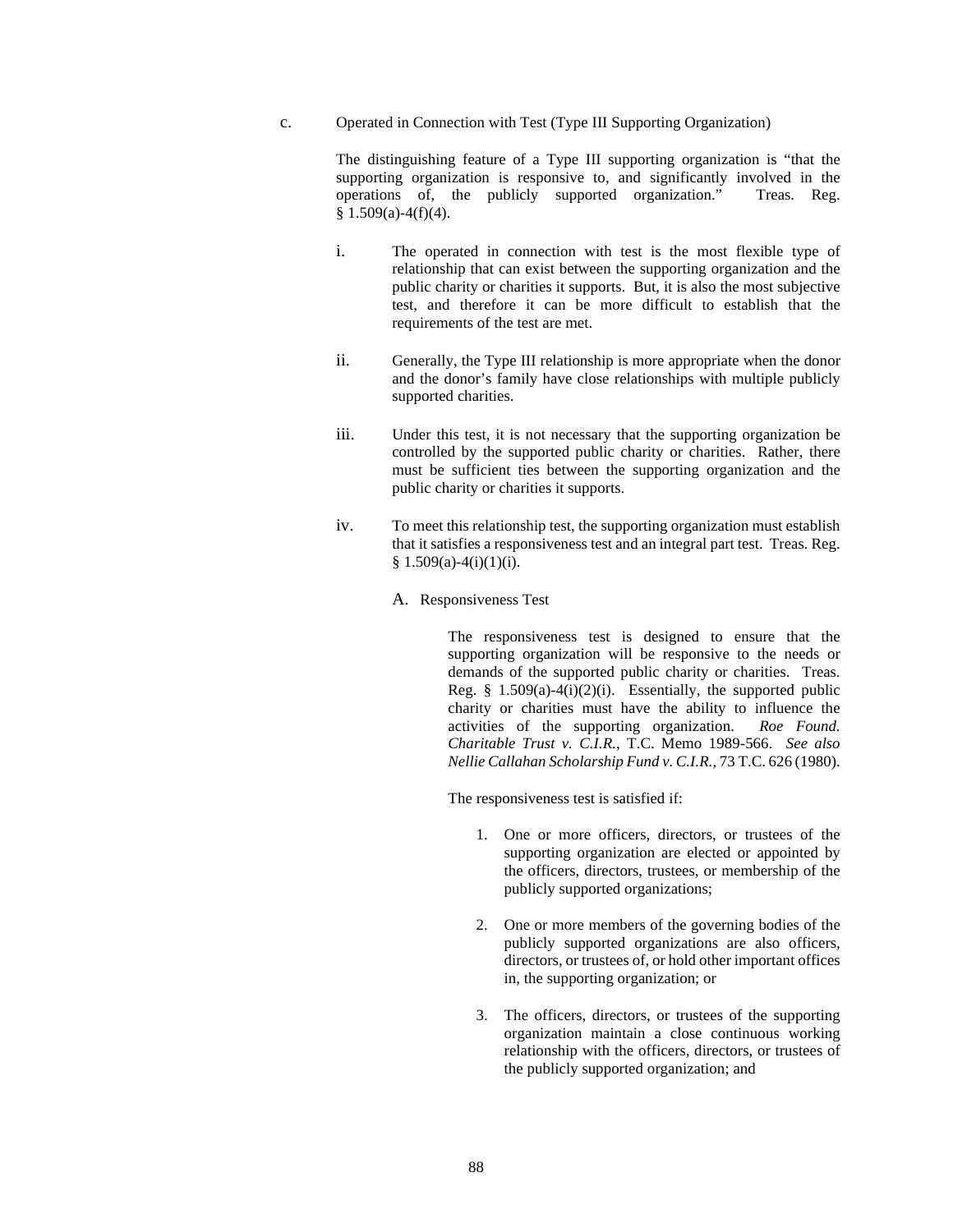- 4. By reason of either  $(1)$ ,  $(2)$ , or  $(3)$  above, the officers, directors, or trustees of the publicly supported organizations have a significant voice in the investment policies of the supporting organization, the timing of grants, the manner of making grants, and the selection of recipients by the supporting organization, and in otherwise directing the use of the income or assets of the supporting organization. Treas. Reg. §  $1.509(a)-4(i)(2)(ii)$ .
- B. Integral Part Test

To meet the integral part test, the supporting organization must maintain a significant involvement in the operations of one or more publicly supported organizations.

Furthermore, the publicly supported organizations must be dependent upon the supporting organization for the type of support the supporting organization provides. Treas. Reg.  $§ 1.509(a)-4(i)(3)(i).$ 

The integral part test can be satisfied in one of two ways depending on whether the supporting organization is a functionally integrated or non-functionally integrated supporting organization.

- 1. Functionally Integrated Type III Supporting Organizations meet the integral part test if:
	- a. The supporting organization engages in activities substantially all of which directly further the exempt purposes of one or more supported organizations;
	- b. The supporting organization is the parent of each of its supported organizations; or
	- c. The supporting organization supports a governmental supported organization. Treas. Reg.  $$1.509(a)-4(i)(4)(i)$ .
	- d. Under the regulations, a supporting organization meets the above requirements if "substantially all" activities directly further exempt purposes of one or more supported organizations to which the supporting organization is responsive. Treas. Reg.  $§1.509(a)-4(i)(4)(ii)$ . The activities of the supporting organization must constitute performing the functions of, or carrying out the purposes of the supported organization and, but for the involvement of the supporting organization, would be activities that the supported organization would normally carry on itself. Treas. Reg.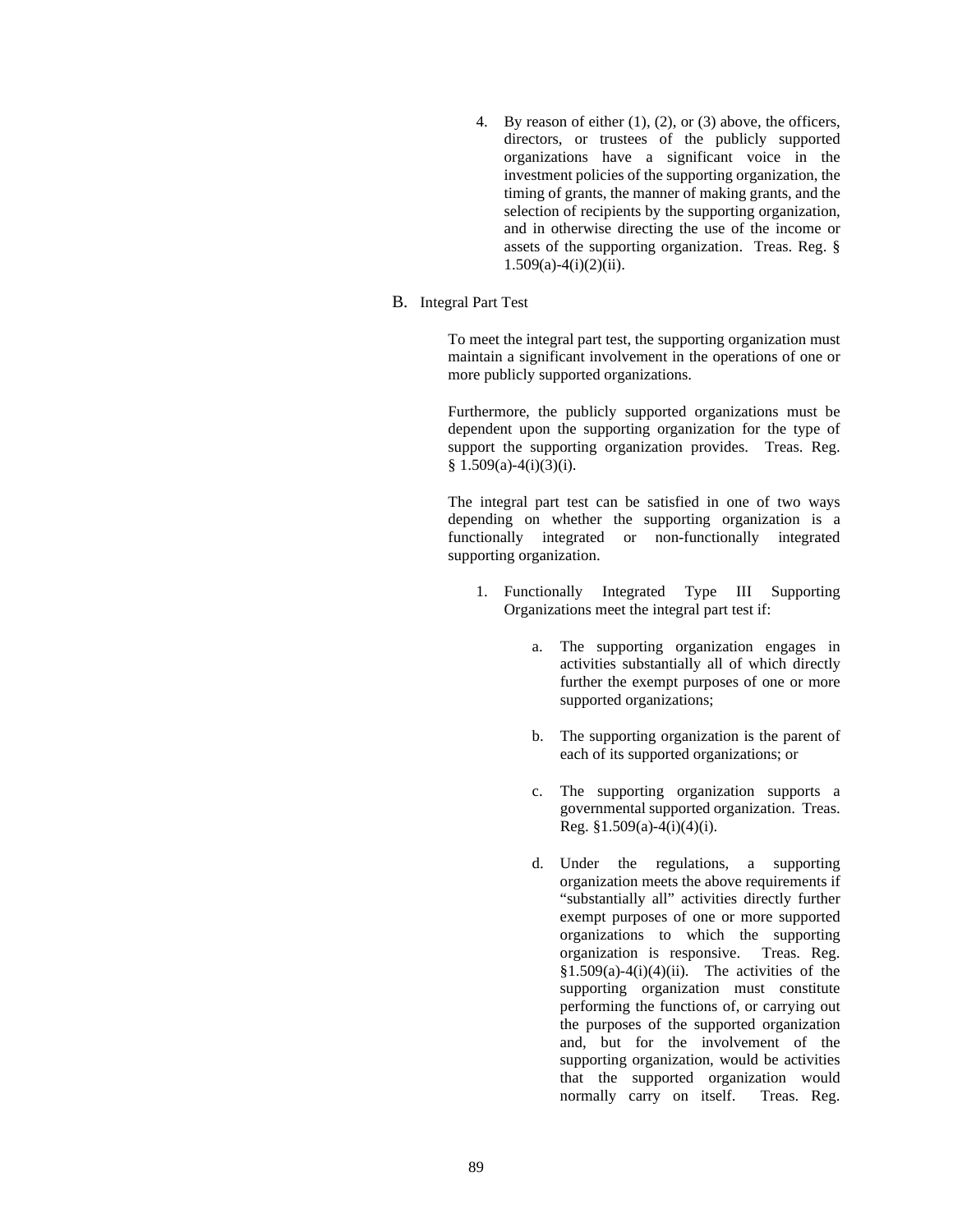$$1.509(a)-4(i)(4)(ii)(1)$  and (2). Whether the activities are "substantially all" or something less than substantially all is to be determined under a facts and circumstances inquiry. Treas. Reg.  $$1.509(a) - 4(i)(4)(ii)(B)$ .

- 2. Non-Functionally Integrated Type II Supporting Organizations will meet the integral part test if such organization meets two requirements:
	- a. Distribution Requirement. During each taxable year, the supporting organization distributes, to or for the use of the supported organization(s), an amount equaling or exceeding the supporting organization's "distributable amount" for the taxable year. Treas. Reg. §1.509(a)-4(i)(5)(ii).
		- i. The distributable amount is generally equal to the greater of 85% of the supporting organization's adjusted net income for the taxable year immediately preceding the taxable year of the required distribution or a "minimum asset" amount defined by a complex formula in the regulations. Treas. Reg. §1.509(a)-4(i)(5)(ii)(B) and (C).
	- b. Attentiveness Requirement. During each taxable year, the supporting organization must distribute one-third or more of its distributable amount to one or more supported organizations that are attentive to the operations of the supporting organization and to which the supporting organization is responsive. Treas. Reg.  $$1.509(a)-4(i)(5)(iii)$ 
		- i. The attentiveness requirement is met if 1) The supporting organization distributes to the supported organization at least 10% of the supported organization's total support received during the last taxable year before the beginning of the taxable year in question, 2) the amount of support received from the supporting organization is necessary to avoid the interruption of a particular function or activity of the supported organization, and 3) based on consideration of all facts and circumstances, the amount of support is a sufficient part of a supported organization's total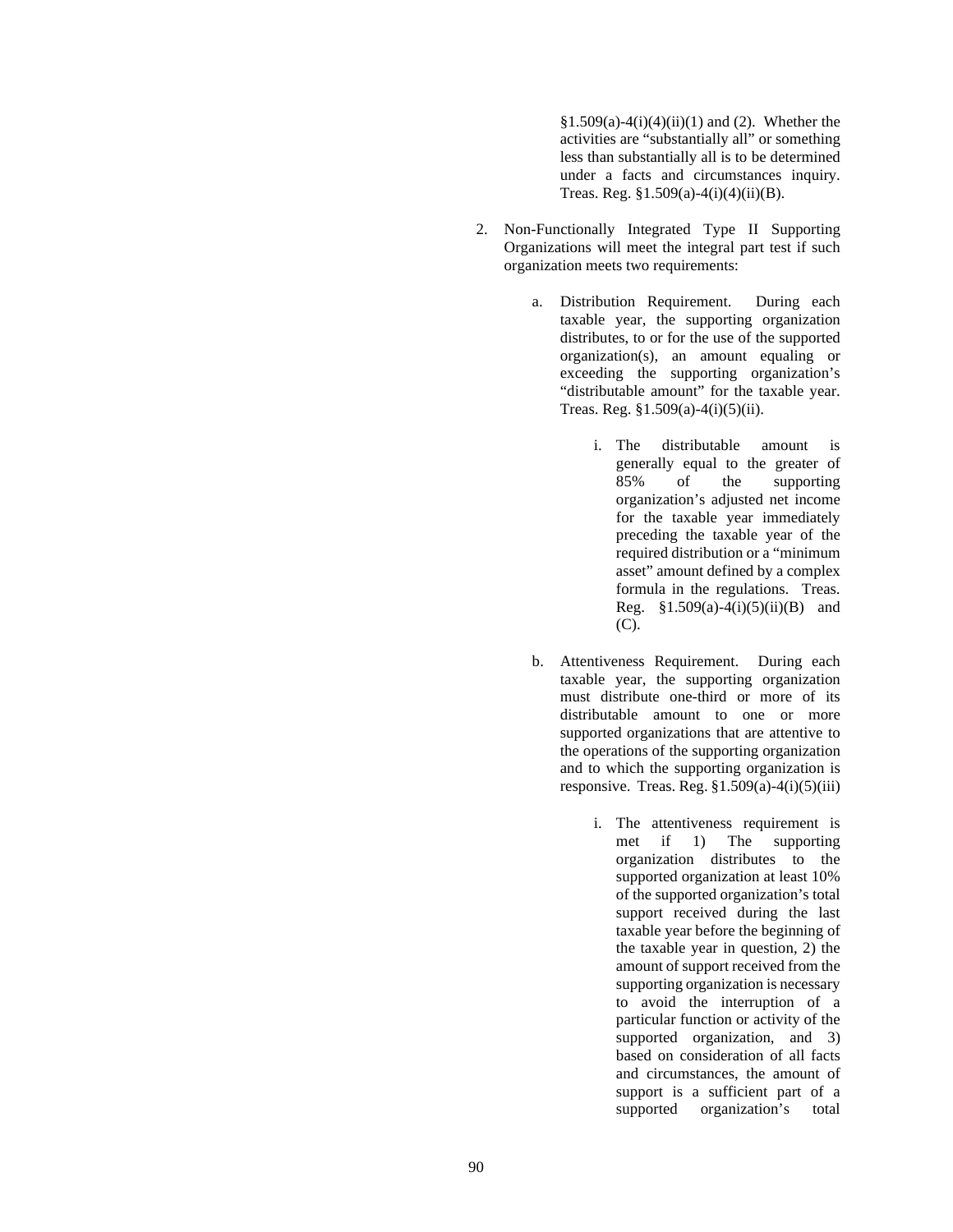support to ensure attentiveness. Treas. Reg.  $$1.509(a) - 4(i)(5)(iii)(B)$ 

### 5. Limitations on Control

An organization cannot qualify as a supporting organization if it is controlled directly or indirectly by disqualified persons within the meaning of IRC Section 4946.

### 6. Additional Limitations

- a. Excess Benefit Transactions
	- i. Because they are not private foundations, supporting organizations are subject to the intermediate sanctions rules, which provide penalty excise taxes on "excess benefit transactions" under IRC Section 4958.
	- ii. IRC Section 4958(c)(3) provides that an excess benefit transaction automatically includes (i) any grant, loan, compensation, or other payment, such as an expense reimbursement, made by a supporting organization to a substantial contributor or his family members and entities 35% controlled by such persons and (ii) any loan provided by a supporting organization to a disqualified person (which would include a director of the organization).
	- iii. A person who is a disqualified person with respect to a supporting organization will also be a disqualified person with respect to the supported organization.
	- iv. These rules apply to all types of supporting organizations.
- b. Application of Excess Business Holdings Rules to Supporting Organizations
	- i. Formerly, supporting organizations were sometimes used as a vehicle to hold family business interests in situations where the private foundation excess business holdings rules would have prevented a family foundation from doing so.

However, subsequent amendments to the code extended the private foundation excess business holdings rules of IRC Section 4943 to certain supporting organizations, including non-functionally integrated Type III supporting organizations and Type I or Type II supporting organizations if the supported organization is controlled by the supporting organization's donors.

ii. The private foundation excess business holdings rules provide that the amount of holdings of the organization in a business enterprise, when combined with the holdings of disqualified persons, cannot exceed 20%. Any holdings in excess of this amount are subject to an excise tax. However, holdings of up to 35 percent are allowed where a third person has effective control of the enterprise if the private foundation and all disqualified persons combined do not own more than 35% of the voting stock of an incorporated business and effective control of the corporation is in one or more persons who are not disqualified with respect to the foundation. IRC Section  $4943(c)(2)(B)$ . These rules apply the broader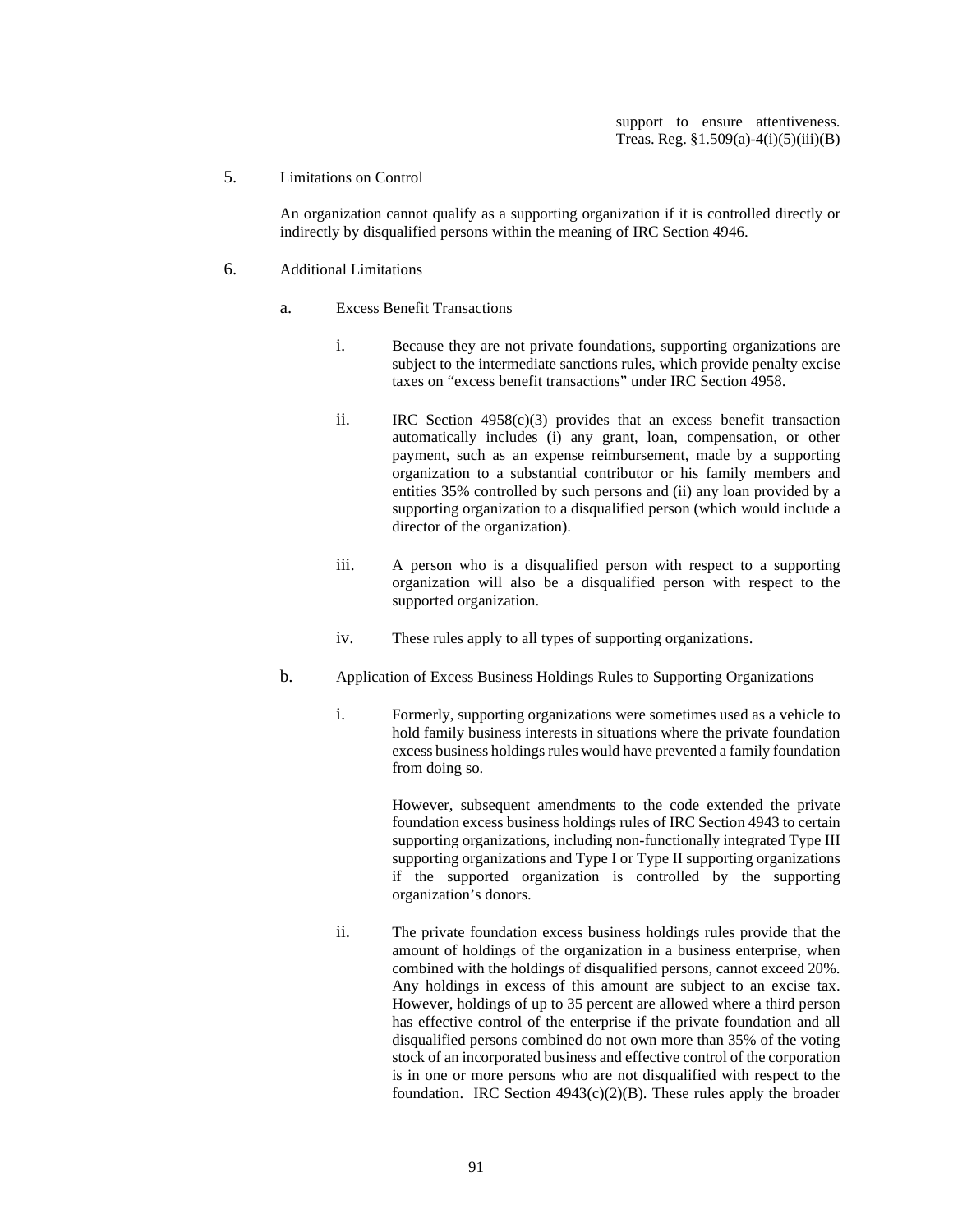definition of disqualified person, however, that is found under the excess benefit transaction rules of IRC Section 4958.

- iii. Further discretionary relief rules are provided. The Secretary of the Treasury may exempt any qualified supporting organization from the application of these rules if the Secretary determines that the excess business holdings of such organization are consistent with the purpose or function constituting the basis for its exemption under IRC Section 501. In addition, in the case of a Type III supporting organization (such as the Hershey Trust), excess business holdings do not include any holdings in any business enterprise if, as of November 18, 2005, the holdings were held (and at all times thereafter are held) for the benefit of the community pursuant to the direction of a State attorney general or a State official with jurisdiction over the Type III supporting organization.
- iv. The provisions also adopt certain transitional rules that had applied to private foundations after the enactment of IRC Section 4943 in 1969 to allow a period of time to dispose of these excess business holdings. While these transitional rules are extraordinarily complex, it appears that existing holdings of a supporting organization holding 95% or more of the voting stock in the business enterprise may be held for up to twenty years without imposition of an excise tax.
- c. Distributions from Non-Operating Private Foundations to Supporting Organizations
	- i. IRC Section 4942 excludes from the definition of a "qualifying distribution," for purposes of the minimum distribution rules applicable to private foundations, any amount paid by a private foundation that is not an operating foundation to a Type III supporting organization that is not a functionally integrated Type III supporting organization or to a Type I or Type II supporting organization if a disqualified person with respect to the private foundation directly or indirectly controls the supporting organization or a supported organization of the supporting organization. The IRS may determine, by regulation, that other distributions to supporting organizations should be excluded from the definition of qualifying distributions as well.
	- ii. A private foundation that makes distributions to a Type III supporting organization that is not functionally integrated must exercise expenditure responsibility over the grant.
- 7. Additional Requirements for Type III Supporting Organizations under the 2006 Act

The 2006 Act imposed additional requirements on Type III supporting organizations.

i. Disclosures

For each tax year beginning after August 17, 2006, a Type III supporting organization must provide each supported organization with such information as the Secretary of the Treasury may require in order to ensure the supporting organization is responsive to the needs of the supported organization. This information is intended to include a copy of the supporting organization's governing documents and any amendments thereto, the Form 990, the Form 990-T if any, and an annual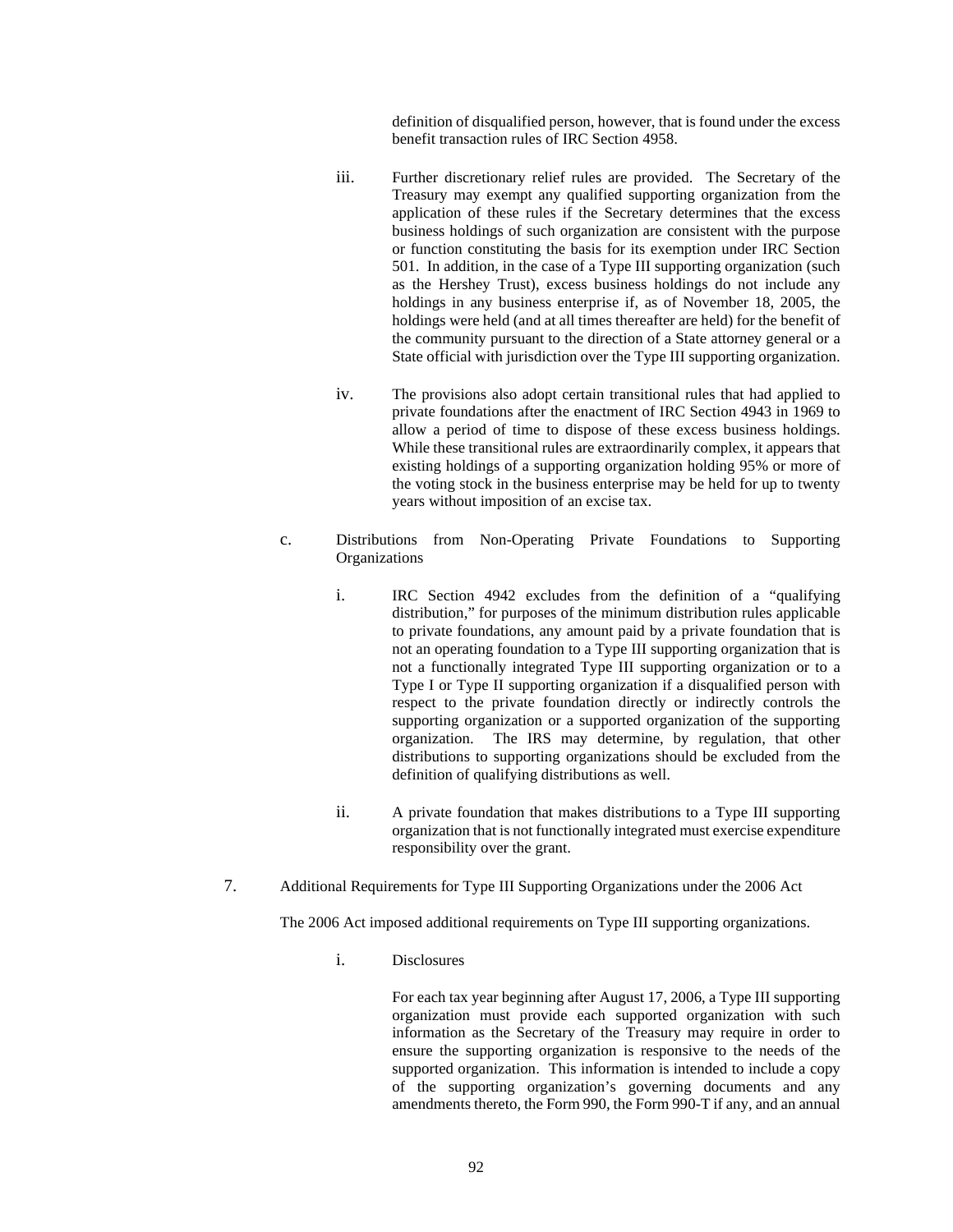report. These requirements will become effective upon issuance of final regulations.

ii. Foreign Organizations

A Type III supporting organization cannot support an organization that is not organized in the United States. (This rule did not apply until the first day of the organization's third tax year beginning after August 17, 2006, for existing organizations operated in connection with a foreign organization.)

iii. Limits on Contributors

Type I and Type III supporting organizations cannot receive contributions from certain persons. These persons include (1) a person who directly or indirectly controls (either alone or with other persons described in (2) or (3) following) the governing body of the supported organization, (2) a family member of a person described in (1), and (3) a 35% controlled entity.

iv. Minimum Distribution Requirements

The IRS is required to issue new regulations on payments required by Type III supporting organizations that are not functionally integrated Type III supporting organizations that will require these organizations to make distributions of either a percentage of either income or assets to supported organizations in order to ensure that a "significant amount" is paid to such organizations. A functionally integrated Type III supporting organization is defined as a Type III supporting organization that is not required under regulations to be issued by the IRS to make payments to supported organizations because the activities of the organization are related to performing the functions of, or carrying out the purposes of, such supported organizations.

- v. See IRS Notice 2014-4
- 8. Proposed Regulations on Type III Supporting Organizations

On March 11, 2013, the IRS issued final and temporary regulations regarding the changes made to Type III supporting organizations under the 2006 Act. The regulations address the changes made by the PPA and provide guidance regarding functionally integrated and non-functionally integrated Type III supporting organizations.

- a. The regulations set forth the types of information that a Type III supporting organization must provide to the organization(s) it supports.
- b. The regulations confirm the elimination of the special rule that allowed certain charitable trusts to meet the responsiveness test for classification as a Type III supporting organization, but retain the transitional rule allowing certain supporting organizations in existence before November 20, 1970, to qualify as Type III supporting organizations.
- c. The regulations set forth the criteria that must be satisfied by a "functionally integrated" Type III supporting organization.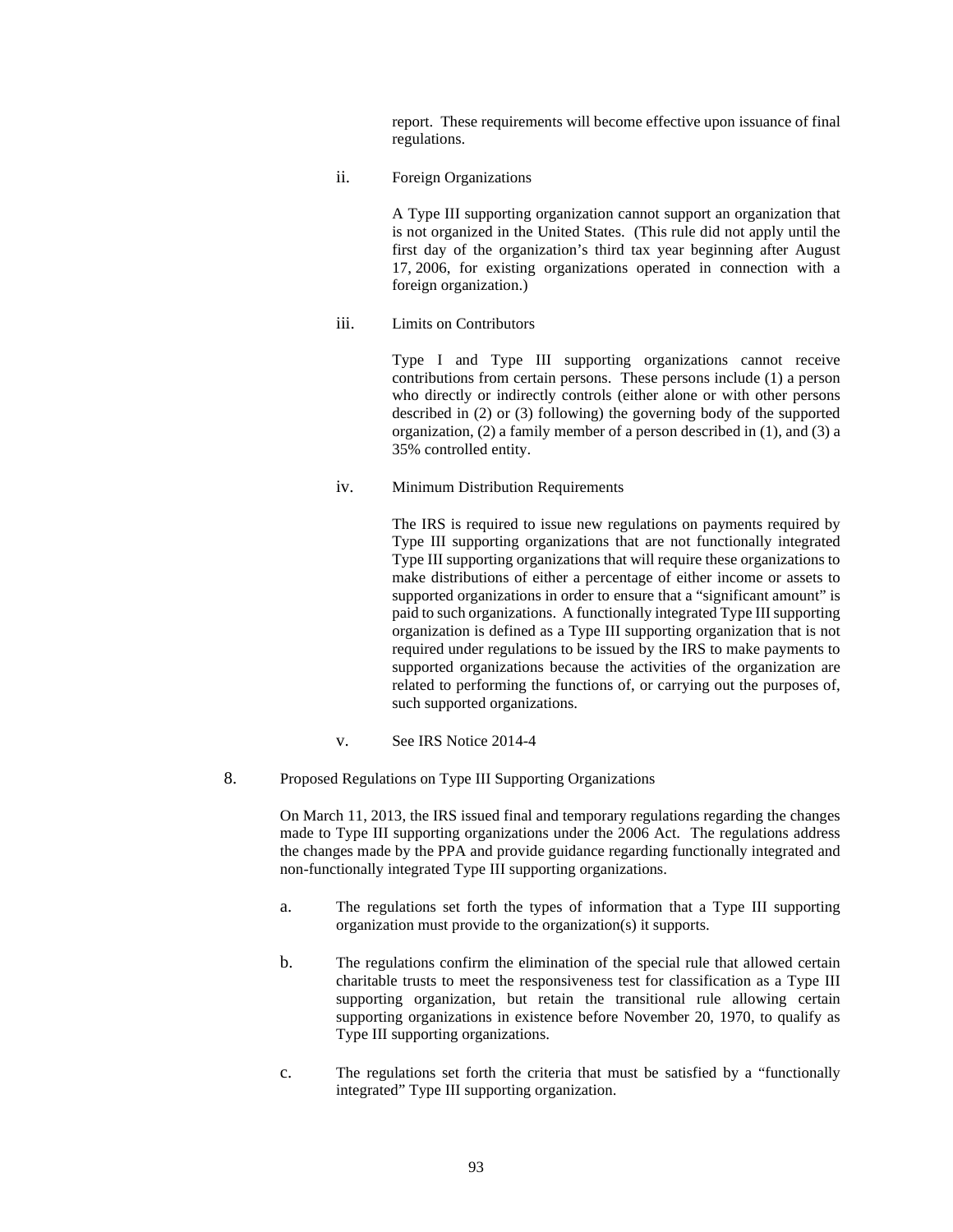- d. To be considered a functionally integrated organization, the organization must engage in activities substantially all of which directly further the exempt purposes of the supported organization(s) to which it is responsive. Additional guidance is provided on the types of activities that are considered to "directly further" the exempt purposes of a supported organization.
- e. Alternatively, an organization may be considered functionally integrated if it is the parent of, and exercises a substantial degree of control over, each of its supported organizations.
- f. The regulations impose a minimum distribution requirement on "non-functionally integrated" Type III supporting organizations. Non-functionally integrated organizations must meet a distribution requirement and an attentiveness test. The proposed regulations retain the transitional rule for trusts established before November 20, 1970.
- g. The new regulations are particularly relevant to organizations that conduct certain activities on behalf of their supported organizations, such as fundraising, investment and management of non-exempt-use assets, and grant making. Organizations that support colleges or hospitals, as well as charitable trusts with institutional trustees, will likely be affected by the proposed regulations.
- h. *See also* IRS Notice 2014-4 which provides interim guidance for Type III supporting organizations which seek to qualify as functionally integrated by supporting a governmental supported organization.
- 9. Practical Implications of New Rules

The foregoing rules do not provide a complete listing of the changes with regard to supporting organizations under the 2006 Act, but they are the rules most likely to be encountered by the typical planner. Obviously, the result is an entirely different climate. The following are among the practical issues planners must now be prepared to face:

- a. Existing Supporting Organizations May Need Attention
- b. Clients with existing supporting organizations created before 2006 may not be aware of the 2006 Act changes. Consider the following situations:
	- i. The supporting organization was created to hold business interests, perhaps as an important part of the client's estate plan.
	- ii. The founders' family members serve as paid employees of the supporting organization.
	- iii. The supporting organization has loans outstanding to disqualified persons (including related business interests).
	- iv. The Board of Directors of the supporting organization is designed to give the donor(s) a measure of influence that approaches control.
	- v. The Type III supporting organization structured to support a large number of public charities is now a non-functionally integrated Type III supporting organization.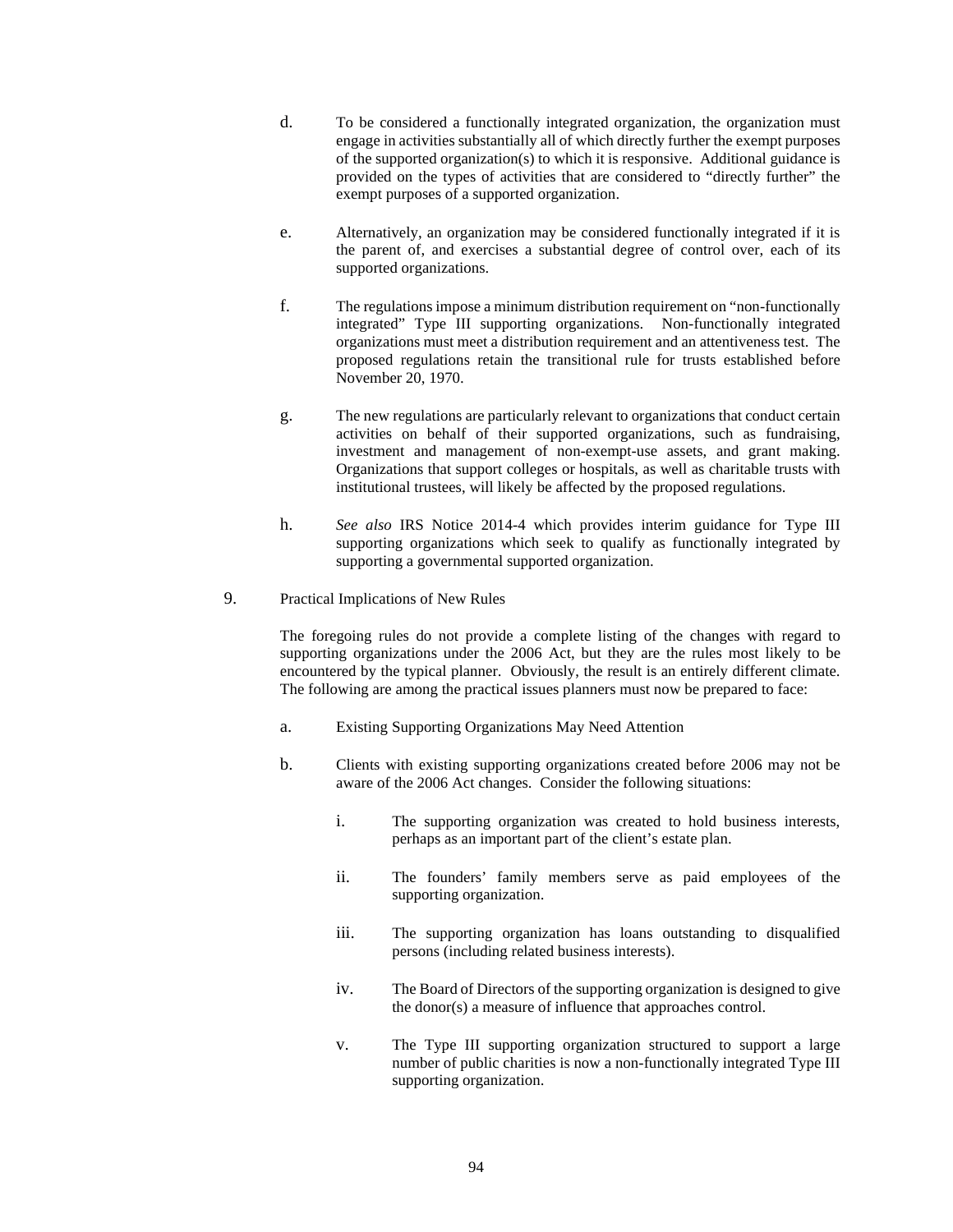c. Some Supporting Organization Clients May Want Out

Clients in the situations described above, and others, may now find that they do not want to continue as a supported organization. The following alternatives are available:

- i. Devise a public fundraising plan and achieve sufficient public support to qualify the organization as publicly supported under IRC Sections 509(a)(1) and 170(b)(1)(A)(vi).
- ii. Terminate by transferring all assets to a fund at a public charity, which fund may be a donor advised fund.
- iii. Terminate by distributing all assets to other charities and go out of business.
- iv. Become a private foundation, but consider whether local law, the Attorney General, or the IRS may object if the organization seeks to abandon its form as a supported organization. *See* Priv. Ltr. Rul. 9052055.

## **VII. DONOR ADVISED FUNDS**

- A. New Regulatory Structure
	- 1. In recent years, donor advised funds have proliferated, becoming a popular alternative to private foundations and supporting organizations. In the early days of the donor advised fund, a lack of IRS regulations led to confusion and some abuses although the vast majority of donor advised fund programs were not involved in such abuses and have been only minimally affected by subsequent changes intended to end certain practices.
	- 2. A donor advised fund is not a separate charitable entity for federal tax purposes. It is normally a type of program or fund offered by a public charity to facilitate charitable gifts by individual donors. The public charity is referred to under the new rules as the "sponsoring organization." The sponsoring organization may be a community foundation or other public charity with an independent charitable program of its own, or it may have no program aside from the donor advised fund operation (the so-called commercial donor advised fund).
- B. Definition of Donor Advised Fund
	- 1. A donor advised fund is a fund or account (a) which is separately identified by reference to contributions of a donor or donors, (b) which is owned and controlled by a sponsoring organization, and (c) with respect to which a donor (or any person appointed or designated by the donor (called a "donor advisor")) has, or reasonably expects to have, advisory privileges with respect to the distribution or investment of the assets of the separately identified fund or account by reason of the donor's status as donor. IRC Section 4966(d)(2).
		- a. To be a donor advised fund, the fund or account must meet all three of the requirements listed above.
		- b. To be a donor advised fund, the fund or account must reference the contribution of a specific donor or donors. A general fund or account or one that receives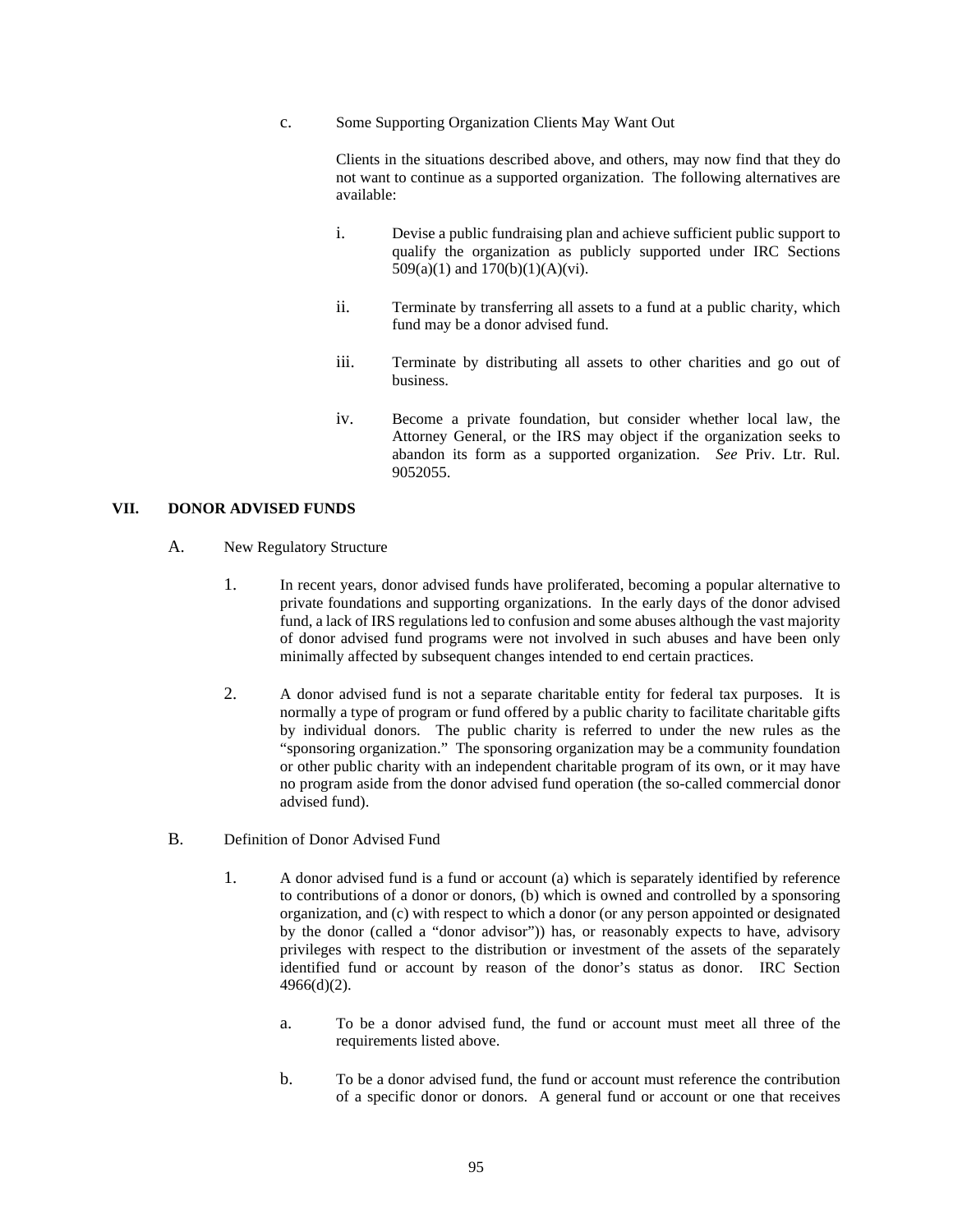contributions from multiple donors whose contributions are not separately accounted for within the fund will not be a donor advised fund.

- c. The IRS will look to the actual manner of operations of the fund in determining if it is separately identified by reference to contributions of a donor or donors.
- d. Advisory privileges do not include enforceable rights or obligations under a gift agreement.
- e. Advisory privileges may be set forth in a written agreement, but even in the absence of written agreement, may be inferred from the conduct of the donor and the sponsoring organization. But the donor does not have advisory privileges if the donor provides advice without some sort of reciprocity on the part of the sponsoring organization.
- f. It is not necessary that the donor actually provide advice if the donor reasonably expects to have advisory privileges with respect to the fund or account and that expectation is reciprocated by some action on the part of the sponsoring organization.
- g. Advisory privileges do not include privileges based upon the donor's position as an officer, employee, or director of the sponsoring organization in the absence of other factors, unless such position resulted from the establishment of the fund.
- 2. A donor advised fund does not include any fund or account that:
	- a. Only makes distributions to a single identified organization or governmental entity;
	- b. With respect to which the donor recommends to the sponsoring organization the selection of the committee members that will provide investment and distribution advice if the recommendations are based on objective criteria related to the expertise of the member; or
	- c. With respect to which a donor or person appointed or designated by the donor advises as to which individuals receive grants for travel, study, or other similar purposes if
		- i. The advisory committee for such fund is composed only of members that are appointed by the sponsoring organization and is not controlled by the donor or persons appointed or designated by the donor and
		- ii. Grants are awarded on an objective and nondiscriminatory basis in accordance with procedures meeting the requirements for similar grants by private foundations and these procedures have been approved in advance by the board of the sponsoring organization.
- 3. The IRS also is granted the authority to exempt other funds or accounts from the definition:
	- a. If the fund or account is advised by a committee not directly or indirectly controlled by the donor or any person appointed or designated by the donor; or
	- b. If such fund benefits a single identified charitable purpose.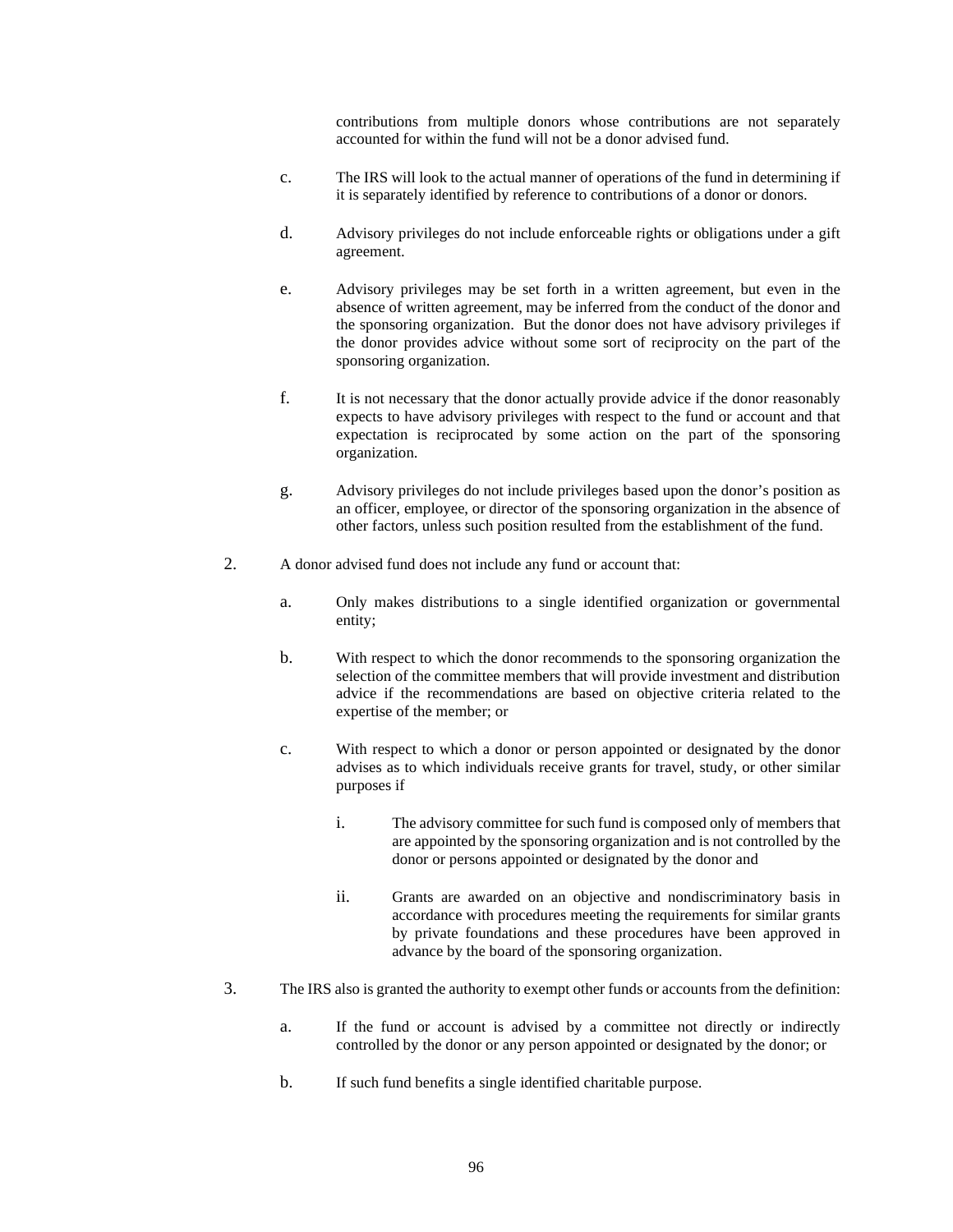- 4. A sponsoring organization is any organization that is described in IRC Section 170(c) (other than Section 170(c)(1) and without regard to Section 170(c)(2)(A)), is not a private foundation, and maintains one or more donor advised funds.
- C. Tax on Taxable Distributions
	- 1. IRC Section 4966(a) imposes a 20% excise tax on a sponsoring organization that makes a taxable distribution. The tax is imposed on the amount of the taxable distribution.
	- 2. There is also a 5% excise tax imposed on any fund manager of the sponsoring organization who agreed to the making of the distribution (but the maximum tax in the aggregate that can be imposed on fund managers is \$10,000).
	- 3. A fund manager is defined as an officer, director, or trustee of the sponsoring organization or an individual having similar powers or responsibilities and, with respect to any act or failure to act, the employees of the sponsoring organization having authority or responsibility with respect to such act (or failure to act).
	- 4. A taxable distribution is any distribution from a donor advised fund to (a) an individual or (b) any other person if the distribution is for other than an exempt purpose under Section  $170(c)(2)(B)$  or, if for a charitable purpose, the sponsoring organization does not exercise expenditure responsibility with respect to such distribution.
	- 5. A taxable distribution does not include a distribution to any organization described in Section  $170(c)(2)(B)$  (other than a grant to a Type III supporting organization that is not a functionally integrated Type III supporting organization or to a Type I or Type II supporting organization if the donor or anyone appointed or designated by the donor for the purpose of advising the donor advised fund directly or indirectly controls a supported organization). It also does not include any grant to the sponsoring organization or any other donor advised fund.
- D. Taxes on Prohibited Benefits

IRC Section 4967 imposes significant excise taxes on certain transactions that result in prohibited benefits.

- 1. This Section imposes a 125% excise tax if any donor, donor advisor, or related person provides advice to a sponsoring organization causing a distribution from a donor advised fund that results in that person or any other donor, donor advisor, or related person receiving, directly or indirectly receiving a more than "incidental benefit." The tax is paid by any such person who advises as to the distribution or who receives a benefit as a result of the distribution.
- 2. Any fund manager who agrees to the making of the distribution, knowing that it would confer a prohibited benefit, is also subject to a 10% excise tax (with a cap on the total tax for fund managers of \$10,000).
- 3. A more than incidental benefit is any benefit that would have resulted in a reduction of the income tax charitable deduction had the person made a direct contribution to the charitable recipient.
- 4. These taxes do not apply if the transaction results in a tax under the excess benefit transaction rules of IRC Section 4958.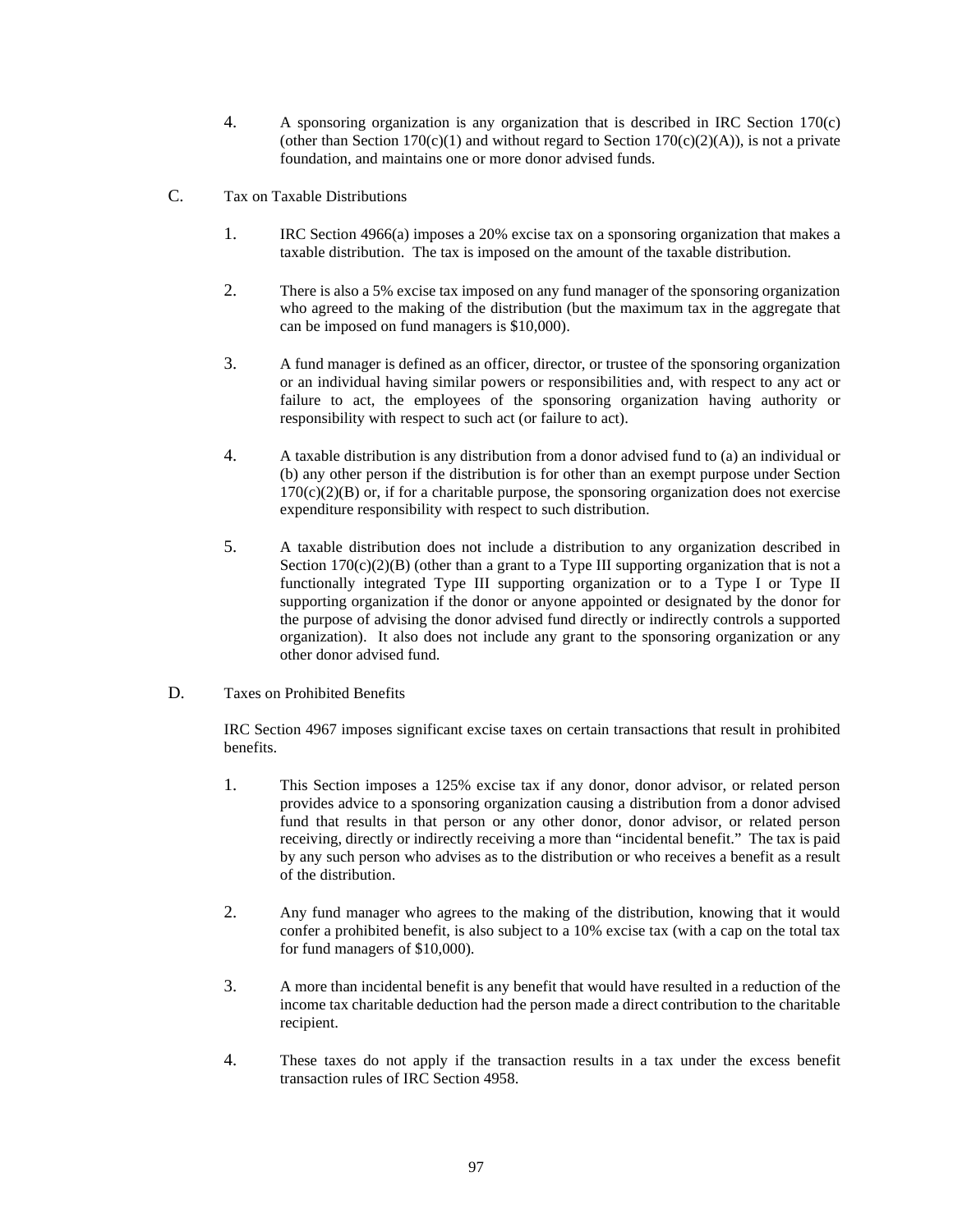- E. Application of Excess Benefit Transaction Rules to Donor Advised Funds and Sponsoring **Organizations** 
	- 1. Section 4958 treats donors, donor advisors, investment advisors to donor advised funds and family members of such persons or entities by which they or their family members have 35% control of as disqualified persons with respect to the sponsoring organization under the excess benefit transaction rules of IRC Section 4958. An investment advisor is any person compensated by the sponsoring organization for managing the investment of, or providing investment advice with respect to, assets maintained in donor advised funds owned by the sponsoring organization.
	- 2. The new rules treat any grant, loan, compensation, or other similar payment, such as an expense reimbursement, distributed to a donor, donor adviser, or person related to a donor or donor adviser as an automatic excess benefit transaction. The entire amount distributed to such person is treated as an excess benefit for purposes of IRC Section 4958. Any correction amount cannot be held in or credited to the donor advised fund.
	- 3. Amounts paid under a bona fide sale or lease of property are not subject to this special rule, but will instead be subject to the general arm's-length rules of IRC Section 4958, with the special disqualified person definition described above applicable. The technical explanation of the 2006 Act makes it clear that a substance-over-form analysis will apply to determine whether a purchase is made from a donor advised fund (in which case the full amount involved will be deemed the excess benefit) or from the sponsoring organization (in which case an arm's-length standard will apply).
		- a. For example, if a donor contributes securities to a donor advised fund, the donor advised fund distributes them to the sponsoring organization, and the donor then purchases the securities from the sponsoring organization, the distribution to the sponsoring organization will be ignored so that the purchase from the sponsoring organization will be subject to tax under IRC Section 4958.
- F. Application of Excess Business Holdings Rules to Donor Advised Funds

The private foundation excess business holdings rules of IRC Section 4943 also apply to donor advised funds.

- 1. The private foundation excess business holdings rules provide that the amount of holdings of the organization in a business enterprise, when combined with the holdings of disqualified persons cannot exceed 20%. Any holdings in excess of this amount are subject to an excise tax. A disqualified person includes any person who is a disqualified person for purposes of the new rules imposing an excise tax on prohibited distributions from a donor advised fund, as well as family members of such individuals and 35% controlled entities.
- 2. The provision also adopts certain transitional rules that had applied to private foundations after the enactment of IRC Section 4943 in 1969 to allow a period of time to dispose of these excess business holdings. While these transitional rules are extraordinarily complex, it appears that existing holdings of a donor advised fund holding 95% or more of the voting stock in the business enterprise may be held for up to twenty years without imposition of an excise tax.
- G. Charitable Contributions to Donor Advised Funds
	- 1. An income, estate, or gift tax charitable deduction is denied for any contribution to a donor advised fund if the sponsoring organization is a Type III supporting organization (other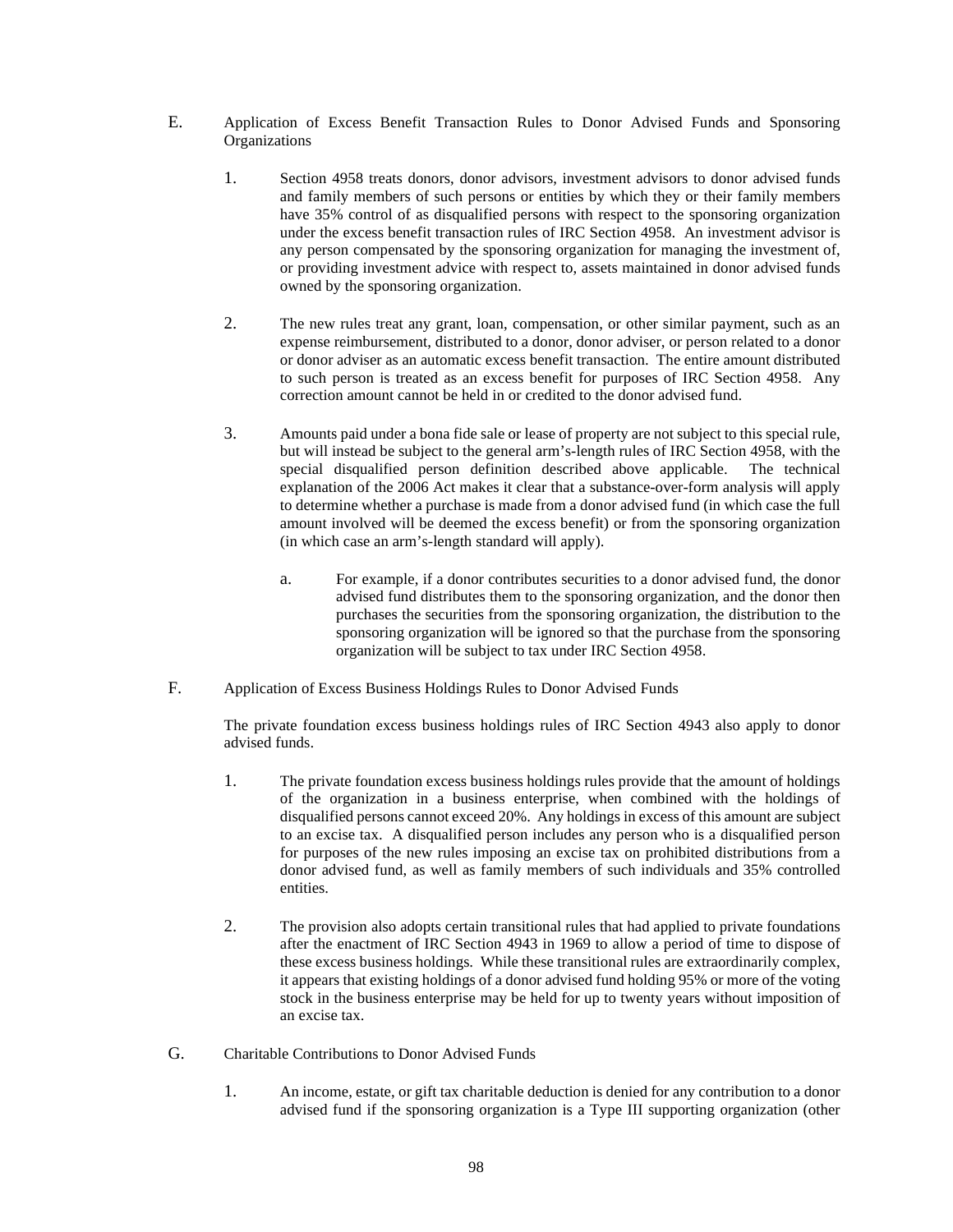than a functionally integrated Type III supporting organization), a Type I or Type II supporting organization where the donor or an advisor controls a supported organization, or a private foundation.

- 2. No income, gift, or estate tax deduction is available for a contribution to a donor advised fund maintained by a veterans' organization or fraternal society and no income tax deduction is available for such a gift to a cemetery company.
- 3. Further, no deduction is allowed for a contribution to a donor advised fund unless the donor obtains a contemporaneous written acknowledgement from the sponsoring organization that states that the sponsoring organization has exclusive legal control over the assets contributed.
- H. Annual Returns and Exemption Applications for Sponsoring Organizations
	- 1. Organizations that intend to maintain donor advised funds are required to disclose detailed information regarding the manner of operating these funds as a component of the organization's application for tax exemption.
	- 2. A sponsoring organization is also required to include certain information on its Form 990, including the total number of donor advised funds owned by it at the end of the taxable year, the aggregate value of assets held in such funds at the end of the taxable year, and the aggregate contributions to and grants made from such funds during the taxable year.
- I. Practical Implications
	- 1. Most responsible donor advised funds operate in basically the manner dictated by the new rules. For example, donors to traditional funds were not given an opportunity to receive grants, loans, or compensation, or to contribute business interests or other problematic assets before the Act.
	- 2. Despite this, there are several important points for the planner to consider, including the following:
		- a. Private Benefit Be Cautious!

Private benefit rules can have some unexpected effects. For example, some community foundations allow donors to bifurcate some contributions, such as the cost of tickets to a fund-raising dinner or other event. In such instances, the donor may advise a grant from his/her donor advised fund account to pay the portion of the ticket cost that would be deductible if paid directly, but write a personal check for the value of the non-deductible part. Unless and until the IRS clarifies this, such a practice should be approached with caution.

In IRS Notice 2017-73, the IRS solicited comments on certain proposed regulations that the IRS is contemplating. One such regulation is a proposal to provide that certain distributions from a donor advised fund that pay for the purchase of tickets that enable a donor, donor advisor, or related person under IRC Section 4958(f)(7) to attend or participate in a charity-sponsored event result in a more than incidental benefit to such person.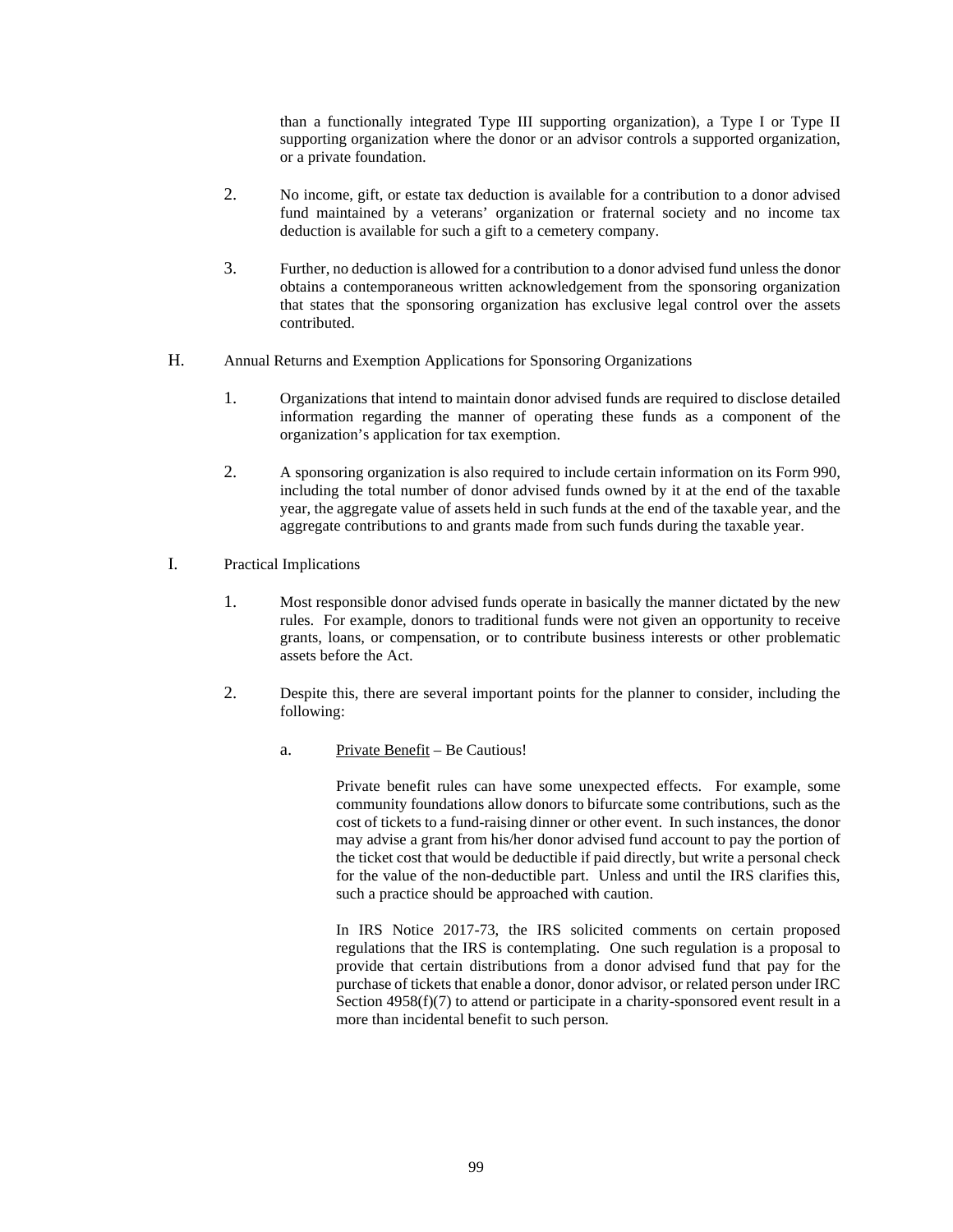## b. Donors – Check Your Receipts

The receipt for a contribution to a donor advised fund now must include language warning that the sponsoring organization has exclusive legal control over the assets contributed.

c. More Rules on the Way?

The 2006 Act directed the Treasury Department to conduct a study of donor advised funds. The Treasury Department concluded the study and issued a report on its findings to Congress in December 2011. However, since the issuance of the report, no new regulations have yet been promulgated.

The report covers the following topics:

- 1. A description of federal tax law treatment of charities, supporting organizations, and donor advised funds;
- 2. An empirical description and analysis of supporting organizations and donor advised funds; public comments on supporting organizations and donor advised funds; and
- 3. Answers to Congressional questions regarding charitable contribution deductions and distribution requirements.

The report concluded that the Pension Protection Act enacted provisions designed to mitigate undue influence on supporting organizations and donor advised fund sponsoring organizations and to increase the required transparency of these organizations. New reporting requirements will make more data available to federal and state regulators, as well as to researchers, the press, and the general public. This report could result in additional legislation.

Yet, in the many years that have passed since the last regulations addressing donor advised funds were issue, the IRS has still failed to clarify many key points. In the 2013, 2014, and 2015 Priority Guidance Plans the IRS shifted away from terminology promising new "regulations" and instead alluded to new "guidance" regarding donor advised funds. In IRS Notice 2017-73, the IRS did solicit comments on some new proposals it is considering. One such proposal concerns the use of donor advised fund to purchase tickets, discussed previously. The new regulations would also clarify under what circumstances certain distributions from a donor advised fund that the distributee charity treats as fulfilling a pledge made by a donor, donor advisor, or related person, do not result in more than incidental benefit. Furthermore, the regulations would change the public support computation to prevent the use of donor advised funds to circumvent the excise tax rules applicable to private foundations under Chapter 42 of the Code.

# **VIII. PRIVATE FOUNDATIONS**

- A. General Characteristics of Private Foundations
	- 1. While some publicly supported organizations or supporting organizations will convert to private foundation status if they fail to meet the public support test or the requirements for continuing qualification as a supporting organization, many charitable organizations are established as private foundations because of their limited sources of support.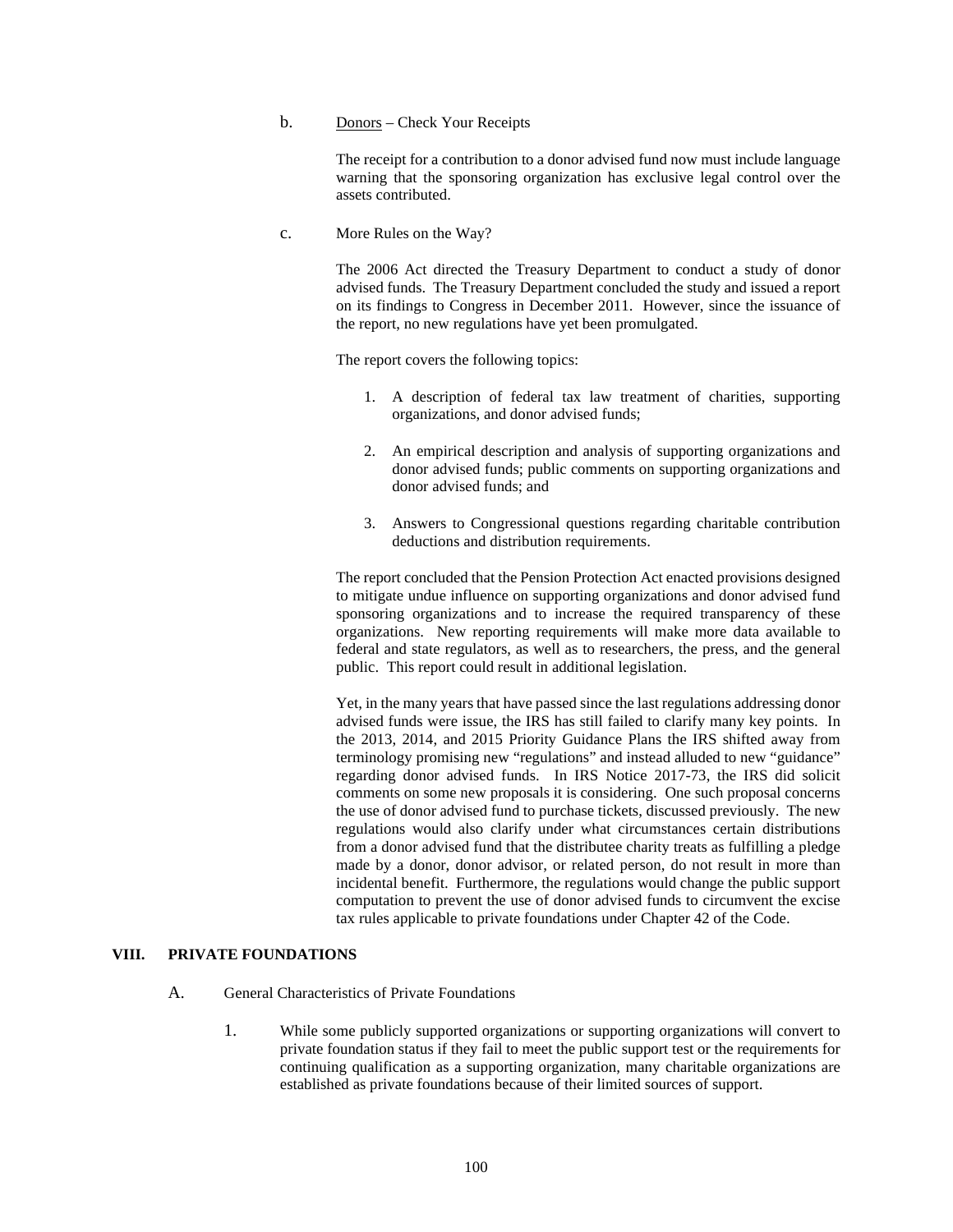- a. Most family and corporate foundations are private foundations.
- b. As a general rule, private foundations are endowed by a single individual or family, a corporation, or a small group of private donors who wish to retain control over the use and management of donated assets.
- c. The private foundation's endowment may initially be established through outright contributions or distributions from a trust, such as a charitable lead trust. Ongoing funding is usually derived primarily from investment income and growth in the foundation's underlying assets and not from fundraising activities.
- 2. Unlike many public charities, a private foundation generally makes grants to other charitable organizations rather than actively conducting charitable programs and services.
- 3. In the case of family foundations, the donor and the donor's family usually control all decisions. This allows participation by younger family members and perpetuates family control.
- 4. Because of the lack of public oversight and participation in these foundations, they are closely regulated under the IRC to safeguard against operation for private benefit and ensure operation in furtherance of charitable purposes.
- 5. Private foundations, like public charities, are exempt from federal income tax because they are organizations described in IRC Section  $501(c)(3)$ . Thus, private foundations are subject to all of the rules applicable under Section  $501(c)(3)$ , including the private inurement prohibition and limitations on impermissible private benefit.
- B. Tax on Net Investment Income

The IRC imposes an excise tax of 2% on the net investment income of a tax-exempt private foundation in each tax year. IRC § 4940(a). The 2% excise tax may be reduced to 1% for certain tax years in which the foundation's payout rate is increased. IRC § 4940(e).

- C. Self-Dealing
	- 1. IRC Section 4941 prohibits acts of direct or indirect "self-dealing" between a private foundation and a disqualified person. It does not matter whether the act of self-dealing results in benefit or detriment to the foundation. Treas. Reg. § 53.4941(d)-1(a).
	- 2. Definition of Disqualified Persons

Under IRC Section 4946, disqualified persons are defined as:

- a. Substantial contributors (generally, anyone contributing more than \$5,000 to the foundation).
- b. Foundation managers (officers, directors, or trustees of the foundation).
- c. Any 20% owner of a business that is a substantial contributor to the foundation.
- d. Any family member of the persons described above (a spouse, ancestors, and children, grandchildren, and great grandchildren, and spouses of children, grandchildren, or great grandchildren).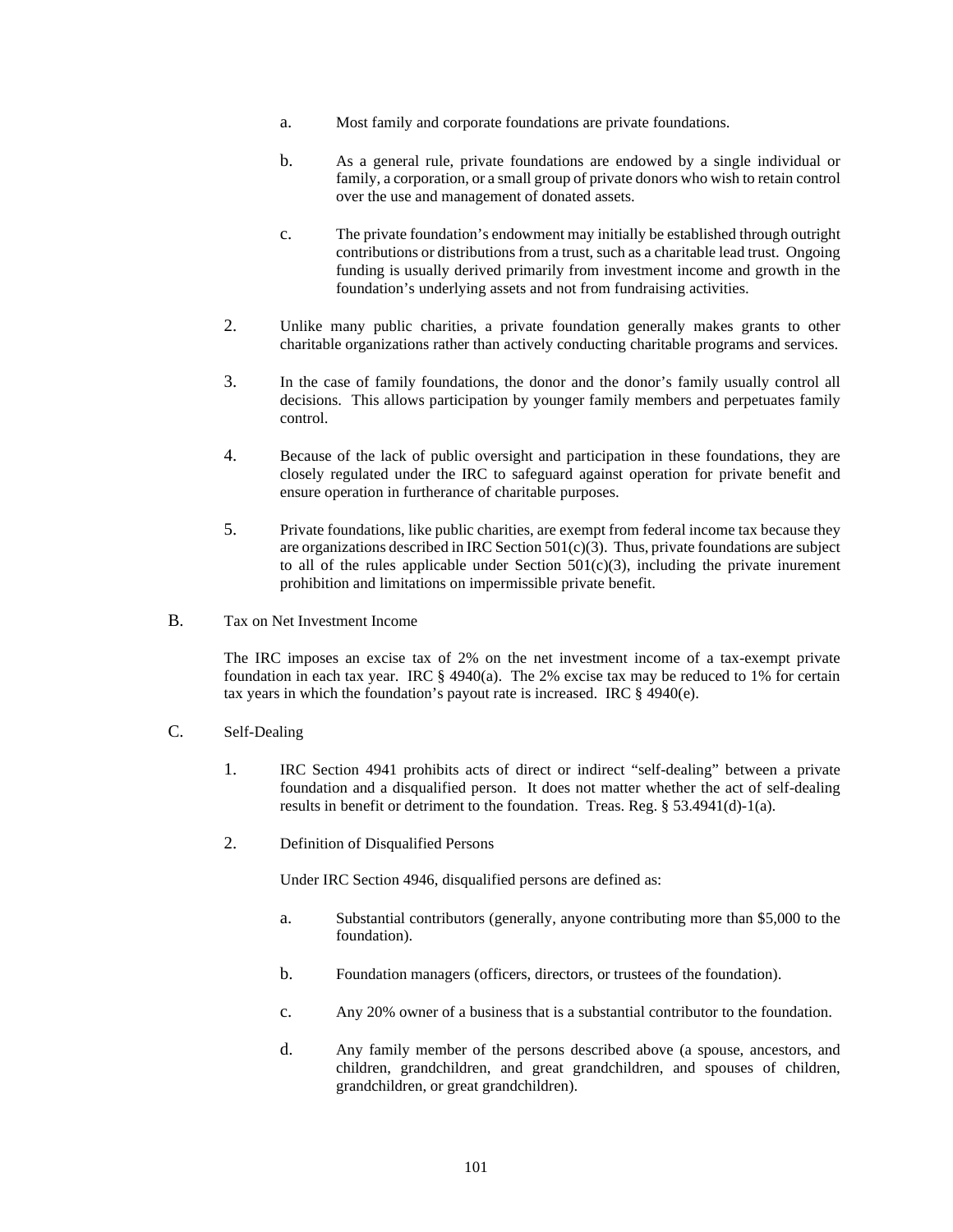- e. Any corporation, partnership, trust, or estate in which persons described above have more than a 35% interest.
- f. Any government official.
- 3. Self-Dealing Defined

Although there are a number of statutory and regulatory exceptions, acts of self-dealing generally are defined as:

- a. Any sale, exchange, or leasing of property, between a private foundation and a disqualified person.
- b. Any lending of money or other extension of credit between a private foundation and a disqualified person.
- c. Any furnishing of goods, services, or facilities by a private foundation to a disqualified person.
- d. The payment of compensation or expenses by the private foundation to a disqualified person.
- e. Any transfer to, or use by or for the benefit of, a disqualified person of the private foundation's income or assets.
- f. Any agreement to make any payment of money to a government official. IRC  $§$  4941(d)(1).
- 4. Direct v. Indirect Self-Dealing

IRC Section 4941 applies to any "direct" or "indirect" act of self-dealing. Direct selfdealing occurs when the private foundation is a party to the transaction with the disqualified person. An act of indirect self-dealing occurs when a disqualified person engages in a transaction with an organization controlled by the private foundation or by the foundation managers.

- a. The indirect self-dealing rules can apply to transactions between an estate of which a private foundation is a beneficiary and a disqualified person.
- b. Indirect self-dealing can arise with respect to an organization controlled by the private foundation or the foundation managers. If the private foundation or its managers can use their votes or authority to cause another organization to engage in a transaction that would be self-dealing if engaged in directly by the private foundation, that transaction constitutes indirect self-dealing and is subject to the excise tax on self-dealing. Treas. Reg. § 53.4941(d)-1(b)(5).
- 5. Exceptions to Acts of Self-Dealing
	- a. Certain Loans

The lending of money by a disqualified person to a private foundation is not an act of self-dealing if the loan is interest-free and the proceeds of the loan are used exclusively for exempt purposes. IRC  $\S$  4941(d)(2)(B).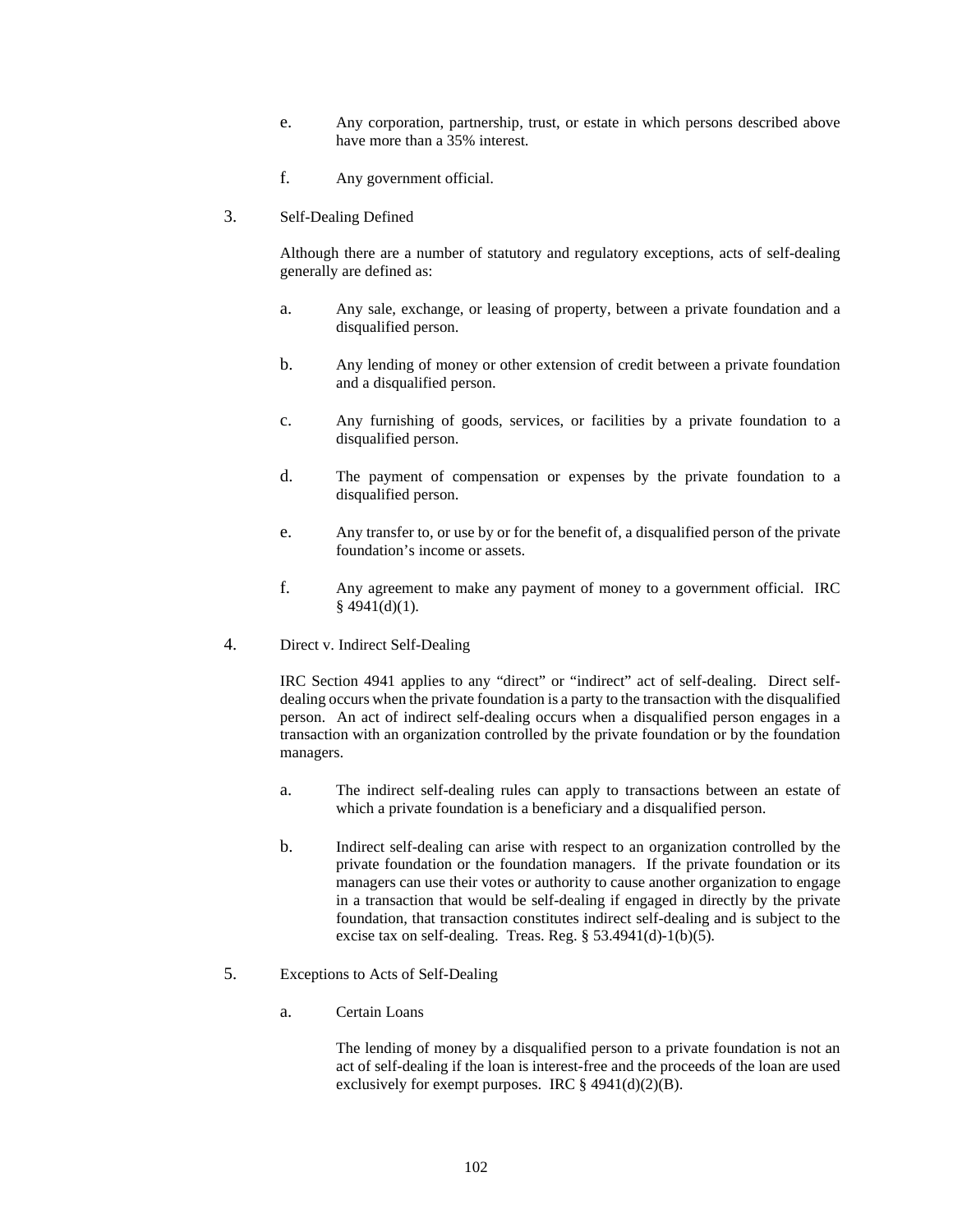b. Certain Leases

The leasing of property by a disqualified person to a private foundation is not an act of self-dealing if the lease is without charge (although the foundation can pay for janitorial services, utilities, or other maintenance costs it incurs for use of the property as long as such payments are not made to the disqualified person (directly or indirectly)). Treas. Reg. § 53.4941(d)-2(b)(2).

c. Certain Furnishing of Goods, Services, or Facilities

The furnishing of goods, services, or facilities by a disqualified person to a private foundation is not an act of self-dealing if the furnishing is without charge and the goods, services, or facilities are used exclusively for an exempt purpose. IRC § 4941(d)(2)(C).

The furnishing of goods, services, or facilities by a private foundation to a disqualified person is not an act of self-dealing if such furnishing is made on a basis no more favorable than that on which such goods, services, or facilities are made available to the general public. IRC  $\S$  4941(d)(2)(D).

# d. Reasonable Compensation for Personal Service

Self-dealing does not include the payment of compensation (and the payment or reimbursement of expenses) by a private foundation to a disqualified person for personal services that are reasonable and necessary to carrying out the exempt purpose of the private foundation if the compensation or reimbursement is not excessive. IRC § 4941(d)(2)(E).

Whether compensation is reasonable is determined in accordance with the standards for reasonableness under IRC Section 162. Treas. Reg. § 53.4941(d)- 3(c). Reasonable compensation is "only such amount as would ordinarily be paid for like services by like enterprises under like circumstances." Treas. Reg. §  $1.162 - 7(b)(3)$ .

In general, "the making of a cash advance to a foundation manager or employee for expenses on behalf of the foundation is not an act of self-dealing, so long as the amount of the advance is reasonable in relation to the duties and expense requirements of the foundation manager." Treas. Reg. § 53.4941(d)-3(c)(1). Such an advance should not ordinarily exceed \$500 unless the advance is to "cover extraordinary expenses anticipated to be incurred in fulfillment of a special assignment (such as long distance travel)." Treas. Reg. §  $53.4941(d)-3(c)(1)$ .

#### e. Certain Corporate Transactions

An act of self-dealing does not include any transaction between a private foundation and a corporation that is a disqualified person pursuant to any liquidation, merger, redemption, recapitalization, or other corporate adjustment if all of the securities of the same class as that held by the foundation are subject to the same terms and such terms provide for the receipt by the foundation of no less than fair market value. IRC  $\S$  4941(d)(2)(F).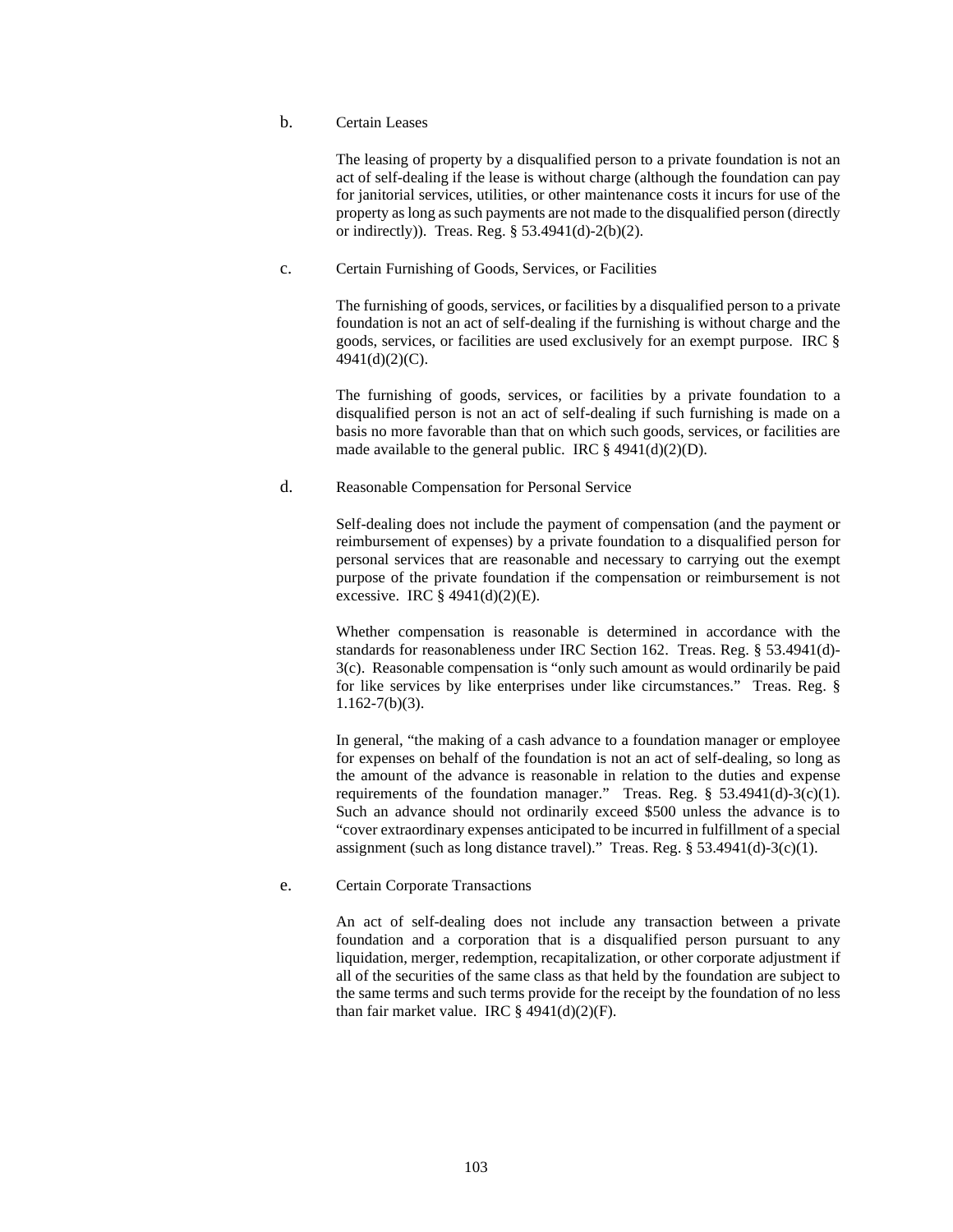# f. Preexisting Business Relationships

The regulations under IRC Section 4941 provide an exception to the definition of indirect self-dealing for certain preexisting business relationships that meet the following three-part test:

- i. The transaction results from a business relationship that was established before such transaction constituted an act of self-dealing;
- ii. The transaction was at least as favorable to the organization controlled by the foundation as an arm's-length transaction with an unrelated person; and
- iii. Either (a) the organization controlled by the foundation could have engaged in the transaction with someone other than a disqualified person only at severe economic hardship to the organization, or (b) because of the unique nature of the product or service being provided by the organization controlled by the foundation, the disqualified person could not have engaged in the transaction with anyone else, or could have done<br>so only by incurring severe economic hardship. Treas. Reg. so only by incurring severe economic hardship.  $§$  53.4941(b)-1(b)(1).

#### g. Estate Administration Exception

There is a regulatory exception for certain transactions that occur during the administration of an estate (or revocable trust). This exception specifically provides that an act of indirect self-dealing does not include a transaction with respect to a foundation's interest or expectancy in property held by an estate (or revocable trust), regardless of where title to the property vests under state law, if:

- i. The administrator of the estate (or trustee of the revocable trust) has the power of sale with respect to the property or the power to reallocate the property to another beneficiary or is required to sell the property under the terms of any option subject to which the property was acquired by the estate (or revocable trust);
- ii. Such transaction is approved by the probate court having jurisdiction over the estate (or revocable trust);
- iii. The transaction occurs before the estate is terminated for federal income tax purposes;
- iv. The estate (or revocable trust) receives an amount that equals or exceeds the fair market value of the foundation's interest or expectancy; and
- v. Either, the foundation receives an asset at least as liquid as the one it gave up, the transaction results in the foundation receiving an asset related to its exempt purpose, or the transaction is required under the terms of an option binding on the estate (or revocable trust). Treas. Reg.  $§$  53.4941(d)-1(b)(3).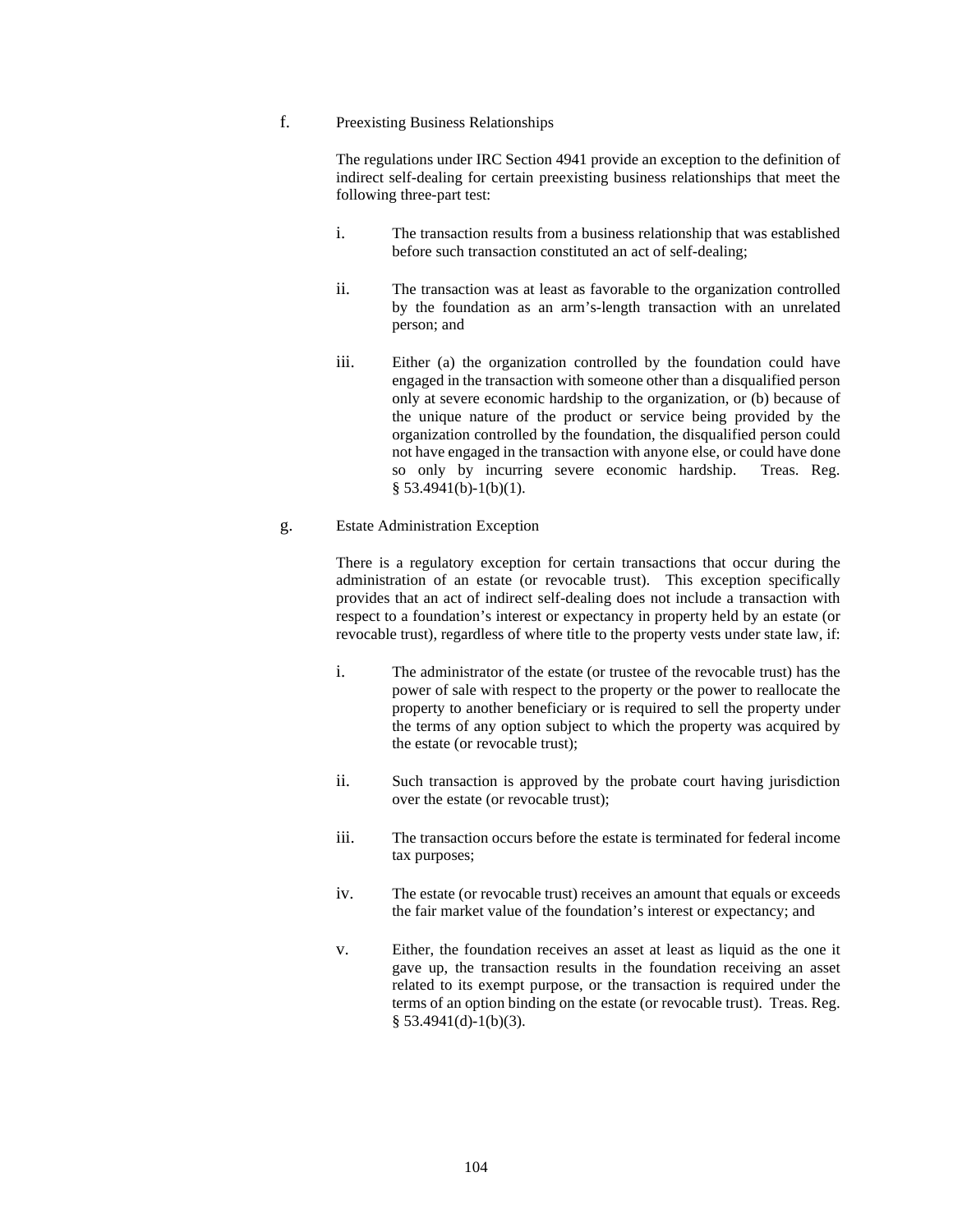### h. Corporate Redemption Exception

A corporation that is a disqualified person can redeem stock held by the foundation without engaging in an act of self-dealing if certain requirements are met. The exception is available if all securities of the same class as that held by the foundation are subject to the same terms and those terms provide that the foundation shall receive no less than fair market value for its stock.

6. Self-Dealing Penalty

The penalty imposed on an act of self-dealing is a two-tier excise tax that can be imposed on a foundation manager as well as the disqualified person. There is no self-dealing tax imposed on the private foundation. An additional and confiscatory tax is imposed if the act of self-dealing is not corrected within the statutorily defined correction period.

- a. IRC Section 4941(a) imposes an initial tax pursuant to which any disqualified person who participates in an act of self-dealing must pay a tax of 10% of the amount involved with respect to the act of self-dealing. In addition, any foundation manager who participated in an act of self-dealing is liable for a tax of 5% of the amount involved (up to \$20,000 per act for all managers) unless such participation was not willful and was due to reasonable cause. IRC § 4941(a),  $(c)(2)$ .
- b. In addition to paying the initial tax, the disqualified person must correct the selfdealing by undoing the transaction and restoring the foundation to the position it would have been in had there been no self-dealing. IRC § 4941(e)(3).
- c. If the act of self-dealing is not corrected, an additional tax of 200% of the amount involved is imposed on the disqualified person, and an additional tax of 50% of the amount involved is imposed on foundation managers who refused to agree to part or all of the correction with an aggregate cap of \$20,000. IRC § 4941(b),  $(c)(2)$ .
- d. For purposes of these rules, if the self-dealing transaction results from a payment of excessive compensation, the tax applies only to the amount of such excess and not to the entire payment.
- D. Minimum Distribution Requirements
	- 1. A private foundation must make minimum distributions of income annually for its exempt purposes to avoid an excise tax on undistributed income under IRC Section 4942.
		- a. If the foundation fails to meet the minimum distribution requirements, it is subject to an excise tax equal to 30% of the amount of the under-distribution. IRC § 4942(a).
		- b. If the foundation does not make the required distributions after a certain correction period, an additional excise tax is imposed equal to 100% of the amount remaining undistributed at the close of the correction period. IRC § 4942(b).
	- 2. To avoid an excise tax, a private foundation must distribute at least 5% of the average fair market value of its non-charitable assets (cash, securities, other investment assets, etc.) each year. IRC § 4942(d), (e).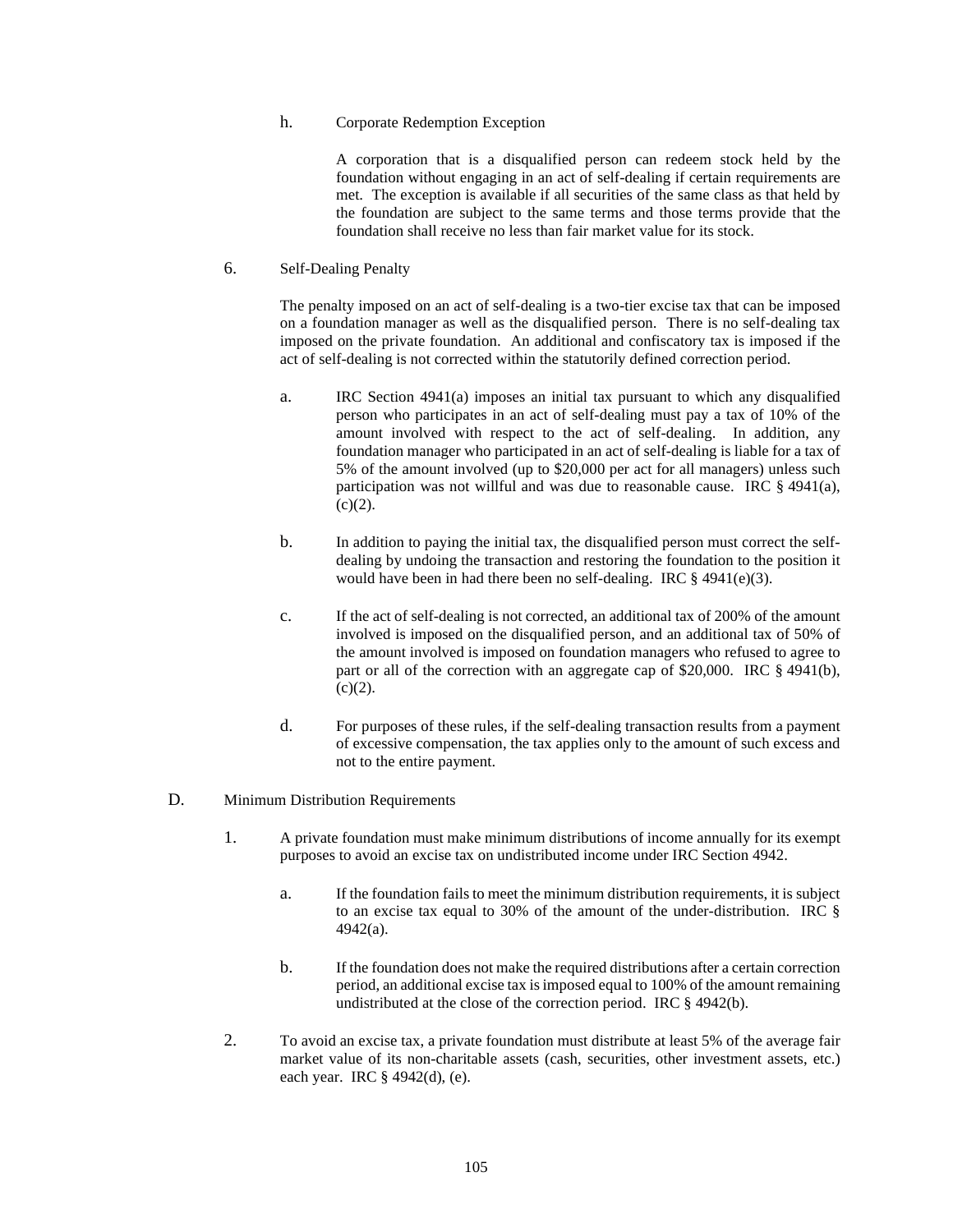- a. The minimum distributable amount is calculated each year on the foundation's annual Form 990-PF.
- b. The foundation essentially has two years in which to make the required minimum distribution: the year for which the minimum distribution amount is calculated and the subsequent tax year. IRC  $\S$  4942(a).
- c. A foundation may carry forward any excess qualifying distributions for five additional years. IRC § 4942(i).
- 3. The distributions that count towards this minimum distribution requirement are referred to as "qualifying distributions." Qualifying distributions are defined under IRC Section  $4942(g)(1)$  as:
	- a. Any amount (including that portion of reasonable and necessary administrative expenses) paid to accomplish one or more exempt purposes.
	- b. Any amount paid to acquire an asset used (or held for use) directly in carrying out one or more exempt purposes.
- 4. Distributions to other private foundations (non-operating) or controlled organizations do not count as qualifying distributions. Distributions are not qualifying distributions if made to a non-functionally integrated Type III supporting organization or a Type I or Type II supporting organization if a disqualified person with respect to the private foundation directly or indirectly controls the supporting organization or a supported organization of the supporting organization. IRC  $\S$  4942(g)(1)(A), (4).
- E. Excess Business Holdings
	- 1. IRC Section 4943(a)(1) imposes a 10% excise tax on the excess business holdings of any private foundation in a business enterprise during any tax year. The tax is imposed upon the value of the excess business holdings. There is an additional tax of 200% if the foundation does not dispose of the excess business holdings within the statutorily prescribed correction period after the imposition of the initial 10% tax. IRC § 4943(b).
	- 2. While the term "business enterprise" is not expressly defined, it does not include:
		- a. A functionally related business; or
		- b. A trade or business at least 95% of the gross income of which is derived from passive sources. IRC  $\S$  4943(d)(3).
	- 3. The permitted holdings of a private foundation in an incorporated business are 20% of the voting stock of such business enterprise, reduced by the percentage of voting stock owned by all disqualified persons. IRC  $\hat{\S}$  4943(c)(2)(A). In the case of a partnership or joint venture, reference is made to the profits interest held by the foundation rather than voting stock. IRC  $\S$  4943(c)(3)(B). In all other cases, reference is made to the beneficial interests owned by the foundation and disqualified persons. IRC  $\S$  4943(c)(3)(C).
	- 4. "Excess business holdings" are the amount of stock or other interests that the private foundation would have to dispose of to a person other than a disqualified person in order for the foundation's holdings in the business enterprise to be "permitted holdings." IRC § 4943(c)(1).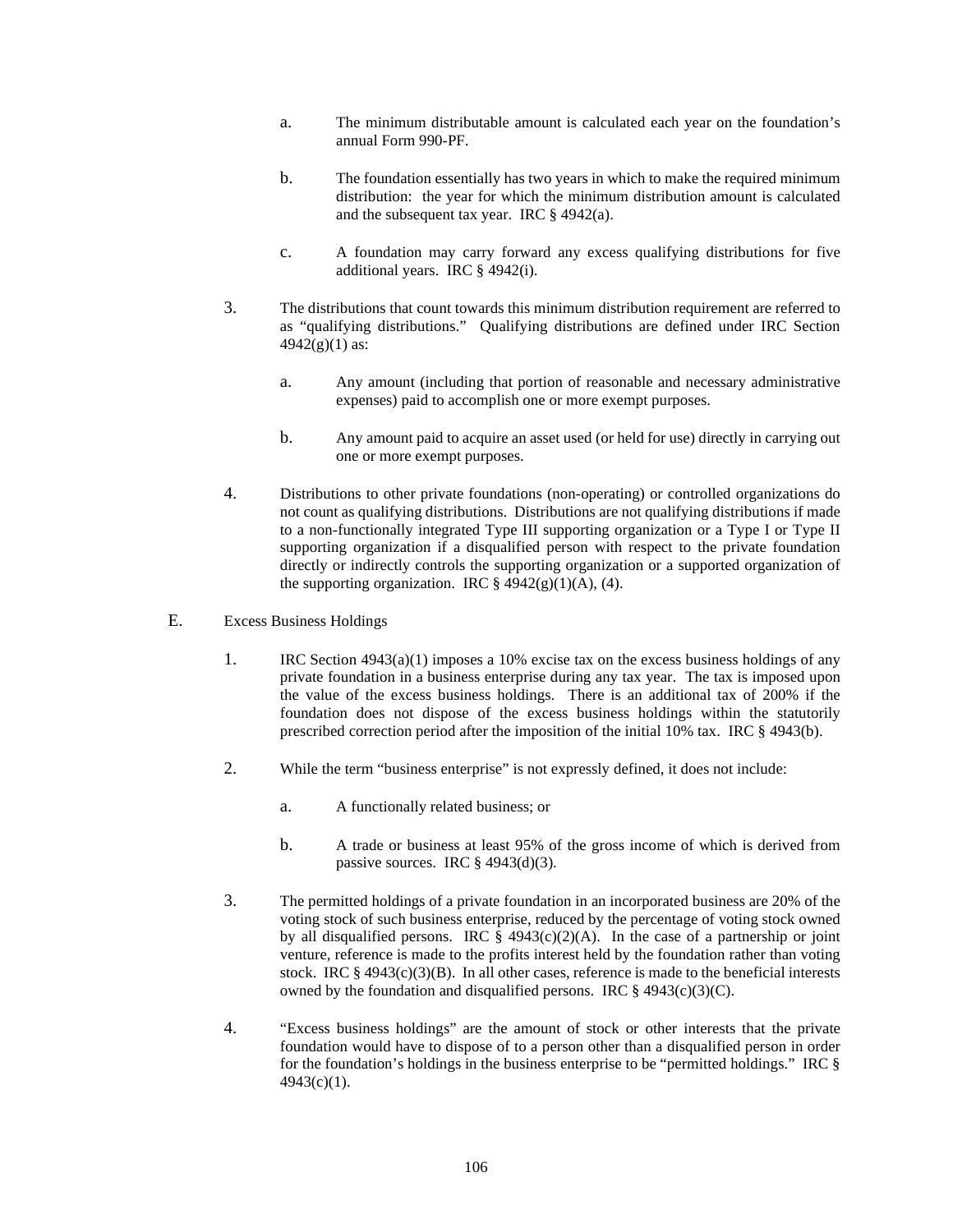- 5. Under a de minimis rule, a foundation will not be treated as having an excess business holding if it does not own more than 2% of the voting stock and not more than 2% in value of all of the outstanding shares of all classes of stock in a business enterprise. IRC § 4943(c)(2)(C).
- 6. Permitted holdings in a corporation also include any share of nonvoting stock in the business enterprise if disqualified persons hold, actually or constructively, no more than 20% of the voting stock of the corporation. Treas. Reg.  $\S$  53.4943-3(b)(2)(i).
- 7. The percentage of voting stock held by any person in a corporation is normally determined by reference to the power of stock to vote for the election of directors. Treasury stock and stock that is authorized but not issued is ignored as are higher voting requirements for extraordinary corporate actions. Treas. Reg. § 53.4943-3(b)(1)(ii). Equity interests do not include evidences of indebtedness (including convertible indebtedness) and warrants or other options or rights to acquire stock. Treas. Reg. § 53.4943(b)(1)(i).
- 8. Special holding periods apply if the private foundation receives holdings in a business enterprise by gift or bequest. Under Section 4943(c)(6), if a private foundation acquires holdings in a business enterprise other than by purchase by the private foundation or disqualified persons with respect to the foundation and the acquisition causes the foundation to have an excess business holding, the foundation has five years to dispose of sufficient holdings to eliminate the excess business holdings. During this five-year period, the excess business holdings are deemed to be held by a disqualified person instead of the private foundation. The five-year grace period can be extended for an additional five years at the discretion of the IRS.
- 9. In certain circumstances the permitted holdings are increased from 20% to 35%. This increase is available if (a) the foundation and all disqualified persons together do not own more than 35% of the voting stock of an incorporated business enterprise, and (b) the foundation establishes to the satisfaction of the IRS that "effective control" of the corporation is in one or more persons who are not disqualified persons with respect of the foundation. IRC  $\S$  4943(c)(2)(B).
- 10. Effective February 9, 2018, a new exception has been created for certain holdings of a private foundation in a business enterprise that is an "independently operated philanthropic business." IRC Section  $4943(g)$ . In order to qualify, the business enterprise must be 100% owned by the private foundation at all times during the year, the ownership interests must have been acquired by means other than purchase, the business enterprise must donate all of its operating income to charity, and the business enterprise must be independently operated. IRC Section  $4943(g)(1)-(4)$ .
- F. Jeopardy Investments

The jeopardy investment rules of IRC Section 4944 impose an excise tax if a private foundation invests its assets in manner that jeopardizes the accomplishment of the foundation's exempt purposes. The foundation is subject to a tax of 10% of the amount invested. IRC § 4944(a)(1). Any foundation manager who participated in making the investment knowing that it was jeopardizing the foundation's exempt purposes is subject to an excise tax equal to 10% of the amount invested unless such participation was not willful and was due to reasonable cause. IRC  $\S$  4944(a)(2).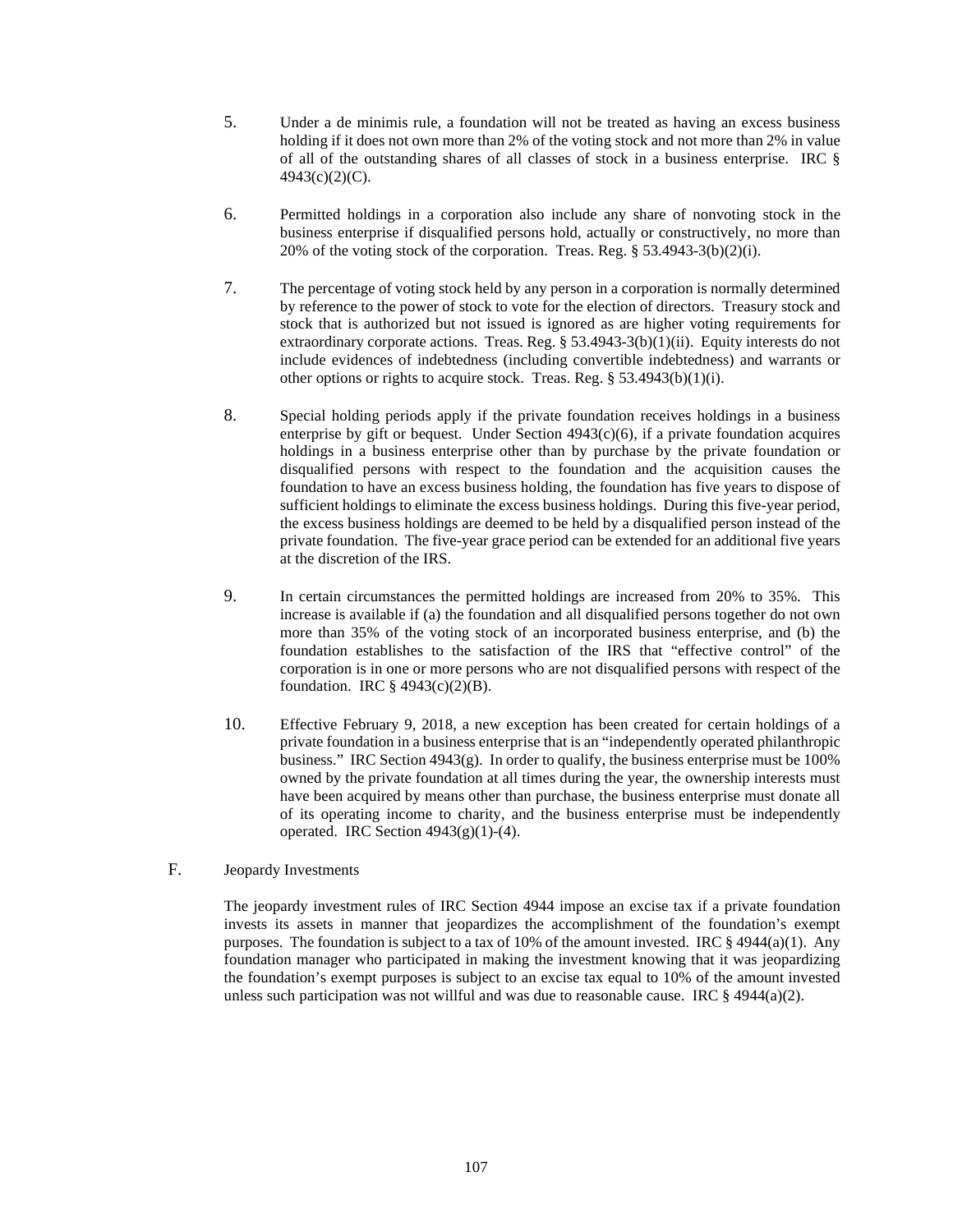- G. Taxable Expenditures
	- 1. Section 4945 prohibits private foundations from making "taxable expenditures." Taxable expenditures are defined as:
		- a. Expenditures to carry on propaganda or otherwise to attempt to influence legislation;
		- b. Expenditures to influence the outcome of any specific public election or to carry on, directly or indirectly, any voter registration drive;
		- c. Grants to an individual for travel, study, or other similar purposes unless the grant is awarded on an objective and nondiscriminatory basis and is approved in advance by the IRS;
		- d. Grants to an organization other than one that is a public charity described in IRC Section  $509(a)(1)$ ,  $(2)$ , or  $(3)$  (other than a non-functionally integrated Type III supporting organization) or an exempt operating foundation (as defined in IRC Section  $4940(d)(2)$ ; and
		- e. Expenditures for any purpose other than a charitable, religious, scientific, literary, or educational purpose. IRC § 4945(d).
	- 2. Any taxable expenditure made by a private foundation is subject to a 20% initial excise tax, and foundation managers who agreed to the making of the taxable expenditure knowing that it was a taxable expenditure are subject to an initial tax of 5% (capped at \$10,000 in the aggregate) unless such agreement is not willful and is due to reasonable cause. IRC  $\S$  4945(a)(1), (2), (c)(2). If the taxable expenditure is not corrected, an additional 100% tax is imposed on the foundation and a 50% tax (capped at \$20,000) is imposed on foundation managers who refused to agree to the correction. IRC  $\S$  4945(b)(1),  $(2)$ ,  $(c)(2)$ .
	- 3. Certain taxable expenditures are permitted, such as grants to another private foundation, if the private foundation exercises "expenditure responsibility" with respect to the grant. IRC § 4945(h).
		- a. Expenditure responsibility requires the foundation to:
			- i. Assure that the grant is spent only for the purpose for which it is made;
			- ii. Obtain full and complete reports on how the funds are spent; and
			- iii. Make full and detailed reports on the expenditures to the IRS. IRC § 4945(h)(1).
		- b. The foundation should also conduct a pre-grant inquiry to determine the identity, past history, and experience, management, and activities of the grantee organization. Treas. Reg. § 53.4945-5(b)(2)(i).
		- c. The foundation must also require the pre-payment submission of a written commitment signed by an appropriate officer or director of the grantee organization, which agreement must clearly specify the purposes of the grant as well as reporting and accounting requirements necessary from the grantee and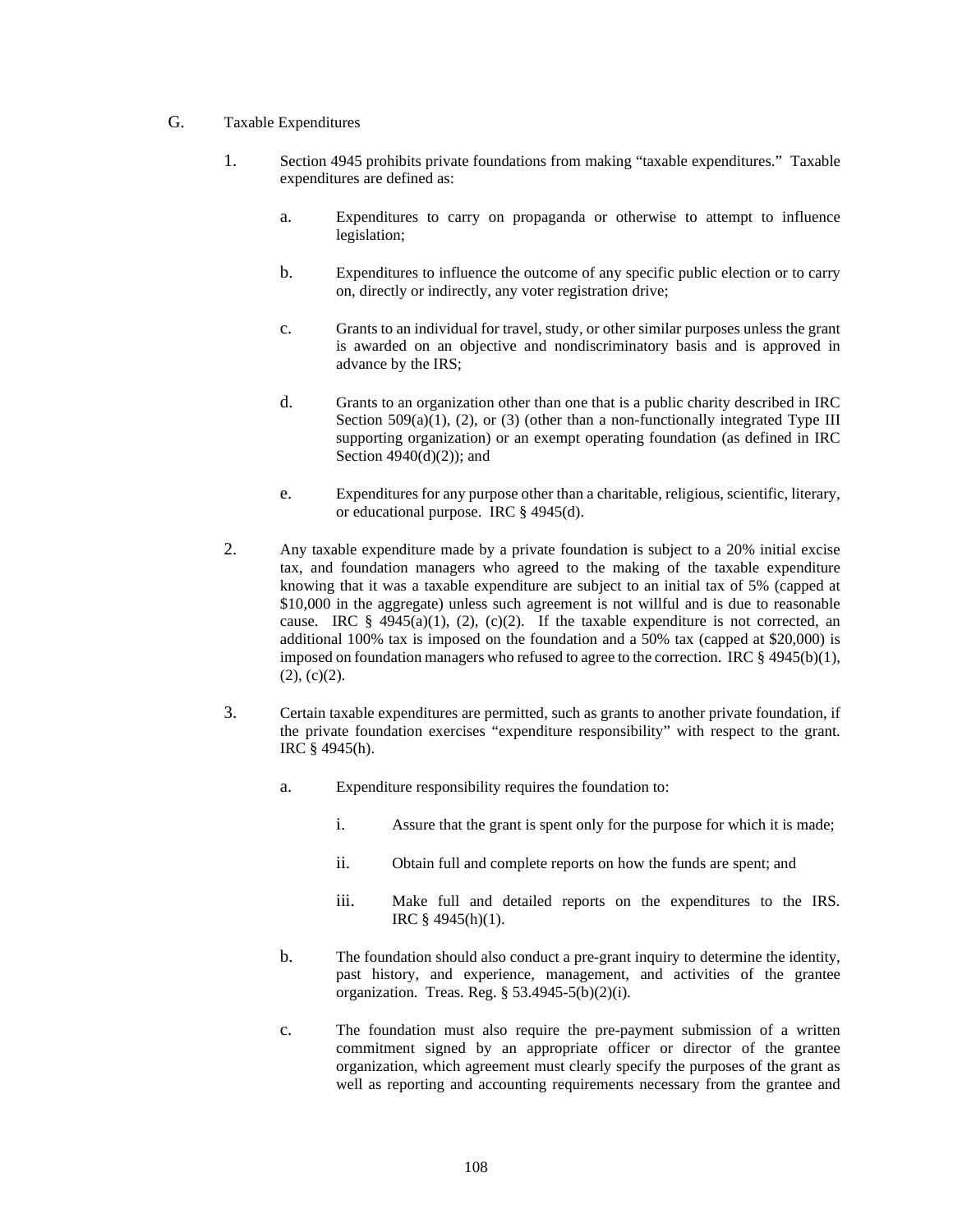should stipulate that the grant may not be used for any non-charitable purpose. Treas. Reg. § 53.4945-5(b)(3).

d. The private foundation can make grants that are earmarked for one or more charitable purposes under IRC Section 170(c)(2)(B) to political subdivisions and certain other organizations that do not hold determination letters under IRC Sections 501(c)(3) and 509(a)(1), (2), or (3). Treas. Reg. § 53.4945-5(a)(4).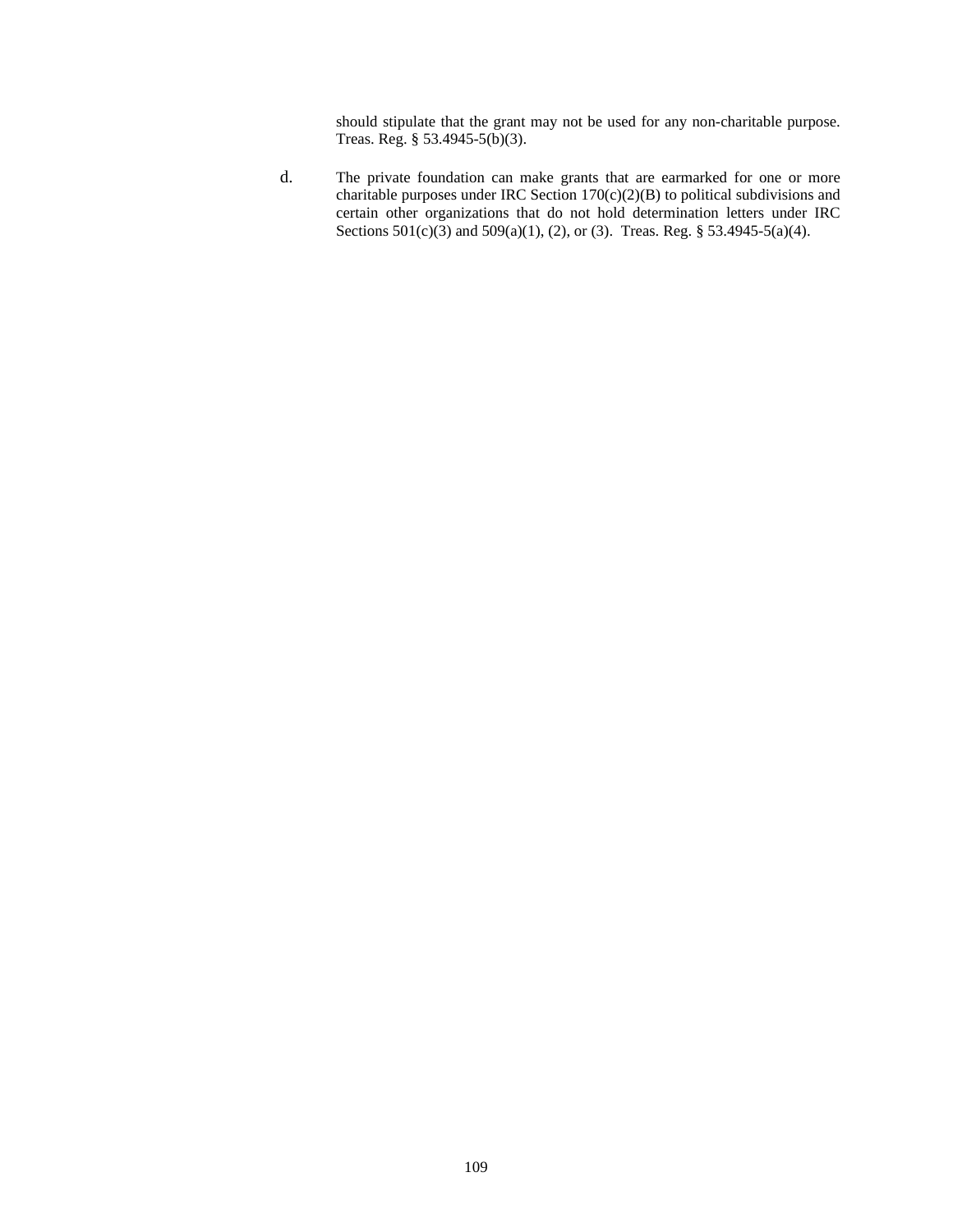### **IX. PRIVATE OPERATING FOUNDATIONS**

#### A. Generally

A private operating foundation operates its own charitable programs rather than making grants to public charities. For income tax charitable deduction purposes, a private operating foundation is treated the same as a public charity, meaning that the limitations normally applicable to contributions to private foundations do not apply. Private operating foundations continue to be subject to the excise tax provisions applicable to private foundations.

"Conduit" or "pass-through" private foundations also receive favorable income tax charitable deduction treatment under IRC Section  $170(b)(1)(F)$ . While these foundations are beyond the scope of this outline, a conduit private foundation is essentially a private foundation that distributes an amount equal to 100% of all contributions it receives in such year not later than the 15<sup>th</sup> day of the third month after the close of the taxable year in which such contributions are received. Treas. Reg.  $$ 1.170A-9(h)(1)(i).$ 

B. Tests Applicable In Lieu Of Minimum Distribution Requirements

Because private operating foundations actually conduct charitable activities, they are not required to meet the minimum distribution requirements imposed on private foundations under IRC Section 4942. Instead, to maintain classification as a private operating foundation, the foundation must meet an income test and either an assets test, endowment test, or a support test.

1. Income Test

A private operating foundation must use substantially all (at least 85%) of its adjusted net income or its minimum distribution amount (ordinarily 5%), whichever is less, directly for the active conduct of its exempt charitable activities. Grants to other organizations do not count as direct expenditures.

2. Assets Test

The assets test requires that substantially more than one-half (at least 65%) of the private operating foundation's assets are actually used for the active conduct of its exempt charitable activities or functionally related businesses. Stock in a corporation that the foundation controls and of which substantially all of the assets are devoted to charitable purposes will also qualify under the assets test.

3. Endowment Test

A private operating foundation must normally expend at least two-thirds of its minimum distribution amount directly for the active conduct of exempt charitable activities to meet this test.

4. Support Test.

This test requires:

a. Substantially all of a private operating foundation's support must be normally received from the general public and at least five exempt organizations that are not disqualified persons with respect to each other or the private operating foundation.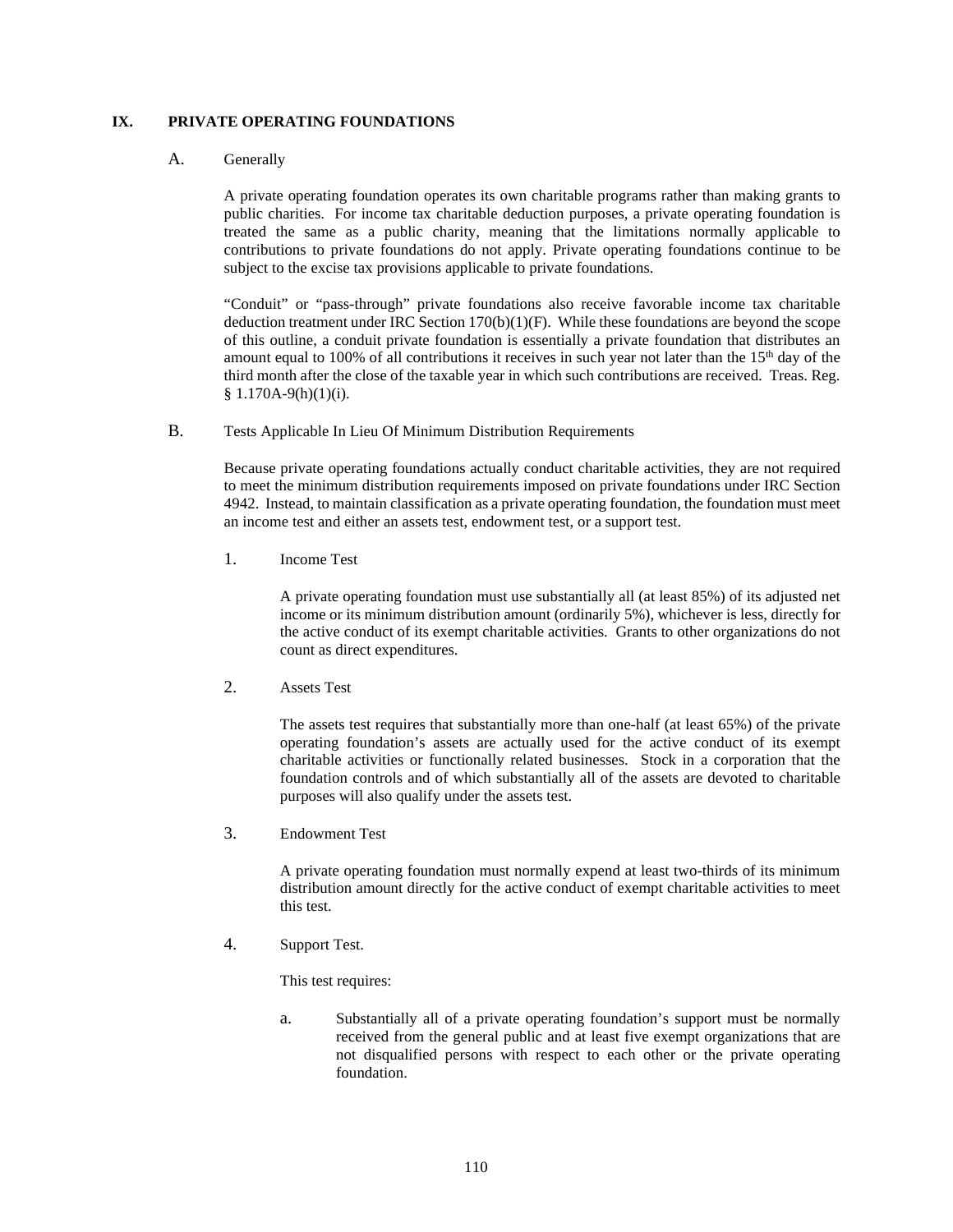- b. Not more than 25% of a private operating foundation's support may be normally received from any one of the five exempt organizations.
- c. Not more than half of a private operating foundation's support may be normally received from gross investment income.

### **X. FACTORS FOR CONSIDERATION IN CHOICE OF CHARITABLE DONEE**

- A. Availability of investment management
- B. Donor's relationship (or lack thereof) with one or more public charities
- C. Amount of assets to be contributed to charitable donee
- D. Donor's willingness to relinquish control over management, investments, or grant making
- E. Nature of assets to be contributed to charitable donee
- F. Potential application of excess business holdings rules to assets to be contributed
- G. Limitations on income tax charitable deduction associated with gifts of certain types of property to private foundation
- H. Donor's current need for an income tax charitable deduction without certainty of ultimate charitable donee
- I. Donor's desire to have family involvement on board and length of time of involvement
- J. Donor's desire to use the charitable donee as a training vehicle to promote good stewardship and investment management among younger generations of the family
- K. Donor's desire to use the charitable donee as a vehicle for coordinated family philanthropy
- L. Donor's desire for charitable donee to employ family members
- M. Donor's desire for future generations to have a vehicle to continue the family's philanthropic tradition
- N. Donor's expectation that funds may be raised from third parties (i.e., the general public)
- O. Donor's desire for anonymity or privacy (in connection with funding or in connection with grants awarded)
- P. Tax on investment income
- Q. Minimum distribution requirements
- R. Donor's expectations that charitable donee will carry on a direct charitable activity, such as operation of an art museum
- S. Donor's desire to defer funding until death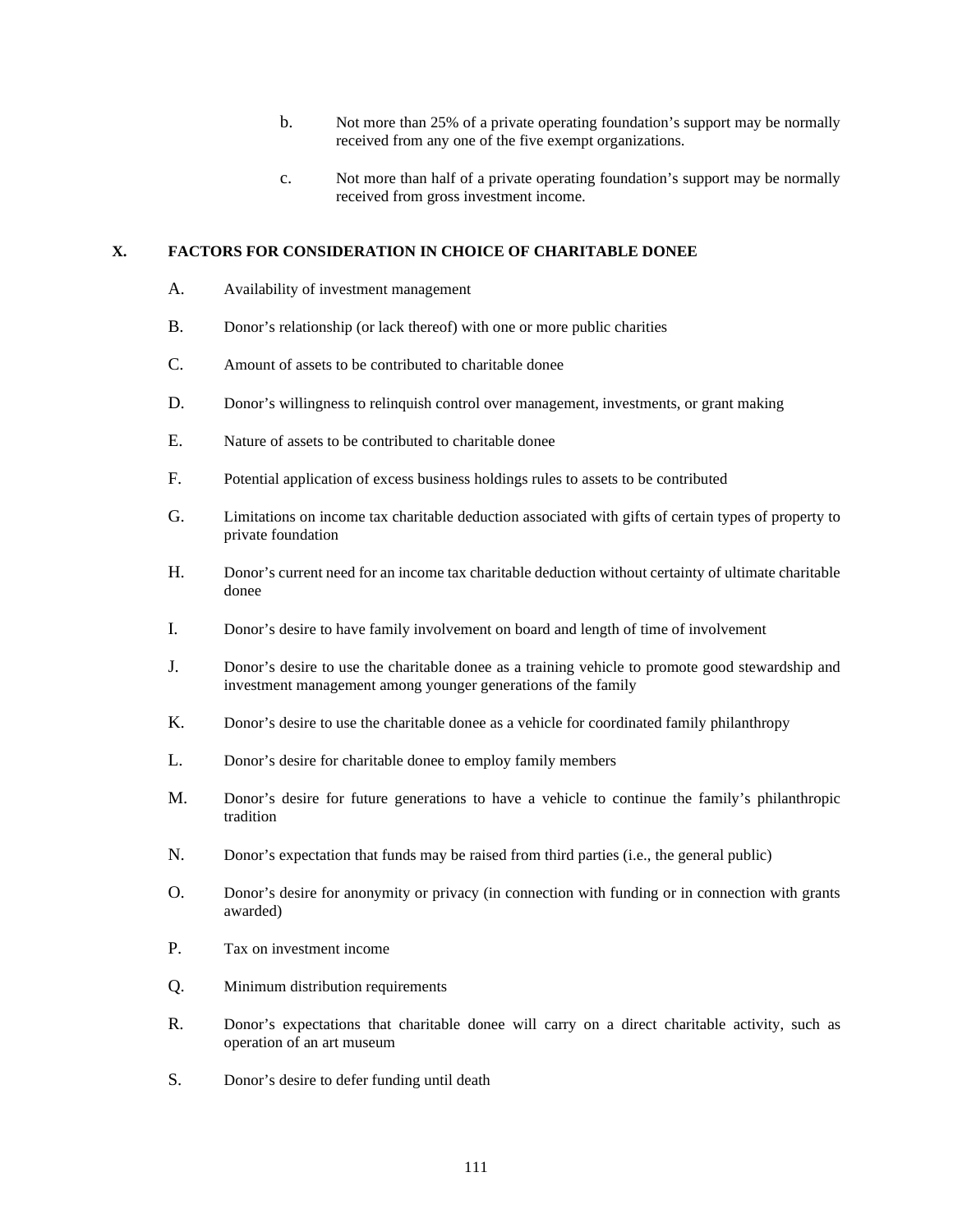- T. Donor's desire to use planned giving vehicles, such as charitable remainder trusts or charitable lead trusts to fund the charitable donee
- U. Donor's willingness to bear cost and burden of administration, tax filings, and management of charitable organization
- V. Nature and location of anticipated grantees of charitable donee
- W. Donor's desire for charitable donee to make scholarship grants to individuals
- X. Donor's desire for grant-making support and advice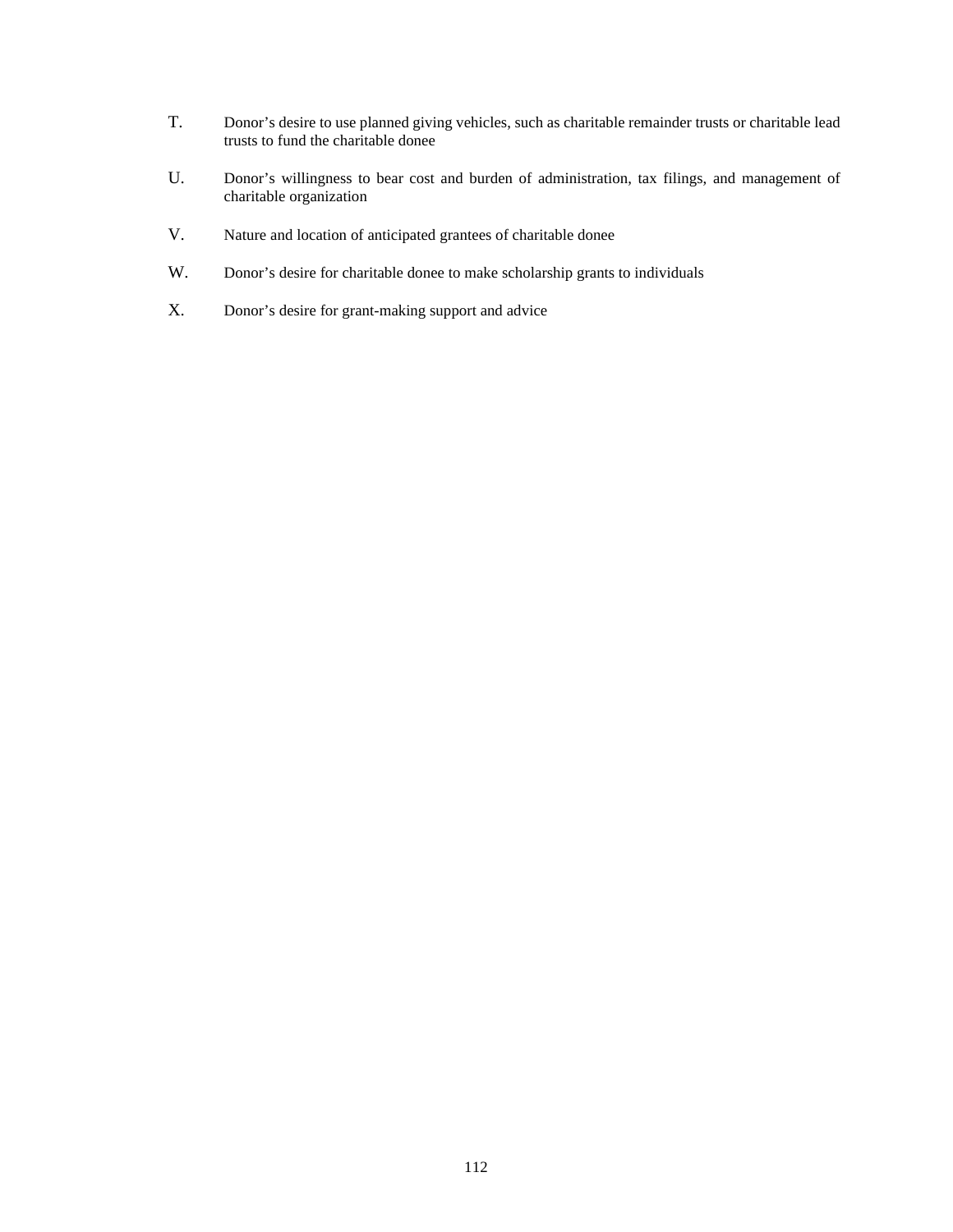## **XI. CHARACTERISTICS OF CHARITABLE DONEES**

|                                                                 | <b>PRIVATE</b><br><b>FOUNDATION</b>     | <b>PRIVATE</b><br><b>OPERATING</b><br><b>FOUNDATION</b> | <b>TYPE I OR II</b><br><b>SUPPORTING</b><br><b>ORGANIZATION</b>                           | <b>TYPE III</b><br><b>SUPPORTING</b><br><b>ORGANIZATION</b>                                                                | <b>DONOR ADVISED</b><br><b>FUND</b>                                                         |
|-----------------------------------------------------------------|-----------------------------------------|---------------------------------------------------------|-------------------------------------------------------------------------------------------|----------------------------------------------------------------------------------------------------------------------------|---------------------------------------------------------------------------------------------|
| <b>Source of Funding</b>                                        | Usually single family<br>or corporation | Usually single family or<br>corporation                 | Varies                                                                                    | Varies                                                                                                                     | Usually single family or<br>corporation                                                     |
| <b>Donor Able to Control</b>                                    | Yes                                     | Yes                                                     | No, but board<br>participation allowed                                                    | No, but board<br>participation allowed                                                                                     | Advisory rights only                                                                        |
| <b>Income Tax Deduction</b>                                     | Yes, but limitations<br>apply           | Yes                                                     | Yes, unless supported<br>organization controlled<br>by donor                              | Yes, unless supported<br>organization controlled by<br>donor                                                               | Yes, if sponsoring<br>organization is qualifying<br>charity                                 |
| <b>Transfer Tax Deduction</b>                                   | Yes                                     | Yes                                                     | Yes                                                                                       | Yes                                                                                                                        | Yes                                                                                         |
| <b>Tax on Investment Income</b>                                 | Yes                                     | No                                                      | No                                                                                        | N <sub>o</sub>                                                                                                             | No                                                                                          |
| <b>Minimum Distribution</b><br>Requirement                      | Yes $(5%)$                              | N <sub>o</sub>                                          | N <sub>o</sub>                                                                            | Expected to have 5%<br>distribution requirement if<br>non-functionally<br>integrated upon issuance<br>of final regulations | N <sub>o</sub>                                                                              |
| <b>Jeopardy Investment Rules</b><br><b>Apply</b>                | Yes                                     | Yes                                                     | N <sub>o</sub>                                                                            | N <sub>o</sub>                                                                                                             | No                                                                                          |
| <b>Tax on Impermissible</b><br><b>Distributions</b>             | Yes, for taxable<br>expenditures        | Yes, for taxable<br>expenditures                        | N <sub>o</sub>                                                                            | N <sub>o</sub>                                                                                                             | Yes, on taxable<br>distributions and<br>prohibited benefits                                 |
| <b>Excess Business Holdings</b><br><b>Rules Apply</b>           | Yes                                     | Yes                                                     | No, unless supported<br>organization controlled<br>by supporting<br>organization's donors | Yes                                                                                                                        | Yes                                                                                         |
| <b>Excess Benefit Transaction</b><br><b>Rules Apply</b>         | N <sub>o</sub>                          | N <sub>o</sub>                                          | Yes                                                                                       | Yes                                                                                                                        | Yes, with special rules<br>applicable to donor, donor<br>advisor, and investment<br>advisor |
| <b>Self-Dealing Rules Apply</b>                                 | Yes                                     | Yes                                                     | N <sub>o</sub>                                                                            | N <sub>o</sub>                                                                                                             | No                                                                                          |
| <b>Able to Support Unlimited</b><br><b>Qualifying Charities</b> | Yes                                     | Not generally<br>applicable                             | N <sub>o</sub>                                                                            | N <sub>o</sub>                                                                                                             | Yes, but subject to control<br>by sponsoring<br>organization                                |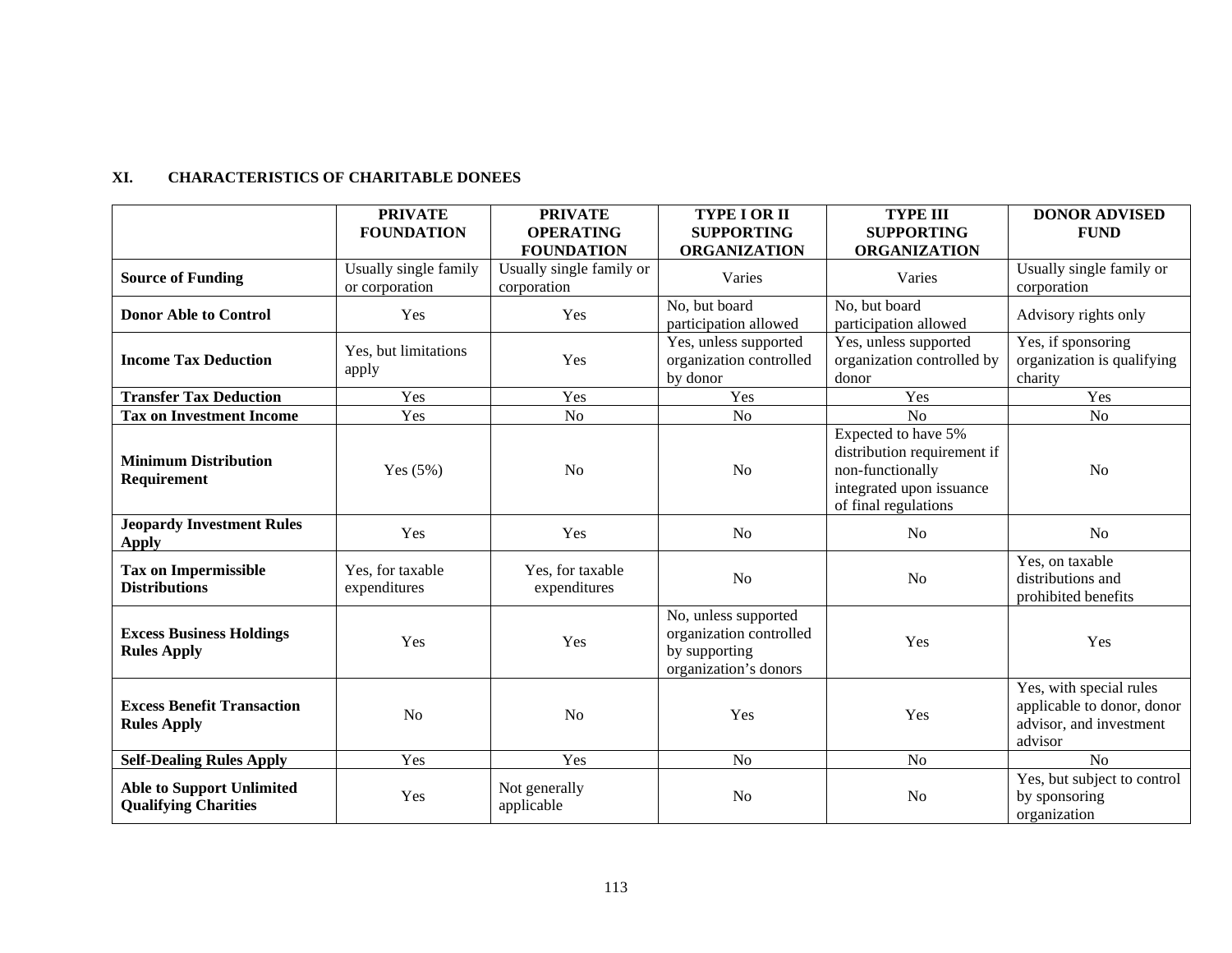|                                                               | <b>PRIVATE</b><br><b>FOUNDATION</b> | <b>PRIVATE</b><br><b>OPERATING</b><br><b>FOUNDATION</b> | <b>TYPE I OR II</b><br><b>SUPPORTING</b><br><b>ORGANIZATION</b> | <b>TYPE III</b><br><b>SUPPORTING</b><br><b>ORGANIZATION</b> | <b>DONOR ADVISED</b><br><b>FUND</b>                                  |
|---------------------------------------------------------------|-------------------------------------|---------------------------------------------------------|-----------------------------------------------------------------|-------------------------------------------------------------|----------------------------------------------------------------------|
| <b>Able to Provide Scholarships</b>                           | Yes                                 | Maybe                                                   | Yes                                                             | Yes                                                         | Only with close attention<br>to statutory rules                      |
| <b>Able to Involve Family</b><br><b>Members in Management</b> | Yes                                 | Yes                                                     | Yes                                                             | Yes                                                         | Maybe                                                                |
| <b>Able to Employ Family</b><br><b>Members</b>                | Yes,<br>with caution                | Yes,<br>with caution                                    | No                                                              | N <sub>0</sub>                                              | No                                                                   |
| <b>Able to Involve Future</b><br><b>Generations</b>           | Yes                                 | Yes                                                     | Maybe                                                           | Maybe                                                       | Advisory privileges<br>usually available for<br>multiple generations |
| <b>Annual Tax Filing Required</b>                             | <b>Yes</b>                          | Yes                                                     | Yes                                                             | Yes                                                         | N <sub>0</sub>                                                       |
| <b>Exemption Application</b><br><b>Required</b>               | Yes                                 | Yes                                                     | Yes                                                             | Yes                                                         | No                                                                   |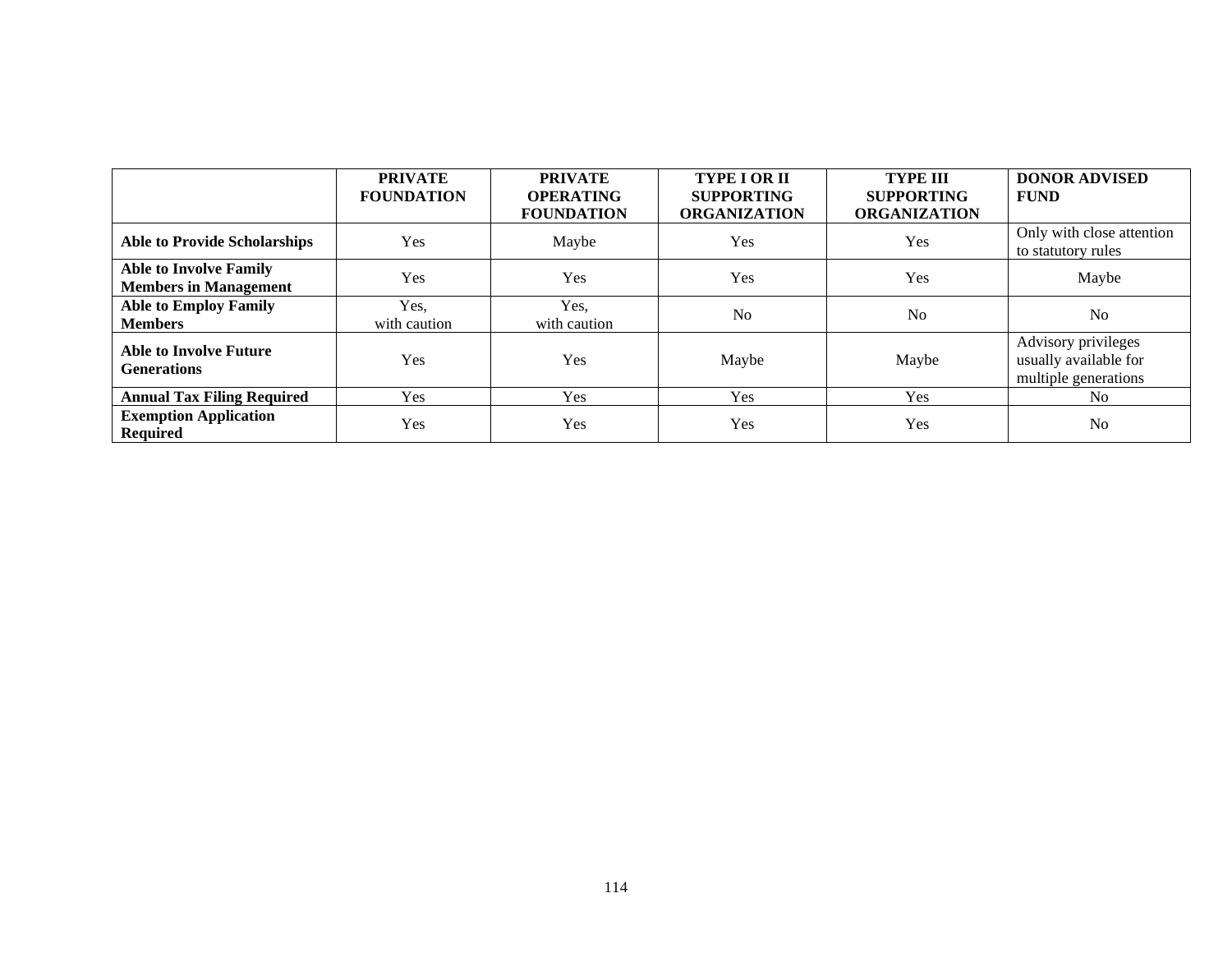# **XII. PLANNING CHART**

| <b>TYPE OF GIFT</b>                                                                                 | <b>DONOR</b><br><b>BENEFITS</b>                                                                                                                                                          | <b>FAMILY</b><br><b>BENEFITS</b>                                                                                                            | <b>CHARITY BENEFITS</b>                                                                                                                                                  | PREFERRED TYPE OF CHARITY                                                                                                                                                                                                                                                                  |
|-----------------------------------------------------------------------------------------------------|------------------------------------------------------------------------------------------------------------------------------------------------------------------------------------------|---------------------------------------------------------------------------------------------------------------------------------------------|--------------------------------------------------------------------------------------------------------------------------------------------------------------------------|--------------------------------------------------------------------------------------------------------------------------------------------------------------------------------------------------------------------------------------------------------------------------------------------|
| <b>Outright Gift of</b><br><b>Undiscounted Assets</b>                                               | Full income tax<br>deduction. No<br>payments to donor.                                                                                                                                   | None                                                                                                                                        | Charity receives income and<br>appreciation on the<br>contributed assets from the<br>date of gift.                                                                       | For cash and marketable securities,<br>differences are minimal. For closely held<br>and real estate assets, private foundation<br>gifts are less desirable.                                                                                                                                |
| <b>Outright Gift of</b><br><b>Discounted Assets</b><br>followed by family<br>purchase or redemption | Full income tax<br>deduction. No<br>payments to donor.<br>Note that the<br>restrictions on the gift<br>could create a future<br>interest thus eliminating<br>the income tax<br>deduction | Potential value received<br>by the family through the<br>purchase or redemption<br>of assets that are<br>discounted from pro rata<br>value. | Charity receives income and<br>appreciation on the<br>contributed assets from the<br>date of gift. However,<br>enjoyment may be postponed<br>if the assets are illiquid. | Donor advised fund or some supporting<br>organizations are most desirable. Public<br>charity is a good donee but may lack<br>experience to handle the gift efficiently.<br>Private foundation is undesirable because<br>of self-dealing rules.                                             |
| Defined value /<br>charitable allocation<br>clause transfer                                         | Full income tax<br>deduction. No<br>payments to donor.                                                                                                                                   | Potential for discounted<br>assets to pass to the<br>family transferring<br>additional value.                                               | Charity receives income and<br>appreciation on the<br>contributed assets from the<br>date of gift. However,<br>enjoyment may be postponed<br>if the assets are illiquid. | Donor advised fund or some supporting<br>organizations are most desirable. Public<br>charity is a good donee but may lack<br>experience to handle the gift efficiently.<br>Private foundation is undesirable because<br>of self-dealing rules.                                             |
| <b>Bequest</b>                                                                                      | No income tax<br>deduction. No<br>payments to donor.                                                                                                                                     | None                                                                                                                                        | Assets available at an<br>undetermined future date.                                                                                                                      | No substantial differences. Bequests to a<br>private foundation may be "bought out" by<br>the family using the Probate Exception.                                                                                                                                                          |
| Disclaimer to a<br><b>Charitable Fund</b>                                                           | No income tax<br>deduction. No<br>payments to donor.                                                                                                                                     | Potential for discounted<br>assets to pass to the<br>family transferring<br>additional value.                                               | Assets available at an<br>undetermined future date.                                                                                                                      | Donor advised fund or some supporting<br>organizations are most desirable. Public<br>charity is a good transferee but may lack<br>experience to handle the gift efficiently.<br>Private foundation is undesirable because<br>of self-dealing rules regardless of the<br>probate exception. |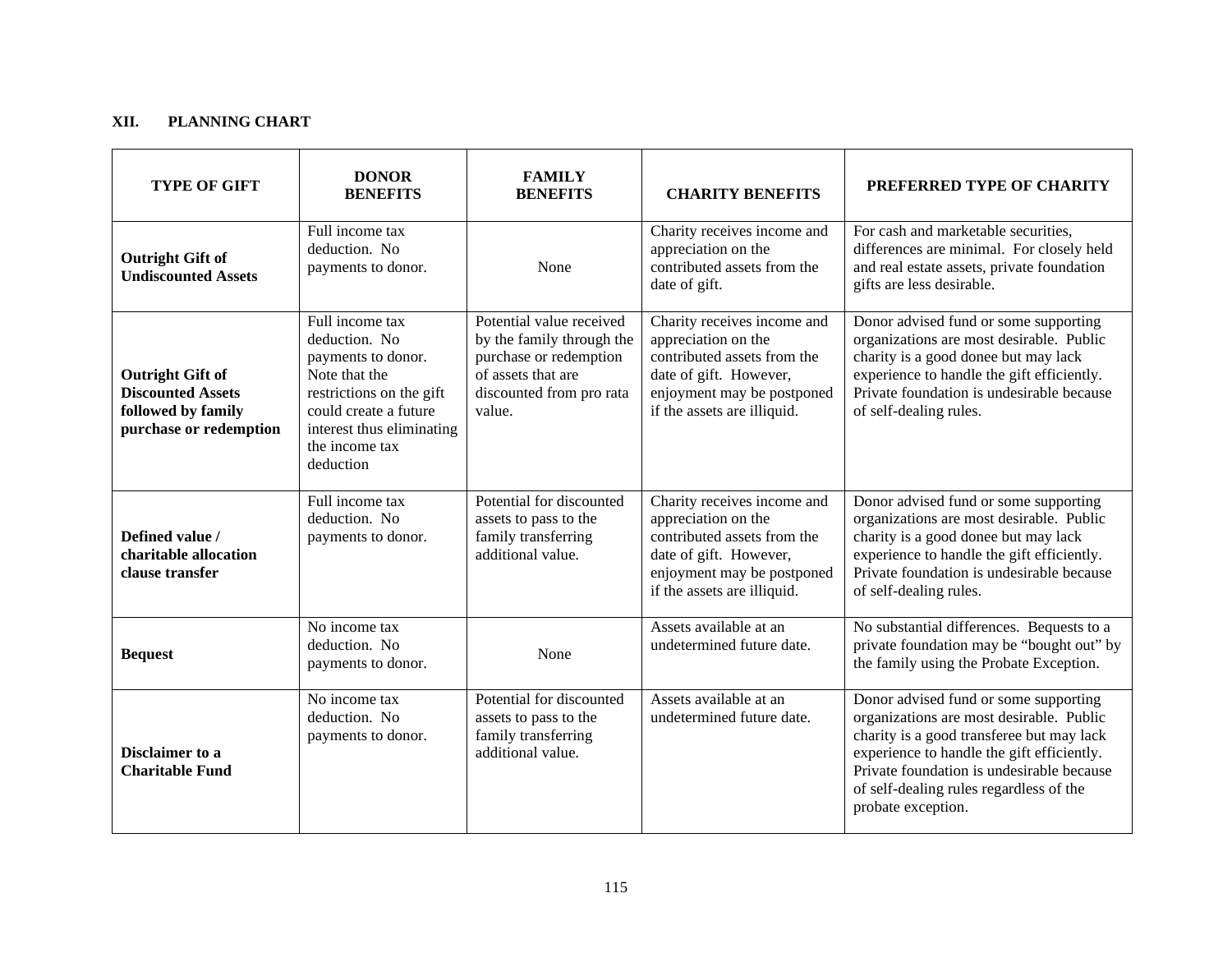| <b>TYPE OF GIFT</b>                                                                       | <b>DONOR</b><br><b>BENEFITS</b>                                                                                                     | <b>FAMILY</b><br><b>BENEFITS</b>                                                                                                                                                        | <b>CHARITY BENEFITS</b>                                                                                                                     | PREFERRED TYPE OF CHARITY                                                                                                                                                                                     |
|-------------------------------------------------------------------------------------------|-------------------------------------------------------------------------------------------------------------------------------------|-----------------------------------------------------------------------------------------------------------------------------------------------------------------------------------------|---------------------------------------------------------------------------------------------------------------------------------------------|---------------------------------------------------------------------------------------------------------------------------------------------------------------------------------------------------------------|
| <b>Gift Annuity</b>                                                                       | Partial income tax<br>deduction. Annuity<br>payments to donor.                                                                      | None                                                                                                                                                                                    | Assets available immediately,<br>subject to an obligation to<br>make annuity payments.                                                      | Public charity is almost always the best<br>choice.                                                                                                                                                           |
| <b>Charitable Remainder</b><br><b>Trust</b>                                               | Partial income tax<br>deduction. Annuity or<br>unitrust payments to<br>donor.                                                       | None                                                                                                                                                                                    | Assets available in the future.<br>date may or may be fixed.<br>Asset may be monetized<br>through a fair market value<br>sale.              | The income tax deduction for gifts to<br>private foundations is limited and<br>monetizing the interest of a private<br>foundation may be difficult.                                                           |
| <b>Remainder interest in</b><br>house or farm                                             | Partial income tax<br>deduction. Donor may<br>use the house or farm<br>for life.                                                    | If remainder interest is<br>purchased by the family,<br>potential for value to<br>transfer depending on<br>the appreciation rate of<br>the asset and the length<br>of the donor's life. | Assets available in the future<br>at a date that is not fixed.<br>Asset may be monetized<br>through a fair market value<br>sale.            | Private foundations are undesirable<br>recipients.                                                                                                                                                            |
| <b>Charitable Lead Trust - -</b><br><b>Constant Annuity</b>                               | Typically, no income<br>tax deduction but<br>income is removed<br>from the donor's<br>taxable income base.<br>No payments to donor. | Assets available in the<br>future, date may or may<br>not be fixed.                                                                                                                     | Annuity or unitrust payments<br>to charity.                                                                                                 | Any charitable donee. Private foundations<br>do not have to include the assets of the<br>lead trust when calculating the annual 5%<br>distribution.                                                           |
| <b>Charitable Lead Trust - -</b><br><b>Increasing Annuity or</b><br><b>Shark-Fin CLAT</b> | Typically, no income<br>tax deduction but<br>income is removed<br>from the donor's<br>taxable income base.<br>No payments to donor. | Assets available in the<br>future, date likely to be<br>fixed at the end of a<br>specified term.                                                                                        | Annuity payment to charity<br>largely deferred until the end,<br>or close to the end, of the<br>trust term. Minimal<br>payments until then. | Private foundations less desirable because<br>the charitable donee must be free to<br>challenge the investment of trust assets<br>during the term, and to ensure that all<br>trustee actions are independent. |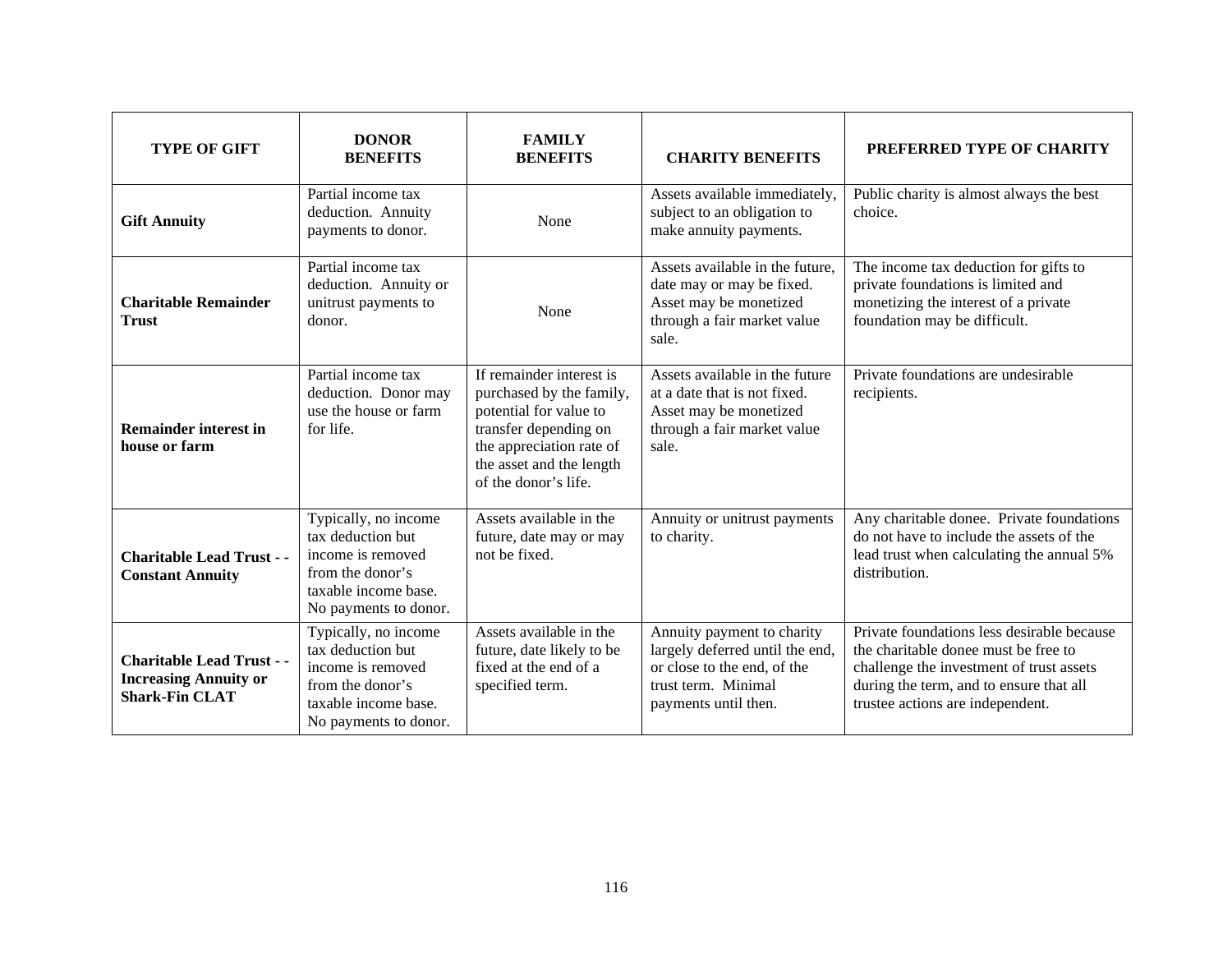#### **XIII. CHALLENGES AND RESPONSES**

- A. Economic and Legal Uncertainty
	- 1. Stricter Rules Which Limit the "Value" of Contributions Now and in the Future
	- 2. Tighter Controls on the Operation of Charitable Donees
	- 3. Court Modification of Donor Intent
- B. Specific Responses
	- 1. Satisfying Pledges
	- 2. Tapping IRAs
	- 3. Cautious Fractional Gifts Making Gifts of Art and Other Tangible Property
	- 4. Avoiding the IRS Hit List
		- a. Gifts involving Life Insurance
		- b. Tax Shelters Transactions
		- c. Abuse of Charitable Organizations and Deductions
	- 5. Eliminating the Costs, Legal Restrictions and Management Challenges Associated with New Separate Entities – Carefully Restricted, Goal Oriented Funds
	- 6. Taking Advantage of Lower Interest Rates and Depressed Asset Values Charitable Lead Trusts
	- 7. Low Hassle Donor Centered Philanthropy Donor Advised Funds (DAFs)
		- a. Gifts of Closely held Assets The Non-DAF DAF
		- b. Scholarships Special DAFs
		- c. Avoiding Penalty Taxes The "Bullet-Proof" DAF
		- d. Supporting Private Foundations The "Fully Staffed" DAF
	- 8. Less Hassle Donor Centered Philanthropy Supporting Organizations
		- a. Risks for Existing Supporting Organizations Making Old New Again
		- b. Exit Strategies for Supporting Organizations on "life support"– The Donor's Seat at the Table – Type I Supporting Organizations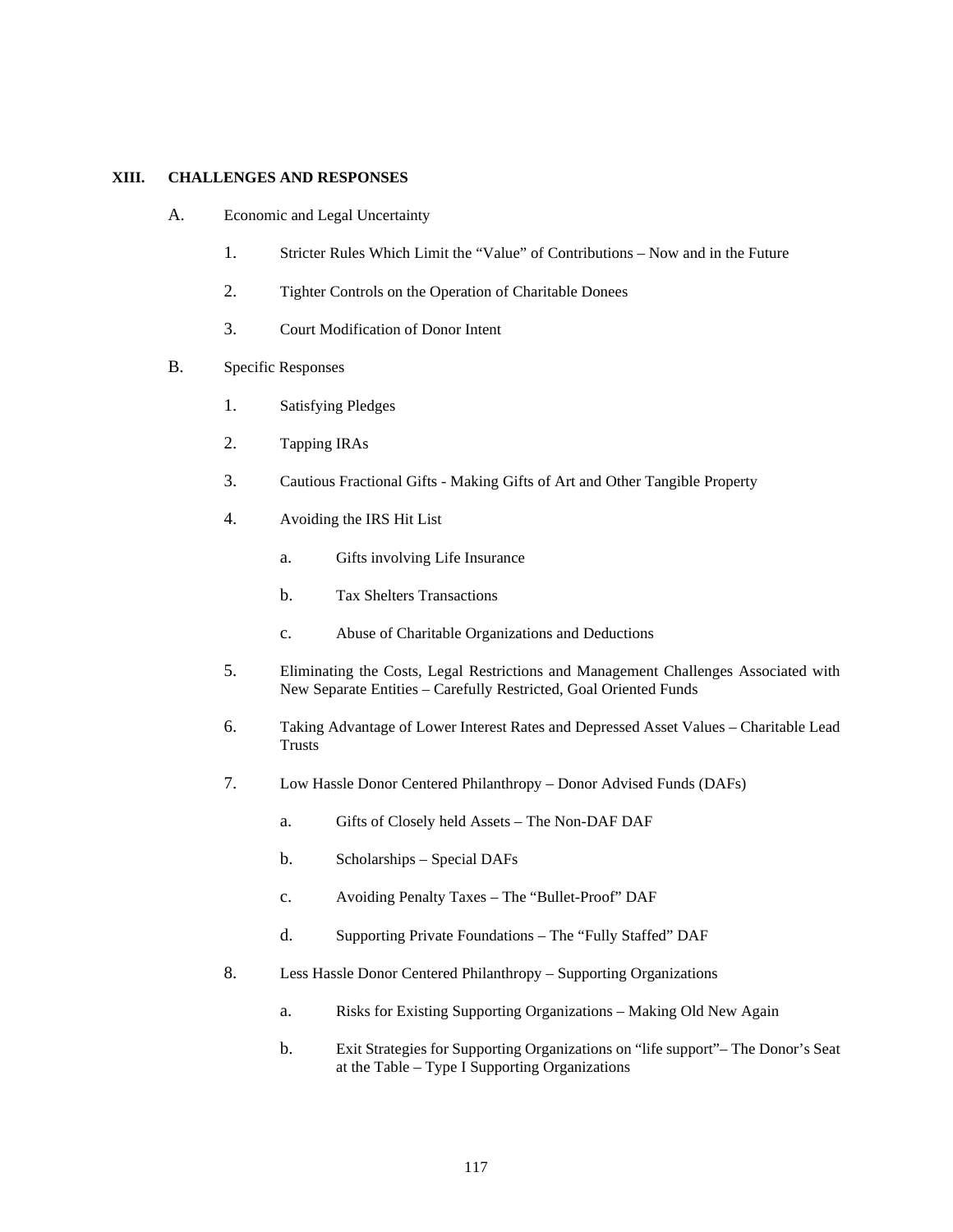- c. "Perpetual"? Donor Restrictions Do Type III Supporting Organizations Still Work?
- d. Avoiding Penalty Taxes The "Bullet Proof" Supporting Organization
- 9. Donor "Controlled" Philanthropy Private Foundations
	- a. Good Hygiene leads to Good Results The Well Mannered Private Foundation
	- b. Support for Supporting Organizations Funding Strategies to Avoid Catastrophic **Outcomes**

### **XIV. CHARITABLE GIVING ILLUSTRATED**

A. Deferring Capital Gains

Mr. Shareholder has decided to make a sizeable charitable gift this year. He also holds a number of shares of stock in Conglomerate, Inc., which his financial consultant has urged him to sell. Mr. Shareholder is reluctant to sell his stock because it has appreciated substantially and he does not want to pay a tax on the sale. Can Mr. Shareholder avoid the tax?

B. Improving Rate of Return – Keeping It Within the Family

Mr. Miser inherited a portfolio of blue chip stocks from his grandparents decades ago. Although the stocks have appreciated in value considerably, the return is still modest. Can Mr. Miser do better by doing good? Can he preserve the capital for his children?

C. Deferring the Income Tax

Mrs. Leisure, a widow, is retired, and her largest asset is the balance in her IRA. She wants to provide for her children and support her local community foundation. What is our best advice?

D. Retirement Planning

Mr. Parent is 40 with two children who will be college age when Mr. Parent is ready to retire (age 60). Although he has a retirement plan, Mr. Parent would like to increase his potential retirement income. Can he bank funds for retirement, largely tax-free, while winning a warm spot in the hearts of the administration at "Dear Old State?"

Dr. Jones would like to "help" his retired nurse by making the income from a \$100,000 trust available for her life. He recognizes that such an amount may be too small to warrant a professional fiduciary. He is not prepared to manage the fund. If possible he would like to help his medical school. Any ideas?

E. College Bound

Mr. and Mrs. Miller earn a combined annual income of \$120,000 and have an investment portfolio containing primarily highly appreciated securities. In several months, their daughter, Jennifer, will be entering college at Mrs. Miller's alma mater. Mrs. Miller has wanted to make a contribution to the building fund of the college but is concerned about having adequate funds to cover Jennifer's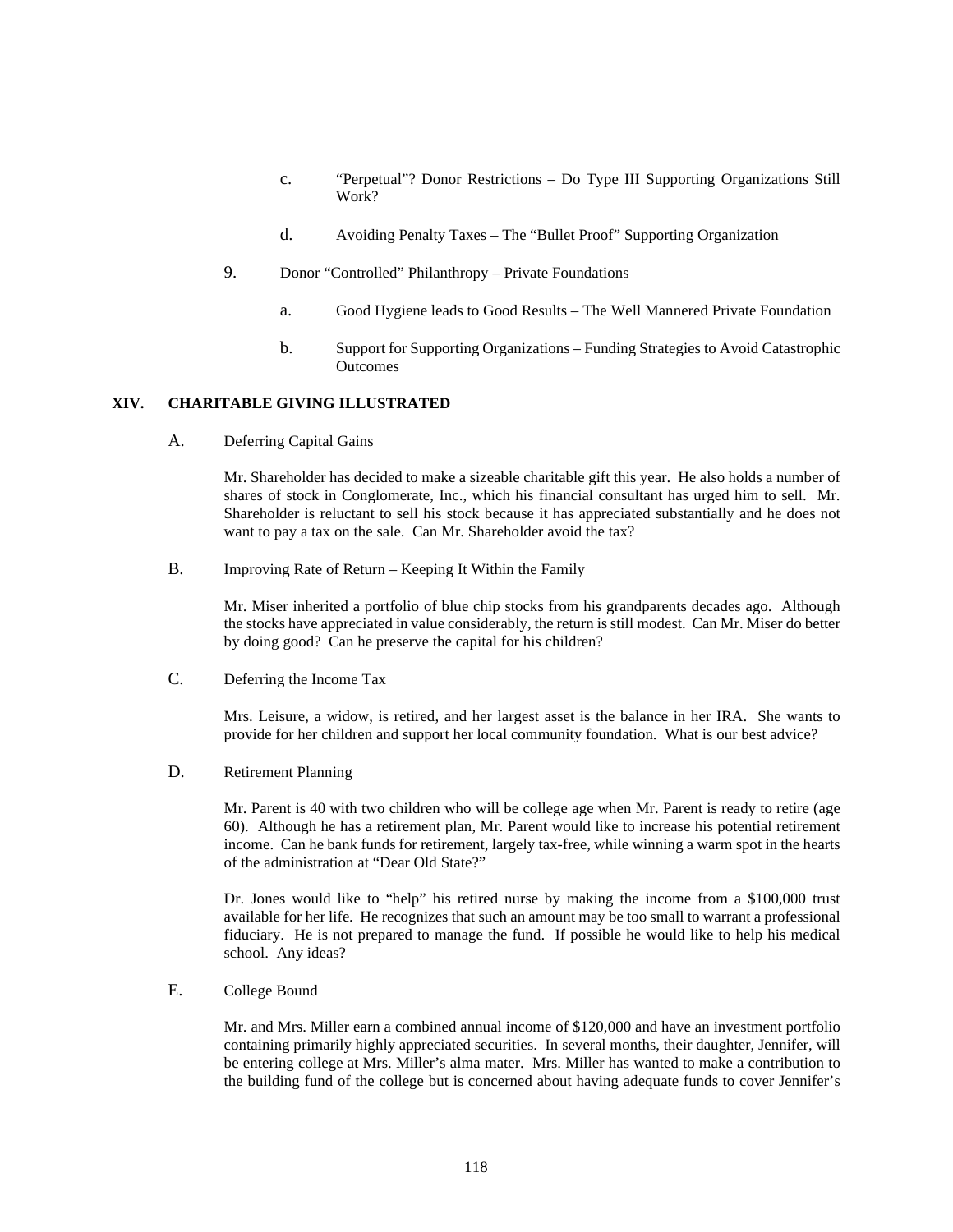education. In addition, the Millers will need to liquidate some of their securities to pay college tuition, and they are concerned about the income tax consequences.

F. Current Benefits from Gifts at Death

Mr. and Mrs. Greenjeans own a farm. They have no children and would like, when they die, for their farm to pass to their local state university to be used by its School of Agriculture. What to do?

G. Gifts of What is Not Used

Mr. Bather has a magnificent vacation home at the beach. He only uses the home for two months every summer. His favorite charity has used the home from time to time to hold conferences. A permanent arrangement may result in a current benefit!

H. Passing a Business to the Next Generation

Mr. and Mrs. Murphy hold a controlling interest in a family company and hope that one day their son, Joe, will hold a substantial interest in the company. The company has not been paying dividends and has a large amount of accumulated earnings. Due to inflation, the Murphys are concerned that the estate taxes due to their interest in the company will be large. They also have avoided making large lifetime gifts to Joe due to the gift tax. The Murphy's interest in the company is their primary asset. The Murphys make regular charitable contributions.

I. Reducing Transfer Taxes

Mr. and Mrs. Smith, who have primarily liquid assets with a value of approximately \$40 million, want to leave their assets to their children and grandchildren while avoiding as much estate tax as possible. In addition, the Smiths would like to establish a family foundation to support the arts and to bear their names after their deaths. The Smith children and grandchildren are independently wealthy.

### **XV. ADVISORS AND THE PHILANTHROPIC QUESTION (by Joseph C. Imberman) Reprinted from the August 2004 issue of Planned Giving Today. Copyright © 2004. All rights reserved.**

When it comes to broaching charitable giving with their clients, there are three types of professional advisors. *Doing Well by Doing Good. Improving Client Service, Increasing Philanthropic Capital: The Legal and Financial Advisor's Role*, THE PHILANTHROPIC INITIATIVE 8 (2000).

Initiators, who always raise the issue of philanthropy with their clients, value the difference charitable giving makes and are personally involved in charities.

Facilitators, who know philanthropic counsel is important, but believe they lack the skills to undertake it.

Followers, who wait for the client to raise philanthropic issues, or who focus charitable giving on tax planning, rather than on personal values and interests.

Current research supports the critical role advisors have in their clients' philanthropic decisions. But most fall into the facilitator and follower categories. With the right questions and resources, advisors can become initiators, engaging clients in mutually beneficial, values-based estate planning.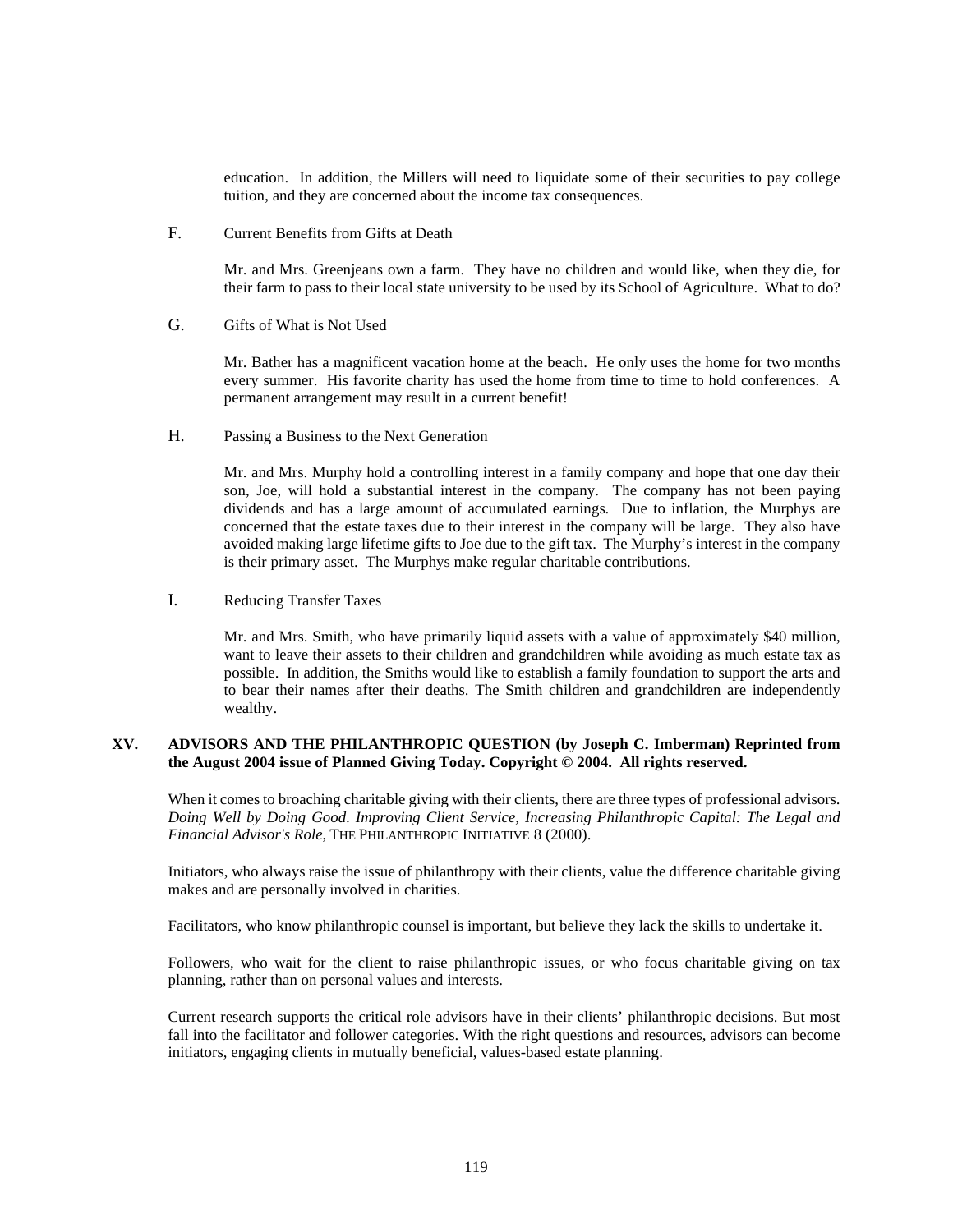#### Advisors and Philanthropy.

With the generational transfer of wealth over the next fifty years estimated at \$40 to \$130 trillion dollars, this is an ideal time for advisors to direct client thinking. The estate planner working on a will, the financial advisor sorting through investment strategies and the family business advisor helping a family prepare for succession all have compelling reasons to raise the subject of philanthropy with their clients. Stephen P. Johnson, *Advancing Philanthropy: Tapping the Potential of Legal and Financial Advisors*, TRUSTS AND ESTATES 2 (Summer Supp.) (2000).

Clients want their advisors to discuss philanthropy. According to a study by The Philanthropic Initiative a Boston-based nonprofit consulting firm that helps donors increase the impact of their philanthropy — many donors actively seek stimulation or cultivation of their philanthropic interests and opportunities to explore, develop and/or refine a sense of mission that will motivate and guide their giving.

Yet donors indicate that it is they, rather than the advisor, who typically raise the philanthropic topic. In a study conducted for The Chronicle for Philanthropy, donors noted that many advisors do not have a solid technical grasp of planned giving vehicles, nor access to resources or other professionals that could facilitate informed estate-planning decisions. Holly Hall, *Rich Donors Cite Displeasure with Financial Advisors*, The Chronicle of Philanthropy (1997).

#### Why Advisors Hold Back.

What stops advisors from being initiators? The most common reasons are:

A lack of understanding of planned gift vehicles;

Unfamiliarity and discomfort with the philanthropic discussion;

Fear of losing business through referrals to third-party professionals;

A focus on the tax savings associated with charitable giving.

Advisors indicate there is ample room for improvement in their philanthropy-related practice, but they also need guidance and resources to make those professional advancements.

See Johnson, at pages 4–5; See also Giving New Hampshire, *Tips from the Field*

#### Becoming the Initiator.

There are at least six practical strategies to help clients address philanthropic planning:

1. Ask The Question.

Ginny Esposito, president of the National Center for Family Philanthropy, encourages advisors to ask: "What do you want to do for people, causes and institutions that have been important to you in your lifetime?"

Esposito suggests raising it as part of routine estate- or wealth-planning sessions. *Tips from the Field*, GIVING NEW HAMPSHIRE. .Follow-up questions emerge from the conversation that lead advisors and clients to select appropriate philanthropic vehicles and strategies.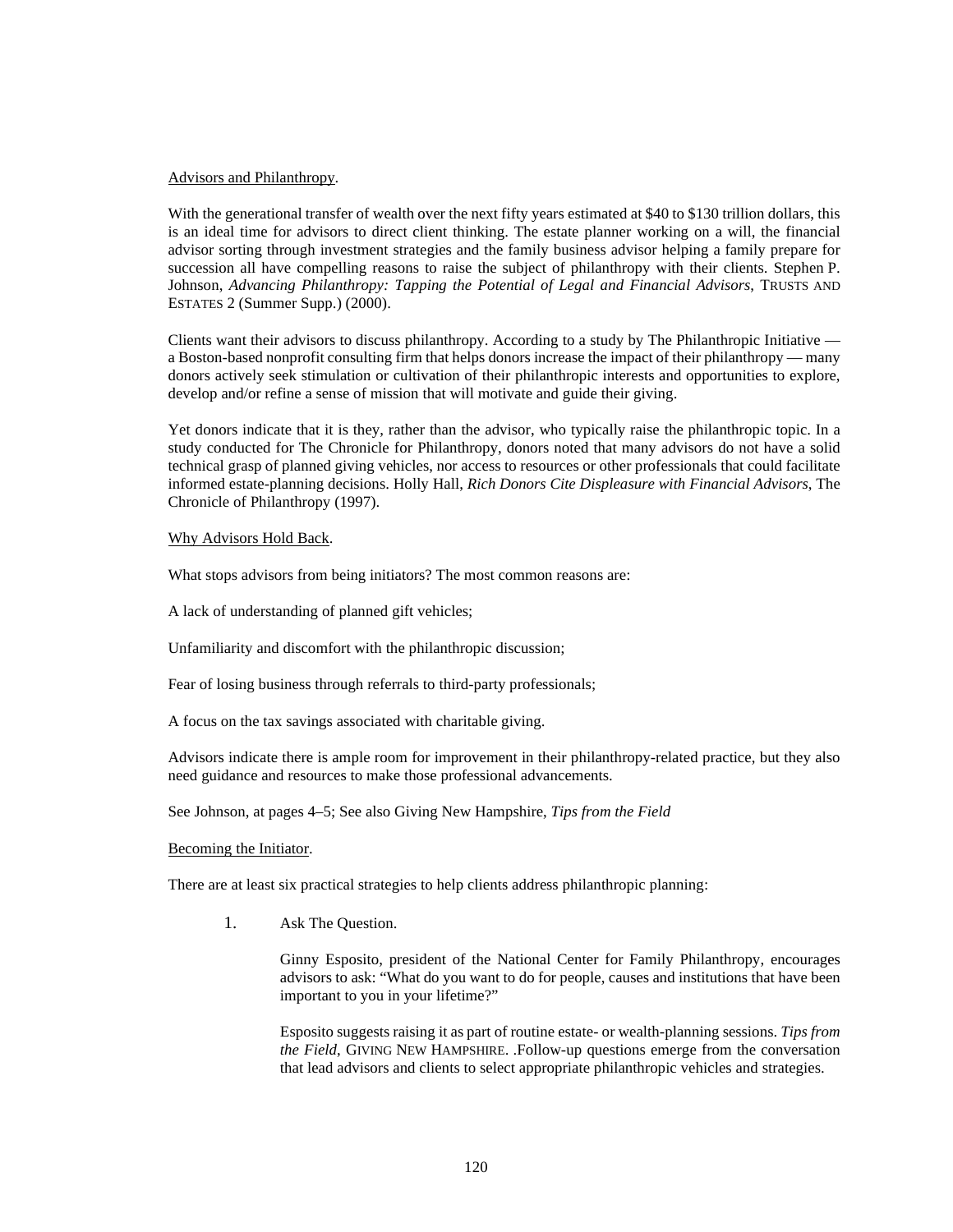2. Become Informed.

Contact local charities' planned giving departments that offer staff and literature laying out the basics of giving vehicles. Advisors sitting on organizations' professional advisory committees can collegially teach peers about charitable giving. Some charitable agencies sponsor seminars that fulfill advisors' professional development requirements and feature informative charitable giving sessions.

For example, for more than fifty years, the Jewish federation system has worked with advisors to offer valuable charitable giving resources. Many of the 156 federations nationwide establish professional advisory committees, sponsor seminars and publish informational tools that ground advisors in philanthropic issues and practices. Advisors frequently call on federation expertise to sift through complex philanthropic issues. Federations and their donors significantly utilize community advisor expertise. Many of these professionals have served as federation and foundation presidents and officers.

Join advisor networks for an easy and practical way to become informed. The Council on Foundation's Philanthropic Advisors Network (PAN) is an example of such an entity. Or, become a Chartered Philanthropic Advisor through American College's Wallace Chair in Philanthropy, a program that builds advisor effectiveness when helping clients and prospective donors reach both financial and philanthropic goals.

Gather information on best practices through organizations and associations, such as New Ventures in Philanthropy, the Planned Giving Design Center, the National Association of Philanthropic Planners, The Legacy Companies, and The Philanthropy Initiative. These agencies have dedicated a portion of their services to improving advisor/client interaction with regard to philanthropy.

3. Make Fearless Referrals.

Advisors might consider referring a client to a colleague with philanthropic advising experience. Planned giving professionals at charitable organizations can also be a source of one-on-one counsel. Though advisors believe they will lose business through referrals, clients appreciate their professionals' willingness to seek the information they want and need.

4. Explore Personal Charitable Interests and Goals.

It is likely many advisors are charitably and civic-minded. In the same way that they make philanthropic decisions for themselves, they can guide others. Advisors may first want to inventory their personal motivations, interests and values as a way to bring perspective to client discussions about giving.

5. Be an Active Listener.

Listen for philanthropic cues when meeting with a client on estate planning. Is the client a major donor to community institutions, such as a hospital or university? Does the client sit on nonprofit boards? Such involvement can spearhead a conversation about charitable estate planning.